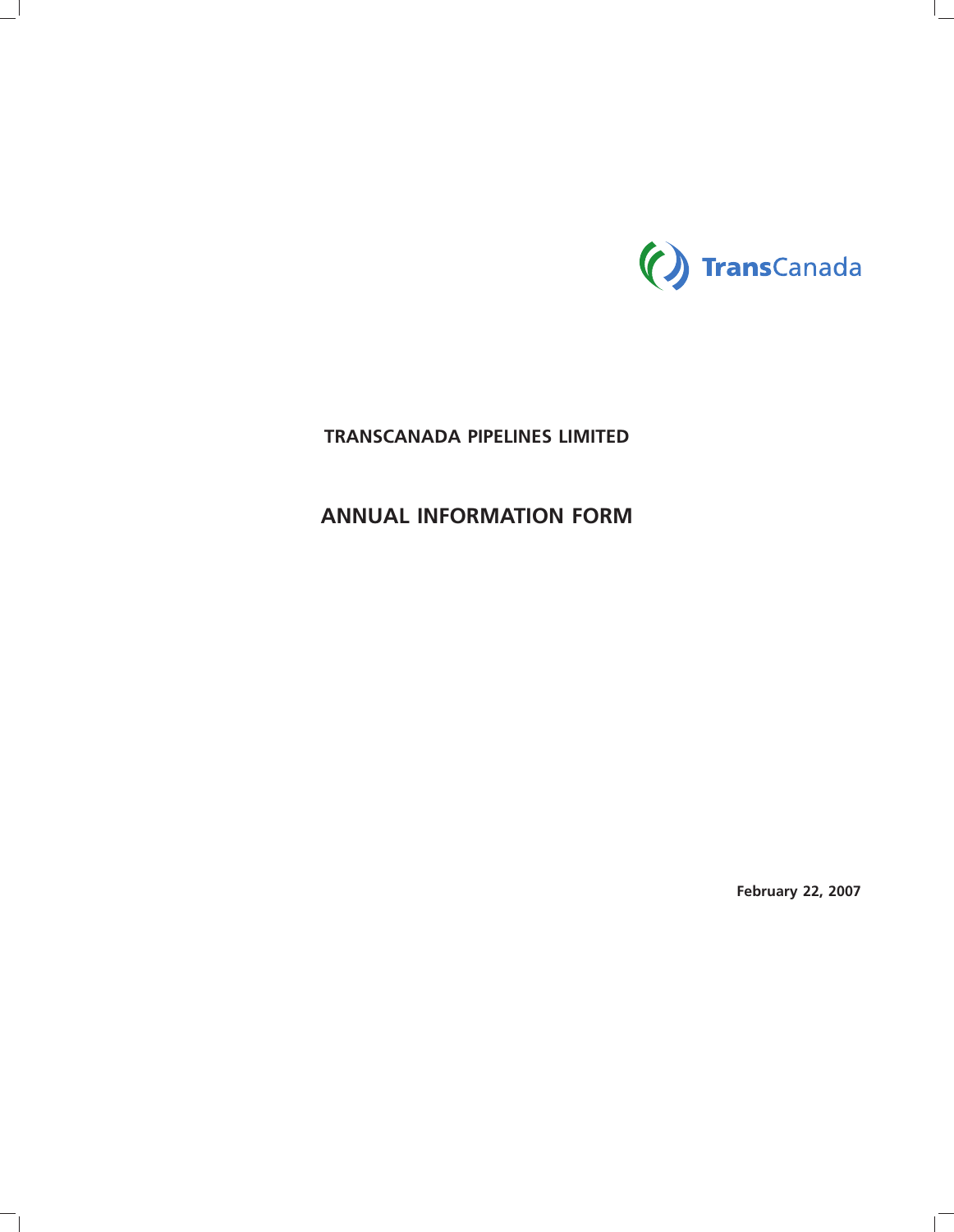## **TABLE OF CONTENTS**

|                                                                                                 | Page                |
|-------------------------------------------------------------------------------------------------|---------------------|
| <b>TABLE OF CONTENTS</b>                                                                        |                     |
| PRESENTATION OF INFORMATION                                                                     | ii                  |
| <b>FORWARD-LOOKING INFORMATION</b>                                                              | ii                  |
| <b>TRANSCANADA PIPELINES LIMITED</b><br>Corporate Structure                                     | 1<br>1              |
| Significant Subsidiaries                                                                        | 2                   |
| <b>GENERAL DEVELOPMENT OF THE BUSINESS</b>                                                      | $\overline{2}$      |
| Developments in the Pipelines Business                                                          | $\overline{2}$      |
| Developments in the Energy Business                                                             | 4                   |
| Recent Developments                                                                             | 7                   |
| <b>BUSINESS OF TCPL</b><br>Pipelines Business                                                   | $\overline{7}$<br>8 |
| Regulation                                                                                      | 10                  |
| <b>Energy Business</b>                                                                          | 11                  |
| Other Interests                                                                                 | 12                  |
| <b>HEALTH, SAFETY AND ENVIRONMENT</b>                                                           | 12                  |
| LEGAL PROCEEDINGS AND REGULATORY ACTIONS                                                        | 13                  |
| TRANSFER AGENT AND REGISTRAR                                                                    | 13                  |
| <b>INTEREST OF EXPERTS</b><br><b>RISK FACTORS</b>                                               | 13<br>14            |
| <b>DIVIDENDS</b>                                                                                | 14                  |
| <b>DESCRIPTION OF CAPITAL STRUCTURE</b>                                                         | 14                  |
| <b>DEBT</b>                                                                                     | 15                  |
| <b>CREDIT RATINGS</b>                                                                           | 16                  |
| <b>MARKET FOR SECURITIES</b>                                                                    | 17                  |
| <b>DIRECTORS AND OFFICERS</b><br><b>Directors</b>                                               | 19<br>19            |
| Officers                                                                                        | 21                  |
| <b>CORPORATE GOVERNANCE</b>                                                                     | 22                  |
| Compliance with Canadian Governance Guidelines                                                  | 22                  |
| Audit Committee                                                                                 | 22                  |
| <b>Other Board Committees</b>                                                                   | 24                  |
| Conflicts of Interest                                                                           | 25                  |
| <b>INDEBTEDNESS OF DIRECTORS AND EXECUTIVE OFFICERS</b><br><b>SECURITIES OWNED BY DIRECTORS</b> | 25<br>25            |
| <b>COMPENSATION OF DIRECTORS</b>                                                                | 26                  |
| <b>EXECUTIVE COMPENSATION AND OTHER INFORMATION</b>                                             | 29                  |
| Report on Executive Compensation                                                                | 29                  |
| Performance Graph                                                                               | 41                  |
| Remuneration of Executive Officers of TCPL<br><b>Executive Compensation</b>                     | 41<br>41            |
| Equity Compensation Plan Information                                                            | 47                  |
| Pension and Retirement Benefits for Executives                                                  | 49                  |
| Supplemental Disclosure - Total Compensation Awards                                             | 54                  |
| <b>ADDITIONAL INFORMATION</b>                                                                   | 56                  |
| <b>GLOSSARY</b>                                                                                 | 57                  |
| <b>Metric Conversion Table</b><br><b>SCHEDULE "A"</b>                                           | A-1                 |
| <b>SCHEDULE "B"</b><br><b>Disclosure of Corporate Governance Practices</b>                      | $B-1$               |
| <b>Charter of The Board of Directors</b><br><b>SCHEDULE "C"</b>                                 | $C-1$               |
| SCHEDULE "D"<br>Description of Board Committees and Their Charters                              | $D-1$               |
| <b>Charter of the Audit Committee</b><br><b>SCHEDULE "E"</b>                                    | $E-1$               |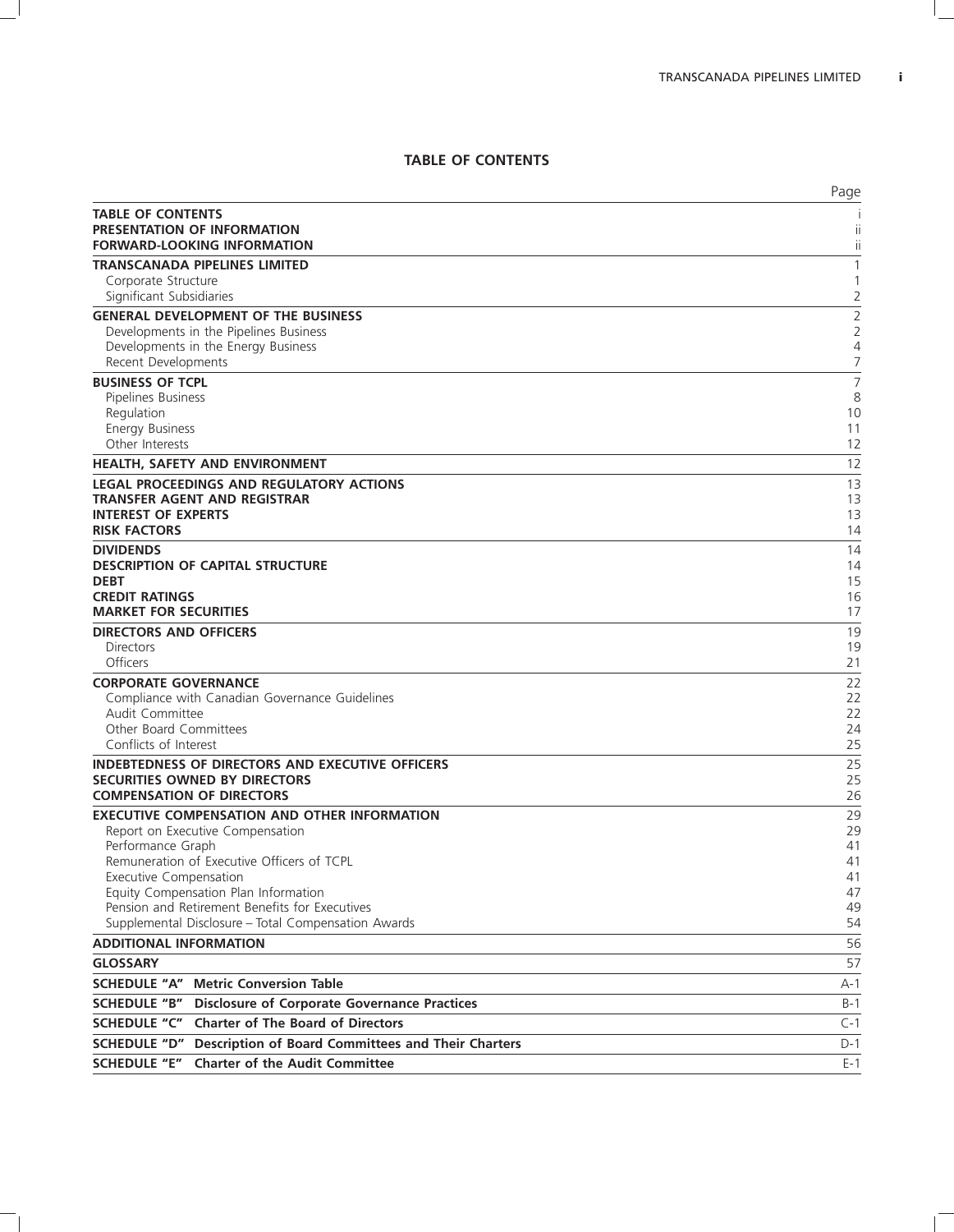#### **PRESENTATION OF INFORMATION**

Unless otherwise noted, the information contained in this Annual Information Form (''*AIF*'') for TransCanada PipeLines Limited (''*TCPL*'') is given at or for the year ended December 31, 2006 (''*Year End*''). Amounts are expressed in Canadian dollars unless otherwise indicated. Financial information is presented in accordance with Canadian generally accepted accounting principles.

Unless the context indicates otherwise, a reference in this AIF to "TCPL" or the "Company" includes TCPL's parent, TransCanada Corporation (''*TransCanada*'') and the subsidiaries of TCPL through which its various business operations are conducted and a reference to ''TransCanada'' includes TransCanada Corporation and the subsidiaries of TransCanada Corporation, including TCPL. Where TCPL is referred to with respect to actions that occurred prior to its 2003 plan of arrangement with TransCanada, which is described below under the heading ''TransCanada PipeLines Limited – Corporate Structure'', these actions were taken by TCPL or its subsidiaries. The term ''subsidiary'', when referred to in this AIF, with reference to TCPL means direct and indirect wholly-owned subsidiaries of, and entities controlled by, TransCanada or TCPL, as applicable.

TCPL's Management's Discussion and Analysis dated February 22, 2007 (''MD&A'') and TCPL's Audited Consolidated Financial Statements dated February 22, 2007 are incorporated by reference into this AIF and can be found on SEDAR at www.sedar.com under TCPL's profile.

Information relating to metric conversion can be found at Schedule ''A'' to this AIF.

#### **FORWARD-LOOKING INFORMATION**

This AIF, the documents incorporated by reference into this AIF, and other reports and filings made with the securities regulatory authorities contain certain information that is forward-looking and is subject to important risks and uncertainties. The words "anticipate", "expect", "may", "should", "estimate", "project", "outlook", "forecast" or other similar words are used to identify such forward looking information. All forward-looking statements are based on TCPL's beliefs and assumptions based on information available at the time such statements were made. The results or events predicted in this information may differ from actual results or events. Factors which could cause actual results or events to differ materially from current expectations include, among other things, the ability of TCPL to successfully implement its strategic initiatives and whether such strategic initiatives will yield the expected benefits, the availability and price of energy commodities, regulatory decisions, changes in environmental and other laws and regulations, competitive factors in the pipeline and energy industry sectors, construction and completion of capital projects, access to capital markets, interest and currency exchange rates, technological developments and the current economic conditions in North America. By its nature, such forward-looking information is subject to various risks and uncertainties, including those material risks discussed in this AIF under ''Risk Factors'' and in the MD&A under ''Pipelines – Business Risks'' and ''Energy – Business Risks'', which could cause TCPL's actual results and experience to differ materially from the anticipated results or other expectations expressed. The material assumptions in making these forward-looking statements are disclosed in the MD&A under the headings "TCPL Overview", "TCPL's Strategy", "Outlook", "Pipelines -Opportunities and Developments'', ''Pipelines – Outlook'', ''Energy – Opportunities and Developments'' and ''Energy – Outlook''. Readers are cautioned not to place undue reliance on this forward-looking information, which is given as of the date it is expressed in this AIF or otherwise, and TCPL undertakes no obligation to update publicly or revise any forward-looking information, whether as a result of new information, future events or otherwise, except as required by law.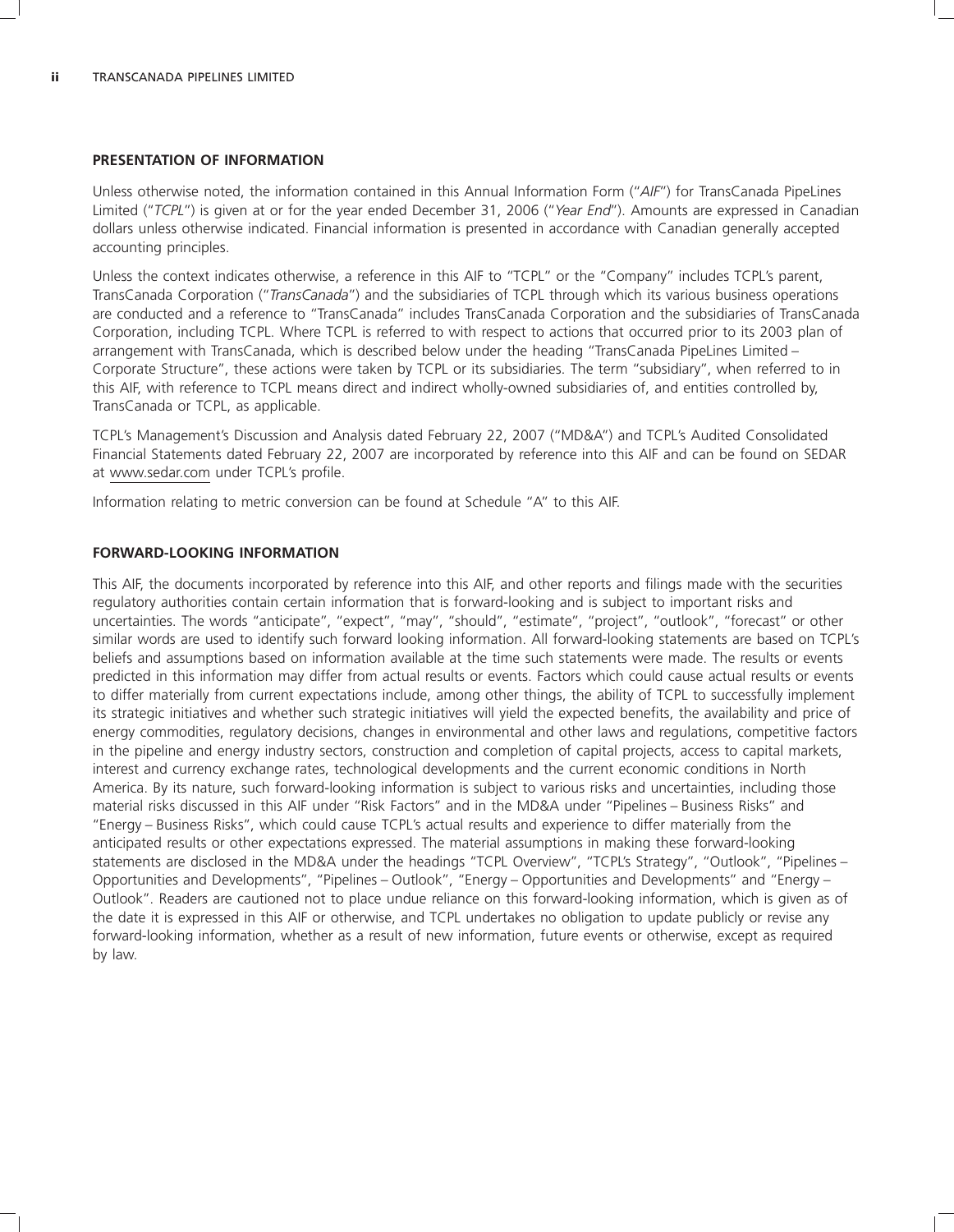# **TRANSCANADA PIPELINES LIMITED**

## **Corporate Structure**

TCPL's head office and registered office are located at 450 - 1st Street S.W., Calgary, Alberta, T2P 5H1.

TCPL is a Canadian public company. Significant dates and events are set forth below.

| Date            | Event                                                                                                                                                                                                                                                                                                                                                                                                                                                                                                                                                                                                                                                                                                                                                                                                                                      |
|-----------------|--------------------------------------------------------------------------------------------------------------------------------------------------------------------------------------------------------------------------------------------------------------------------------------------------------------------------------------------------------------------------------------------------------------------------------------------------------------------------------------------------------------------------------------------------------------------------------------------------------------------------------------------------------------------------------------------------------------------------------------------------------------------------------------------------------------------------------------------|
| March 21, 1951  | Incorporated by Special Act of Parliament as Trans-Canada Pipe Lines Limited.                                                                                                                                                                                                                                                                                                                                                                                                                                                                                                                                                                                                                                                                                                                                                              |
| April 19, 1972  | Continued under the Canada Corporations Act by Letters Patent, which included the<br>alteration of its capital and change of name to TransCanada PipeLines Limited.                                                                                                                                                                                                                                                                                                                                                                                                                                                                                                                                                                                                                                                                        |
| June 1, 1979    | Continued under the Canada Business Corporations Act.                                                                                                                                                                                                                                                                                                                                                                                                                                                                                                                                                                                                                                                                                                                                                                                      |
| July 2, 1998    | Certificate of Arrangement issued in connection with the Plan of Arrangement with NOVA<br>Corporation ("NOVA") under which the companies merged and then split off the<br>commodity chemicals business carried on by NOVA into a separate public company.                                                                                                                                                                                                                                                                                                                                                                                                                                                                                                                                                                                  |
| January 1, 1999 | Certificate of Amalgamation issued reflecting TCPL's vertical short form amalgamation<br>with a wholly-owned subsidiary, Alberta Natural Gas Company Ltd.                                                                                                                                                                                                                                                                                                                                                                                                                                                                                                                                                                                                                                                                                  |
| January 1, 2000 | Certificate of Amalgamation issued reflecting TCPL's vertical short form amalgamation<br>with a wholly-owned subsidiary, NOVA Gas International Ltd.                                                                                                                                                                                                                                                                                                                                                                                                                                                                                                                                                                                                                                                                                       |
| May 4, 2001     | Restated TransCanada PipeLines Limited Articles of Incorporation filed.                                                                                                                                                                                                                                                                                                                                                                                                                                                                                                                                                                                                                                                                                                                                                                    |
| June 20, 2002   | Restated TransCanada PipeLines Limited By-Laws filed.                                                                                                                                                                                                                                                                                                                                                                                                                                                                                                                                                                                                                                                                                                                                                                                      |
| May 15, 2003    | Certificate of Arrangement issued in connection with the plan of arrangement with<br>TransCanada. TransCanada was incorporated pursuant to the provisions of the Canada<br>Business Corporations Act on February 25, 2003. The arrangement was approved by TCPL<br>common shareholders on April 25, 2003 and following court approval, Articles of<br>Arrangement were filed making the arrangement effective May 15, 2003. The common<br>shareholders of TCPL exchanged each of their TCPL common shares for one common<br>share of TransCanada. The debt securities and preferred shares of TCPL remained<br>obligations and securities of TCPL. TCPL continues to hold the assets it held prior to the<br>arrangement and continues to carry on business as the principal operating subsidiary of<br>the TransCanada group of entities. |

At Year End, TCPL had approximately 2,350 employees, substantially all of whom were employed in Canada and the United States.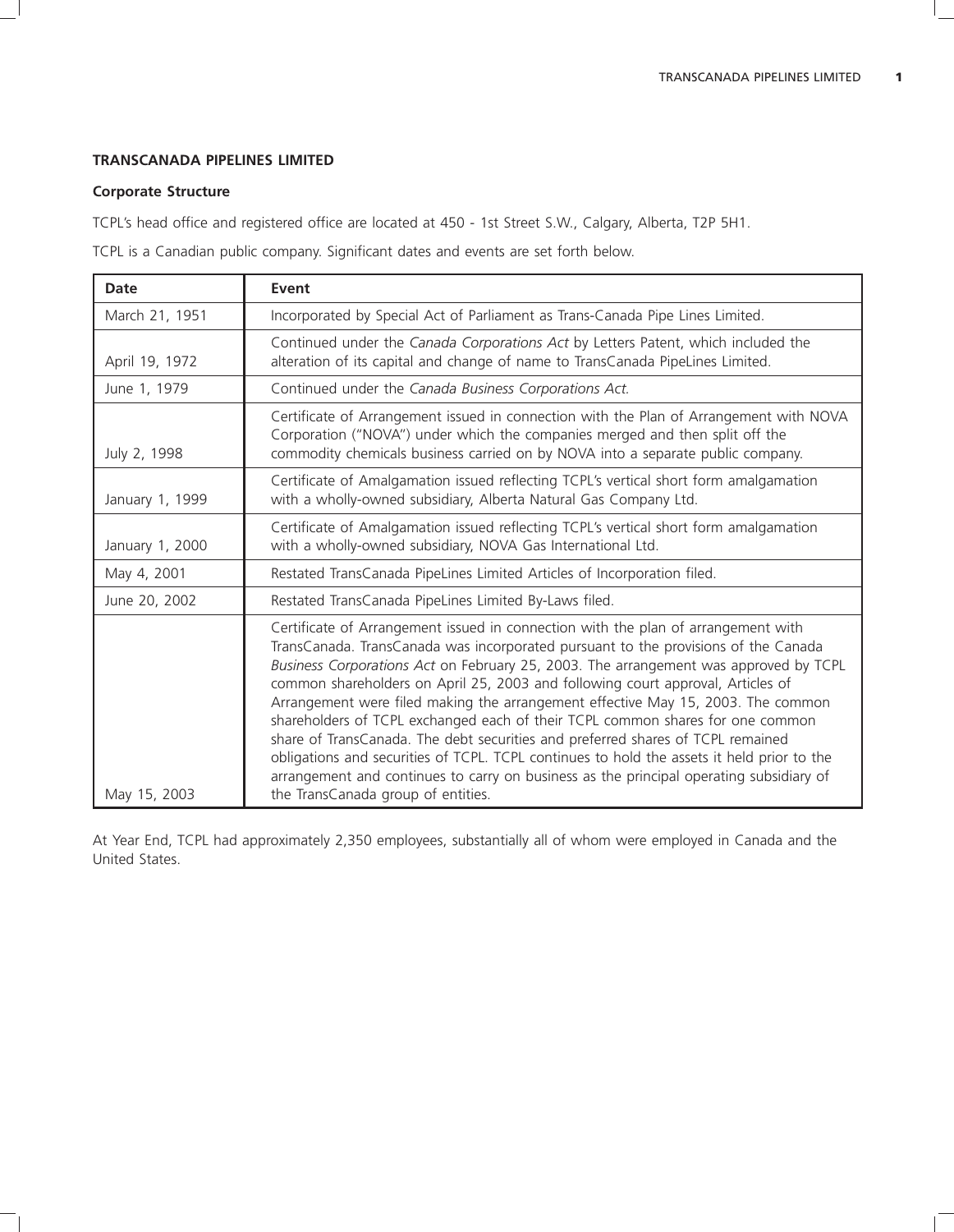# **Significant Subsidiaries**

TCPL's significant subsidiaries<sup>(1)</sup> at Year End and the jurisdiction under which each subsidiary was incorporated are noted below. TCPL owns, directly or indirectly, 100 per cent of the voting shares of each of these subsidiaries.



(1) Excludes certain of TCPL's subsidiaries where:

- the total assets of the subsidiary do not exceed ten per cent of the consolidated assets of TCPL at Year End;
- the sales and operating revenues of the subsidiary do not exceed ten per cent of the consolidated sales and operating revenues of TCPL for the year ended December 31, 2006;
- the aggregate assets of all the excluded subsidiaries do not exceed 20 per cent of the consolidated assets of TCPL at Year End; and
- the aggregate sales and operating revenues of all the excluded subsidiaries do not exceed 20 per cent of the consolidated sales and operating revenues of TCPL for the year ended December 31, 2006.

### **GENERAL DEVELOPMENT OF THE BUSINESS**

The general development of TCPL's business during the last three financial years, and the significant acquisitions, dispositions, events or conditions which have had an influence on that development, are described below.

Effective June 1, 2006, TCPL revised the composition and names of its reportable business segments to *Pipelines* and *Energy*. Pipelines is principally comprised of the company's pipelines in Canada, the United States and Mexico. Energy includes the company's power operations, natural gas storage business and liquefied natural gas (''*LNG*'') projects in Canada and the United States.

### **Developments in the Pipelines Business**

TransCanada's strategy in pipelines is focused on both growing its North American natural gas transmission network and maximizing the long-term value of its existing pipeline assets. Summarized below are significant developments that have occurred in TCPL's pipelines business over the last three years.

### *2006*

### *Pipeline Developments*

• January 2006. TCPL secured firm, long-term contracts for the Keystone oil pipeline project totalling 340,000 barrels per day with durations averaging 18 years;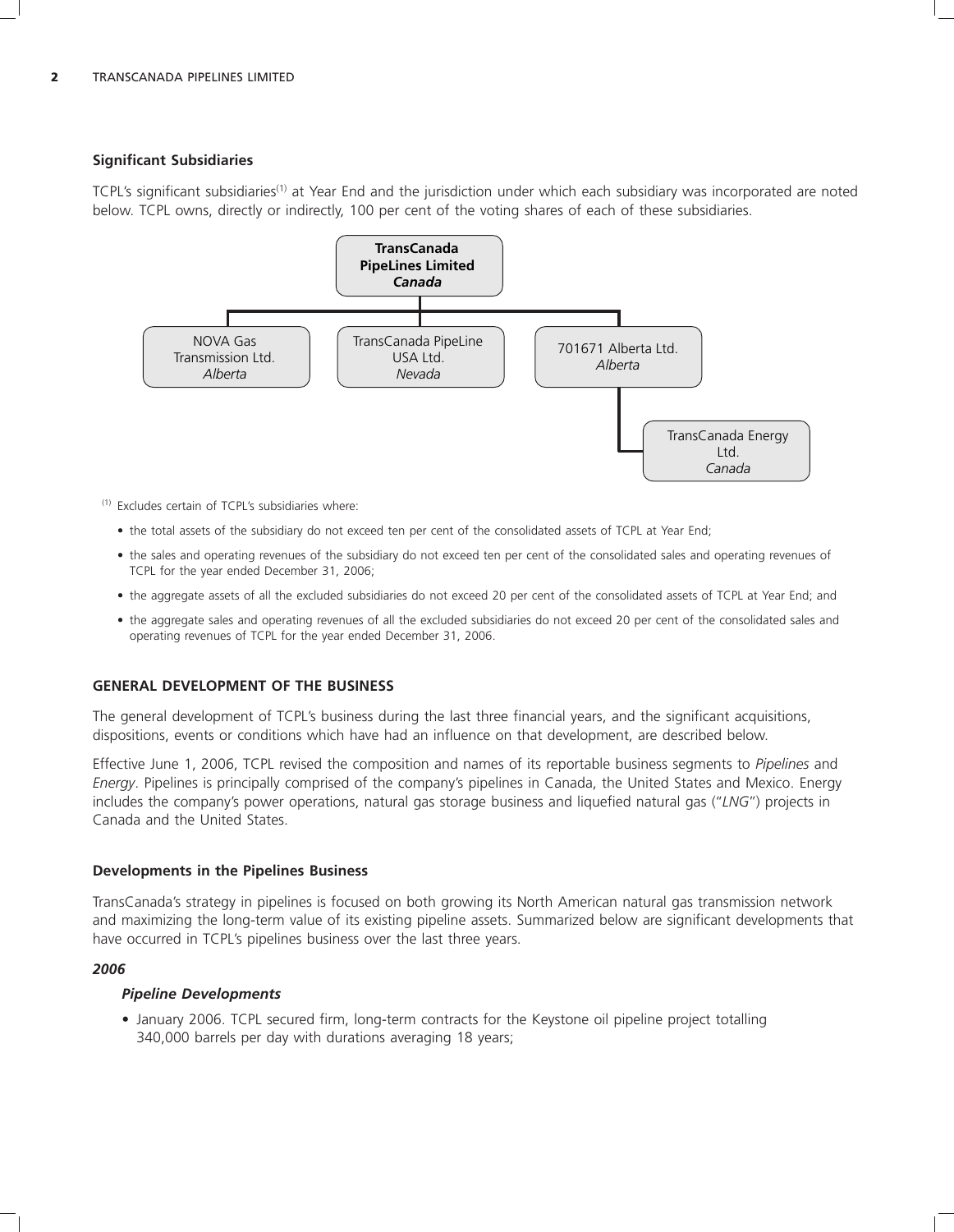- April 2006. TC PipeLines, LP, an affiliate of TCPL, acquired an additional 20 per cent general partnership interest in Northern Border Pipeline Company (''*NBPL*'') for approximately US\$307 million which brings the total general partnership interest in NBPL to 50 per cent. TC PipeLines, LP also indirectly assumed approximately US\$122 million of the debt of NBPL. TCPL expects to become the operator of NBPL in April 2007. TCPL is the parent company of TC PipeLines GP, Inc., the general partner of TC PipeLines, LP;
- April 2006. TCPL sold its 17.5 per cent general partner interest in Northern Border Partners, L.P. for approximately US\$29.5 million;
- December 2006. The 130 km Tamazunchale pipeline in east central Mexico went into commercial service;
- December 2006. TC PipeLines, LP acquired 49 per cent of Sierra Pacific Resources' 50 per cent interest in Tuscarora Gas Transmission Company (''*Tuscarora*''), with an option to acquire the remaining one per cent interest for US\$100 million, plus US\$37 million of assumed debt, subject to certain post closing adjustments. TC PipeLines, LP now holds a 99 per cent interest in Tuscarora and TCPL indirectly holds a one per cent ownership interest. A subsidiary of TCPL became the operator of Tuscarora;
- December 2006. TransCanada entered into a purchase and sale agreement with El Paso Corporation pursuant to which TransCanada agreed to acquire American Natural Resources Company and ANR Storage Company (collectively, ''*ANR*''). TransCanada also agreed to purchase an additional 3.55 per cent interest in Great Lakes Gas Transmission Limited Partnership (''*Great Lakes*'') from El Paso Corporation. The total purchase price is approximately US\$3.4 billion and includes approximately US\$488 million of assumed debt. The acquisition includes an approximately 17,000-kilometre pipeline system and 230 billion cubic feet (''*Bcf*'') of storage capacity in the United States. The acquisition closed on February 22, 2007, as discussed under ''General Development of the Business – Recent Developments'' in this AIF;
- December 2006. TC PipeLines, LP agreed to acquire a 46.45 per cent interest in Great Lakes from El Paso Corporation for a purchase price of US\$962 million which includes the assumption of approximately US\$212 million of assumed debt, subject to certain post closing adjustments. The acquisition closed on February 22, 2007, as discussed under ''General Development of the Business – Recent Developments'' in this AIF;
- TCPL continued to invest in the Canadian Mainline and the Alberta System;
- TCPL continued funding of the Mackenzie Valley Aboriginal Pipeline Limited Partnership for its participation in the Mackenzie Gas Pipeline Project; and
- TCPL continued discussions relating to the proposed Alaska Highway Pipeline Project.

#### *Regulatory Matters*

- February 2006. TCPL filed an application with the U.S. Federal Energy Regulatory Commission (''*FERC*'') for a certificate for a two-phase expansion of its existing natural gas pipeline in southern California, the North Baja system (''*North Baja System*'') and the construction of a new lateral pipeline in California's Imperial Valley;
- April 2006. The National Energy Board (''*NEB*'') approved a negotiated settlement of the 2006 Canadian Mainline tolls which included a deemed common equity ratio of 36 per cent and incentives for managing cost through fixing certain components of the revenue requirement;
- June 2006. TCPL filed an application with the NEB seeking approval to transfer a portion of TCPL's Canadian Mainline natural gas transmission facilities to the Keystone oil pipeline project for the purposes of transporting crude oil from Alberta to refining centres in the U.S. Midwest, which was approved by the NEB in February, 2007. Additionally, in December 2006, TCPL filed an application with the NEB for approval to construct and operate the Canadian portion of the Keystone oil pipeline, which is anticipated to be in service in late 2009; and
- June 2006. TransCanada filed a rate case with the FERC requesting a number of tariff changes including an increase in rates for certain services on the Gas Transmission Northwest system (''*Gas Transmission Northwest*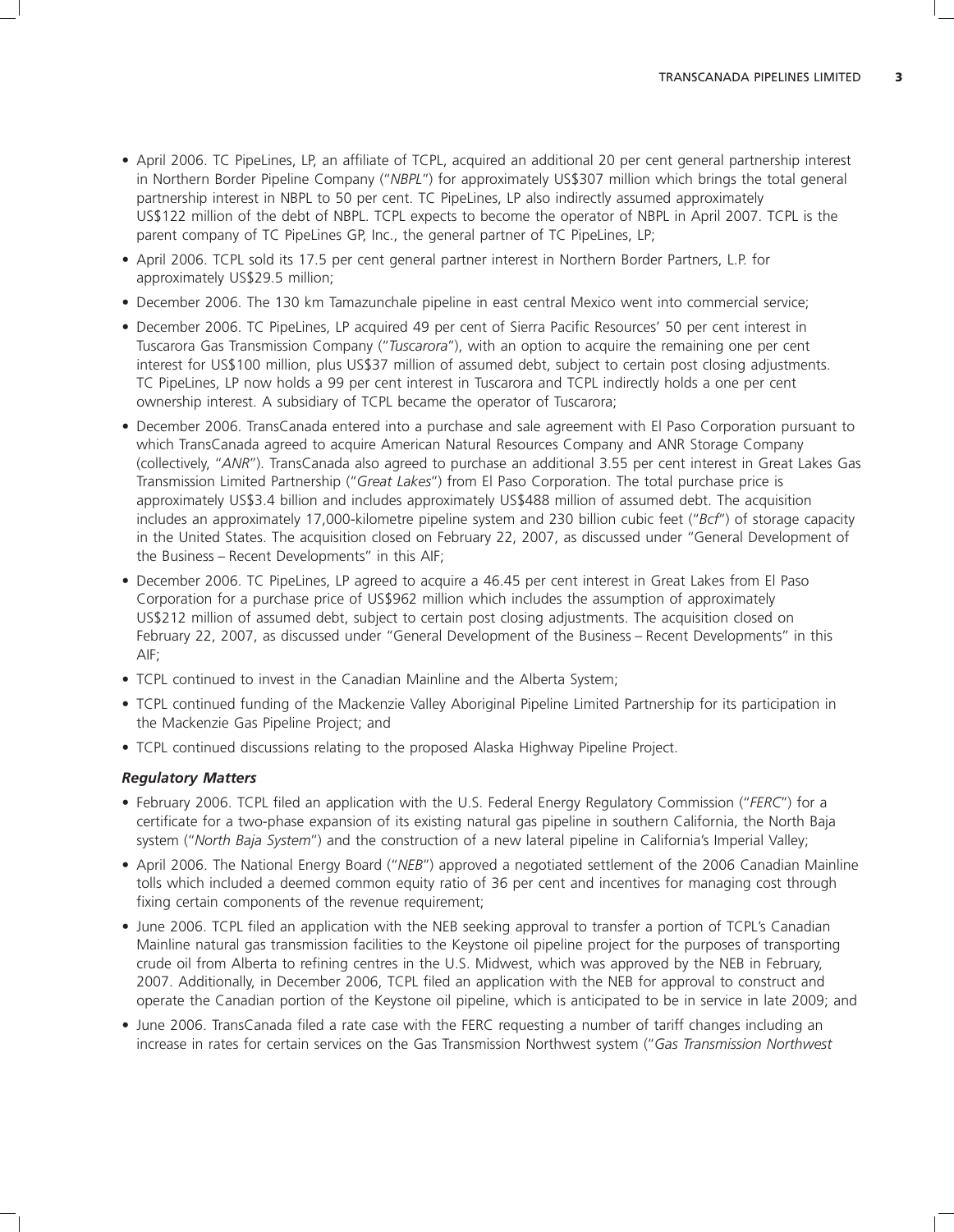*System*''). Further information relating to the Gas Transmission Northwest System can be found in this AIF under ''Business of TCPL – Regulation''.

Further information about these developments can be found in this AIF under ''General Development of the Business – Recent Developments'' and in the MD&A under the heading ''TCPL's Strategy – Pipelines'' and ''Pipelines – Opportunities and Developments''.

### *2005*

### *Pipeline Developments*

- February 2005, TCPL announced the Keystone oil pipeline project, a US\$2.1 billion oil pipeline project to transport approximately 435,000 barrels per day of heavy crude oil from Alberta to Illinois;
- March 2005. TCPL sold 3,574,200 common units of TC PipeLines, LP for \$153 million;
- TCPL continued discussions relating to the proposed Alaska Highway Pipeline Project;
- June 2005. TCPL acquired an additional interest in the Iroquois Gas Transmission System L.P. (''*Iroquois System*'') for US\$13.6 million. The acquisition increased TCPL's ownership interest from 40.96 per cent to 44.48 per cent;
- June 2005. TCPL commenced construction of the Tamazunchale Pipeline in east-central Mexico which went into service in December 2006; and
- TCPL continued funding of the Mackenzie Valley Aboriginal Pipeline Limited Partnership for its participation in the Mackenzie Gas Pipeline Project.

#### *Regulatory Matters*

- March 2005. TCPL reached a settlement with shippers and other interested parties regarding the annual revenue requirements of its Alberta System for the years 2005, 2006 and 2007. The settlement was approved by regulators; and
- May 2005. TCPL received the NEB's decision on the Canadian Mainline 2004 Tolls and Tariff Application (Phase II), approving an increase in the deemed common equity component of TCPL's Canadian Mainline System's capital structure from 33 per cent to 36 per cent effective January 1, 2004.

#### *2004*

### *Pipeline Developments*

• November 2004. TCPL acquired the Gas Transmission Northwest System and the North Baja System from National Energy & Gas Transmission, Inc. for US\$1.7 billion, including approximately US\$0.5 billion of assumed debt.

#### **Developments in the Energy Business**

In the past three years, TCPL has grown its energy business and, in particular, has increased its power generation capacity from facilities it owns, operates and/or controls, including those under construction or in development, from approximately 5,700 megawatts (''*MW*'') in 2004 to approximately 7,700 MW at Year End. Summarized below are significant developments that have occurred in TCPL's energy business over the last three years.

#### *2006*

### *Energy Developments*

• TCPL continued construction of the Cartier wind energy project (''*Cartier Wind Energy Project*''), of which 62 per cent is owned by TCPL. The first of six proposed wind farm projects was commercial in late 2006 and construction commenced on the second which is expected to be in service in late 2007. The other phases of the Cartier Wind Energy Project will continue, subject to future appropriations and approvals, through 2012 at five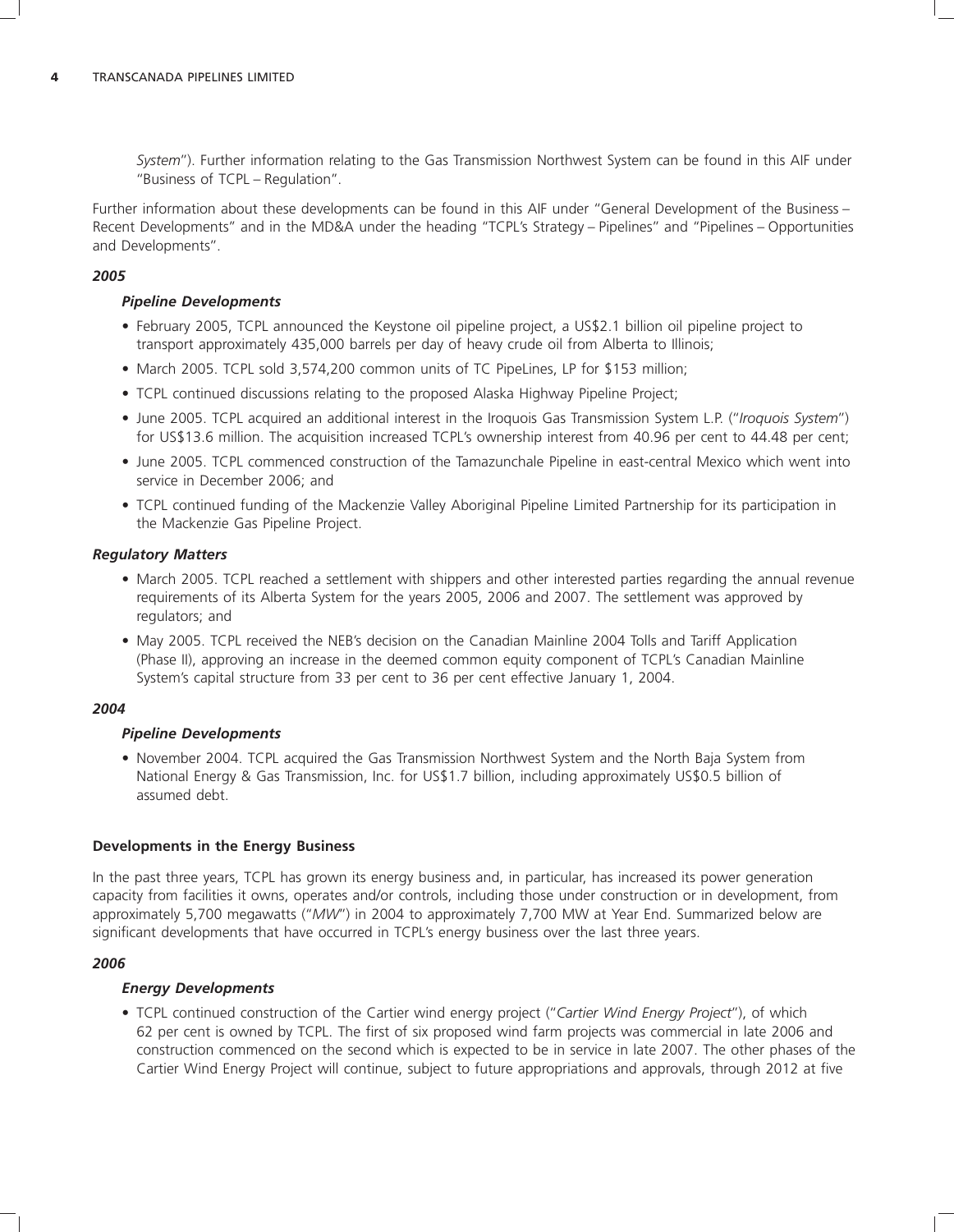different locations in the Gaspé region of Québec and capacity is expected to total 740 MW when all phases are complete. Once completed, the entire output of the Cartier Wind Energy Project will be supplied to Hydro-Québec Distribution under 20-year power purchase contracts;

- September 2006. Portlands Energy Centre L.P., 50 per cent owned by TCPL, signed a 20-year Accelerated Clean Energy Supply (''*ACES*'') contract with the Ontario Power Authority for Portlands Energy Centre (''*PEC*''), a 550 MW high-efficiency, combined-cycle natural gas generation plant is being constructed in downtown Toronto. The capital cost of PEC is estimated to be approximately \$730 million. PEC is expected to be operational in simple-cycle mode and delivering 340 MW of electricity beginning June 2008, and is expected to be completed in the second quarter of 2009, delivering up to 550 MW of power under the ACES contract;
- September 2006. Construction of the 550 MW Bécancour cogeneration plant near Trois Rivières, Québec, was completed and placed in commercial service providing power to Hydro-Québec Distribution;
- November 2006. TCPL was awarded a 20-year Clean Energy Supply contract by the Ontario Power Authority to build, own and operate a 683 MW natural gas-fired power plant near the Town of Halton Hills, Ontario. TCPL expects to invest approximately \$670 million in the Halton Hills Generating Station, which is anticipated to be in service in the second quarter of 2010;
- December 2006. The Edson gas storage facility was placed in service: and
- TCPL continued work on the restart and refurbishment project at Bruce A nuclear power generation facility in Ontario. The first unit is expected to be online in late 2009, subject to approval by the Canadian Nuclear Safety Commission.

### *Regulatory Matters*

- January 2006. TCPL, on behalf of the Broadwater Energy project, filed an application with the FERC for approval of the LNG regasification project to be located in Long Island Sound, New York. The United States Coast Guard issued a report which determined that the waterways associated with the project are suitable if additional measures are implemented to manage the safety and security risks associated with the project. Broadwater's application to the New York Department of State for a determination that the project is consistent with New York's coastal zone policies was deemed complete by the state in November of 2006. Also in November, the FERC issued a statement which concludes that with strict adherence to federal and state permit requirements and regulations, and Broadwater's proposed mitigation measures and the FERC's recommendations, the Broadwater project will not result in significant impacts to the environment; and
- December 2006. A public hearing on the Cacouna Energy LNG facility in Cacouna, Québec (the "Cacouna *Energy Project*'') was held in May and June of 2006 and in December 2006 the Minister of the Environment for Quebec and the federal Minister of the Environment, jointly released the report of the Joint Commission on the ´ Cacouna Energy Project. The report has several recommendations and opinions but overall, in management's view, appears to be favourable to the project. TCPL continues to work towards gaining regulatory approval and provided the necessary approvals are obtained, the facility is anticipated to be in service sometime in 2010.

Further information about each of these energy developments can be found in the MD&A under the heading ''TCPL's Strategy – Energy'' and ''Energy – Opportunities and Developments''.

### *2005*

#### *Energy Developments*

- February 2005. TCPL advanced the 740 MW Cartier Wind Energy Project with the signing of long term electricity supply contracts;
- April 2005. TCPL acquired the hydroelectric power generation assets from USGen New England, Inc. for approximately US\$503 million;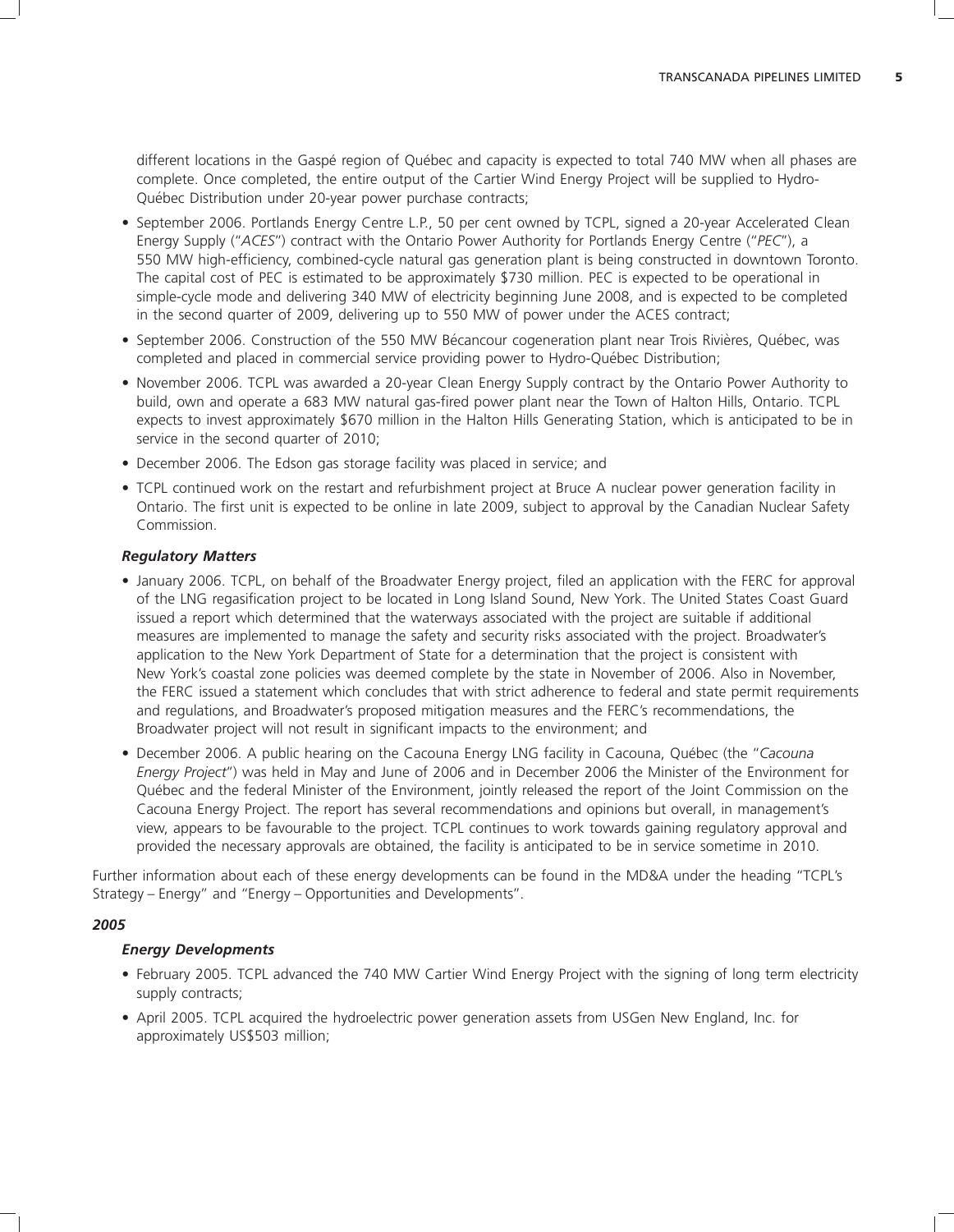- September 2005. TCPL sold all of its interests in TransCanada Power, L.P. (''*Power LP*'') to EPCOR Utilities Inc. for net proceeds of \$523 million;
- October 2005. Bruce Power A L.P. (''*Bruce A*'') entered into agreements with the Ontario Power Authority to restart units 1 and 2, extend the operating life of unit 3 and replace the generators on unit 4 at Bruce A. The capital program for the restart and refurbishment work is expected to total approximately \$4.25 billion with TransCanada's share expected to be approximately \$2.125 billion;
- December 2005. TCPL sold its approximate 11 per cent interest in P.T. Paiton Energy Company to subsidiaries of The Tokyo Electric Power Company, resulting in gross proceeds of US\$103 million;
- December 2005. TCPL acquired the remaining rights and obligations of the 756-megawatt Sheerness Power Purchase Arrangement (''*PPA*'') from the Alberta Balancing Pool for \$585 million;
- TCPL commenced construction of a natural gas storage facility located near Edson, Alberta; and
- Ocean State Power successfully restructured its long-term natural gas fuel supply contracts with its supplier.

#### *Regulatory Matters*

• TCPL continued working toward gaining regulatory approval for its two LNG projects: Cacouna in Québec and the Broadwater Energy project, offshore of New York State in Long Island Sound.

#### *2004*

#### *Energy Developments*

- April 2004. TCPL received approval from the Québec government to develop the 550 MW natural gas-fired Bécancour cogeneration plant located at an industrial park near Trois-Rivières, Québec ("Bécancour Plant") and which will supply its entire power output to Hydro-Québec Distribution under 20 year power purchase contracts. Construction of the 550 MW Bécancour Plant began in the third quarter of 2004;
- April 2004. TCPL sold its ManChief and Curtis Palmer power plants to Power LP for approximately US\$403 million, excluding closing adjustments;
- September 2004. TCPL and Petro-Canada signed a memorandum of understanding for the development of the Cacouna Energy Project. The proposed facility will be capable of receiving, storing and regasifying imported LNG with an average annual send out capacity of approximately 500 million cubic feet per day of natural gas. The proposed facility requires regulatory and other approvals from federal, provincial and municipal governments and regulators;
- October 2004. The Cartier Wind Energy Project, of which 62 per cent is owned by TCPL, was awarded six wind energy projects by Hydro-Québec Distribution, representing a total of 740 MW in the Gaspé region of Québec. The six proposed projects are distributed throughout the Gaspesie-Iles-de-la-Madeleine region and the Regional ´ County Municipality of Matane;
- November 2004. TCPL and Shell US Gas & Power LLC (''*Shell*'') announced plans to jointly develop an offshore LNG regasification terminal, Broadwater Energy, in the New York State waters of Long Island Sound. The proposed floating storage and regasification unit will be capable of receiving, storing and regasifying imported LNG with an average send out capacity of approximately one Bcf per day of natural gas. TCPL owns 50 per cent of Broadwater Energy LLC, which will own and operate the facility, while Shell will contract for the facility's entire regasification capacity and supply the LNG. The proposed Broadwater Energy LNG facility required regulatory approval from federal and state governments before construction could begin;
- Construction of the 165 MW MacKay River power plant located in Alberta was completed in 2003 and the plant was put into commercial service in 2004; and
- Construction of the 90 MW Grandview natural gas-fired cogeneration power plant on the site of the Irving Oil refinery in Saint John, New Brunswick (''*Grandview Plant*'') was completed by the end of 2004 and was commissioned in January 2005. Under a 20-year tolling arrangement, a subsidiary of Irving Oil Limited will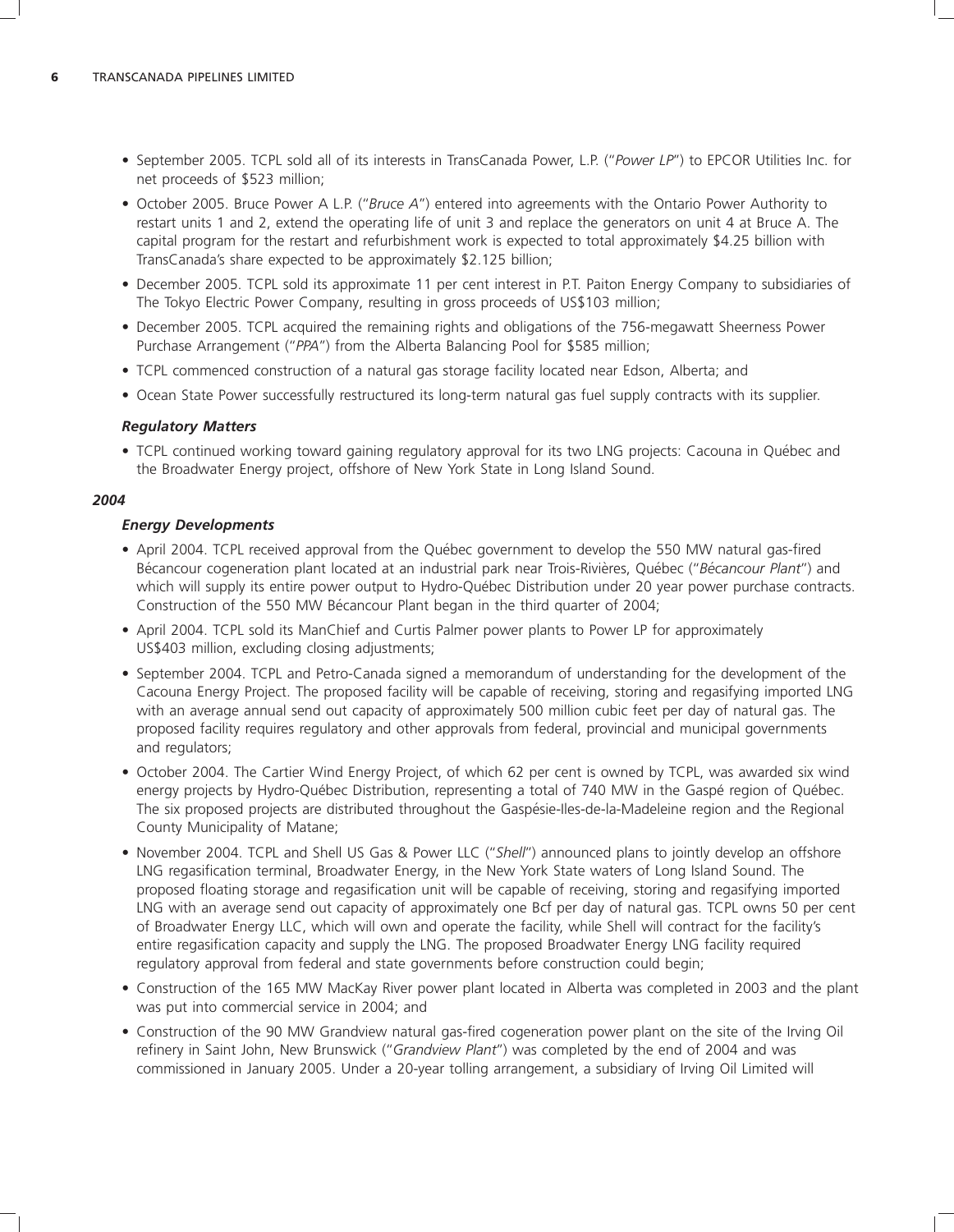provide fuel to the Grandview Plant and has contracted for 100 per cent of the Grandview Plant's heat and electricity output.

#### **Recent Developments**

On February 22, 2007, TransCanada closed its acquisitions of ANR and an additional 3.55 per cent interest in Great Lakes from El Paso Corporation for approximately US\$3.4 billion, and includes approximately US\$488 million of assumed long-term debt. The acquisition of ANR was partially financed through a public offering of subscription receipts by TransCanada, resulting in proceeds of approximately \$1.5 billion. For further information see ''General Development of the Business – Developments in the Pipelines Business'' in this AIF.

In February 2007, TC PipeLines, LP completed a private placement offering of 17,356,086 units at a price of US\$34.57 per unit. TransCanada acquired 50 per cent of the units for US\$300 million, increasing its total ownership to 32.1 per cent. TransCanada also invested an additional approximately \$12 million to maintain its general partnership ownership interest in TC PipeLines, LP. The total private placement resulted in gross proceeds of approximately US\$612 million which were used to partially finance TC PipeLines, LP's acquisition of its 46.45 per cent interest in Great Lakes.

TCPL received NEB approval on February 9, 2007, to transfer a section of the Canadian Mainline natural gas transmission facilities to the Keystone oil pipeline project to transport crude oil from Alberta to refining centres in the U.S. Midwest. TCPL continues to proceed with applications for U.S. regulatory approvals at federal and state levels. Construction of the Keystone pipeline is expected to begin in early 2008, with commercial operations scheduled to commence in the fourth quarter of 2009. In addition, TCPL announced in January 2007 the start of a binding Open Season for an expansion and extension of the propsed Keystone oil pipeline. The purpose of the Open Season is to obtain binding commitments to support the expansion of the proposed Keystone pipeline from approximately 435,000 barrels per day to 590,000 barrels per day and the construction of the 468 km extension of the United States portion of the pipeline. The US\$700 million expansion and extension project is targetted to be in-service in the fourth quarter of 2010.

In February 2007, TCPL received approval from the NEB to integrate the B.C. system into the Foothills system in southern B.C. An agreement between the Company and shippers on the B.C. system includes a sharing mechanism for anticipated cost savings through increased administrative efficiencies arising from the integration of the two systems.

In January 2007, TCPL received a procedural order from the FERC establishing a timeline for Gas Transmission Northwest System's rate case proceeding. The comprehensive filing requests a number of tariff changes, including increased rates for transportation services. The hearing into this rate case is scheduled to commence on October 31, 2007. For further information see this AIF under ''Business of TCPL – Regulation''.

#### **BUSINESS OF TCPL**

TCPL is a leading North American energy infrastructure company focused on pipelines and energy. At Year End, Pipelines accounted for approximately 53 per cent of revenues and 71 per cent of TCPL's total assets and the Energy business accounted for approximately 47 per cent of revenues and 25 per cent of TCPL's total assets. The following is a description of each of TCPL's two main areas of operation.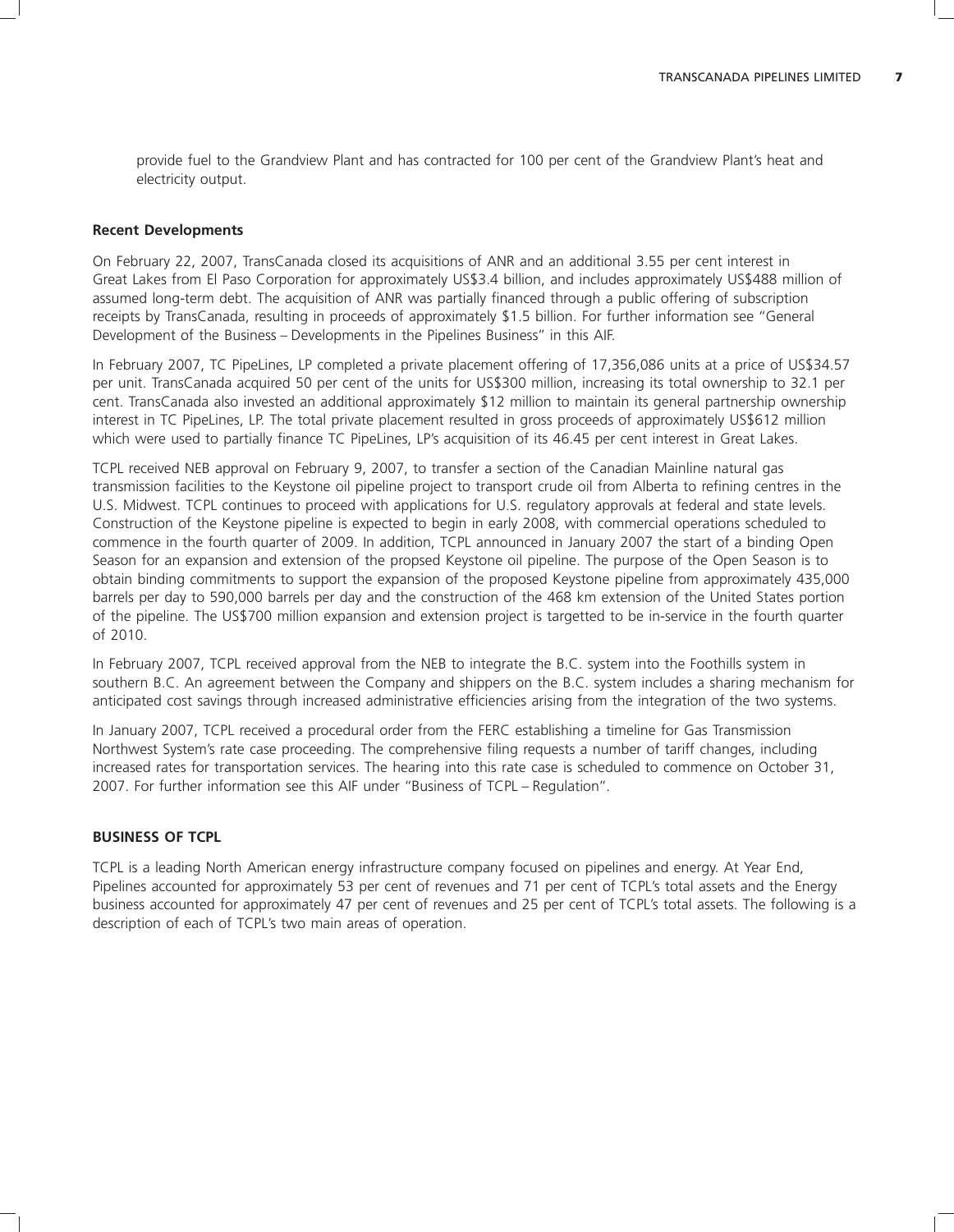The following table shows TCPL's revenues from operations by segment, classified geographically, for the years ended December 31, 2006 and 2005.

| <b>Revenues From Operations</b> (millions of dollars) | 2006  | $2005^{(4)}$ |
|-------------------------------------------------------|-------|--------------|
| <b>Pipelines</b>                                      |       |              |
| Canada – Domestic Deliveries                          | 2,390 | 2,281        |
| Canada - Export Deliveries <sup>(1)</sup>             | 971   | 1,159        |
| United States                                         | 629   | 553          |
|                                                       | 3,990 | 3,993        |
| Energy $(2)$                                          |       |              |
| Canada – Domestic Deliveries                          | 2,566 | 1,218        |
| Canada - Export Deliveries <sup>(1)</sup>             |       |              |
| <b>United States</b>                                  | 963   | 912          |
|                                                       | 3,530 | 2,131        |
| Total Revenues <sup>(3)</sup>                         | 7,520 | 6,124        |

(1) Export deliveries include pipeline revenues attributable to deliveries to U.S. pipelines and power deliveries to U.S. markets.

(2) Revenues include sales of natural gas.

- (3) Revenues are attributed to countries based on country of origin of product or service.
- (4) Effective June 1, 2006, TCPL revised the composition and names of its reportable business segments to *Pipelines* and *Energy*. The financial reporting of these segments was aligned to reflect the internal organizational structure of the Company. Pipelines principally comprises the Company's pipelines in Canada, the U.S. and Mexico. Energy includes the Company's power operations, natural gas storage business and liquefied natural gas projects in Canada and the U.S. The segmented information has been retroactively reclassified to reflect the changes in reportable segments. These changes had no impact on consolidated net income.

# **Pipelines Business**

TCPL has substantial Canadian and U.S. natural gas pipeline and related holdings, including:

### *Canada*

- a natural gas transmission system running from the Alberta border east to delivery points in eastern Canada and at various U.S. border points (''*Canadian Mainline*'');
- a natural gas transmission system throughout the province of Alberta (''*Alberta System*'');
- a natural gas transmission system in southeastern B.C., southern Alberta and southwestern Saskatchewan (the ''*B.C. and Foothills Systems*'');
- a 121 km natural gas transmission pipeline and related facilities which supply natural gas to the oil sands region of northern Alberta and a 27 km natural gas pipeline which supplies natural gas to a petrochemical complex at Joffre, Alberta; and
- a 50 per cent interest in Trans Québec & Maritimes Pipeline Inc. ("TOM") which operates a natural gas transmission system in southeastern Québec (the "TQM System").

## *United States*

• effective February 22, 2007, TransCanada owns the ANR system (the ''*ANR System*'') a natural gas transmission system which extends approximately 17,000 km from producing fields in Louisiana, Oklahoma, Texas and the Gulf of Mexico to markets in Wisconsin, Michigan, Illinois, Ohio and Indiana;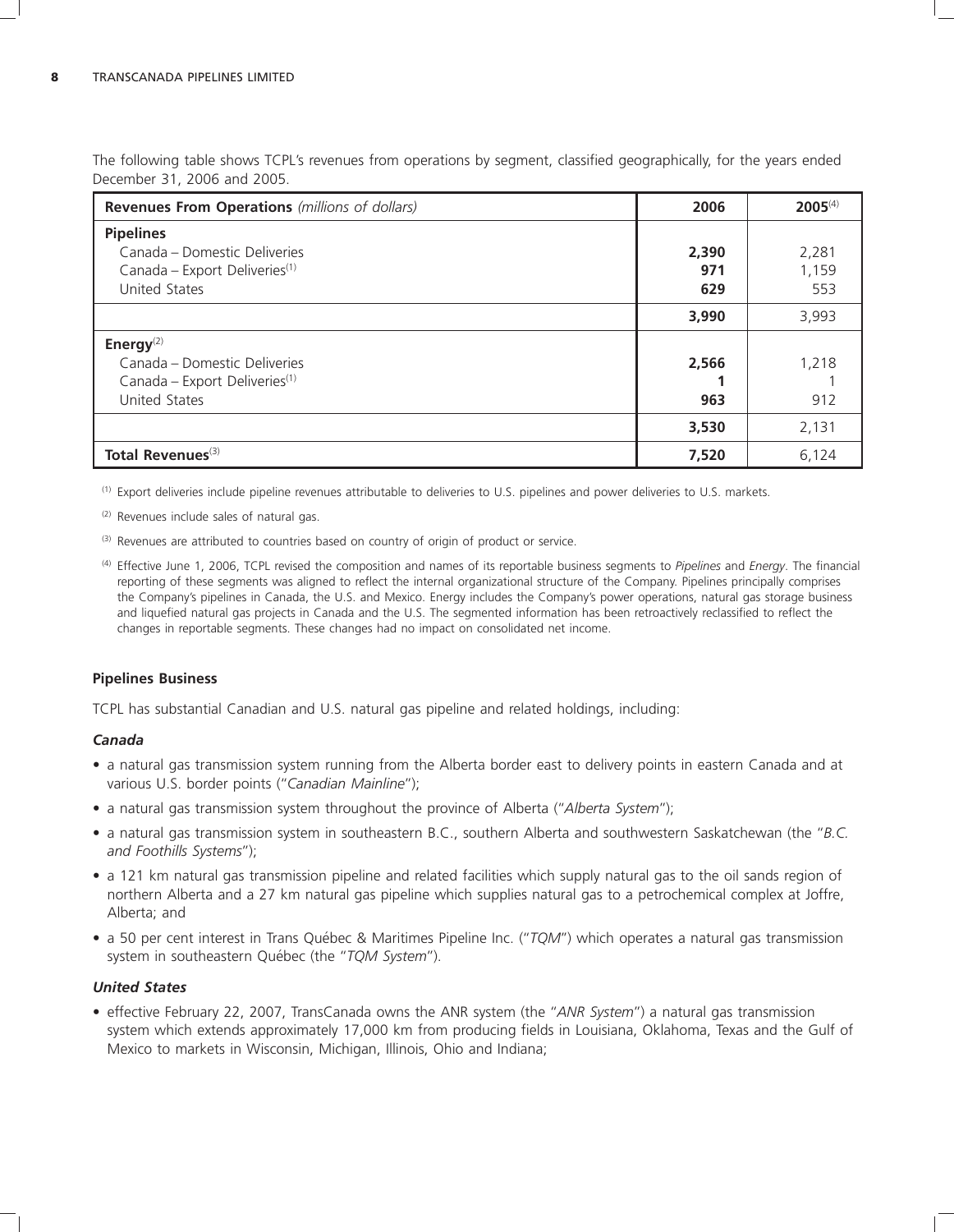- the Gas Transmission Northwest System, a natural gas transmission system running from northwestern Idaho, through Washington and Oregon to the California border;
- the North Baja System, a natural gas transmission system which extends from southwestern Arizona to a point near Ogilby, California on the California/Mexico border;
- effective February 22, 2007, a 68.5 per cent effective ownership interest in the Great Lakes Gas Transmission system (''*Great Lakes System*'') which is located in the north central U.S., roughly parallel to the Canada-U.S. Border. Of this interest, 53.55 per cent is held directly by TransCanada and the remainder is held through TransCanada's interest in TC PipeLines, LP;
- a 44.5 per cent interest in the Iroquois System which runs southwards down through the eastern part of the State of New York terminating at points in Long Island and New York City;
- a 61.7 per cent interest in the Portland Natural Gas Transmission system (''*Portland System*'') which runs through Maine and New Hampshire into Massachusetts;
- effective February 22, 2007, a 16.1 per cent effective ownership interest, held through TC PipeLines, LP, in the NBPL system (''*NBPL System*'') which is located in the upper midwestern portion of the U.S.; and
- effective February 22, 2007, a 32.8 per cent effective ownership interest in the Tuscarora system (''*Tuscarora System*'') which runs from Oregon eastwards to the upper portion of Nevada. One per cent of this interest is held directly through a subsidiary of TCPL and the remainder is held through TCPL's interest in TC PipeLines, LP.

As at February 22, 2007 TCPL holds a 32.1 per cent interest in TC PipeLines, LP, a publicly held limited partnership of which a subsidiary of TCPL acts as the general partner. The remaining interest of TC PipeLines, LP is widely held by the public. At Year End, TC PipeLines, LP also held a 50 per cent interest in NBPL and a 99 per cent interest in Tuscarora. Additionally, as at February 22, 2007, TC PipeLines, LP owns the remaining 46.45 per cent in Great Lakes.

#### *International*

TCPL also has the following natural gas pipeline and related holdings in Mexico and South America:

- a 46.5 per cent interest in the TransGas system which runs from Mariquita in central Colombia to Cali in southwest Colombia;
- a 30 per cent interest in the Gas Pacifico pipeline which extends from Loma de la Lata, Argentina to Concepcion, ´ Chile;
- a 30 per cent interest in INNERGY Holdings S.A. which is an industrial natural gas marketing and distribution company based in Concepción, Chile; and
- a 100 per cent interest in the Tamazunchale pipeline, which extends from the Pemex Gas facilities near Naranjos, Veracruz, Mexico to an electricity generation station near Tamazunchale, San Luis Potosi, Mexico.

Further information about TCPL's pipeline holdings, developments and opportunities and significant regulatory developments which relate to pipelines can be found in the MD&A under the headings ''Pipelines – Opportunities and Developments'', and ''Pipelines – Financial Analysis''.

In addition, information about the Mackenzie Gas Pipeline Project and the Alaska Highway Pipeline Project can be found in the MD&A under the headings ''Pipelines – Opportunities and Developments – Mackenzie Gas Pipeline Project'' and ''Pipelines – Opportunities and Developments – Alaska Highway Pipeline Project'', respectively.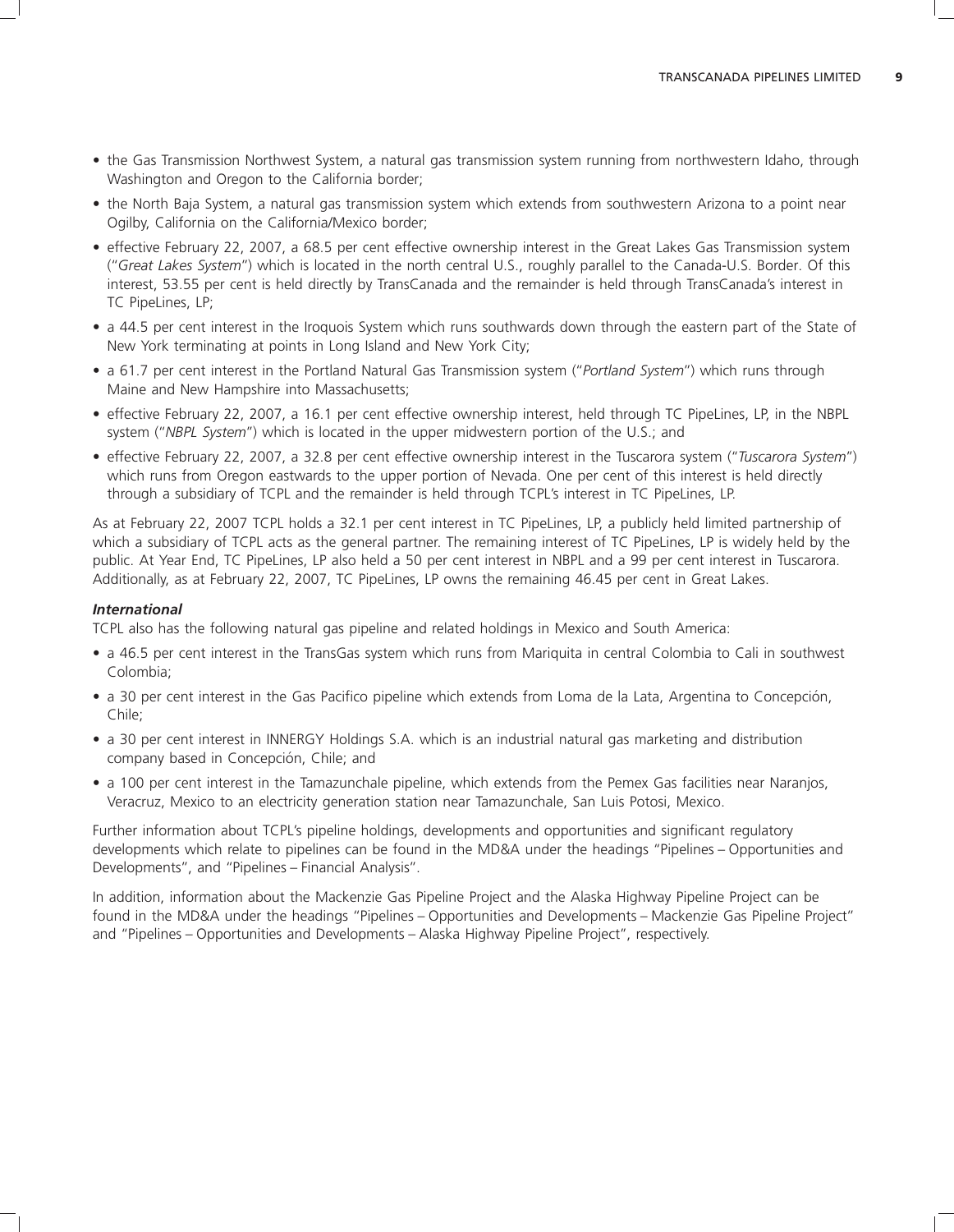#### **Regulation**

#### *Canada*

### CANADIAN MAINLINE

Under the terms of the *National Energy Board Act* (Canada), the Canadian Mainline and B.C. and Foothills Systems are regulated by the NEB. The NEB sets tolls which provide TCPL the opportunity to recover projected costs of transporting natural gas, including the return on the Canadian Mainline's and B.C. and Foothills System's average investment base. In addition, new facilities are approved by the NEB before construction begins and the NEB regulates the operation of the Canadian Mainline and B.C. and Foothills Systems. Net earnings of the Canadian Mainline and B.C. and Foothills Systems may be affected by changes in investment base, the allowed return on equity, the level of deemed common equity and any incentive earnings.

#### ALBERTA SYSTEM

The Alberta System is regulated by the Alberta Energy and Utilities Board (''*EUB*'') primarily under the provisions of the *Gas Utilities Act* (''*GUA*'') and the *Pipeline Act*. Under the GUA, the Alberta System rates, tolls and other charges, and terms and conditions of services are subject to approval by the EUB. Under the provisions of the *Pipeline Act*, the EUB oversees various matters including the economic, orderly and efficient development of pipeline facilities, the operation and abandonment of the facilities and certain related pollution and environmental conservation issues. In addition to requirements under the *Pipeline Act*, the construction and operation of natural gas pipelines in Alberta are subject to certain provisions of other provincial legislation such as the *Environmental Protection and Enhancement Act*.

#### **United States**

TCPL's wholly-owned and partially owned U.S. pipelines, including ANR System, Gas Transmission Northwest System, Great Lakes System, Iroquois System, Portland System, NBPL System, North Baja System and Tuscarora System, are 'natural gas companies' operating under the provisions of the *Natural Gas Act of 1938* and the *Natural Gas Policy Act of 1978*, and are subject to the jurisdiction of the FERC. The *Natural Gas Act of 1938* grants the FERC authority over the construction and operation of pipelines and related facilities. The FERC also has authority to regulate rates for natural gas transportation and interstate commerce.

### GAS TRANSMISSION NORTHWEST SYSTEM AND NORTH BAJA SYSTEM

Rates and tariffs of the Gas Transmission Northwest System and the North Baja System have been approved by the FERC. These two systems operate under fixed rate models, whereby rates for various service types have been approved by the FERC and under which each of the two systems is permitted to discount or negotiate rates on a non-discriminatory basis. Currently effective rates for mainline capacity on the Gas Transmission Northwest System went into effect on January 1, 2007, following Gas Transmission Northwest System's filing of a general rate case in June 2006 under Section 4 of the *Natural Gas Act of 1938*. Gas Transmission Northwest System's current rates were accepted for filing by the FERC, subject to refund. Refunds, with interest, may be due following approval of final rates by the FERC. Gas Transmission Northwest System's previously effective rates, which remained in effect through December 31, 2006, were established through a 1994 rate proceeding which culminated in a settlement that was approved by the FERC in 1996. Rates for capacity on the North Baja System were established in the FERC's initial order certificating construction and operations of its system.

#### PORTLAND SYSTEM

In 2003, the Portland System received final approval from the FERC of its general rate case under the *Natural Gas Act of 1938*. The Portland System is required to file a general rate case under the *Natural Gas Act of 1938* with a proposed effective date of April 1, 2008.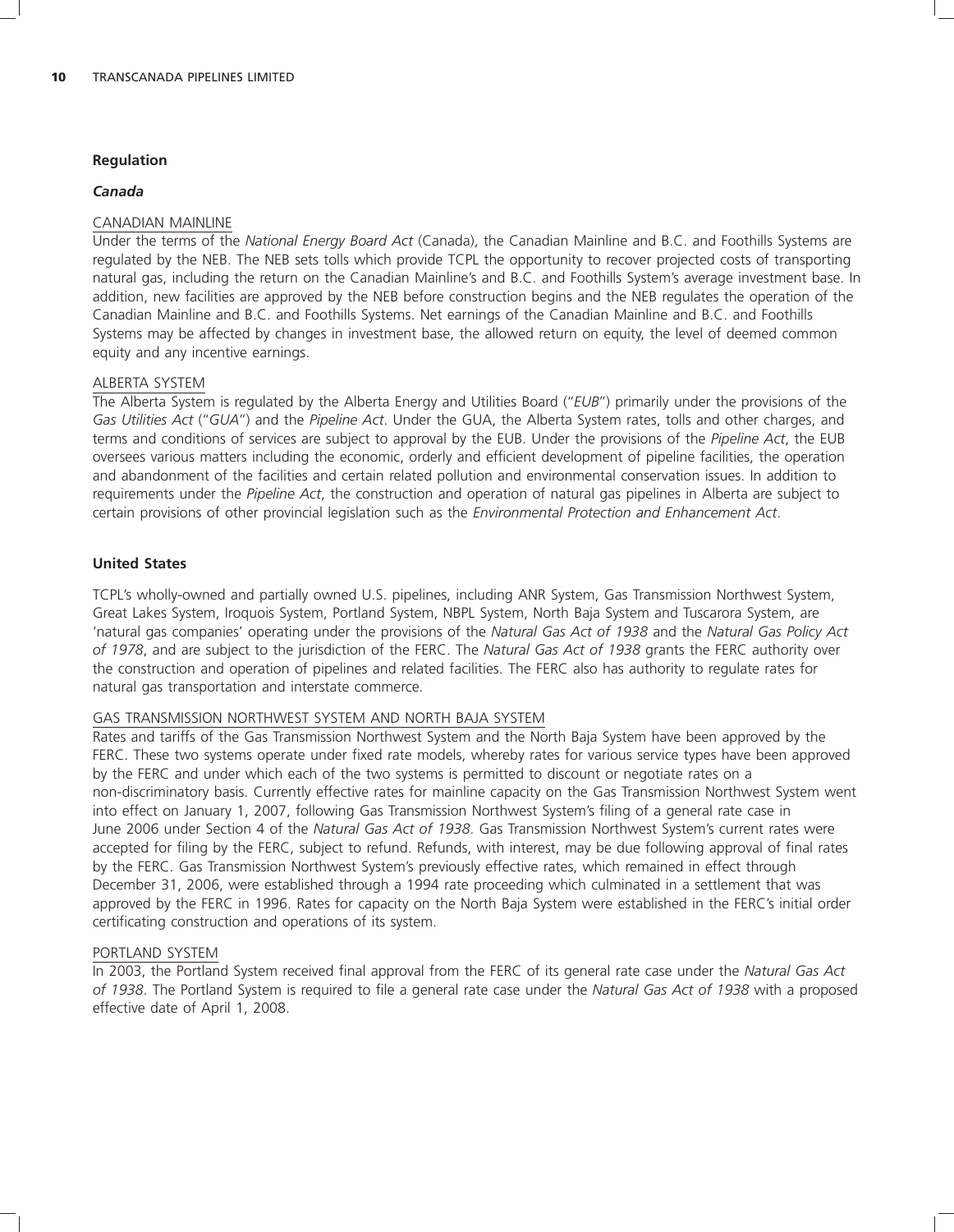#### **Energy Business**

The Energy segment of TCPL's business includes the acquisition, development, construction, ownership and operation of electrical power generation plants, the purchase and marketing of electricity, the provision of electricity account services to energy and industrial customers, and the development, construction, ownership and operation of natural gas storage and LNG facilities in Canada and the United States.

The electrical power generation plants and power supply that TCPL owns, operates and/or controls, including those under development or in construction, in the aggregate, represent approximately 7,700 MW of power generation capacity. Power plants and power supply in Canada account for approximately 85 per cent of this total, and power plants in the United States account for the balance, being approximately 15 per cent.

TCPL owns and operates:

- natural gas-fired cogeneration plants in Alberta at Carseland (80 MW), Redwater (40 MW), Bear Creek (80 MW) and MacKay River (165 MW);
- the natural gas-fired cogeneration plant (90 MW) near Saint John, New Brunswick (Grandview);
- a waste-heat fuelled power plant at the Cancarb facility in Medicine Hat, Alberta (27 MW) (Cancarb);
- a natural gas-fired, combined-cycle plant in Burrillville, Rhode Island (560 MW) (Ocean State Power);
- hydroelectric generation assets in New Hampshire, Vermont and Massachusetts (567 MW) (TC Hydro);
- a natural gas-fired cogeneration plant near Trois-Rivières, Québec (550 MW) (Bécancour); and
- a natural gas storage facility near Edson, Alberta (Edson).

TCPL has long-term power purchase arrangements in place for:

- 100 per cent of the production of the Sundance A (560 MW) and a 50 per cent interest, through a partnership, of the production of the Sundance B (353 MW of 706 MW) power facilities near Wabamun, Alberta; and
- 756 MW of the production from the Sheerness facility near Hanna, Alberta.

TCPL has:

- a 60 per cent interest in CrossAlta Gas Storage Services Ltd., an underground natural gas storage facility located near Crossfield, Alberta;
- a long-term natural gas storage lease with a third party located in Alberta; and
- a 62 per cent interest in the Baie-des-Sables Cartier Wind Energy Project in the Gaspé region of Québec (68 MW of a total 109.5 MW).

TCPL owns, but does not operate:

- a 48.7 per cent partnership interest in the Bruce A nuclear power generation facility in Ontario (730.5 MW of a total of 1,500 MW that is currently in operation. Another 1,500 MW, of which 730.5 MW are attributable to TCPL, will be generated from two other units currently under refurbishment with restart expected to begin in late 2009 or early 2010);
- a 31.6 per cent partnership interest in the Bruce B nuclear power generation facilities in Ontario (1,011 MW of a total of 3,200 MW that is in operation); and
- a 16.7 per cent interest in Huron Wind L.P. whose assets are located at the Bruce site (2 MW of a total of 9 MW that is in operation).

TCPL owns the following facilities which are under construction or development:

• a 62 per cent interest in the Cartier Wind Energy Project which is expected to construct five additional wind energy projects in the Gaspé region of Québec over the period 2007 to 2012 (391 MW of a total of 630 MW) subject to future appropriations and approvals;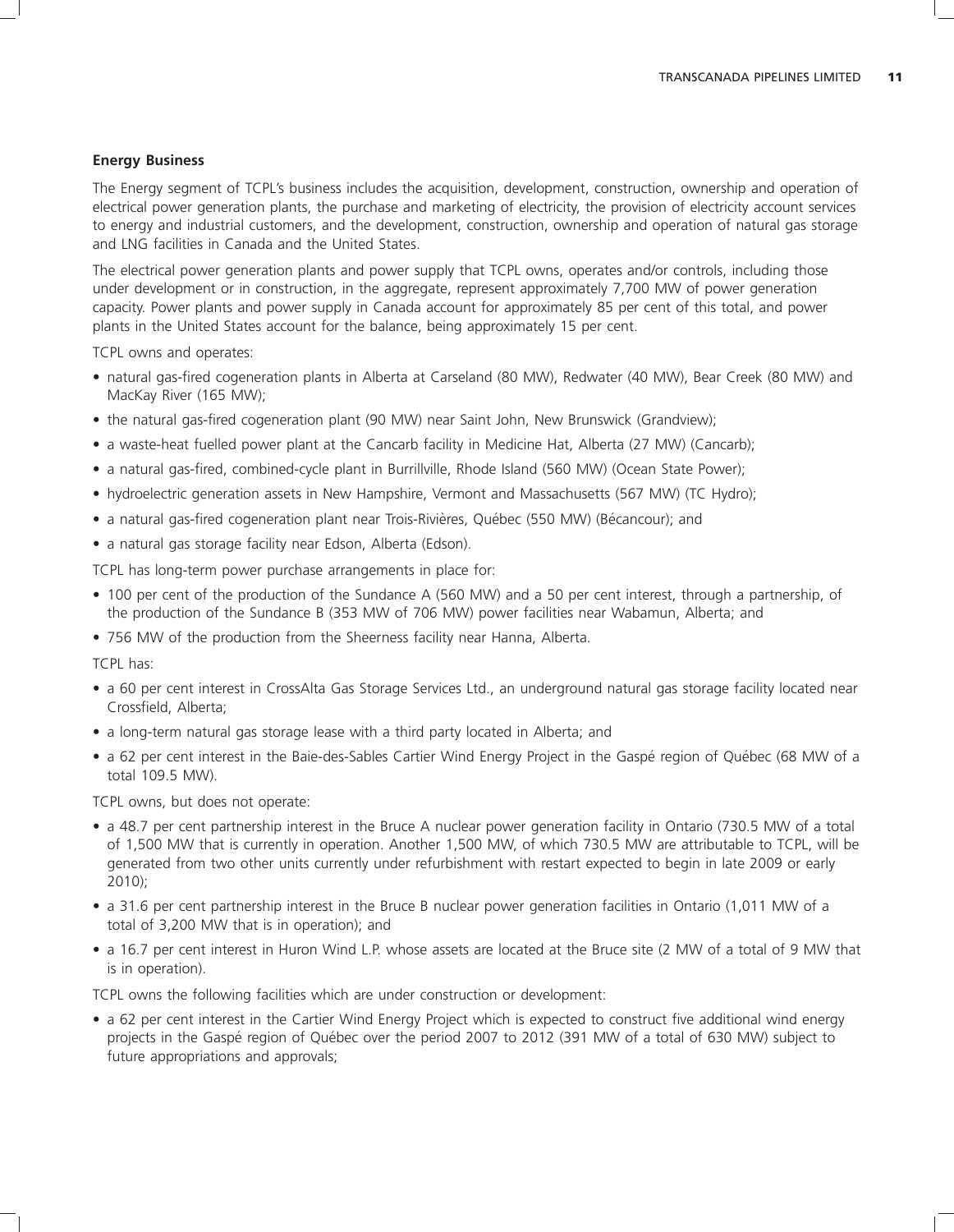- a 50 per cent interest in the Portlands Energy Centre, a 550 MW natural gas-fired power plant located in the Portlands area of Toronto, which is expected to be in commercial service in the second quarter of 2009;
- the 683 MW Halton Hills natural gas-fired power plant located near the Town of Halton Hills, Ontario, which is anticipated to be in service in the second quarter of 2010;
- a joint venture with Shell on the Broadwater LNG project located offshore of New York State in Long Island Sound, a facility when completed that would be capable of receiving, storing and regasifying imported LNG with an average send out capacity of approximately one billion cubic feet per day of natural gas; and
- a joint venture with Petro-Canada on the Cancouna LNG project located in Québec at Gros Cacouna harbour on the St. Lawrence River, a facility when completed that would be capable of receiving, storing and regasifying imported LNG with an average send out capacity of approximately 500 million cubic feet per day of natural gas.

Further information about TCPL's energy holdings and significant developments and opportunities relating to energy can be found in the MD&A under the headings ''Energy – Financial Analysis'' and ''Energy – Opportunities and Developments''.

# **Other Interests**

### *Cancarb Limited*

TCPL owns Cancarb Limited, a world scale thermal carbon black manufacturing facility located in Medicine Hat, Alberta.

#### *TransCanada Turbines*

TCPL owns a 50 per cent interest in TransCanada Turbines Ltd., a repair and overhaul business for aero-derivative industrial gas turbines. This business operates primarily out of facilities in Calgary, Alberta, with offices in Bakersfield, California; East Windsor, Connecticut; and Liverpool, England.

#### *TransCanada Calibrations*

TCPL owns an 80 per cent interest in TransCanada Calibrations Ltd., a gas meter calibration business certified by Measurement Canada, located at Ile des Chênes, Manitoba.

### **HEALTH, SAFETY AND ENVIRONMENT**

TCPL is committed to providing a safe and healthy environment for its employees, contractors, the public and to the protection of the environment. Health, safety and environment (''*HS&E*'') is a priority in all of TCPL's operations. The HS&E Committee of TCPL's Board of Directors (''*Board*'') monitors conformance with the TCPL HS&E corporate policy through regular reporting provided by TCPL's department of Community, Safety & Environment. TCPL's senior executives are also committed to ensuring TCPL is in conformance with its policies and regulated requirements and is an industry leader. Senior executives are regularly advised of all important operational issues and initiatives relating to HS&E by way of formal reporting processes. TCPL's HS&E management system and performance are assessed by an independent outside firm every three years or more often if the HS&E Committee requests it. The most recent assessment was conducted in November 2006 by Det Norsk Veritas. These assessments involve senior executive and employee interviews, review of policies, procedures, objectives, performance measurement and reporting.

TCPL's HS&E management system is modeled to the elements of the International Organization for Standardization's (ISO) standard for environmental management systems, ISO 14001. The HS&E management system facilitates the focus of resources on the areas of significant risk to the organization's HS&E business activities. The system highlights opportunities for improvement, enables TCPL to work towards defined HS&E expectations and objectives, and provides a competitive business advantage. Independent third party assessments, internal management system assessments and work place and facility planned inspections are used to evaluate the implementation effectiveness of the HS&E programs, processes and procedures, and confirms TCPL's compliance with regulatory requirements.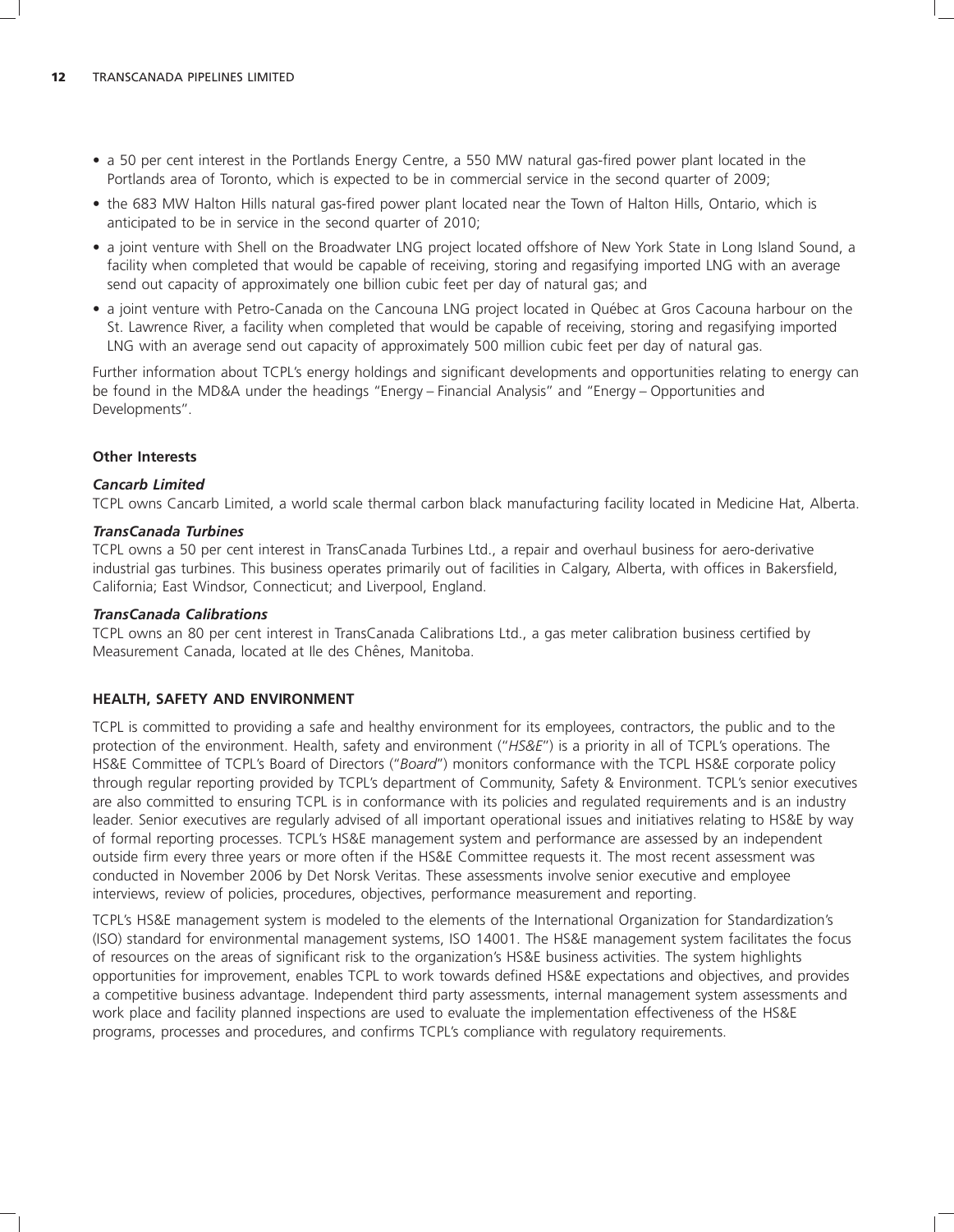TCPL employs full-time staff dedicated to HS&E matters, and incorporates HS&E policies and principles into the planning, development, construction and operation of all its projects. Environmental protection requirements have not had a material impact on the capital expenditures of TCPL to date. However, there can be no assurance that such requirements will not have a material impact on TCPL's financial or operating results in future years. Such requirements can be dependent on a variety of factors including the regulatory environment in which TCPL operates.

#### **Environment**

Climate change remains a serious issue for TCPL. The change of government in Canada in early 2006 resulted in a shift of focus from meeting environmental regulation targets to a broader emphasis on clean air as well as greenhouse gas emissions. The government of Canada released the *Clean Air Act* on October 19, 2006. At this time, however, the policy framework for the new regulations has not been released by the federal government and detailed sectoral targets and timeframes as well as compliance options have not been set. At a provincial level, the Québec government has passed legislation for a hydrocarbon royalty on industrial greenhouse gas emitters. The details as to how the royalty will be applied have not vet been determined but it is expected these details will be set in the coming year. In Alberta, the government has indicated it will continue with its own plan for implementing regulations to manage greenhouse gas emissions. It is yet to be determined how this effort will tie into a federal program.

In the United States, state level initiatives are under way to limit greenhouse gas emissions, particularly in the northeastern United States and California. Details have not been finalized and the impact to TCPL's United States based assets is uncertain.

Despite this uncertainty, TCPL continues with its programs to manage greenhouse gas emissions from its assets, and to evaluate new processes and technologies that result in improved efficiencies and lower greenhouse gas emissions rates. In addition, TCPL remains involved in policy discussions in those jurisdictions where policy development is under way and where the Company has operations.

#### **LEGAL PROCEEDINGS AND REGULATORY ACTIONS**

The Canadian Alliance of Pipeline Landowners' Association (CAPLA) and two individual landowners commenced an action in 2003 under Ontario's *Class Proceedings Act*, 1992, against TCPL and Enbridge Inc. for damages of \$500 million alleged to arise from the creation of a control zone within 30 metres of the pipeline pursuant to Section 112 of the *National Energy Board Act.* On November 20, 2006, the Ontario Superior Court granted the motion of TCPL and Enbridge Inc. for a dismissal of the case. CAPLA has now appealed the decision. TCPL continues to believe the claim is without merit and will vigorously defend the action. TCPL has made no provision for any potential liability. Any liability, if any, would be dealt with through the regulatory process.

TCPL and its subsidiaries are subject to various other legal proceedings and actions arising in the normal course of business. While the final outcome of such legal proceedings and actions cannot be predicted with certainty, it is the opinion of TCPL's management that the resolution of such proceedings and actions will not have a material impact on TCPL's consolidated financial position or results of operations.

### **TRANSFER AGENT AND REGISTRAR**

TCPL's transfer agent and registrar is Computershare Trust Company of Canada with transfer facilities in the Canadian cities of Vancouver, Calgary, Winnipeg, Toronto, Montréal and Halifax.

#### **INTEREST OF EXPERTS**

Our auditors, KPMG LLP, have confirmed that they are independent within the meaning of the Rules of Professional Conduct of the Institute of Chartered Accountants of Alberta.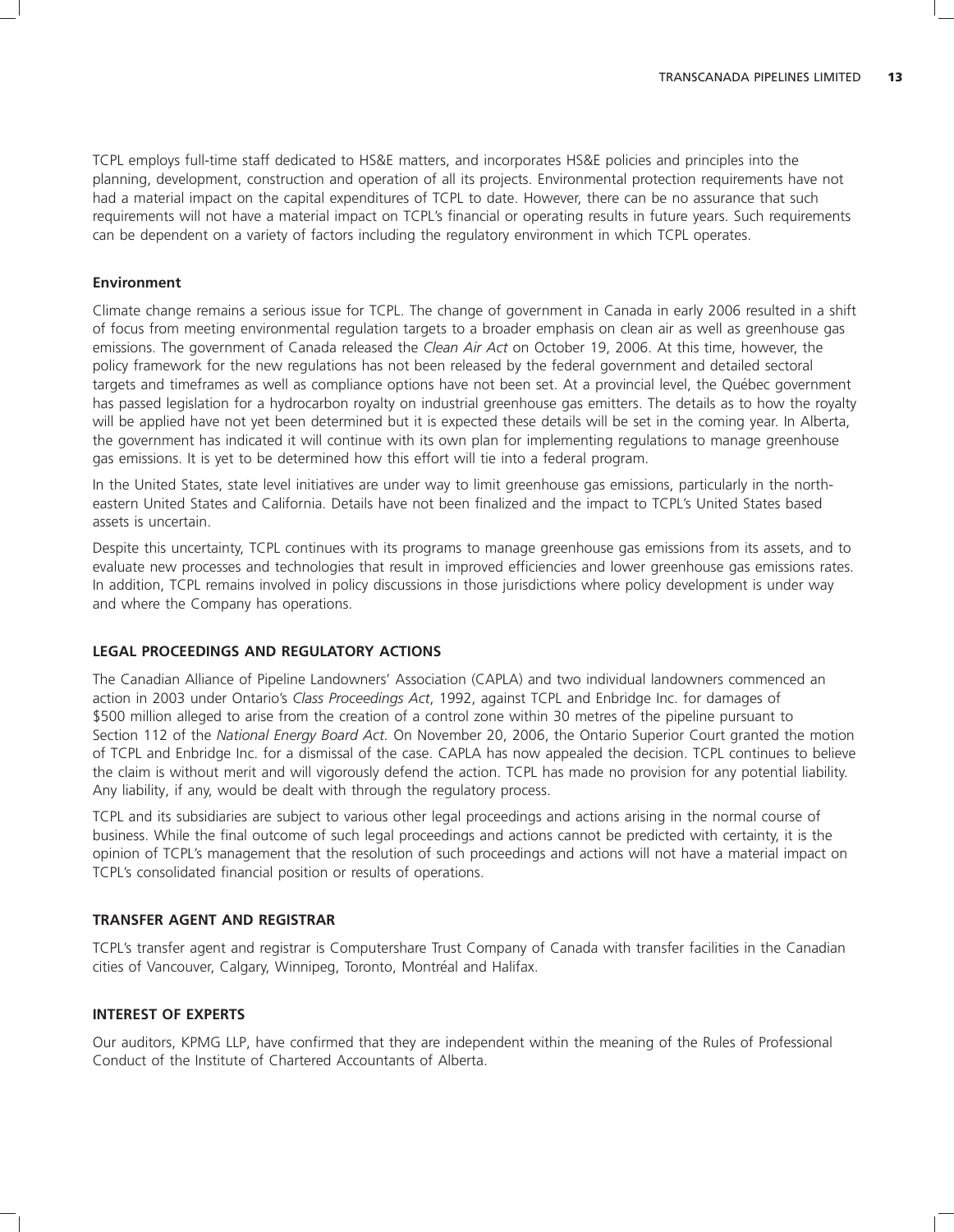#### **RISK FACTORS**

A discussion of the Company's risk factors can be found in the MD&A for the year ended December 31, 2006, which is incorporated by reference, under the headings ''Pipelines – Opportunities and Developments'', ''Pipelines – Business Risks'', ''Energy – Opportunities and Developments'', ''Energy – Business Risks'' and ''Risks and Risk Management''.

### **DIVIDENDS**

All of TCPL's common shares are held by TransCanada and as a result, any dividends declared by TCPL on its common shares are paid to TransCanada. TCPL's Board of Directors has not adopted a formal dividend policy. The Board reviews the financial performance of TCPL quarterly and makes a determination of the appropriate level of dividends to be declared on its common shares in the following quarter. Provisions of various trust indentures and credit arrangements to which TCPL is a party, restrict TCPL's ability to declare and pay dividends to TransCanada and preferred shareholders under certain circumstances and, if such restrictions apply, they may, in turn, have an impact on TransCanada's ability to declare and pay dividends on its common and preferred shares. In the opinion of TCPL management, such provisions do not currently restrict or alter TCPL's ability to declare or pay dividends.

The dividends declared per common share during the past three completed financial years are set forth in the following table.

|                                                    | 2006   | 2005   | 2004   |
|----------------------------------------------------|--------|--------|--------|
| Dividends declared on common shares <sup>(1)</sup> | \$1.28 | \$1.23 | \$1.17 |
| Dividends declared on preferred shares, Series U   | \$2.80 | \$2.80 | \$2.80 |
| Dividends declared on preferred shares, Series Y   | \$2.80 | \$2.80 | \$2.80 |

 $<sup>(1)</sup>$  Effective May 15, 2003, TCPL dividends have been declared in an amount equal to the aggregate dividend paid by TransCanada. The</sup> amounts presented reflect the aggregate amount divided by the total outstanding common shares of TCPL.

### **DESCRIPTION OF CAPITAL STRUCTURE**

### **Share Capital**

TCPL's authorized share capital consists of an unlimited number of common shares, of which 483,344,109 were issued and outstanding at Year End, and an unlimited number of first preferred shares and second preferred shares, issuable in series. There were 4,000,000 Series U and 4,000,000 Series Y first preferred shares issued and outstanding at Year End. The following is a description of the material characteristics of each of these classes of shares.

### *Common Shares*

As the holder of all of TCPL's common shares, TransCanada holds all the voting rights in those common shares.

### *First Preferred Shares, Series U*

Subject to certain limitations, the Board may, from time to time, issue first preferred shares in one or more series and determine for any such series, its designation, number of shares and respective rights, privileges, restrictions and conditions. The first preferred shares as a class, have, among others, provisions to the following effect.

The holders of the first preferred shares, Series U are entitled to receive as and when declared by the Board, fixed cumulative preferential cash dividends at an annual rate of \$2.80 per share, payable quarterly.

The first preferred shares of each series shall rank on a parity with the first preferred shares of every other series, and shall be entitled to preference over the common shares and any other shares ranking junior to the first preferred shares with respect to the payment of dividends, the repayment of capital and the distribution of assets to TCPL in the event of a liquidation, dissolution or winding up of TCPL.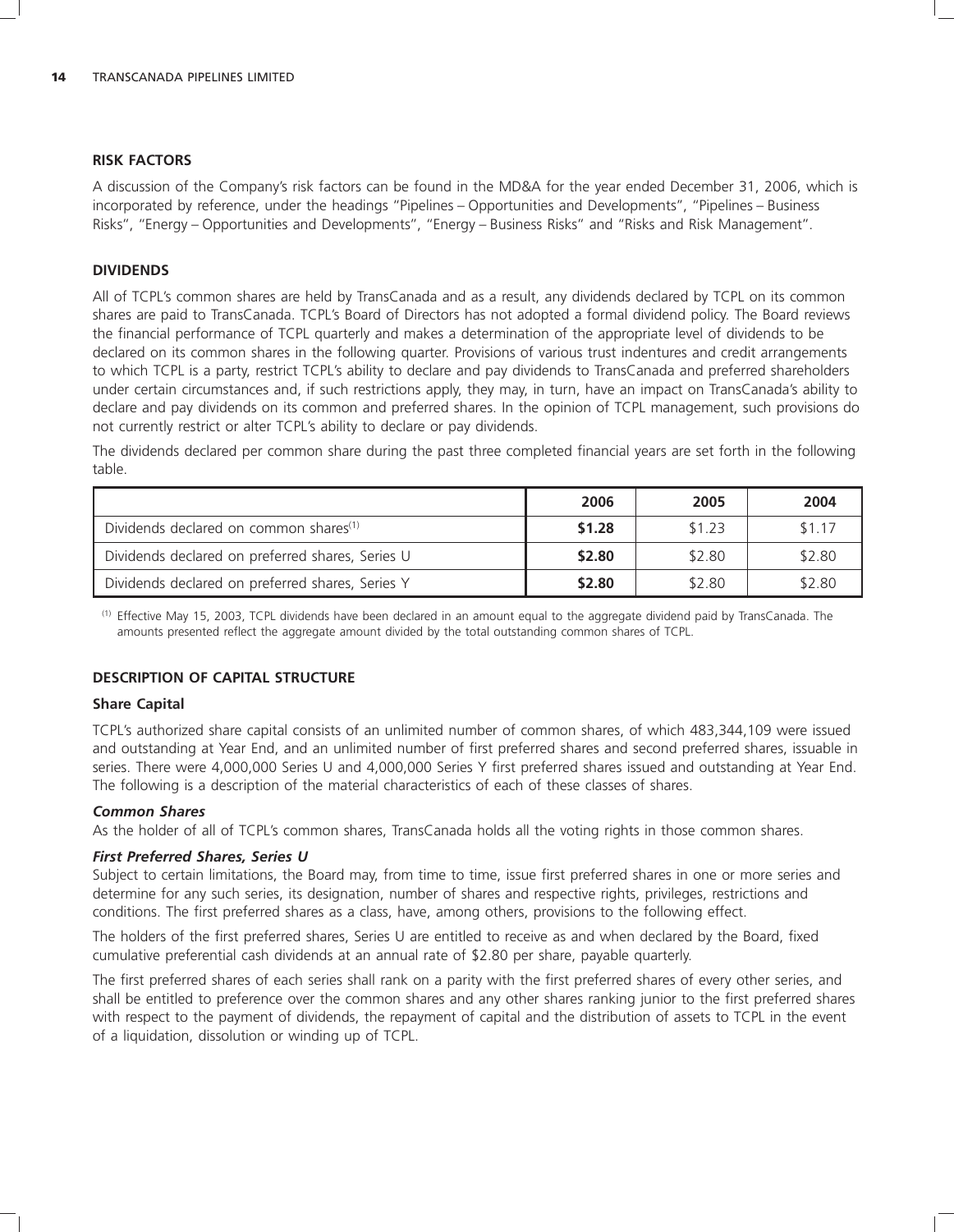TCPL is entitled to purchase for cancellation, some or all of the first preferred shares, Series U outstanding at the lowest price which such shares are obtainable, in the opinion of the Board, but not exceeding \$50.00 per share plus costs of purchase. Furthermore, TCPL may redeem, on or after October 15, 2013, some or all of the first preferred shares, Series U upon payment for each share at \$50.00 per share.

Except as provided by the *Canada Business Corporations Act* or as referred to below, the holders of the first preferred shares will not have any voting rights nor will they be entitled to receive notice of or to attend shareholders' meetings unless and until TCPL fails to pay, in the aggregate, six quarterly dividends on the first preferred shares, Series U.

The provisions attaching to the first preferred shares as a class may be modified, amended or varied only with the approval of the holders of the first preferred shares as a class. Any such approval to be given by the holders of the first preferred shares may be given by the affirmative vote of the holders of not less than 662⁄3 per cent of the first preferred shares represented and voted at a meeting or adjourned meeting of such holders.

#### *First Preferred Shares, Series Y*

The rights, privileges, restrictions and conditions attaching to the first preferred shares, Series Y are substantially identical to those attaching to the first preferred shares, Series U except that the first preferred shares, Series Y are redeemable by TCPL after March 5, 2014.

#### **DEBT**

The following table sets out the issuances by TCPL of senior unsecured notes with terms to maturity in excess of one year, during the 12 months ended December 31, 2006.

| Date Issued      | <b>Issue Price per</b><br>\$1,000 Principal<br><b>Amount of Notes</b> | <b>Aggregate</b><br><b>Issue Price</b> |
|------------------|-----------------------------------------------------------------------|----------------------------------------|
| January 13, 2006 | \$999.55                                                              | \$299,865,000                          |
| March 20, 2006   | US\$997.21                                                            | US\$498,605,000                        |
| October 3, 2006  | \$999.76                                                              | \$399,904,000                          |

There are no provisions associated with this debt that entitle debt holders to voting rights. From time to time, TCPL issues commercial paper for terms not exceeding nine months.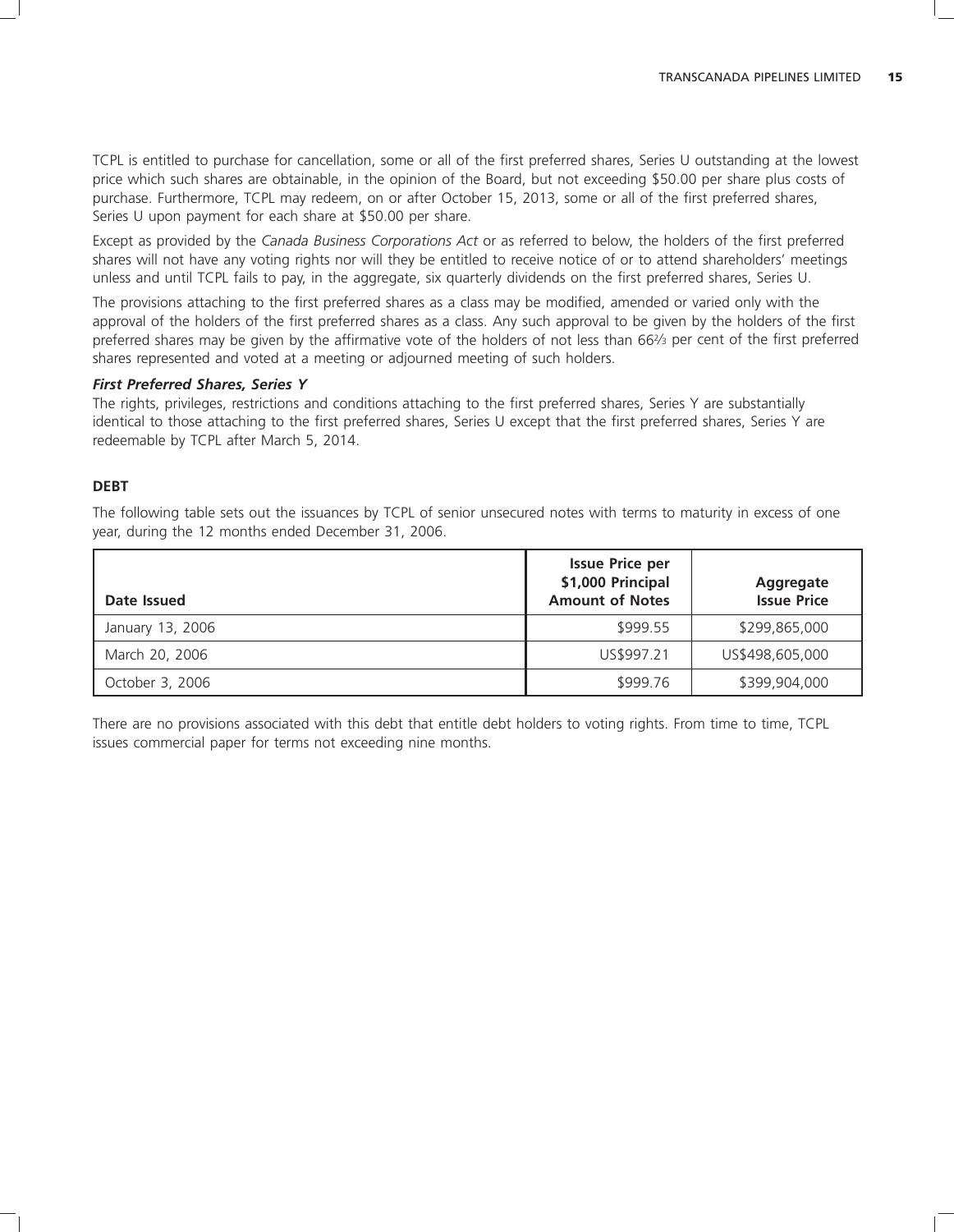#### **CREDIT RATINGS**

The following table sets out the credit ratings assigned to those outstanding classes of securities of TCPL:

| Overall                                                  | <b>DBRS</b>  | Moody's              | S&P          |
|----------------------------------------------------------|--------------|----------------------|--------------|
| Senior Secured Debt<br>First Mortgage Bonds              | A            | A2                   | A            |
| Senior Unsecured Debt<br>Debentures<br>Medium-term Notes | А<br>А       | A2<br>A <sub>2</sub> | $A-$<br>$A-$ |
| Subordinated Debt                                        | A (low)      | A <sub>3</sub>       | BBB+         |
| Junior Subordinated Debt                                 | $Pfd-2$      | A <sub>3</sub>       | <b>BBB</b>   |
| Preferred Shares                                         | Pfd-2 (low)  | Baa1                 | <b>BBB</b>   |
| Commercial Paper                                         | $R-1$ (low)  | $P-1$                |              |
| Trend/Rating Outlook                                     | Stable $(1)$ | Stable               | Negative     |

(1) At February 22, 2007, the DBRS rating was confirmed as stable. At December 31, 2006, the rating was under review. Discussed further in the DBRS section below.

Credit ratings are intended to provide investors with an independent measure of credit quality of an issue of securities. Credit ratings are not recommendations to purchase, hold or sell securities and do not address the market price or suitability of a specific security for a particular investor. There is no assurance that any rating will remain in effect for any given period of time or that any rating will not be revised or withdrawn entirely by a rating agency in the future if, in its judgment, circumstances so warrant. A description of the rating agencies' credit ratings listed in the table above is set out below.

### **Dominion Bond Rating Service (DBRS)**

DBRS has different rating scales for short and long-term debt and preferred shares. ''High'' or ''low'' grades are used to indicate the relative standing within a rating category. The absence of either a ''high'' or ''low'' designation indicates the rating is in the ''middle'' of the category. The R-1 (low) rating assigned to TCPL's short-term debt is the third highest of ten rating categories and indicates satisfactory credit quality. The overall strength and outlook for key liquidity, debt and profitability ratios is not normally as favourable as with higher rating categories, but these considerations are still respectable. Any qualifying negative factors that exist are considered manageable, and the entity is normally of sufficient size to have some influence in its industry. The A ratings assigned to TCPL's senior secured and senior unsecured debt and the A (low) rating assigned to its subordinated debt are the third highest of ten categories for long-term debt. Long-term debt rated A is of satisfactory credit quality. Protection of interest and principal is still substantial, but the degree of strength is less than that of AA rated entities. While a respectable rating, entities in the A category are considered to be more susceptible to adverse economic conditions and have greater cyclical tendencies than higher rated entities. The Pfd-2 and Pfd-2 (low) ratings assigned to TCPL's junior subordinated debt and preferred shares are the second highest of six rating categories for preferred shares. Preferred shares rated Pfd-2 are of satisfactory credit quality. Protection of dividends and principal is still substantial; however, earnings, the balance sheet and coverage ratios are not as strong as Pfd-1 rated companies.

Subsequent to TransCanada's December 22, 2006 announcement of its plans to acquire ANR, DBRS put TCPL's rating under review with developing implications. On February 22, 2007, DBRS confirmed the rating of TCPL with a stable trend and subsequently removed TCPL's rating from under review.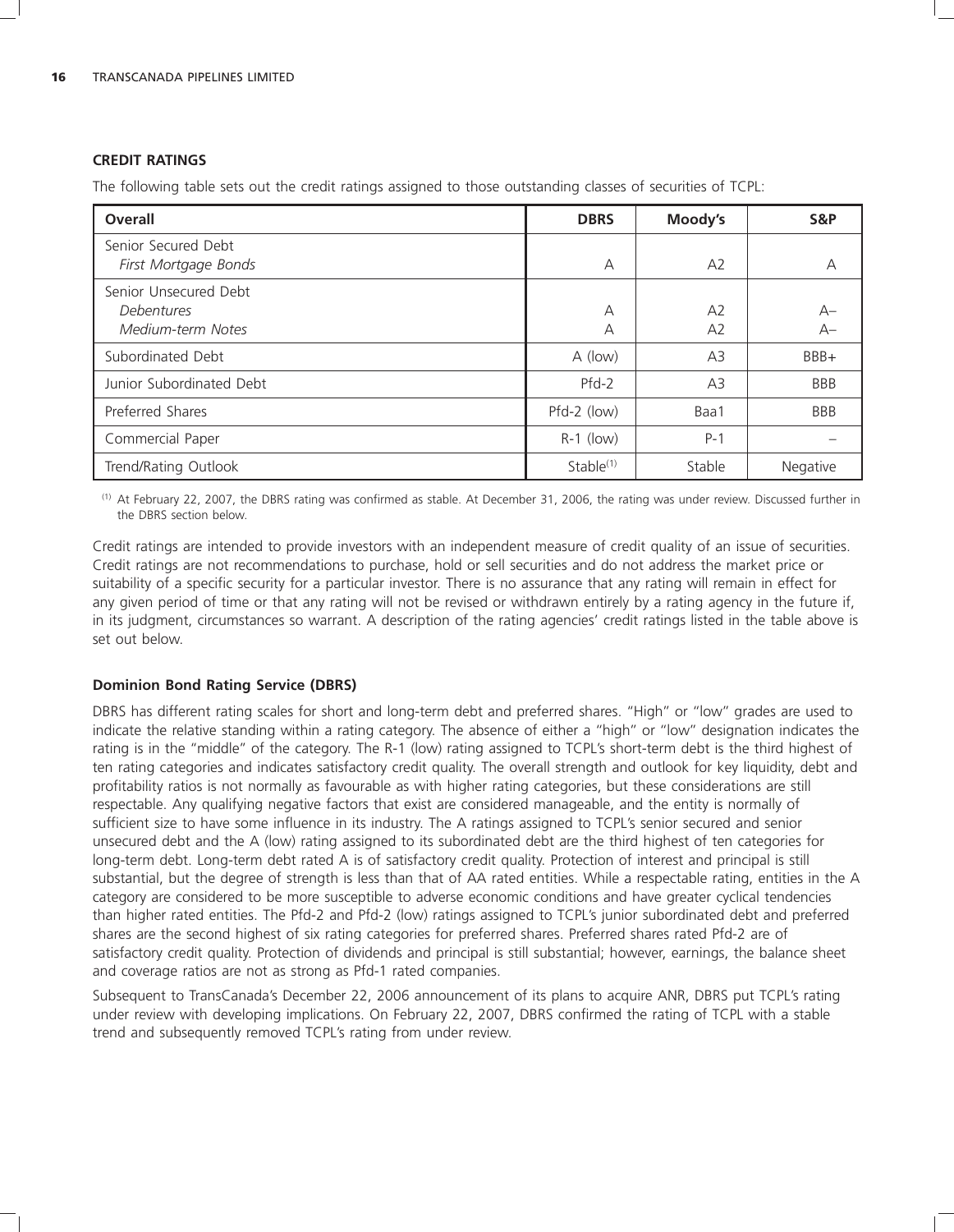#### **Moody's Investor Services (Moody's)**

Moody's has different rating scales for short and long-term obligations. Numerical modifiers 1, 2 and 3 are applied to each rating classification, with 1 being the highest and 3 being the lowest. The P-1 rating assigned to TCPL's short-term debt is the highest of four rating categories and indicates a superior ability to repay short-term debt obligations. The A2 ratings assigned to TCPL's senior secured and senior unsecured debt and the A3 ratings assigned to its subordinated debt and junior subordinated debt are the third highest of nine rating categories for long-term obligations. Obligations rated A are considered upper-medium grade and are subject to low credit risk. The Baa1 rating assigned to TCPL's preferred shares is the fourth highest of nine rating categories for long-term obligations. Obligations rated Baa are subject to moderate credit risk, are considered medium-grade, and as such, may possess certain speculative characteristics.

#### **Standard & Poor's (S&P)**

S&P has different rating scales for short and long-term obligations. Ratings may be modified by the addition of a plus (+) or minus (–) sign to show the relative standing within a particular rating category. The A and A– ratings assigned to TCPL's senior secured and senior unsecured debt, respectively, are the third highest of ten rating categories for long-term obligations. An A rating indicates the obligor's capacity to meet its financial commitment is strong; however, the obligation is somewhat susceptible to the adverse effects of changes in circumstances and economic conditions than obligations in higher rated categories. The BBB+ rating assigned to TCPL's subordinated debt and the BBB ratings assigned to its junior subordinated debt and preferred shares are the fourth highest of ten rating categories for long-term obligations. An obligation rated BBB exhibits adequate protection parameters. However, adverse economic conditions or changing circumstances are more likely to lead to a weakened capacity of the obligor to meet its financial commitment on the obligation.

### **MARKET FOR SECURITIES**

TransCanada holds all the common shares of TCPL and these are not listed on a public market. TransCanada's common shares are listed on the Toronto Stock Exchange (''*TSX*'') and the New York Stock Exchange (''*NYSE*''). The following table sets forth the reported monthly high and low closing prices and monthly trading volumes of the common shares of TransCanada on the TSX for the period indicated:

#### **Common Shares (TRP)**

| Month             | <b>High</b><br>$($ \$) | Low<br>(5) | Volume<br><b>Traded</b> |
|-------------------|------------------------|------------|-------------------------|
| December 2006     | 40.77                  | 38.95      | 20,122,013              |
| November 2006     | 39.14                  | 36.50      | 21,499,249              |
| October 2006      | 36.34                  | 33.95      | 19,350,398              |
| September 2006    | 35.97                  | 34.65      | 22,209,089              |
| August 2006       | 36.35                  | 34.86      | 22,367,872              |
| <b>July 2006</b>  | 34.75                  | 31.70      | 17,073,298              |
| June 2006         | 34.50                  | 31.55      | 23,121,387              |
| May 2006          | 33.50                  | 30.94      | 30,019,492              |
| April 2006        | 34.73                  | 33.02      | 20,961,283              |
| <b>March 2006</b> | 35.38                  | 33.67      | 25,708,683              |
| February 2006     | 35.25                  | 34.57      | 21,932,670              |
| January 2006      | 37.01                  | 34.75      | 24,218,158              |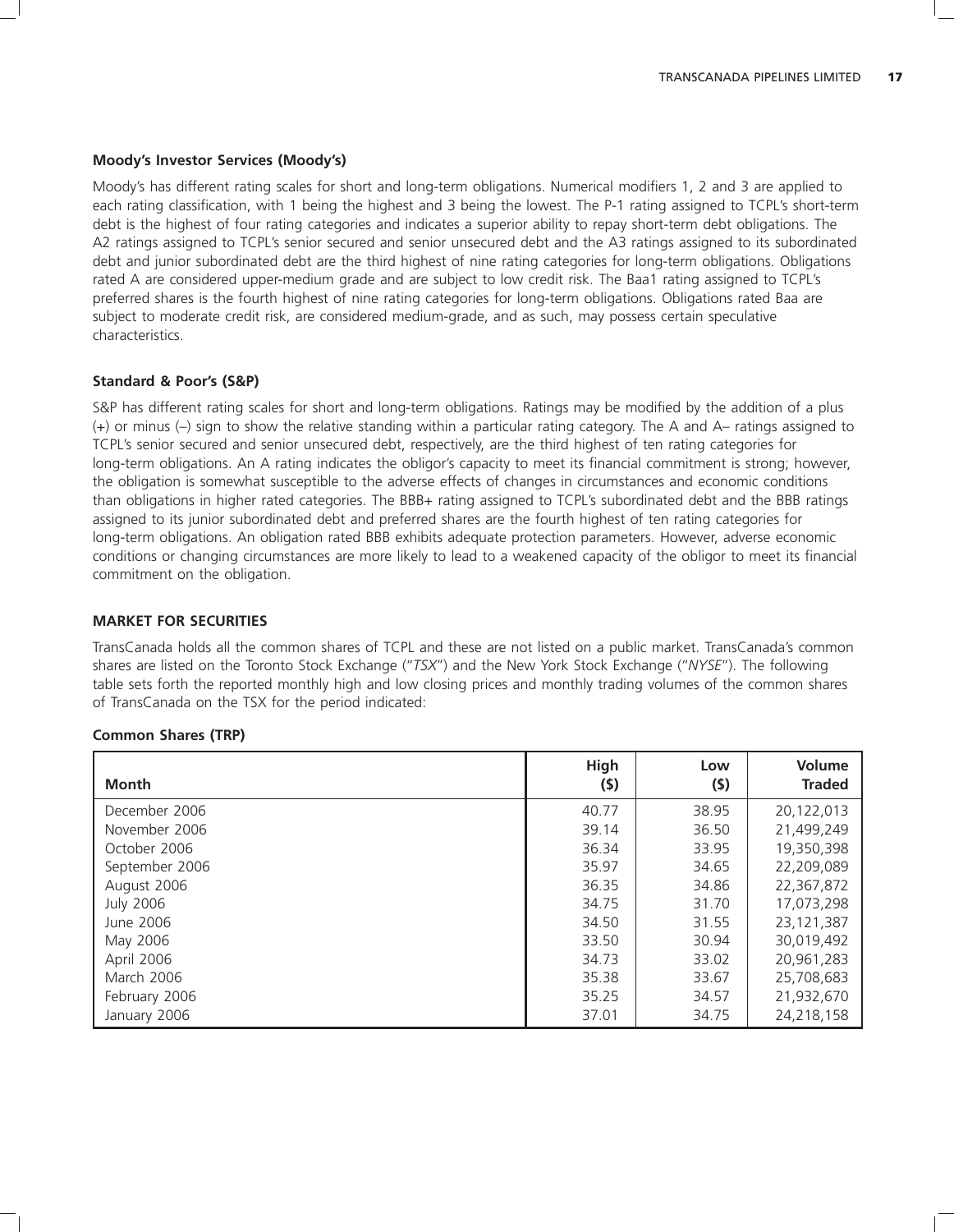In addition, the following securities of TCPL are listed:

|                  |                    | Series U   |                                |             | <b>Series Y</b> |                         |
|------------------|--------------------|------------|--------------------------------|-------------|-----------------|-------------------------|
| Month            | <b>High</b><br>(5) | Low<br>(5) | <b>Volume</b><br><b>Traded</b> | High<br>(5) | Low<br>(5)      | Volume<br><b>Traded</b> |
| December 2006    | 55.75              | 53.55      | 247,895                        | 55.70       | 53.85           | 24,486                  |
| November 2006    | 55.75              | 54.66      | 45,230                         | 55.65       | 54.60           | 37,280                  |
| October 2006     | 55.25              | 53.80      | 72,586                         | 55.30       | 53.75           | 93,736                  |
| September 2006   | 53.70              | 52.80      | 28,346                         | 54.50       | 52.70           | 37,876                  |
| August 2006      | 53.00              | 52.25      | 27,981                         | 53.40       | 52.25           | 76,794                  |
| <b>July 2006</b> | 52.90              | 51.65      | 28,901                         | 52.49       | 51.72           | 150,491                 |
| June 2006        | 53.00              | 51.32      | 31,406                         | 53.25       | 51.55           | 41,185                  |
| May 2006         | 52.50              | 51.10      | 36,962                         | 52.15       | 51.27           | 46,570                  |
| April 2006       | 53.50              | 51.45      | 38,063                         | 53.50       | 51.28           | 34,017                  |
| March 2006       | 54.10              | 53.30      | 43,092                         | 54.45       | 53.55           | 40,666                  |
| February 2006    | 55.19              | 53.87      | 46,321                         | 55.00       | 54.00           | 37,332                  |
| January 2006     | 54.25              | 53.41      | 32,091                         | 54.85       | 53.75           | 24,292                  |

# **TCPL's Cumulative Redeemable First Preferred Shares, Series U (TCA.PR.X) and Series Y (TCA.PR.Y), which are listed on the TSX**

# **TCPL's 8.25% preferred securities due 2047, which are listed on the NYSE (TCAPr)**

| Month            | High<br>(\$) | Low<br>(5) | Volume<br><b>Traded</b> |
|------------------|--------------|------------|-------------------------|
| December 2006    | 26.35        | 25.68      | 106,700                 |
| November 2006    | 26.15        | 25.66      | 120,400                 |
| October 2006     | 26.20        | 25.76      | 99,500                  |
| September 2006   | 26.16        | 25.55      | 104,800                 |
| August 2006      | 26.06        | 25.59      | 77,000                  |
| <b>July 2006</b> | 25.73        | 25.46      | 133,800                 |
| June 2006        | 26.25        | 25.31      | 153,500                 |
| May 2006         | 25.49        | 25.31      | 136,000                 |
| April 2006       | 25.40        | 25.21      | 136,700                 |
| March 2006       | 26.03        | 25.19      | 225,300                 |
| February 2006    | 25.90        | 25.70      | 97,500                  |
| January 2006     | 25.89        | 25.60      | 127,000                 |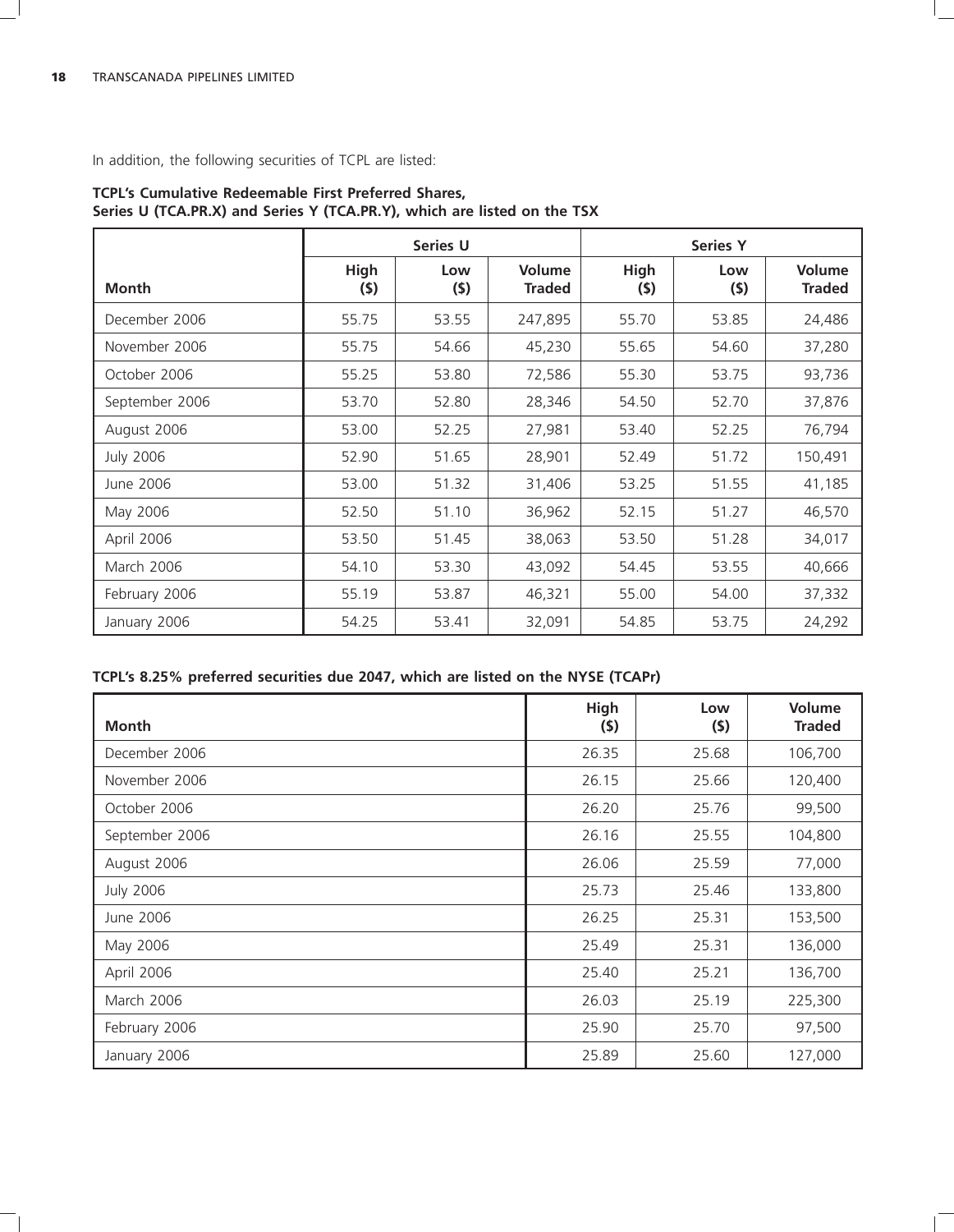In addition, TCPL's 16.50% First Mortgage Pipe Line Bonds due 2007, are listed on the London Stock Exchange; however, this issue is thinly traded and accounts for approximately \$50 million or less than one per cent of TCPL's consolidated capital structure.

### **DIRECTORS AND OFFICERS**

As of February 22, 2007, the directors and officers of TransCanada as a group beneficially owned, directly or indirectly, have exercisable options to own, or exercised control or direction over, 1,676,238 common shares of TransCanada which constitutes less than one per cent of TransCanada's common shares and less than one per cent of the voting securities of any of its subsidiaries or affiliates. TransCanada collects this information from its directors and officers but otherwise has no direct knowledge of individual holdings of its securities.

# **Directors**

Set forth below are the names of the thirteen directors who served on TCPL's Board at Year End, together with their jurisdictions of residence, all positions and offices held by them with TransCanada and its significant affiliates, their principal occupations or employment during the past five years and the year from which each director has continually served as a director of TransCanada. Positions and offices held with TransCanada are also held by such person at TCPL.

| Name and<br><b>Place of Residence</b>                                                                                                                                                                                                                                                                                                                                                                                               | <b>Principal Occupation During the Five Preceding Years</b>                                                                                                                                                                                                                                                                                                       | <b>Director Since</b> |
|-------------------------------------------------------------------------------------------------------------------------------------------------------------------------------------------------------------------------------------------------------------------------------------------------------------------------------------------------------------------------------------------------------------------------------------|-------------------------------------------------------------------------------------------------------------------------------------------------------------------------------------------------------------------------------------------------------------------------------------------------------------------------------------------------------------------|-----------------------|
| Kevin E. Benson <sup>(1)</sup><br>President and Chief Executive Officer, Laidlaw International, Inc.<br>(transportation services) since June 2003, and Laidlaw, Inc. from<br>Wheaton, Illinois<br><b>United States</b><br>September 2002 to June 2003. President and Chief Executive<br>Officer, The Insurance Corporation of British Columbia from<br>December 2001 until September 2002. Director, Laidlaw<br>International, Inc. |                                                                                                                                                                                                                                                                                                                                                                   | 2005                  |
| Derek H. Burney, O.C.<br>Ottawa, Ontario<br>Canada                                                                                                                                                                                                                                                                                                                                                                                  | Senior strategic advisor at Ogilvy Renault LLP (law firm). President<br>and Chief Executive Officer, CAE Inc. (technology) from<br>October 1999 to August 2004. Lead director at Québecor<br>World Inc. (communications and media) from April 2003 to<br>November 2005. Chairman, CanWest Global Communications Corp.<br>and Lead Director, Shell Canada Limited. | 2005                  |
| Wendy K. Dobson<br>Uxbridge, Ontario<br>Canada                                                                                                                                                                                                                                                                                                                                                                                      | Professor, Rotman School of Management and Director, Institute for<br>International Business, University of Toronto (education). Vice Chair,<br>Canadian Public Accountability Board. Director, Toronto-Dominion<br>Bank.                                                                                                                                         | 1992                  |
| E. Linn Draper<br>Lampasas, Texas<br><b>United States</b>                                                                                                                                                                                                                                                                                                                                                                           | Corporate Director. Chairman, President and Chief Executive Officer<br>of Columbus, Ohio-based American Electric Power Co., Inc. from<br>April 1993 to April 2004. Director, Alliance Data Systems<br>Corporation, Lead Director, Alpha Natural Resources, Inc., Chair of<br>NorthWestern Corporation and Director, Temple-Inland Inc.                            | 2005                  |
| The Hon. Paule Gauthier,<br>P.C., O.C., O.Q., Q.C.<br>Québec, Québec<br>Canada                                                                                                                                                                                                                                                                                                                                                      | Senior Partner, Desjardins Ducharme LLP (law firm). Director,<br>Cossette Communication Group Inc., Institut Québecois des Hautes<br>Études Internationales, Laval University, Metro Inc., RBC Dexia<br>Investor Services Trust, Rothmans Inc. and Royal Bank of Canada.                                                                                          | 2002                  |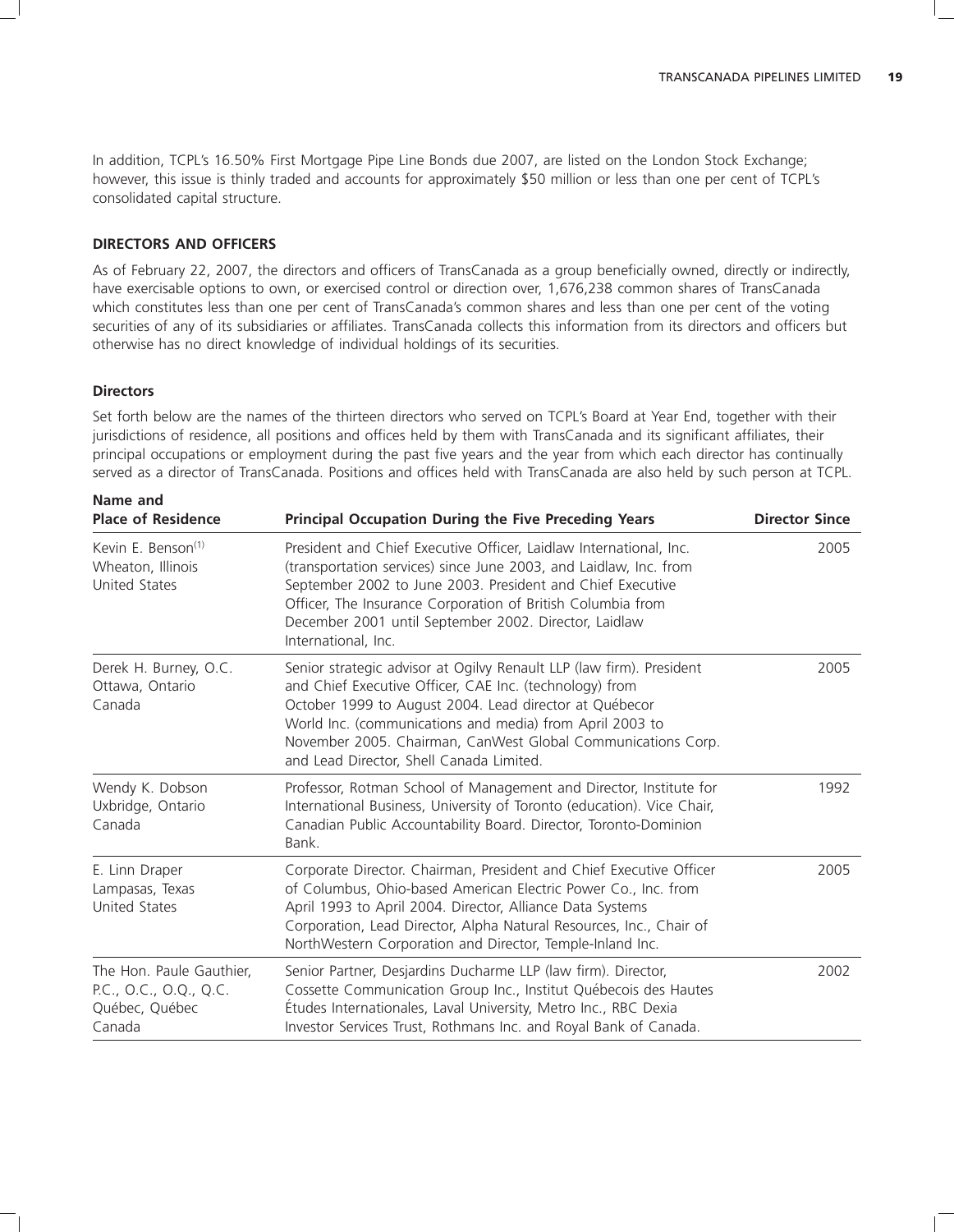| Name and<br><b>Place of Residence</b>                         | <b>Principal Occupation During the Five Preceding Years</b>                                                                                                                                                                                                                                                                                                                                 | <b>Director Since</b> |
|---------------------------------------------------------------|---------------------------------------------------------------------------------------------------------------------------------------------------------------------------------------------------------------------------------------------------------------------------------------------------------------------------------------------------------------------------------------------|-----------------------|
| Kerry L. Hawkins<br>Winnipeg, Manitoba<br>Canada              | Corporate Director. President, Cargill Limited (agricultural) from<br>September 1982 to December 2005. Director, NOVA Chemicals<br>Corporation and Shell Canada Limited.                                                                                                                                                                                                                    | 1996                  |
| S. Barry Jackson<br>Calgary, Alberta<br>Canada                | Corporate Director. Chair of the Board, TransCanada since<br>April 2005. Chair of Resolute Energy Inc. (oil and gas) from<br>January 2002 to April 2005 and Chair of Deer Creek Energy Limited<br>(oil and gas) from April 2001 to September 2005. Director, Cordero<br>Energy Inc. and Nexen Inc.                                                                                          | 2002                  |
| Paul L. Joskow<br>Brookline, Massachusetts<br>United States   | Professor, Department of Economics, Massachusetts Institute of<br>Technology (MIT) (education). Director of the MIT Center for Energy<br>and Environmental Policy Research. Director, National Grid PLC and<br>Putnam Mutual Funds.                                                                                                                                                         | 2004                  |
| Harold N. Kvisle<br>Calgary, Alberta<br>Canada                | President and Chief Executive Officer, TransCanada since May 2003<br>and TCPL since May 2001. Director, Bank of Montreal and<br>PrimeWest Energy Inc. Chair of the Mount Royal College Board of<br>Governors.                                                                                                                                                                               | 2001                  |
| Toronto, Ontario<br>Canada                                    | John A. MacNaughton, C.M. Corporate Director. Chairman of the Canadian Trading and<br>Quotation System Inc. Founding President and Chief Executive<br>Officer of the Canadian Pension Plan Investment Board from 1999<br>to 2005. Director, Nortel Networks Corporation.                                                                                                                    | 2006                  |
| David P. O'Brien <sup>(2)</sup><br>Calgary, Alberta<br>Canada | Corporate Director. Chair, EnCana Corporation (oil and gas) since<br>April 2002 and Chair, Royal Bank of Canada since February 2004.<br>Chair and Chief Executive Officer of PanCanadian Energy<br>Corporation (oil and gas) from October 2001 to April 2002.<br>Director, Focus Energy Trust, Molson Coors Brewing Company, and<br>C.D. Howe Institute. Chancellor, Concordia University.  | 2001                  |
| Harry G. Schaefer, F.C.A.<br>Calgary, Alberta<br>Canada       | President, Schaefer & Associates (business advisory services).<br>Vice-Chair of the Board, TransCanada since May 2003 and TCPL<br>since June 1998. Director, Agrium Inc. and Trustee of Fording<br>Canadian Coal Trust.                                                                                                                                                                     | 1987                  |
| D. Michael G. Stewart<br>Calgary, Alberta<br>Canada           | Principal of the privately held Ballinacurra Group of Investment<br>Companies since March 2002. A number of senior executive<br>positions with Westcoast Energy Inc. (energy infrastructure, services<br>and utilities) including Executive Vice-President, Business<br>Development from September 1993 to March 2002. Director<br>Canadian Energy Services Inc. and Pengrowth Corporation. | 2006                  |

(1) Mr. Benson was President and Chief Executive Officer of Canadian Airlines International Ltd. from July 1996 to February 2000. Canadian Airlines International Ltd. filed for protection under the *Companies' Creditors Arrangement Act* (Canada) and applicable bankruptcy protection statutes in the United States on March 24, 2000.

(2) Mr. O'Brien was a director of Air Canada on April 1, 2003 when Air Canada filed for protection under the *Companies' Creditors Arrangement Act* (Canada). Mr. O'Brien resigned as a director from Air Canada in November 2003.

TransCanada will hold its annual meeting of common shareholders on Friday, April 27, 2007, and subject to the election of the thirteen nominees proposed for election to TransCanada's board, these directors will be elected by the sole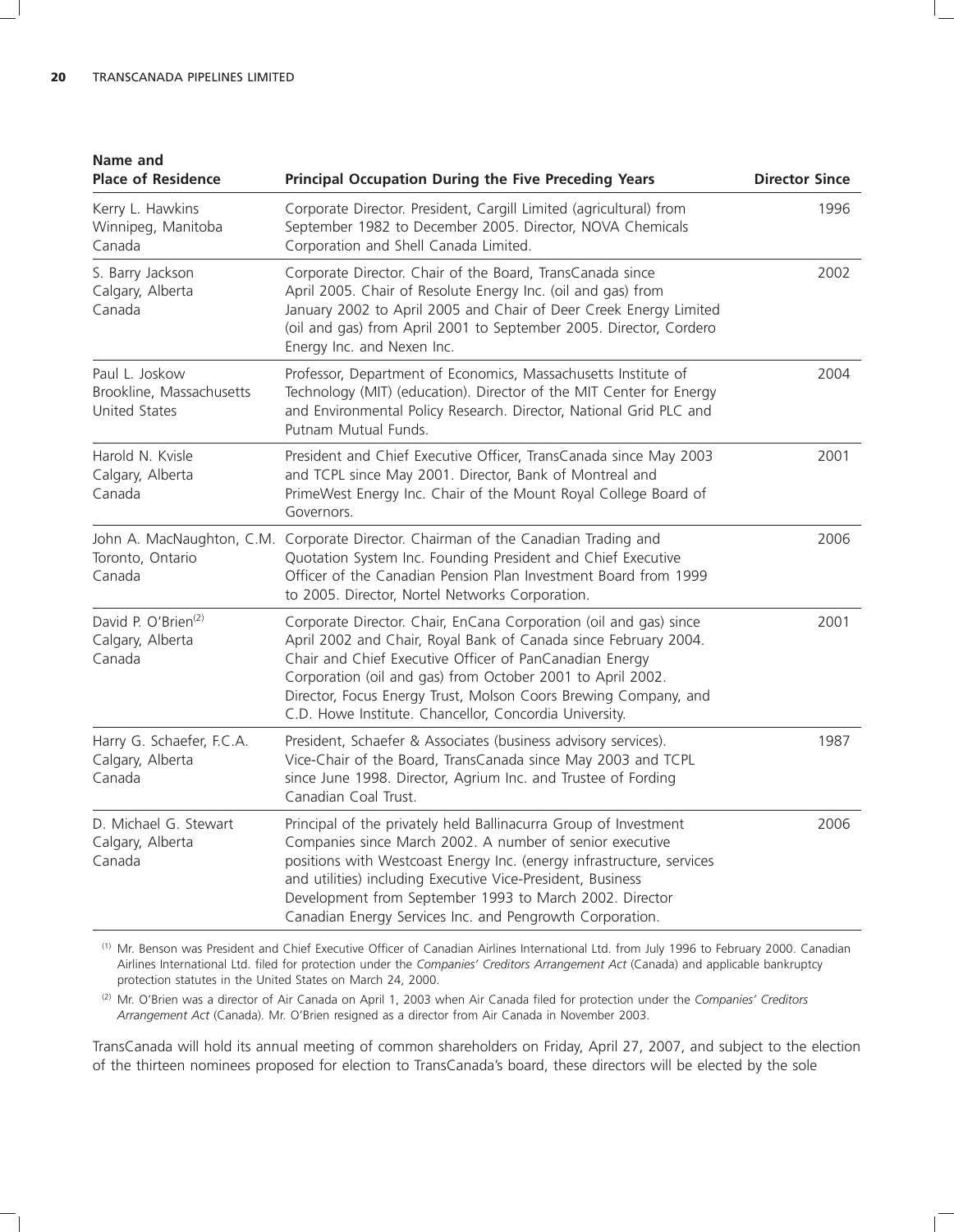shareholder of TCPL as directors of TCPL on that date. Each director holds office until TCPL's next annual meeting or until his or her successor is earlier elected or appointed.

Mr. Stewart was elected to the Board on April 28, 2006 and Mr. MacNaughton was appointed to the Board on June 14, 2006. In addition, Mr. Schaefer will retire effective April 27, 2007 and Mr. W.T. Stephens has been selected as a new nominee for election. Mr. Stephens previously served on the Board from 2000 to 2005.

# **Officers**

All of the executive officers and corporate officers of TransCanada reside in Calgary, Alberta, Canada. Current positions and offices held with TransCanada are also held by such person at TCPL. As of the date hereof, the officers of TransCanada, their present positions within TransCanada and their principal occupations during the five preceding years are as follows:

| <b>Name</b>                  | <b>Present Position Held</b>                                                               | <b>Principal Occupation During</b><br>the Five Preceding Years                                                                                                                                                                                                                                                                                                                                                                                                                                                             |
|------------------------------|--------------------------------------------------------------------------------------------|----------------------------------------------------------------------------------------------------------------------------------------------------------------------------------------------------------------------------------------------------------------------------------------------------------------------------------------------------------------------------------------------------------------------------------------------------------------------------------------------------------------------------|
| Harold N. Kvisle             | President and Chief Executive Officer                                                      | President and Chief Executive Officer.                                                                                                                                                                                                                                                                                                                                                                                                                                                                                     |
| Russell K. Girling           | President, Pipelines                                                                       | Executive Vice-President, Corporate Development<br>and Chief Financial Officer, March 2003 to<br>June 2006. Prior to March 2003, Executive<br>Vice-President and Chief Financial Officer.                                                                                                                                                                                                                                                                                                                                  |
| Gregory A. Lohnes            | Executive Vice-President and Chief<br>Financial Officer                                    | Prior to June 2006, President and Chief Executive<br>Officer of Great Lakes Gas Transmission Company.                                                                                                                                                                                                                                                                                                                                                                                                                      |
| Dennis J. McConaghy          | Executive Vice-President,<br>Pipeline Strategy and Development                             | Prior to June 2006, Executive Vice-President, Gas<br>Development.                                                                                                                                                                                                                                                                                                                                                                                                                                                          |
| Sean McMaster <sup>(1)</sup> | Executive Vice-President, Corporate<br>and General Counsel and Chief<br>Compliance Officer | Executive Vice-President, General Counsel and<br>Chief Compliance Officer from October 2006 to<br>January 2007. Prior to October 2006, General<br>Counsel and Chief Compliance Officer. Prior<br>thereto, General Counsel since June 2006. Vice-<br>President, Transactions, Power Division, TCPL from<br>April 2003 to June 2006. President, TransCanada<br>Power Services Ltd., general partner of<br>TransCanada Power LP, from June 2003 to August<br>2005. Prior to June 2003, Vice-President, Power<br>Services Ltd. |
| Alexander J. Pourbaix        | President, Energy                                                                          | Executive Vice-President, Power March 2003 to<br>June 2006. Prior to March 2003, Executive<br>Vice-President, Power Development.                                                                                                                                                                                                                                                                                                                                                                                           |
| Sarah E. Raiss               | Executive Vice-President, Corporate<br>Services                                            | Executive Vice-President, Corporate Services.                                                                                                                                                                                                                                                                                                                                                                                                                                                                              |
| Donald M. Wishart            | Executive Vice-President, Operations<br>and Engineering                                    | Prior to March 2003, Senior Vice-President, Field<br>Operations.                                                                                                                                                                                                                                                                                                                                                                                                                                                           |
|                              |                                                                                            |                                                                                                                                                                                                                                                                                                                                                                                                                                                                                                                            |

#### *Executive Officers*

(1) Mr. McMaster was appointed Executive Vice-President, General Counsel and Chief Compliance Officer on October 30, 2006.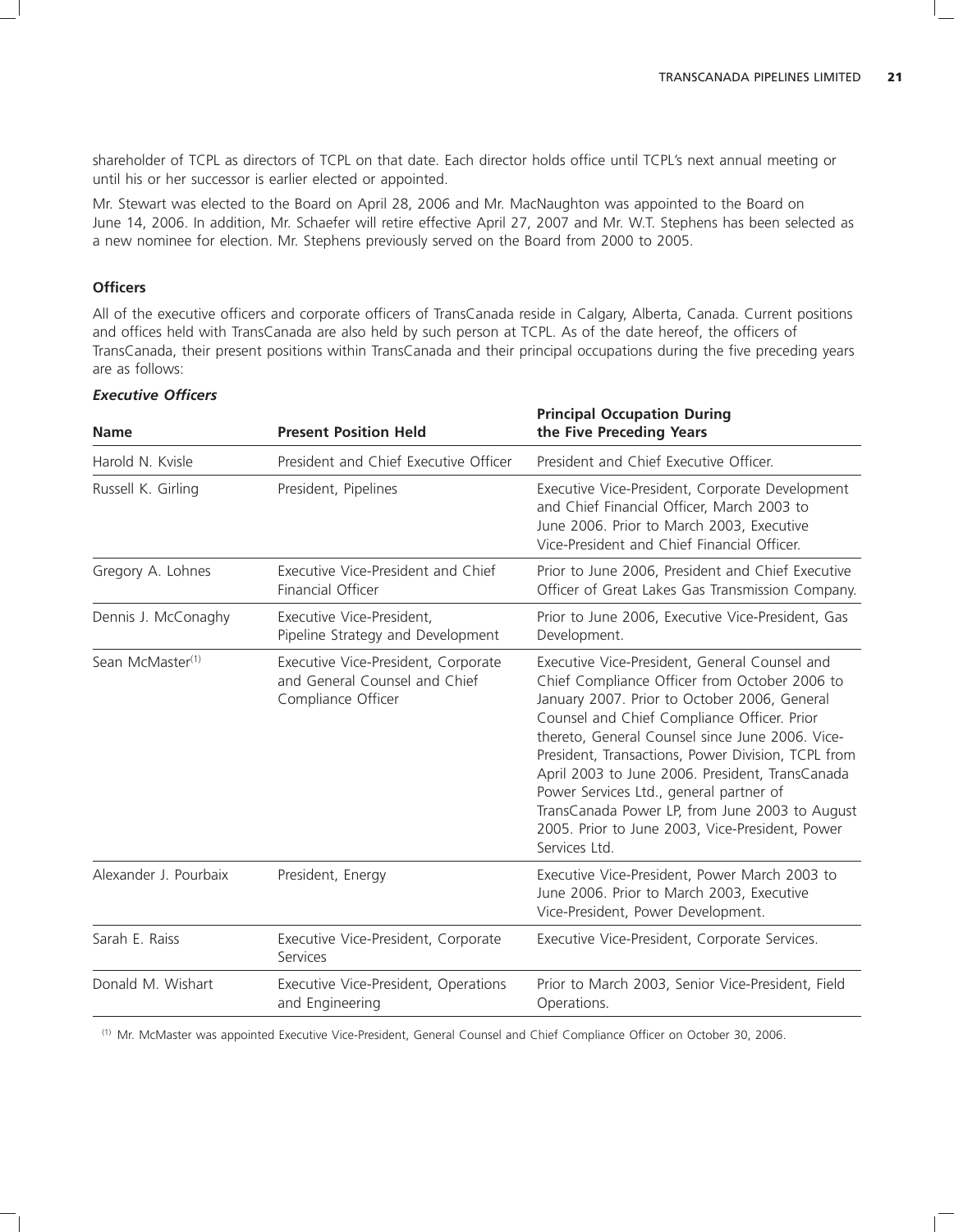| <b>Name</b>         | <b>Present Position Held</b>          | <b>Principal Occupation During</b><br>the Five Preceding Years |  |  |
|---------------------|---------------------------------------|----------------------------------------------------------------|--|--|
| Ronald L. Cook      | Vice-President, Taxation              | Prior to April 2002, Director, Taxation.                       |  |  |
| Donald J. DeGrandis | Corporate Secretary                   | Prior to June 2006, Associate General Counsel,<br>Corporate.   |  |  |
| Garry E. Lamb       | Vice-President, Risk Management       | Vice-President, Risk Management.                               |  |  |
| Donald R. Marchand  | Vice-President, Finance and Treasurer | Vice-President, Finance and Treasurer.                         |  |  |
| G. Glenn Menuz      | Vice President and Controller         | Prior to June 2006, Assistant Controller.                      |  |  |

#### *Corporate Officers*

# **CORPORATE GOVERNANCE**

The Board and the members of TCPL's management are committed to the highest standards of corporate governance. TCPL's corporate governance practices comply with the governance rules of the Canadian Securities Administrators (''*CSA*''), those of the NYSE applicable to foreign issuers and of the U.S. Securities and Exchange Commission (''*SEC*''), and those mandated by the United States *Sarbanes-Oxley Act of 2002* (''*SOX*''). As a non-U.S. company, TCPL is not required to comply with most of the NYSE corporate governance listing standards; however, except as summarized on its website at www.transcanada.com, the governance practices followed are in compliance with the NYSE standards for U.S. companies in all significant respects. TCPL is in compliance with the CSA's Multilateral Instrument 52-110 pertaining to audit committees. TCPL is also in compliance with the CSA's National Policy 58-201, Corporate Governance Guidelines, and National Instrument 58-101, Disclosure of Corporate Governance Practices (collectively, the ''*Canadian Governance Guidelines*''). In 2005, the Canadian Governance Guidelines came into effect and for purposes of the TSX replaced the TSX Corporate Governance Guidelines. Further information about TCPL's corporate governance can be found on TransCanada's website under the heading ''Corporate Governance''.

### **Compliance with Canadian Governance Guidelines**

The ''Disclosure of Corporate Governance Practices'' addressing disclosure in accordance with the Canadian Governance Guidelines is attached to this AIF at Schedule ''B''. It has been approved by the Governance Committee and the Board.

### **Audit Committee**

TCPL has an Audit Committee which is responsible for assisting the Board in overseeing the integrity of TCPL's financial statements and compliance with legal and regulatory requirements and in ensuring the independence and performance of TCPL's internal and external auditors. The members of the Audit Committee at Year End were Harry G. Schaefer (Chair), Kevin E. Benson, Derek H. Burney, Paule Gauthier, Paul L. Joskow and John A. MacNaughton. Mr. Jackson is a non-voting member of the Audit Committee.

The Board believes that the composition of the Audit Committee reflects a high level of financial literacy and expertise. Each member of the Audit Committee has been determined by the Board to be ''independent'' and ''financially literate'' within the meaning of the definitions under Canadian and U.S. securities laws and the NYSE rules. In addition, the Board has determined that Mr. Schaefer is an ''Audit Committee Financial Expert'' as that term is defined under U.S. securities laws. The Board has made these determinations based on the education and breadth and depth of experience of each member of the Audit Committee. The following is a description of the education and experience,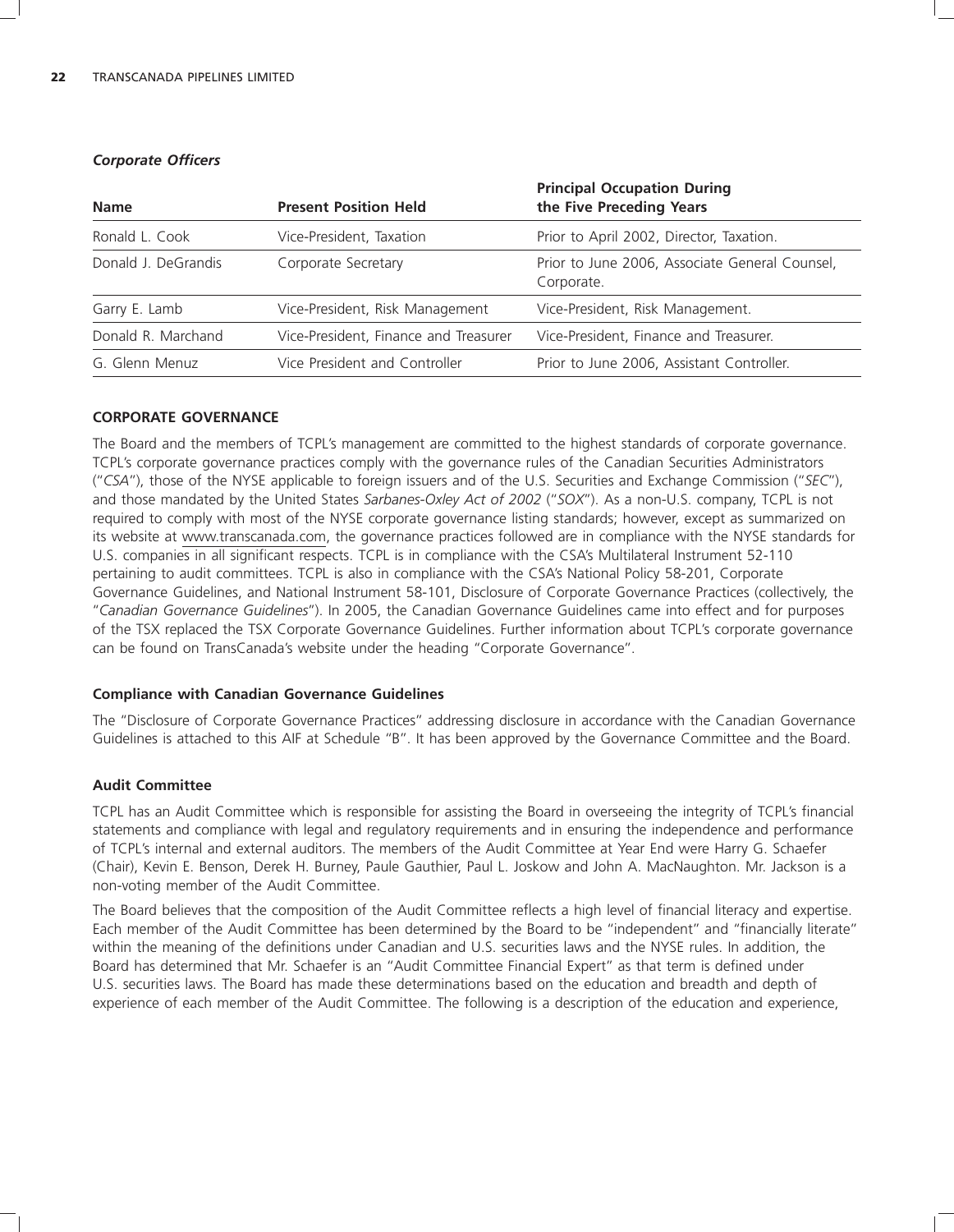apart from their respective roles as directors of TCPL, of each member of the Audit Committee that is relevant to the performance of his or her responsibilities as a member of the Audit Committee:

Mr. Schaefer earned a Bachelor of Commerce from the University of Alberta, is a Chartered Accountant and is a Fellow of the Canadian Institute of Chartered Accountants. He serves on and has served on the boards of several public companies and other organizations, including as Chairman of the Alberta Chapter of the Institute of Corporate Directors, and on the audit committees of certain of those boards. Mr. Schaefer has also held several executive positions with public companies. He is currently Chair of the Audit Committee and of the audit committees of two other public companies.

Mr. Benson earned a Bachelor of Accounting from the University of Witwatersrand (South Africa) and was a member of the South African Society of Chartered Accountants. Mr. Benson is the President and Chief Executive Officer of Laidlaw International, Inc. In prior years, he has held several executive positions including one as President and Chief Executive Officer of Canadian Airlines International Ltd. and has served on other public company boards.

Mr. Burney earned a Bachelor of Arts (Honours) and Master of Arts from Queen's University. He is currently a senior strategic advisor at Ogilvy Renault LLP. Mr. Burney previously served as President and Chief Executive Officer of CAE Inc. and as Chairman and Chief Executive Officer of Bell Canada International Inc. Mr. Burney is the lead director at Shell Canada Limited and the Chairman of CanWest Global Communications Corp. He has served on one other organization's audit committee.

Mme. Gauthier earned a Bachelor of Arts from the Collège Jésus-Marie de Sillery, a Bachelor of Laws from Laval University and a Master of Laws in Business Law (Intellectual Property) from Laval-University. She has served on the boards of several public companies and other organizations and on the audit committees of certain of those boards.

Mr. Joskow earned a Bachelor of Arts with Distinction in Economics from Cornell University, a Masters of Philosophy in Economics from Yale University, and Ph.D. in Economics from Yale University. He is currently a Professor, Department of Economics, Massachusetts Institute of Technology. He has served on the boards of several public companies and other organizations and on the audit committees of certain of those boards.

Mr. MacNaughton earned a Bachelor of Arts in Economics from the University of Western Ontario. Mr. MacNaughton is currently the Chairman of Canadian Trading and Quotation System Inc. In prior years, he has held several executive positions including founding President and Chief Executive Officer of the Canadian Pension Plan Investment Board and President of Nesbitt Burns Inc. He is currently the Chair of an audit committee of one other public company.

The Charter of the Audit Committee can be found in Schedule ''E'' of this AIF and on TransCanada's website under the Corporate Governance – Board Committees page, at the link specified above under the heading ''Corporate Governance''.

### *Pre-Approval Policies and Procedures*

TCPL's Audit Committee has adopted a pre-approval policy with respect to permitted non-audit services. Under the policy, the Audit Committee has granted pre-approval for specified non-audit services. For engagements of \$25,000 or less which are not within the annual pre-approved limit, approval by the Audit Committee is not required, and for engagements between \$25,000 and \$100,000, approval of the Audit Committee Chair is required, and the Audit Committee is to be informed of the engagement at the next scheduled Audit Committee meeting. For all engagements of \$100,000 or more, pre-approval of the Audit Committee is required. In all cases, regardless of the dollar amount involved, where there is a potential for conflict of interest involving the external auditor to arise on an engagement, the Audit Committee Chair must pre-approve the assignment.

To date, TCPL has not approved any non-audit services on the basis of the de-minimis exemptions. All non-audit services have been pre-approved by the Audit Committee in accordance with the pre-approval policy described above.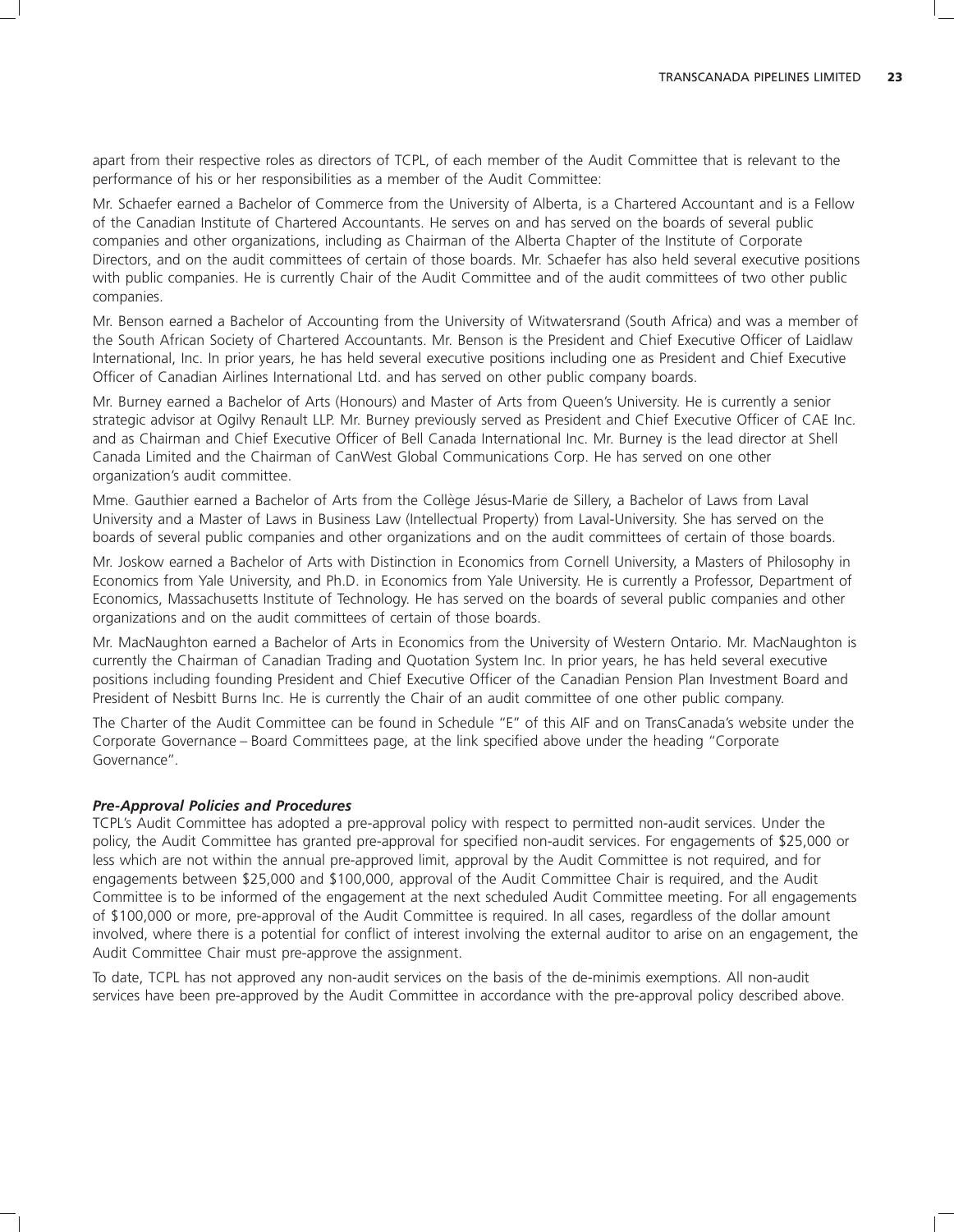### *External Auditor Service Fees*

The aggregate fees for external auditor services rendered by the External Auditor for the TransCanada group of companies for the 2006 and 2005 fiscal years, are shown in the table below:

| <b>Fee Category</b>       | 2006 | 2005                  | <b>Description of Fee Category</b>                                                                                                                                                                                                                                                                                                                                                 |
|---------------------------|------|-----------------------|------------------------------------------------------------------------------------------------------------------------------------------------------------------------------------------------------------------------------------------------------------------------------------------------------------------------------------------------------------------------------------|
|                           |      | (millions of dollars) |                                                                                                                                                                                                                                                                                                                                                                                    |
| Audit Fees                | 4.94 | 3.15                  | Aggregate fees for audit services rendered by TCPL's External Auditor<br>for the audit of TransCanada's annual financial statements or services<br>provided in connection with statutory and regulatory filings or<br>engagements, the review of interim consolidated financial statements<br>and information contained in various prospectuses and other offering<br>documents.   |
| <b>Audit Related Fees</b> | 0.07 | 0.11                  | Aggregate fees for assurance and related services rendered by TCPL's<br>External Auditor that are reasonably related to performance of the<br>audit or review of TransCanada's financial statements and are not<br>reported as Audit Fees. The nature of services comprising these fees<br>related to the audit of the financial statements of TCPL's certain<br>pension plans.    |
| Tax Fees                  | 0.22 | 0.12                  | Aggregate fees rendered by TCPL's External Auditor for primarily tax<br>compliance and tax advice. The nature of these services consisted of:<br>tax compliance including the review of Canadian and U.S. income tax<br>returns; and tax items and tax services related to domestic and<br>international taxation including income tax, capital tax and Goods and<br>Services Tax. |
| All Other Fees            | 0.07 | 0.14                  | Aggregate fees for products and services other than those reported in<br>this table above rendered by TCPL's External Auditor. The nature of<br>these services consisted of advice with respect to TCPL's compliance<br>with SOX.                                                                                                                                                  |
| Total                     | 5.30 | 3.52                  |                                                                                                                                                                                                                                                                                                                                                                                    |

### **Other Board Committees**

In addition to the Audit Committee, TCPL has three other Board committees: the Governance Committee, the Health, Safety and Environment Committee and the Human Resources Committee. Mr. Jackson, the Chair of the Board, sits on each of Board's committees as a non-voting member. The voting members of each of these committees, as of Year End, are identified below:

|        | <b>Governance Committee</b> | <b>Health, Safety &amp; Environment Committee</b> | <b>Human Resources Committee</b> |
|--------|-----------------------------|---------------------------------------------------|----------------------------------|
| Chair: | W.K. Dobson                 | Chair: E.L. Draper                                | Chair: K.L. Hawkins              |
|        | Members: D.H. Burney        | Members: P. Gauthier                              | Members: W.K. Dobson             |
|        | P.L. Joskow                 | K.L. Hawkins                                      | E.L. Draper                      |
|        | D.P. O'Brien                | D.M.G. Stewart                                    | D.P. O'Brien                     |
|        | H.G. Schaefer               | J.A. MacNaughton                                  |                                  |

The charters of the Governance Committee, the Health, Safety & Environment Committee and the Human Resources Committee can be found on TransCanada's website under the Corporate Governance – Board Committees page at the link specified below.

Further information about TCPL's Board committees and corporate governance can be found in Schedule ''D'' attached to this AIF or on TransCanada's website located at: http://www.transcanada.com/company/board\_committees.html.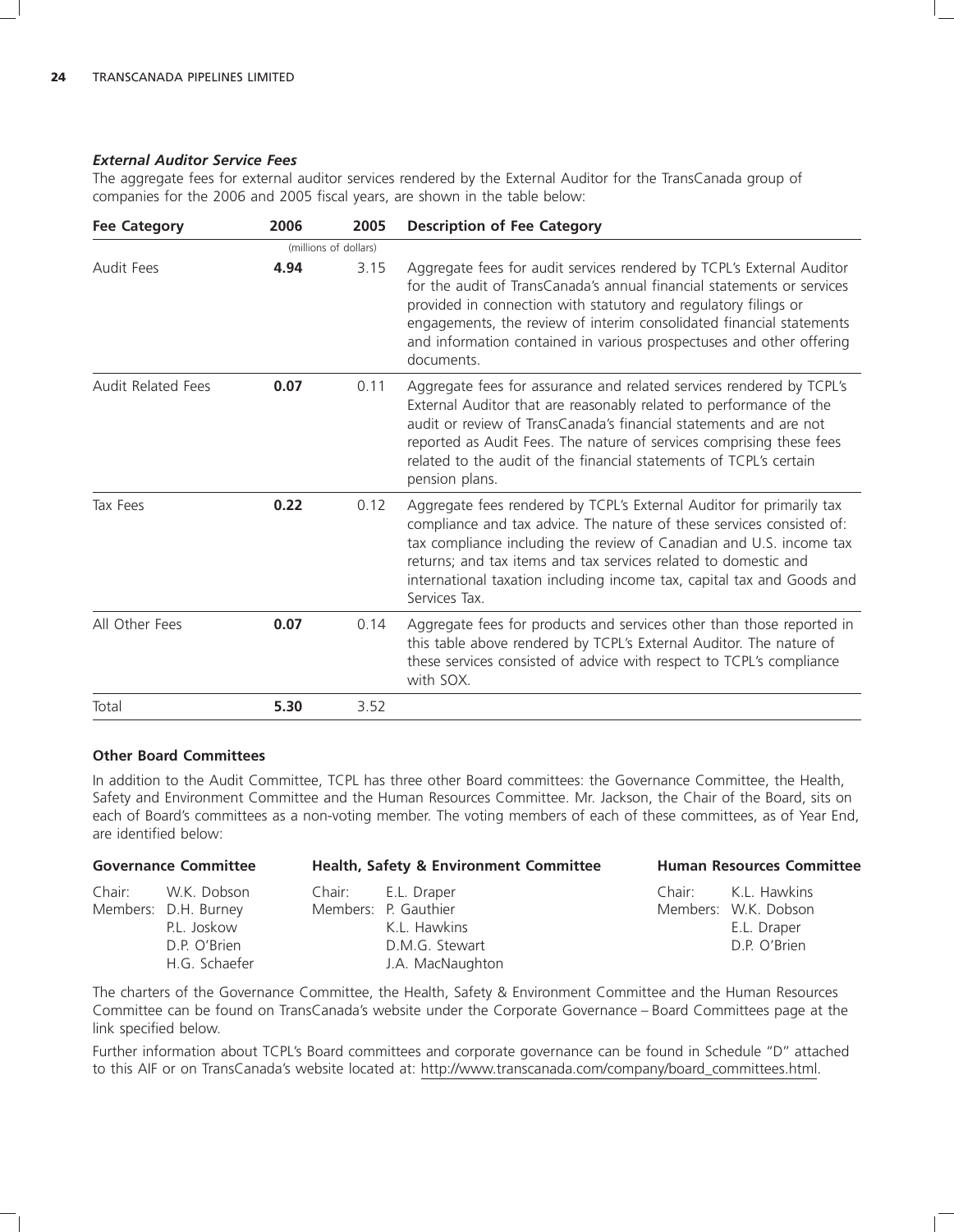#### **Conflicts of Interest**

Directors and officers of TCPL and its subsidiaries are required to disclose the existence of existing or potential conflicts in accordance with TCPL policies governing directors and officers and in accordance with the *Canada Business Corporations Act*. Although some of the directors sit on boards or may be otherwise associated with companies that ship natural gas on TCPL's pipeline systems, TCPL as a common carrier in Canada cannot, under its tariff, deny transportation service to a credit-worthy shipper. Further, due to the specialized nature of the industry, TCPL believes that it is important for its Board to be composed of qualified and knowledgeable directors, so some of them must come from oil and gas producers and shippers; the Governance Committee closely monitors relationships among directors to ensure that business associations do not affect the Board's performance. In a circumstance where a director declares an interest in any material contract or material transaction being considered at a meeting, the director generally absents himself or herself from the meeting during the consideration of the matter, and does not vote on the matter.

#### **INDEBTEDNESS OF DIRECTORS AND EXECUTIVE OFFICERS**

As at the date hereof and since the beginning of the most recently completed financial year, no executive officer, director, or former executive officer or director of TCPL or its subsidiaries, no proposed nominee as a director of TCPL, or any associate of any such director, executive officer or proposed nominee has been indebted to TCPL or any of its subsidiaries. There is no indebtedness of any such person to another entity that is the subject of a guarantee, support agreement, letter of credit or other similar arrangement or understanding provided by TCPL or any of its subsidiaries.

### **SECURITIES OWNED BY DIRECTORS**

The following table sets out the number of each class of securities of TransCanada or any of its affiliates beneficially owned, directly or indirectly, or over which control or direction is exercised and the number of deferred share units credited to each director, as of February 22, 2007.

|                 | <b>Securities</b><br>Owned,<br>Controlled or | <b>Deferred Share</b> |
|-----------------|----------------------------------------------|-----------------------|
| <b>Director</b> | Directed <sup>(1)</sup>                      | Units <sup>(2)</sup>  |
| K. Benson       | 3,000                                        | 7,857                 |
| D. Burney       | 1,000                                        | 7,310                 |
| W. Dobson       | 3,000                                        | 29,584                |
| E.L. Draper     | $\Omega$                                     | 7,647                 |
| P. Gauthier     | 1,000                                        | 21,314                |
| K. Hawkins      | $3,898^{(3)}$                                | 32,875                |
| S.B. Jackson    | 39,000                                       | 13,931                |
| P.L. Joskow     | 5,000                                        | 10,423                |
| H. Kvisle       | 607,516 <sup>(4)</sup>                       | $\mathbf 0$           |
| J. MacNaughton  | 30,000                                       | 3,464                 |
| D. O'Brien      | 18,771                                       | 21,314                |
| H. Schaefer     | 23, 214(5)                                   | 20,208                |
| D.M.G. Stewart  | $7,500^{(6)}$                                | 3,026                 |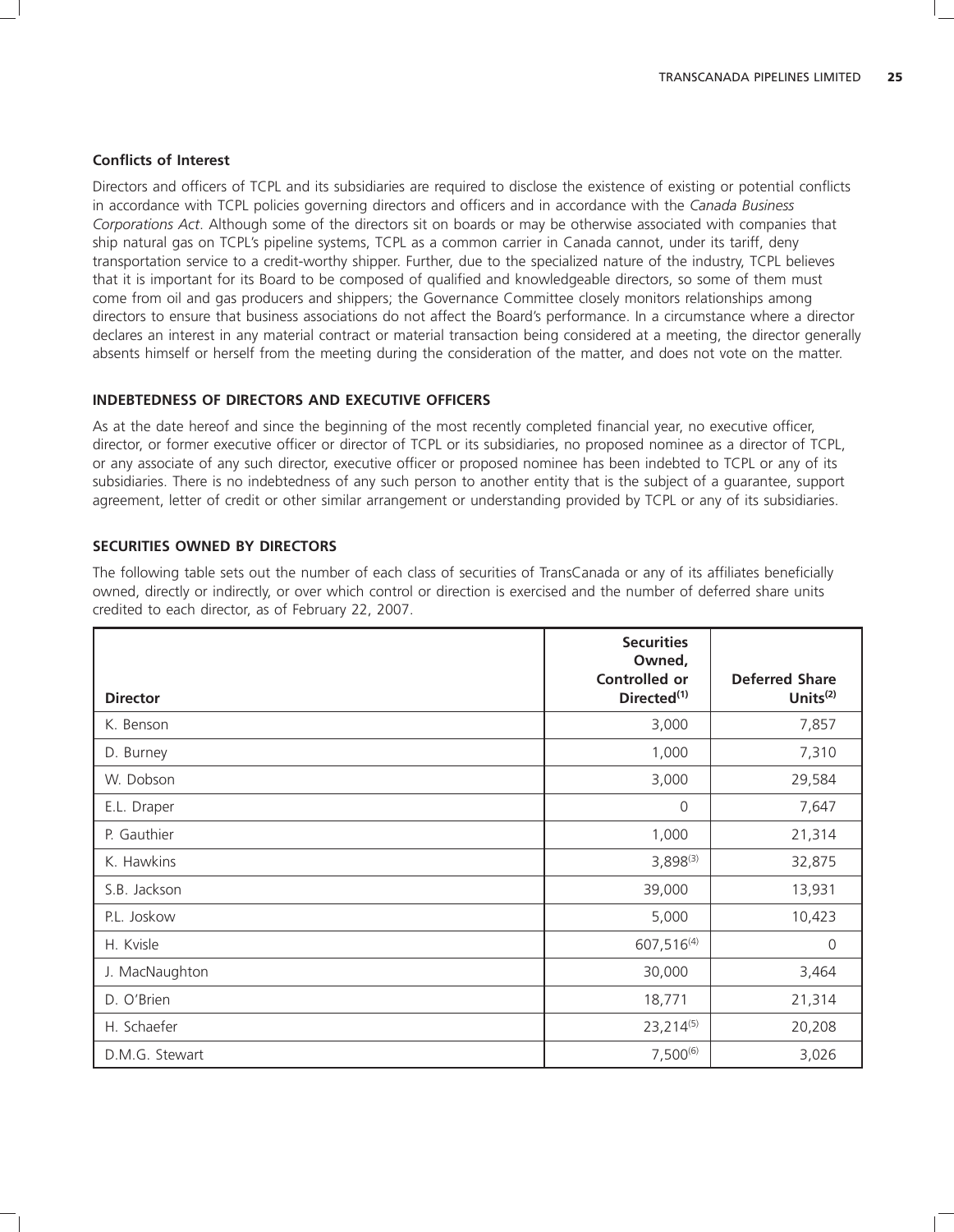- (1) The information as to shares beneficially owned or over which control or direction is exercised, not being within the knowledge of TransCanada, has been furnished by each of the nominees. Except as indicated in these notes, the nominees have sole voting and dispositive power with respect to the securities listed above. As to each class of shares of TransCanada, its subsidiaries and affiliates, the percentage of outstanding shares beneficially owned by any one director or nominee or by all directors and officers of TransCanada as a group does not exceed 1% of the class outstanding.
- $^{(2)}$  The value of a deferred share unit is tied to the value of TransCanada's common shares. A deferred share unit is a bookkeeping entry, equivalent to the value of a TransCanada common share, and does not entitle the holder to voting or other shareholder rights, other than the accrual of additional deferred share units for the value of dividends. A director cannot redeem deferred share units until the director ceases to be a member of the Board. Canadian directors can then redeem their units for cash or shares while U.S. directors can only redeem their units for cash. Mr. Kvisle is an employee of TransCanada and participates is the ESU program; he does not participate in the DSU program.
- $(3)$  The shares listed include 2,500 shares held by Mr. Hawkins' wife.
- <sup>(4)</sup> Securities owned, controlled or directed include common shares that Mr. Kvisle has a right to acquire through the exercise of stock options that are vested under the Stock Option Plan, which is described elsewhere in this AIF. Directors as such do not participate in the Stock Option Plan. Mr. Kvisle, as an employee of TransCanada, has the right to acquire 474,500 common shares under vested stock options, which amount is included in this column.
- <sup>(5)</sup> The shares listed do not include 700 common shares held by Mr. Schaefer's wife and 5,500 common shares held by a company controlled by Mr. Schaefer's wife. Mr. Schaefer disclaims beneficial ownership of, or control or direction over, such shares.
- $(6)$  The shares listed include 500 shares held by Mr. Stewart's wife.

#### **COMPENSATION OF DIRECTORS**

Unless as otherwise defined in the following sections, all capitalized terms used from herein shall have the same meaning ascribed to them in TransCanada's Management Proxy Circular (the ''*Proxy Circular*''), dated February 22, 2007.

TransCanada's directors also serve as directors of TCPL. An aggregate fee is paid for serving on the Boards of TransCanada and TCPL. Since TransCanada does not hold any assets directly, other than the common shares of TCPL and receivables from certain of TransCanada's subsidiaries, all directors' costs are assumed by TCPL according to a management services agreement between the two companies. The meetings of the boards and committees of TransCanada and TCPL run concurrently.

#### **Minimum Share Ownership Guidelines**

The Board believes that directors can more effectively represent the interests of shareholders if they have a significant investment in the common shares of TransCanada, or their economic equivalent. As a result, TransCanada requires each director (other than Mr. Kvisle who is subject to executive share ownership guidelines) to acquire and hold a minimum number of common shares, or their economic equivalent, equal in value to five times the director's annual cash retainer fee. Directors have a maximum of five years to reach this level of ownership. The level of ownership can be achieved by direct purchase of common shares, by participation in the TransCanada Dividend Reinvestment Plan or by means of directing cash retainer fees (or any other fees subsequent to January 1, 2007) into, or otherwise acquiring deferred share units (''*DSUs*'') under, the Share Unit Plan for Non-Employee Directors (1998) (the ''*DSU Plan*''), described under the heading ''Share Unit Plan for Non-Employee Directors'' below.

All of the current directors have achieved the minimum share ownership.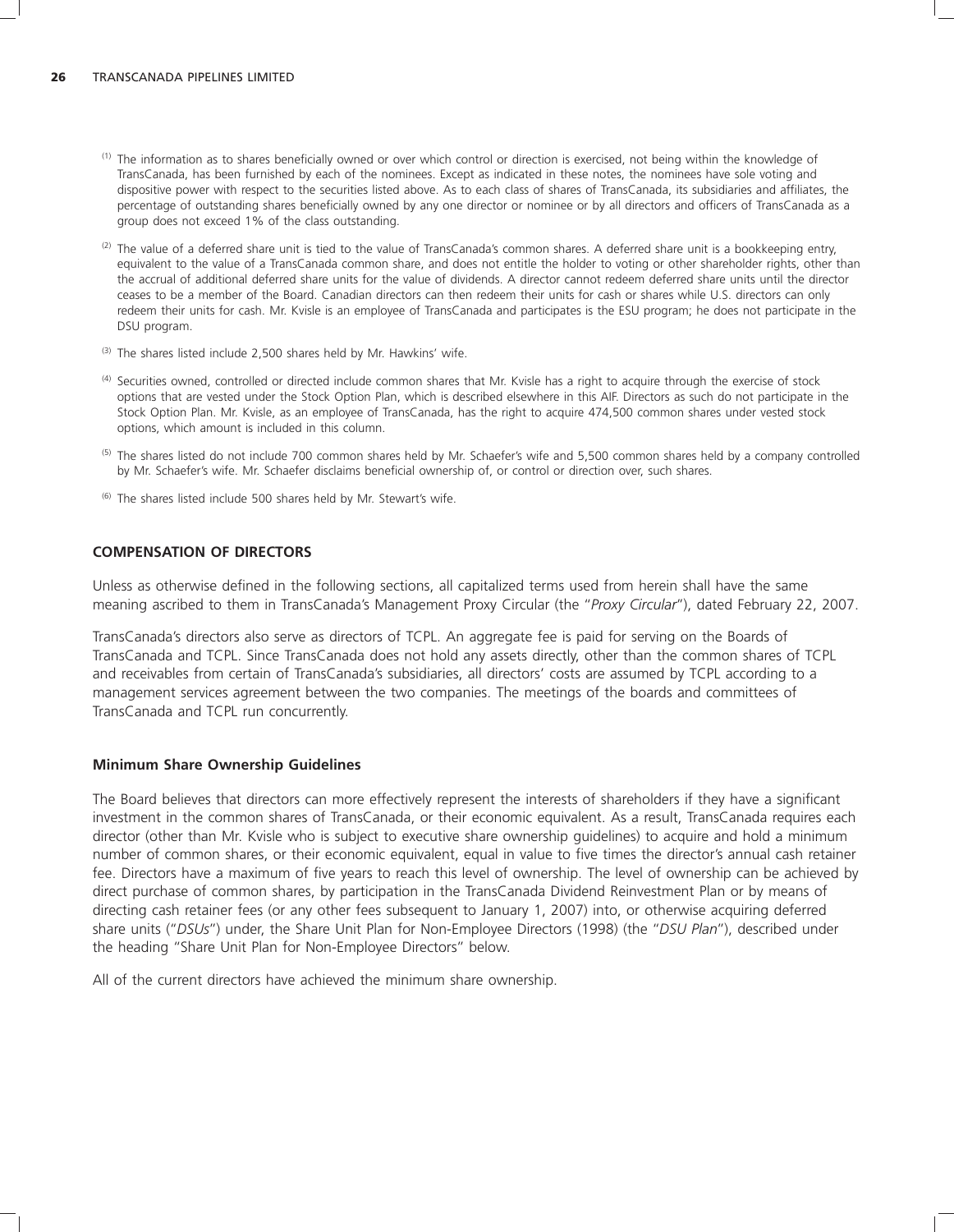#### **Board and Committee Remuneration**

TCPL's director compensation practices are designed to reflect the size and complexity of TCPL and to reinforce the emphasis TCPL places on shareholder value by linking a portion of directors' compensation to the value of TransCanada's common shares. The market competitiveness of director compensation is assessed against the Comparator Group (as defined under the heading ''Executive Compensation and Other Information – Report on Executive Compensation'') and a general industry sample of Canadian companies of similar size and scope to TCPL.

For the financial year ended December 31, 2006, each director who was not an employee of TCPL, other than the Chair, was paid in quarterly installments in arrears as follows:

| Retainer fee                       | \$30,000 per annum  |
|------------------------------------|---------------------|
| Committee retainer fee             | \$3,000 per annum   |
| Committee Chair retainer fee       | \$4,000 per annum   |
| Board and Committee attendance fee | \$1,500 per meeting |
| Committee Chair attendance fee     | \$1,500 per meeting |

The Chair, who was paid none of the directors' fees outlined above, was paid a retainer fee of \$300,000 per annum in respect of his duties as Chair, \$3,000 per chaired Board meeting, and was reimbursed for certain office and other expenses. Half of Mr. Jackson's retainer fee for acting as Chair was paid in DSUs. The Vice-Chair was paid a retainer fee of \$12,000 per annum in respect of his duties as Vice-Chair, in addition to his other director's fees as outlined above. Each committee chair is entitled to claim a per diem for time spent on committee activities outside of the committee meetings. Additionally, directors other than the Chair and the CEO receive, in respect of their service as directors, an annual grant of units under the DSU Plan, see ''Share Unit Plan for Non-Employee Directors'' below for details on this plan. Fees are paid quarterly and are pro-rated from the date of the director's appointment to the Board and the relevant committees.

TCPL pays a travel fee of \$1,500 per meeting for which round trip travel time exceeds three hours, and reimburses the directors for out-of-pocket expenses incurred in attending such meetings.

Directors who are U.S. residents are paid the same amounts as outlined above in U.S. dollars.

#### *Fees Paid to Directors in 2006*

The following table sets out the total fees paid in cash and the value of the DSUs awarded or credited for each non-employee director in 2006 as at the date of the grant, unless otherwise stated. Mr. Kvisle, as an employee of TCPL, receives no cash fees or DSUs as a director.

Directors generally direct their retainer fee to be paid in DSUs until the minimum share ownership guideline is reached, and are always entitled to direct their retainer fee (and, subsequent to January 1, 2007, any other fees) to be paid in DSUs. In 2006, K.E. Benson, D.H. Burney, E.L. Draper, P. Gauthier, K.L. Hawkins, J.A. MacNaughton and D.P. O'Brien received their retainer fees in DSUs and half of Mr. Jackson's retainer fee for acting as Chair was paid in DSUs. For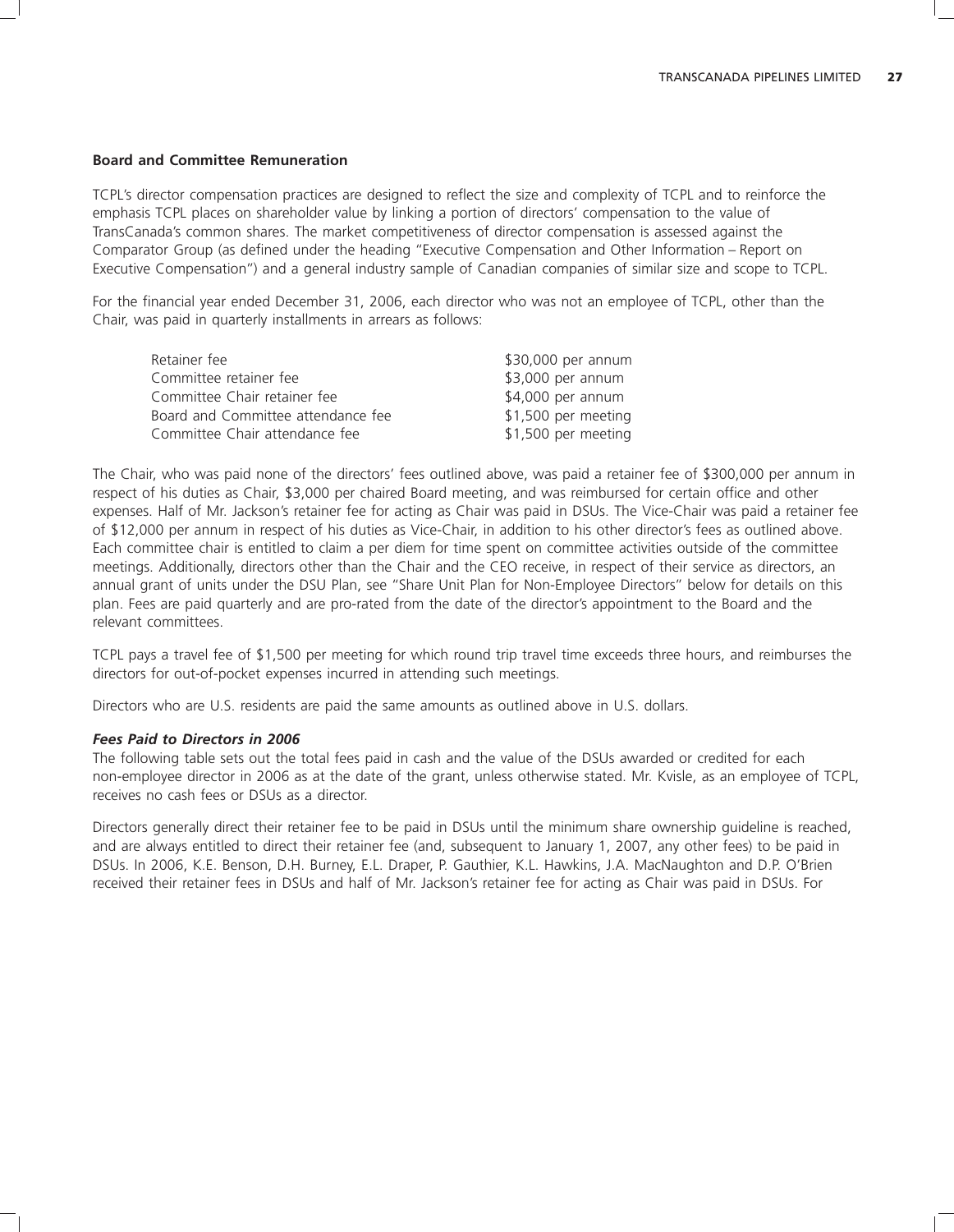| Name                            | <b>Board</b><br><b>Retainer</b><br>Fee | Committee<br>Retainer<br>Fee | Committee<br>Chair<br><b>Retainer</b><br>Fee | <b>Board</b><br><b>Attendance</b><br>Fee | Committee<br><b>Attendance</b><br>Fee | <b>Travel</b><br>Fee | <b>Strategic</b><br><b>Issues and</b><br><b>Strategic</b><br>Planning<br><b>Sessions</b> | <b>Total Fees</b><br>Paid in<br>Cash | <b>Total</b><br>Value<br>of DSUs<br>Credited <sup>(2)</sup> | <b>Total Cash</b><br>and Value<br>of DSUs<br>Credited |
|---------------------------------|----------------------------------------|------------------------------|----------------------------------------------|------------------------------------------|---------------------------------------|----------------------|------------------------------------------------------------------------------------------|--------------------------------------|-------------------------------------------------------------|-------------------------------------------------------|
| D.D. Baldwin <sup>(3)(4)</sup>  | \$15,000                               | \$3,000                      | \$2,000                                      | \$4,500                                  | \$6,000                               | \$0                  | \$1,500                                                                                  | \$32,000                             | \$0                                                         | \$32,000                                              |
| K.E. Benson <sup>(5)</sup>      | 30,000                                 | 3,000                        | N/A                                          | 15,000                                   | 9,000                                 | 13,500               | 4,500                                                                                    | 45,000                               | 136,290                                                     | 181,290                                               |
| D.H. Burney                     | 30,000                                 | 5,250                        | N/A                                          | 12,000                                   | 6,000                                 | 10,500               | 4,500                                                                                    | 38,250                               | 136,290                                                     | 174,540                                               |
| W.K. Dobson <sup>(3)</sup>      | 30,000                                 | 6,000                        | 4,000                                        | 16,500                                   | 12,000                                | 9,000                | 6,000                                                                                    | 83,500                               | 106,290                                                     | 189,790                                               |
| E.L. Draper $(3)(5)(6)$         | 30,000                                 | 6,000                        | 3,000                                        | 16,500                                   | 15,000                                | 12,000               | 6,000                                                                                    | 58,500                               | 136,290                                                     | 194,790                                               |
| P. Gauthier(3)(6)               | 30,000                                 | 6,000                        | N/A                                          | 16,500                                   | 16,500                                | 10,500               | 6,000                                                                                    | 55,500                               | 136,290                                                     | 191,790                                               |
| K.L. Hawkins $(3)$              | 30,000                                 | 6,000                        | 4,000                                        | 15,000                                   | 16,500                                | 10,500               | 6,000                                                                                    | 58,000                               | 136,290                                                     | 194,290                                               |
| S.B. Jackson <sup>(6)(7)</sup>  | 300,000                                | N/A                          | N/A                                          | 33,000                                   | 1,500                                 | 4,500                | 4,500                                                                                    | 193,500                              | 150,000                                                     | 343,500                                               |
| P.L. Joskow <sup>(5)</sup>      | 30,000                                 | 6,000                        | N/A                                          | 16,500                                   | 12,000                                | 10,500               | 6,000                                                                                    | 81,000                               | 106,290                                                     | 187,290                                               |
| J.A. MacNaughton                | 22,500                                 | 4,500                        | N/A                                          | 10,500                                   | 6,000                                 | 4,500                | 1,500                                                                                    | 33,264                               | 122,526                                                     | 155,790                                               |
| D.P. O'Brien                    | 30,000                                 | 6,000                        | N/A                                          | 13,500                                   | 4,500                                 | 1,500                | 1,500                                                                                    | 27,000                               | 136,290                                                     | 163,290                                               |
| H.G. Schaefer <sup>(3)(8)</sup> | 42,000                                 | 6,000                        | 4,000                                        | 16,500                                   | 21,000                                | 3,000                | 6,000                                                                                    | 98,500                               | 106,290                                                     | 204,790                                               |
| D.M.G. Stewart <sup>(6)</sup>   | 22,500                                 | 2,250                        | N/A                                          | 12,000                                   | 3,000                                 | 6,000                | 3,000                                                                                    | 48,750                               | 106,290                                                     | 155,040                                               |

further information on the DSU Plan, see the description under the heading ''Share Unit Plan for Non-Employee Directors'' below.

(1) Fees are aggregate amounts respecting duties performed on both TransCanada and TCPL Boards.

 $(2)$  Total DSUs credited includes the amount of the retainer fee elected to be received in DSUs and the grant of 3,000 DSUs made in September 2006 which had an initial cash value of approximately \$35.43 per DSU.

- (3) The committee chair retainer fee amount includes per diem fees paid in addition to the committee retainer fee in respect of duties performed and meetings held in preparation for committee meetings. Mme. Gauthier chaired one meeting of the Health, Safety and Environment Committee in Mr. Baldwin's absence.
- (4) Mr. Baldwin retired from the Board on April 28, 2006.
- <sup>(5)</sup> U.S. directors are paid or credited these amounts, including DSU equivalents, based on U.S. dollars.
- (6) The committee attendance fee includes the amount of \$1,500 for a Health, Safety and Environment Committee off-site facility visit.
- $(7)$  Mr. Jackson's Board attendance fee includes the fee of \$3,000 in respect of each Board meeting chaired. Half of Mr. Jackson's retainer fee for acting as Chair was paid in DSUs.
- (8) Mr. Schaefer's retainer fee amount includes the fee of \$12,000 in respect of duties performed as Vice-Chair.

#### *Share Unit Plan for Non-Employee Directors*

The Share Unit Plan for Non-Employee Directors (1998) was established in 1998 and was last amended and restated effective January 1, 2007. Prior to the January 1, 2007 amendment, the DSU Plan allowed eligible Board members, on a quarterly basis, to direct their annual directors' retainer fee or, at the discretion of the Governance Committee, other Board-related fees, to acquire units representing the right to acquire common shares or their cash equivalent. Subsequent to January 1, 2007, Board members are permitted to elect to receive any portion of their fees in DSUs. The DSU Plan also allows the Governance Committee to grant units as additional directors' compensation. In September 2006, a grant of 3,000 DSUs was made to each director other than the Chair and the CEO.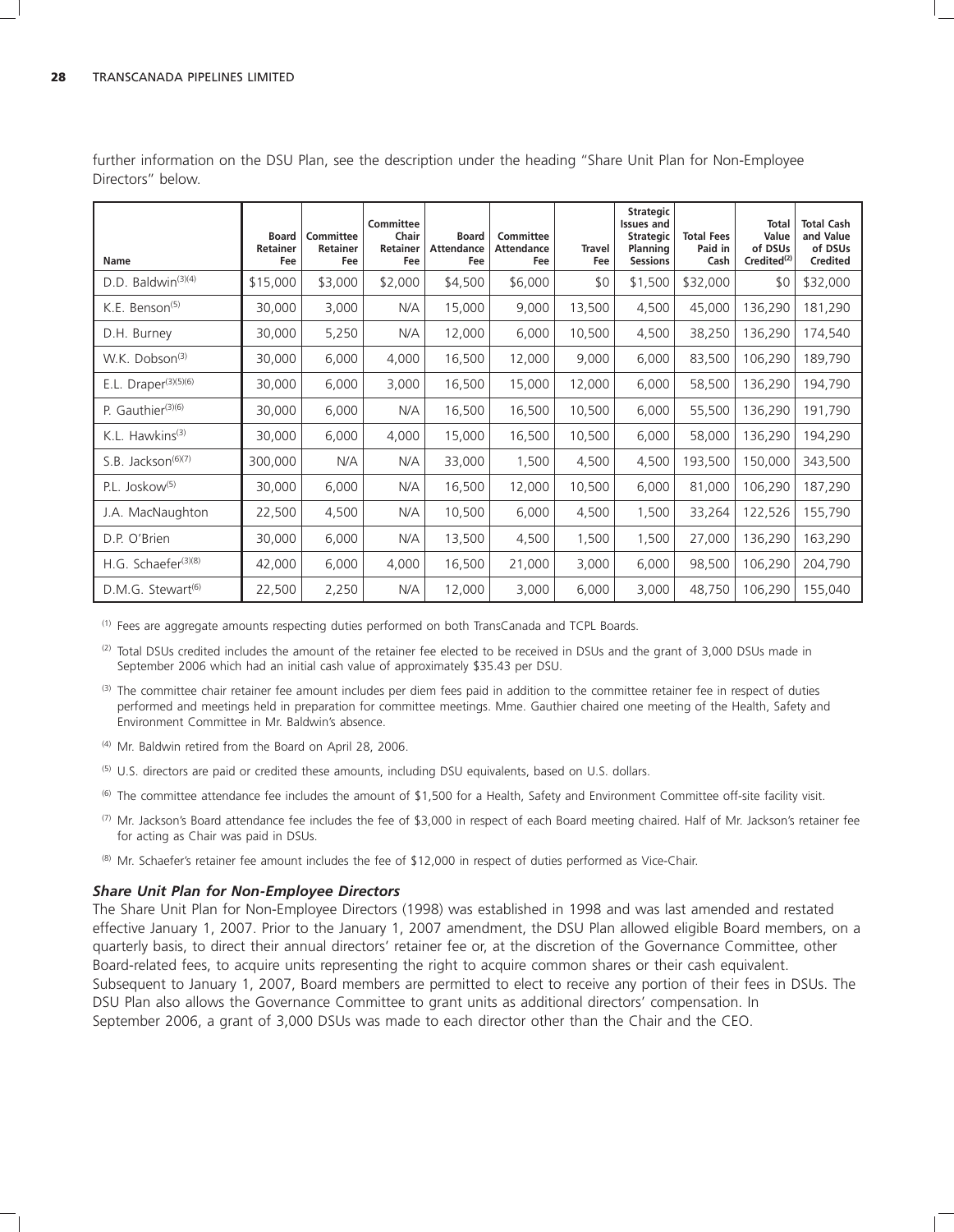Initially the value of a DSU is equal to the market value of a common share at the time the directors are credited with the units. Thus each grant of 3,000 DSUs in September 2006 had an initial cash value of approximately \$106,290. The value of a DSU, when redeemed, is equivalent to the market value of a common share at the time the redemption takes place. In addition, at the time dividends are declared and paid on the common shares, each DSU accrues an amount equal to such dividends, which amount is then reinvested in additional DSUs at a price equal to the then market value of a common share. DSUs cannot be redeemed until the director ceases to be a member of the Board. Canadian directors may redeem for cash or common shares at their option. U.S. directors may only redeem for cash.

### **EXECUTIVE COMPENSATION AND OTHER INFORMATION**

#### **Report on Executive Compensation**

The following is the Human Resources Committee (the ''*Committee*'') Report on Executive Compensation which outlines the policies of the Committee for determining compensation of TCPL's Presidents, Executive Vice-Presidents and the CEO (collectively, the ''*Executives*'').

#### *Committee Information*

# COMPOSITION OF THE COMMITTEE

The Committee is composed of four directors, K.L. Hawkins (chair), W.K. Dobson, E.L. Draper, and D.P. O'Brien, all of whom are independent, as required by securities regulations. There are no interlocking relationships between the members of the Committee or between any member of the Committee and any of TCPL's current Executives. The Committee reports to the Board on all material matters considered, recommended or approved by the Committee.

For further information on the composition and mandate of the Committee please refer to Schedule ''D'' ''Description of Board Committees and their Charters – Human Resources Committee''. For further information on the independence of the Committee members please refer to ''Schedule ''B'' – Disclosure of Corporate Governance Practices – Board of Directors''.

#### COMMITTEE PROCESSES

The Committee recognizes the importance of maintaining sound governance practices for the development and administration of executive compensation and benefit programs, and has instituted processes that enhance the Committee's ability to effectively carry out its responsibilities. Examples of process steps that the Committee uses include:

- Holding *in-camera* sessions without Company management present prior to and following every regularly scheduled Committee meeting;
- Hiring independent consultants and advisors and requiring their attendance at specific Committee meetings;
- Annually approving a Committee checklist that sets out the timetable of all regularly occurring accountabilities and that provides context for the discussion of related items;
- Using a two step review process where most recurring items are provided for the Committee's initial review at a meeting prior to the approval meeting;
- Conducting annual reviews of detailed compensation tally sheets and modelled compensation outcomes for the Executives;
- Granting of the vast majority of stock options once per year during the concurrent annual deliberation of Total Direct Compensation for the Executives; and
- Transparent disclosure of compensation policies and actions.

The Committee directs management to gather information on its behalf, and provide initial analysis and commentary. The Committee reviews this material along with other information received from external advisors in its deliberations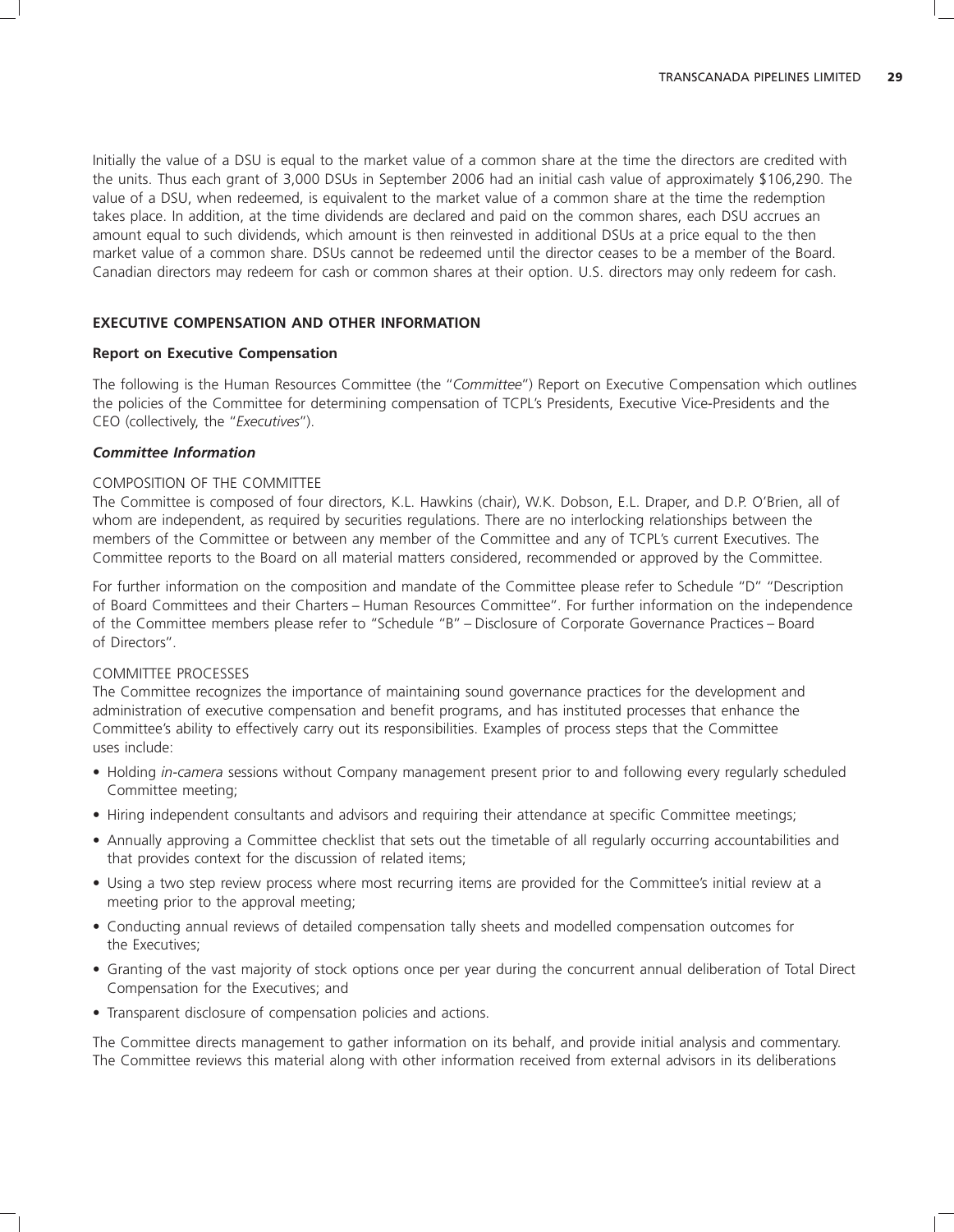before considering and/or rendering decisions. The Committee has full discretion to adopt management recommendations or to alter them and to consult its own external advisors.

#### INDEPENDENT ADVICE

The Committee engages its own consultants, and from time-to-time legal advisors, independent of those used by management, to gather information and deliver opinions and advice on various subjects including executive compensation, securities law and compensation disclosure practices.

#### *Executive Compensation Advisory Services*

The Committee engaged the services of an individual consultant (the ''*Consultant*'') from Towers Perrin to provide executive compensation consulting services to the Committee during 2006. The mandate of the Consultant was to provide an assessment of management's proposals relating to the compensation of the Executives. In 2006, the Consultant provided services to the Committee in accordance with this mandate and attended portions of some Committee meetings, as requested by the chair of the Committee. The fees paid to Towers Perrin in 2006 for the Consultant's services to the Committee were approximately \$78,000. The performance of the Consultant is reviewed and their engagement is approved by the Committee on an annual basis.

Under the mandate, the Consultant could also provide advice to management on significant changes to compensation philosophy or programs, or other compensation matters of the Company if the work was directed or approved by the chair of the Committee. These additional services were not provided by the Consultant to TCPL in 2006. In 2006, other separate consultants from Towers Perrin did provide the Company with non-executive compensation, Board compensation, benefit and pension actuarial consulting services and the fees paid for these services were approximately \$1.9 million. All service fees and related expenses paid to Towers Perrin, including those for the services of the Consultant, are reviewed by the Committee.

#### *Executive Compensation Program*

#### COMPENSATION PHILOSOPHY

The design of TCPL's Executive Compensation Program is based on a compensation philosophy that:

- supports employee attraction, engagement and retention;
- is competitive with the external compensation market;
- aligns executive interests with shareholders and customers; and
- rewards accomplishments through ''pay-for-performance''.

The Executive Compensation Program specifically provides for Total Direct Compensation (''*TDC*'') which is a combination of base salary and performance-based incentives that reflect competitive pay in light of business achievement, fulfillment of individual objectives and overall job performance. The Committee approves, or recommends for approval, all remuneration to be awarded through the Executive Compensation Program.

### DETERMINING INDIVIDUAL EXECUTIVE COMPENSATION

### Context for Decisions

All compensation awarded annually to the Executives under the following plans is considered for each individual and approved by the Committee or, in the case of the CEO, recommended by the Committee to the Board for approval. The Committee approves or recommends the compensation awards, which are not contingent on the number, term or current value of other outstanding compensation previously awarded to the individual. However, the Committee is provided with summaries of the three-year history of awarded compensation, which is intended to provide further context for its annual decision-making.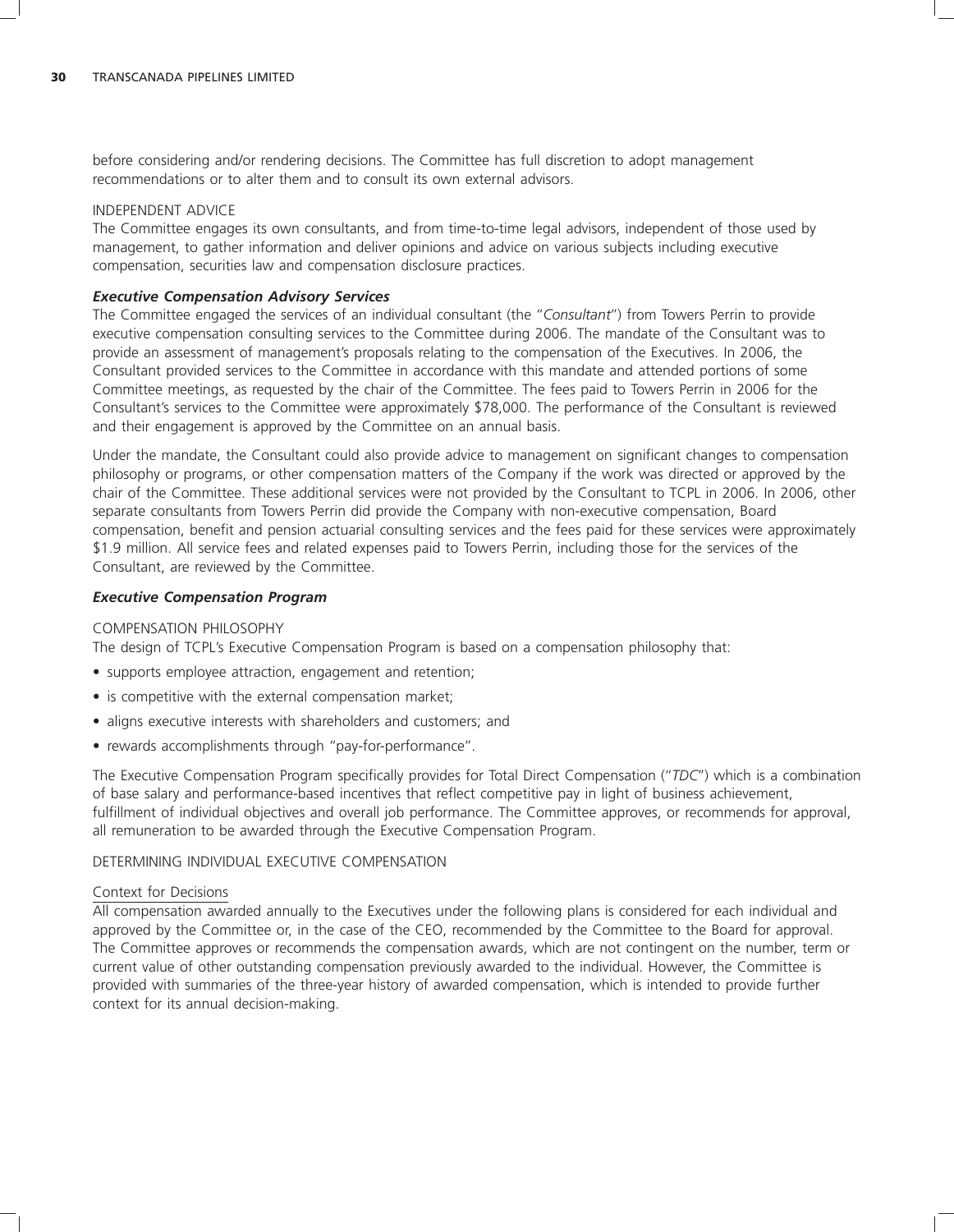During 2006, organizational restructuring resulted in significant changes in TCPL's Executive Leadership Team. These changes were effective June 1, 2006 and included, among others, the following changes:

- Mr. Girling, previously Executive Vice-President (''*EVP*''), Corporate Development and Chief Financial Officer (''*CFO*''), was appointed to the new role of President, Pipelines, reporting to Mr. Kvisle, President and Chief Executive Officer. Mr. Girling has overall accountability for TCPL's pipeline businesses, including gas and oil pipelines in Canada, the U.S. and Mexico.
- Mr. Pourbaix, previously EVP, Power, was appointed to the new role of President, Energy, reporting to Mr. Kvisle. Mr. Pourbaix has overall accountability for TCPL's power, gas storage and liquefied natural gas, as well as other non-regulated businesses.
- Mr. Lohnes was appointed EVP and CFO, reporting to Mr. Kvisle. Mr. Lohnes was President and Chief Executive Officer of Great Lakes Gas Transmission Company, which was 50 per cent owned by TCPL.

As a result of these changes, the Committee was asked to make mid-year adjustments to compensation for the executives which were based on material differences in role accountabilities and responsibilities.

#### Program Funding

The Committee is cognizant of the impact of Executive compensation on TCPL's cash flow and stock dilution levels, and endeavors to manage these overall costs in a just and prudent manner. In 2006, the Committee looked at potential methods for hedging the cost of some cash-settled incentive plans where share price exposure is present. After reviewing the benefits and costs of such activities, the Committee decided to continue to maintain the budgeted accrual process for funding of these plans.

#### Market Competitiveness

As one factor in the decision-making process, the Committee considers market compensation data provided by various external compensation sources. This data consists of summary compensation information from selected Canadian-based companies that are generally of similar size and scope to TCPL, and represent the market in which TCPL may compete for talent (the ''*Comparator Group*'').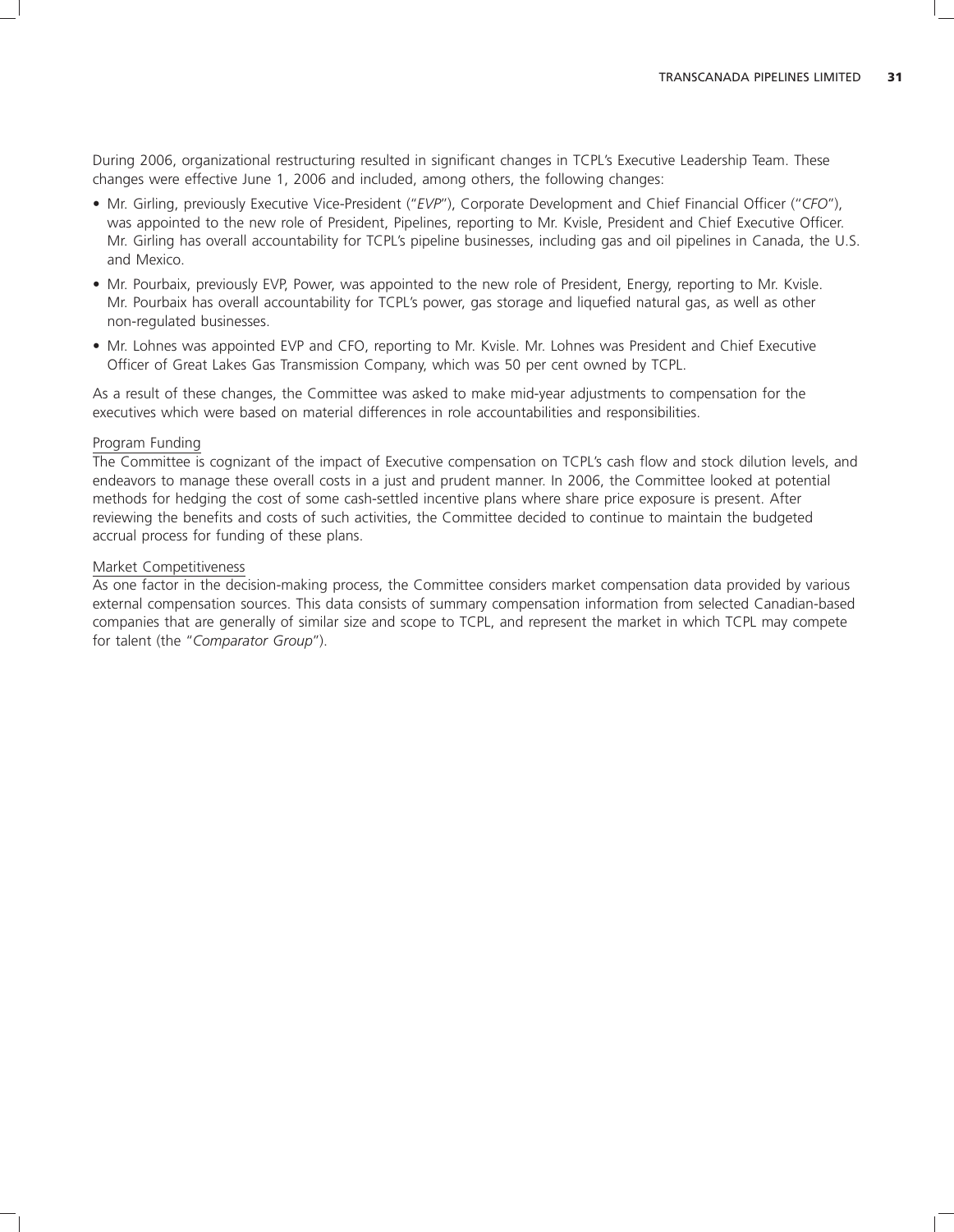The composition of the Comparator Group is reviewed annually by the Committee for its on-going business relevance to TCPL. An overview of the 2005 characteristics of the Comparator Group, as compared to TCPL, is provided in the following table:

|                                      | <b>TCPL</b>                     |                                                      | <b>Comparator Group</b> |  |
|--------------------------------------|---------------------------------|------------------------------------------------------|-------------------------|--|
| Industry                             | North American Pipelines, Power | Canadian Oil and Gas, Pipelines,<br>Power, Utilities |                         |  |
| Location                             | Calgary                         |                                                      | Principally Alberta     |  |
|                                      |                                 | <b>Median</b>                                        | <b>75th Percentile</b>  |  |
| Revenue <sup>(1)</sup>               | \$6.1 billion                   | \$4.8 billion                                        | \$10.2 billion          |  |
| Market Capitalization <sup>(2)</sup> | \$15.7 billion                  | \$23.9 billion                                       | \$34.9 billion          |  |
| $A$ ssets $(1)$                      | \$24.1 billion                  | \$9.5 billion                                        | \$15.7 billion          |  |
| $Employes^{(1)}$                     | Approximately 2,400             | 2.319                                                | 4,166                   |  |

(1) Revenue, assets and number of employees reflect 2005 information.

(2) Market Capitalization is calculated as at October, 2006.

### Pay for Performance

#### *Awarding Compensation*

When awarding annual compensation to the Executives, the Committee considers actual performance and results achieved against annual corporate and individual performance objectives. The annual TDC an Executive is awarded will vary in accordance with the following guidelines:

| If Actual Performance                          |     | TDC will be                                                |
|------------------------------------------------|-----|------------------------------------------------------------|
| Meets objectives / satisfactory                |     | = Comparable to the median of the Comparator Group         |
| Exceeds objectives / above satisfactory        |     | $=$ Comparable to above-median compensation <sup>(1)</sup> |
| Falls short of objectives / below satisfactory | $=$ | Adjusted downward from the previous year <sup>(2)</sup>    |

(1) The degree to which an Executive is compensated above the median is relative to his or her performance level.

<sup>(2)</sup> The degree to which the pay is adjusted downward is relative to individual performance. However, the adjustment is typically made through variable and not fixed compensation.

#### *2006 Corporate Performance*

TCPL sets annual corporate objectives directed at achieving the results required to deliver on TCPL's key longer-term strategies for growth and value creation. Below is a summary of the performance categories and highlights of results achieved in 2006.

| Performance<br>Category         | <b>Examples of</b><br><b>Performance Measures</b>                                          | Highlights of Results Achieved in 2006                                                                                                                                                                                                                                                                                                                                       |
|---------------------------------|--------------------------------------------------------------------------------------------|------------------------------------------------------------------------------------------------------------------------------------------------------------------------------------------------------------------------------------------------------------------------------------------------------------------------------------------------------------------------------|
| <b>Financial</b><br>performance | • Earnings per share<br>• Funds generated from<br>operations<br>• Total Shareholder Return | • Strong financial performance in 2006 including:<br>• Excluding gains on asset sales, earnings per share from<br>operations of \$2.12 (\$2.15 less gains of \$0.03). This was a<br>significant increase to the comparable earnings per share in<br>2005 of \$1.75 (\$2.49 less gains of \$0.74).<br>• Funds generated from operations increased significantly from<br>2005. |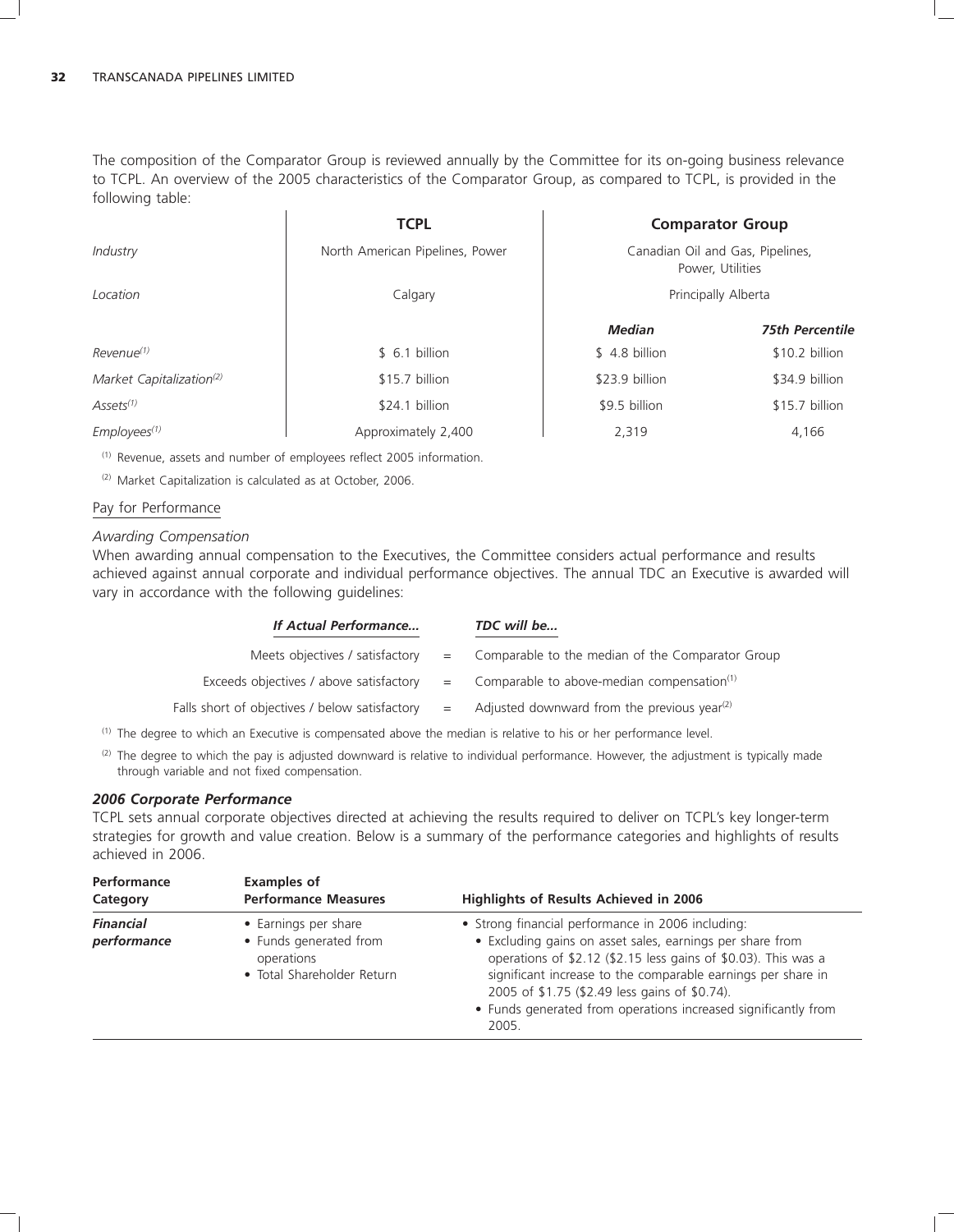| Performance<br>Category                                                                    | <b>Examples of</b><br><b>Performance Measures</b>                                                                                                                                                                             | Highlights of Results Achieved in 2006                                                                                                                                                                                                                                                                                                                                                                                                                                                                                                                                                                                                                                                                                                                                                                                                          |
|--------------------------------------------------------------------------------------------|-------------------------------------------------------------------------------------------------------------------------------------------------------------------------------------------------------------------------------|-------------------------------------------------------------------------------------------------------------------------------------------------------------------------------------------------------------------------------------------------------------------------------------------------------------------------------------------------------------------------------------------------------------------------------------------------------------------------------------------------------------------------------------------------------------------------------------------------------------------------------------------------------------------------------------------------------------------------------------------------------------------------------------------------------------------------------------------------|
| <b>Operational</b><br>excellence                                                           | $\bullet$ Costs<br>• Environment<br>• Safety                                                                                                                                                                                  | • Managed capital projects to budget despite labour market<br>pressures.<br>· Delivered significant value from improved asset management.<br>• Achieved productivity gains.<br>• Improved safety performance; results continue to compare<br>favourably to industry benchmarks.<br>• Continued outstanding performance on pipeline customer<br>satisfaction and service, as reflected in both internal and external<br>customer satisfaction surveys.                                                                                                                                                                                                                                                                                                                                                                                           |
| <b>Maximize</b><br>TransCanada's<br>competitive strength<br>and enduring value             | • Stakeholder relationships<br>• Corporate reputation<br>• Organizational and people<br>strengths<br>• Financial capacity and flexibility<br>• Excellence in value-creating<br>strategy, analysis and investment<br>execution | • Continued to build strong relationships with regulators,<br>governments, customers and other stakeholders critical to TCPL's<br>success.<br>. Named again to the Dow Jones Sustainability Index in 2006.<br>• Recognized for corporate governance practices in external<br>rankings.<br>• Maintained strong financial capacity and credit ratings in Canada<br>and the U.S. which has allowed the Company to complete large<br>transactions.<br>• Named to the Global 100 - a list of the world's top 100 most<br>sustainable corporations initiated by Corporate Knights Inc. in<br>partnership with Innovest Strategic Value Advisors Inc.                                                                                                                                                                                                  |
| <b>Grow and maximize</b><br>long-term value of<br><b>Pipeline and Energy</b><br>businesses | • Progress on longer-term value<br>adding initiatives<br>• Greenfield projects<br>• Completed acquisitions                                                                                                                    | • Long-term negotiated settlements on Northern Border Pipeline and<br>Tuscarora Gas Transmission.<br>• Continuing progress on longer-term initiatives including liquefied<br>natural gas opportunities, northern gas pipeline development,<br>Bruce Power "A" restart.<br>• Greenfield initiatives - the Portlands Energy Centre and Halton Hills<br>Generating Station progressed to the construction phase.<br>Significant progress on Keystone oil pipeline project. Tamazanchale<br>Mexican pipeline in service.<br>• TransCanada and/or TC PipeLines, LP entered into agreements for<br>acquisitions - ANR Pipeline; ANR Storage; 50% interest in Great<br>Lakes Gas Transmission; 50% interest in Tuscarora Gas<br>Transmission; and 20% interest in Northern Border Pipeline.<br>TransCanada will become operator of all four pipelines. |

To assess results achieved against corporate objectives, where appropriate, the Committee looks at both absolute and relative performance against specific peer companies. The Committee is of the view that both relative and absolute measures are required to give a balanced perspective of achievement of objectives.

The Committee and the Board were of the opinion that TCPL's 2006 performance delivered results that exceeded objectives in the areas of financial performance and growth and above satisfactory results on other notable objectives. Based on this corporate performance achievement and the assessment of individual performance, the Committee decided to award above-median TDC for Executives.

# VALUE OF AWARDED COMPENSATION

While annual compensation awards made to the Executives are based on current year corporate and individual performance, the ultimate value from longer-term components of the TDC awards is linked to, and dependent upon, TCPL's ability to replicate and sustain annual performance over the longer term.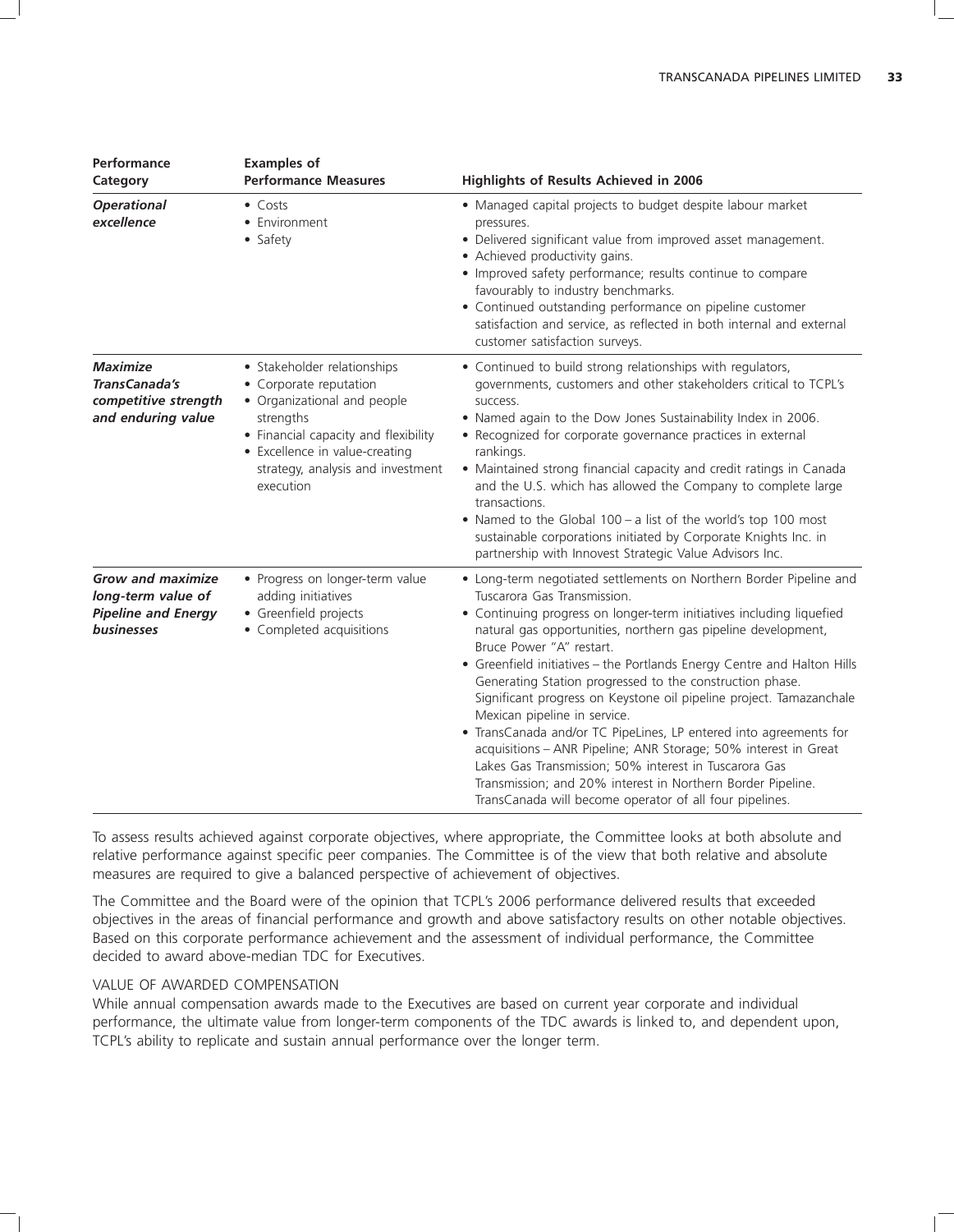To ensure that the Company's longer-term compensation programs are effective in delivering on this intent, in 2006 the Committee reviewed modeled compensation scenarios for the Executives that illustrated the impact of various future corporate performance outcomes on previously awarded and outstanding compensation. The Committee found that the intended relationship between pay and performance was appropriate for all of the Executives, and that, in aggregate, the resulting compensation modeled under various performance scenarios was reasonable, not excessive, and delivered the intended differentiation of compensation value based on performance.

# Components of Total Direct Compensation

TCPL's TDC is structured with an emphasis on variable compensation. This places most of the Executive's compensation at risk where the value ultimately received by the Executive is contingent on meeting or exceeding performance requirements. Disclosure of the actual components of TDC for the CEO, the Chief Financial Officer and the three other most highly compensated executive officers based on salary and bonus value earned and received during the 2006 financial year (collectively, the ''*Named Executive Officers*'') is noted under the heading, ''Executive Compensation Program – Elements of the Executive Compensation Program'' below.

### *Executive Compensation Program*

### ELEMENTS OF THE EXECUTIVE COMPENSATION PROGRAM

In 2006, the Executive Compensation Program consisted of four direct compensation elements: base salary, short-term annual cash incentives, performance share units issued under the mid-term incentive plan and stock options issued under the long-term incentive plan. The following table provides an overview of these elements.

| Component<br>of TDC | Type of<br>Compensation | Average 2006<br>Pay $Mix^{(1)}$ | Element                  | Form                       | Plan                                | <b>Performance Period</b>                                     |
|---------------------|-------------------------|---------------------------------|--------------------------|----------------------------|-------------------------------------|---------------------------------------------------------------|
| <b>FIXED</b>        | Annual                  | 26%<br>of TDC                   | Base Salary              | Cash<br>"Base Pay Program" |                                     | 1 year                                                        |
|                     | Annual                  | 31%<br>of TDC                   | Short-term<br>Incentive  | Cash                       | "Incentive Compensation<br>Program" | 1 year                                                        |
| VARIABLE            | Longer-term             | 25%<br>of TDC                   | Medium-term<br>Incentive | Share Units                | "Executive Share<br>Unit Plan"      | Up to 3 years with<br>vesting at end of term                  |
|                     |                         | 19%<br>of TDC                   | Long-term<br>Incentive   | Stock<br>Options           | "Stock Option Plan"                 | Vesting 331/3% each<br>year for 3 years with a<br>7 year term |

(1) Pay Mix is the resulting relative value of each pay element following the determination of TDC. It is expressed as an aggregate average percentage of TDC for the Named Executive Officers. The relative value of TDC allocated to specific forms of variable compensation for individual Executives is aligned with the Executive's ability to contribute to short, medium and long-term business results based on the Committee's assessment.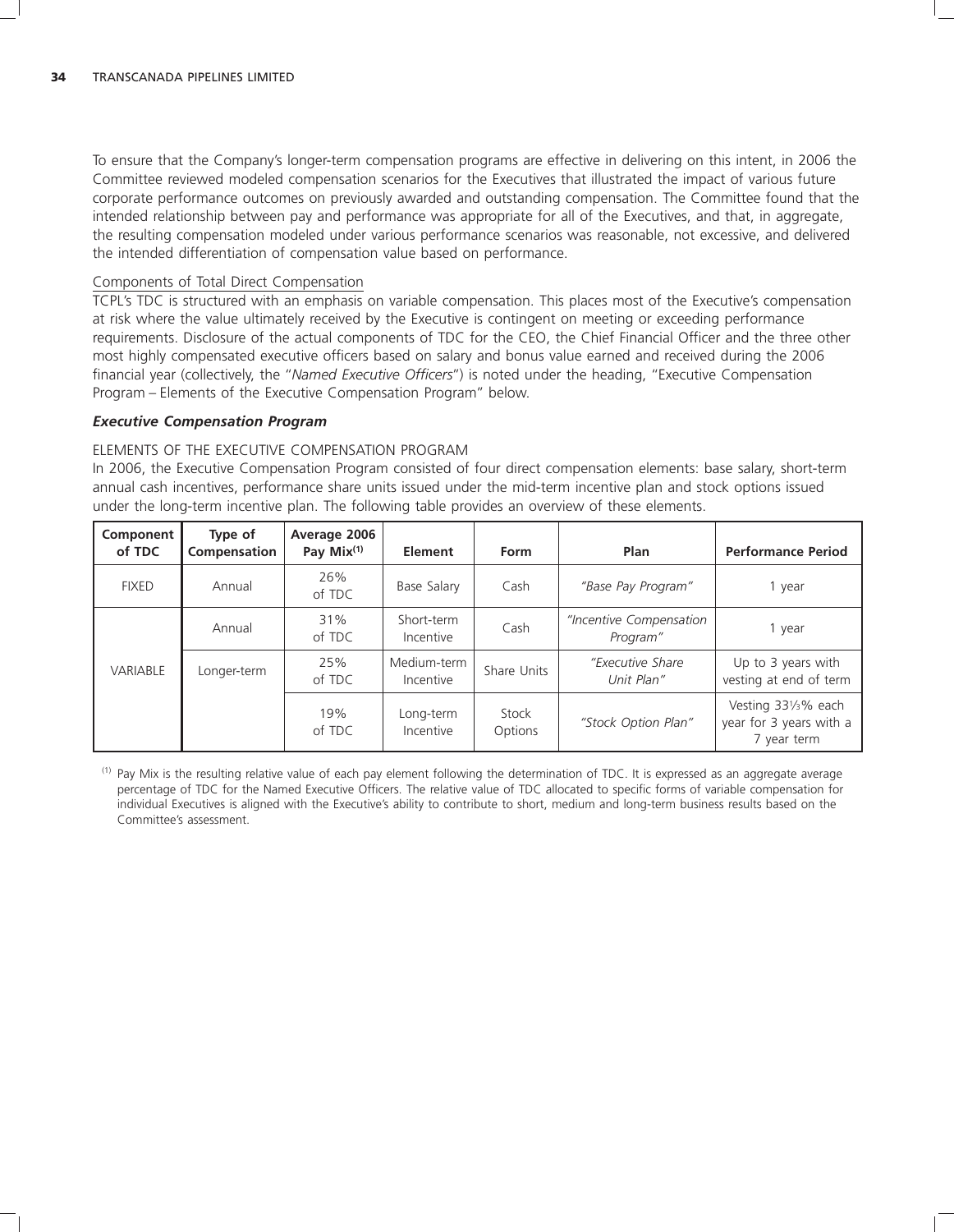### OVERVIEW OF EXECUTIVE COMPENSATION ELEMENTS

# Fixed Compensation

### *Base Pay Program*

The Base Pay Program provides a fixed level of income based on the market value of a role. In accordance with TCPL's market-based compensation practices, all Executive roles are individually matched to similar roles in the Comparator Group. Base salaries are typically targeted at the median of the market and are reviewed annually. Variance from the median could occur on the basis of individual performance or material differences in an Executive's responsibilities versus the market comparator role. Changes in base pay are typically effective April 1st.

### Variable Compensation – Annual

For Executives, the Committee has intentionally moved away from a formulaically driven variable compensation program to a program based on sound judgment and discretion at the Board and Committee levels. The Committee is of the view that formulas and weightings applied to forward-looking objectives may lead to unintended consequences for compensation purposes. For this reason, there are no pre-established weightings applied to measures or formulaic calculations used to determine payments for Executives from TCPL's performance-based annual variable compensation program. The Committee's comprehensive assessment of overall business performance of TCPL, including corporate performance against stated objectives, business circumstances and, where appropriate, relative performance against peers, provides the context for individual Executive evaluations for annual variable compensation payments.

#### *Incentive Compensation Program*

Short-term incentives are awarded through the Incentive Compensation Program (the ''*IC Program*''). The IC Program provides for the opportunity to receive annual cash payments based on individual performance measured against pre-established annual business and individual objectives, within the context of overall corporate performance.

Corporate performance provides the baseline from which individual assessments are made. The actual incentive awards for the Executives are based on the Committee's subjective and discretionary assessment of the Executive's contribution to the corporate results based on his or her achievement against individual objectives. The awards are provided under the pay-for-performance guidelines noted above. Payments from the IC Program are made in the first quarter following the completion of the financial year.

### Variable Compensation – Longer-Term

The total value of longer-term incentive compensation (''*Total LTI Value*'') granted each year is established as part of an Executive's overall performance-based TDC. Total LTI Value is derived from the established TDC value minus Total Cash (from Base Pay and actual awards from the IC program).

Once the Total LTI Value has been established by the Committee, the value is then divided between the Executive Share Unit Plan (the ''*ESU Plan*'') and the Stock Option Plan. The Committee determines the actual division of Total LTI Value in a given year at its discretion and takes into account a number of factors including:

- consideration of the funding requirements for awards from both plans;
- the individual plan designs and each Executive's ability to impact medium and longer-term performance outcomes; and
- the valuation of grants.

The actual value of granted stock options cannot be determined until the date of grant. At the time of granting, the Committee grants a set number of stock options that it believes reflect the intended dollar value to be awarded based on an economic valuation done prior to granting. Once the final economic value of stock options is known, the actual value ultimately granted via the ESU Plan may be adjusted. This adjustment is necessary to reconcile the cumulative longer-term value actually granted via the two plans to the Total LTI Value that is determined by the Committee (as part of the TDC deliberation).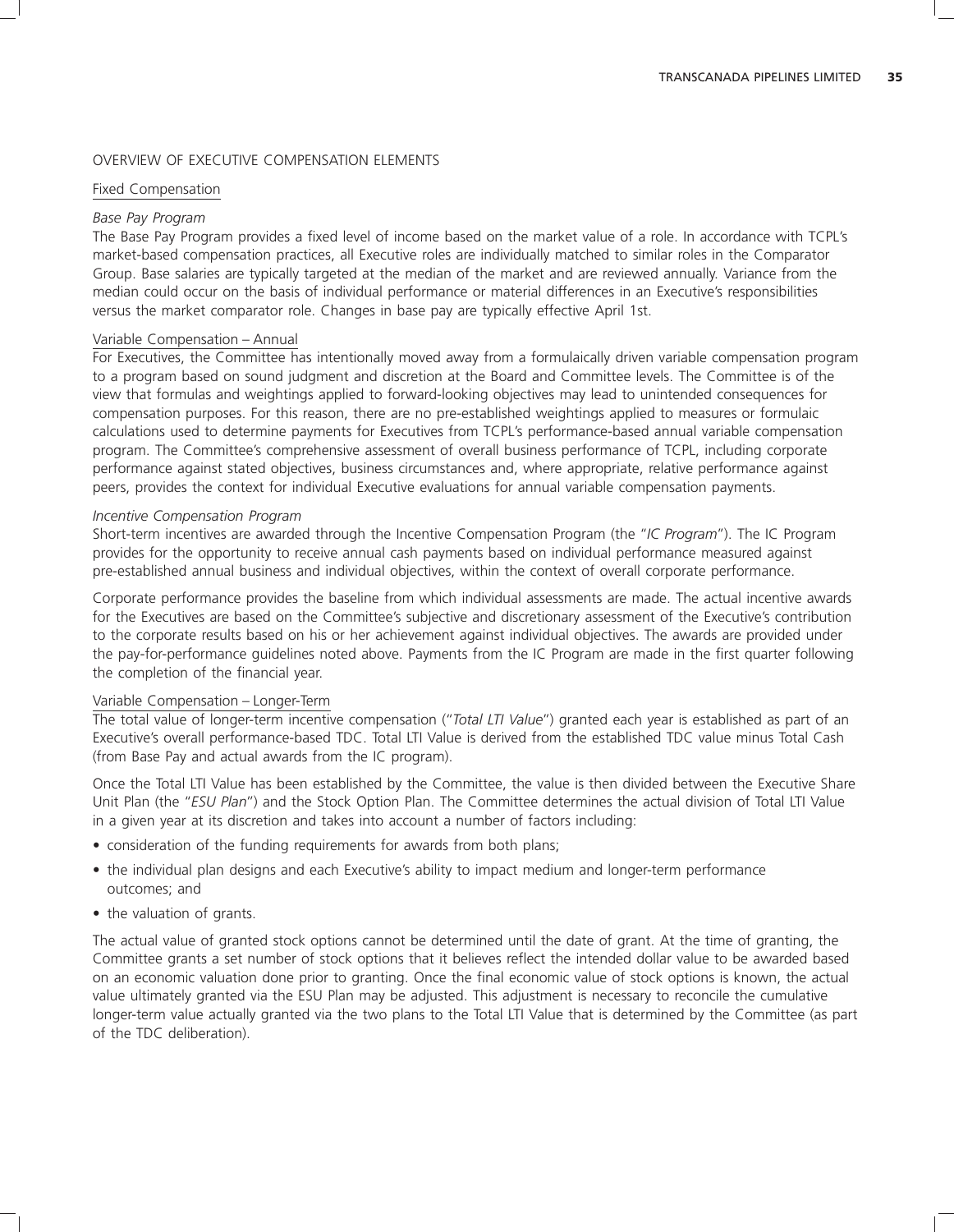Under this approach the Total LTI Value could potentially be different year over year based on performance or operational considerations. As a result, the number of ESU units and stock options granted each year may also vary. In recent years, approximately 70% to 80% of the Total LTI Value has been awarded through the ESU Plan and 20% to 30% through the Stock Option Plan.

#### *Executive Share Unit Plan*

Medium-term incentives are granted through the ESU Plan. The purpose of this plan is to align a considerable portion of each participant's compensation with medium-term performance objectives that support the interests of shareholders and other stakeholders. These performance objectives play a key role in the company's strategy for growth and sustainability. Participants in this plan include all executive and senior management employees of TCPL.

Under the ESU Plan, participants receive a provisional grant of units that is based on the allocated award value from Total LTI divided by the price of TransCanada's common shares at the time of grant. Vesting of the grants is subject to the attainment of specific business performance objectives set by the Committee at the time of grant. Throughout the three-year term of the grant, participants are credited with additional value from dividends declared and paid to TransCanada's shareholders.

At the end of the grant term, actual results are compared against the performance objectives and participant unit totals are adjusted based on this assessment. The resulting total vested units are then valued based on the price of TransCanada's common shares at the time of vesting. Participants receive a cash payment, less statutory withholdings, for their total settlement value.

In 2006, participants received a grant of units that was valued based on the weighted average closing price for TransCanada's common shares on the TSX for the five trading days prior to and including the grant date. The Committee established specific objectives for threshold, target and maximum performance levels, the achievement of which will adjust payment amounts as follows:

| <b>Performance Level</b> |     | <b>Unit Total Adjustment</b>        |
|--------------------------|-----|-------------------------------------|
| Below threshold          | $=$ | zero units vest; no payment is made |
| At threshold             | $=$ | 50% of units vest for payment       |
| At target                | $=$ | 100% of units vest for payment      |
| At or above maximum      |     | 150% of units vest for payment      |

The performance criteria which need to be met for the vesting of the 2006 grant consist of:

- 1. TransCanada's absolute total shareholder return (''*TSR*'');
- 2. TransCanada's relative TSR as compared to specified companies with which TransCanada may compete for capital (the ''*ESU Peer Group*''); and
- 3. Corporate financial measures of earnings per share and funds generated from operations.

The Committee establishes performance criteria that cover a full range of performance outcomes including the potential for a zero payout. There are no pre-established weightings applied to these measures nor are there formulaic calculations used to create the performance achievement for the plan. The Committee uses its judgment and discretion to assess overall performance in light of the stated criteria and business circumstances surrounding the performance achieved.

If the actual performance achievement is determined by the Committee to align at a point between threshold and target, or target and maximum levels, the Committee will determine the number of units that vest on a *pro-rata* basis. The formula to determine the value of the vested units is based on the weighted average closing price of TransCanada's common shares on the TSX during the five trading days immediately prior to and including the vesting date.

For the purposes of executive compensation disclosure, grants under the ESU Plan are reported as long term incentives in this AIF.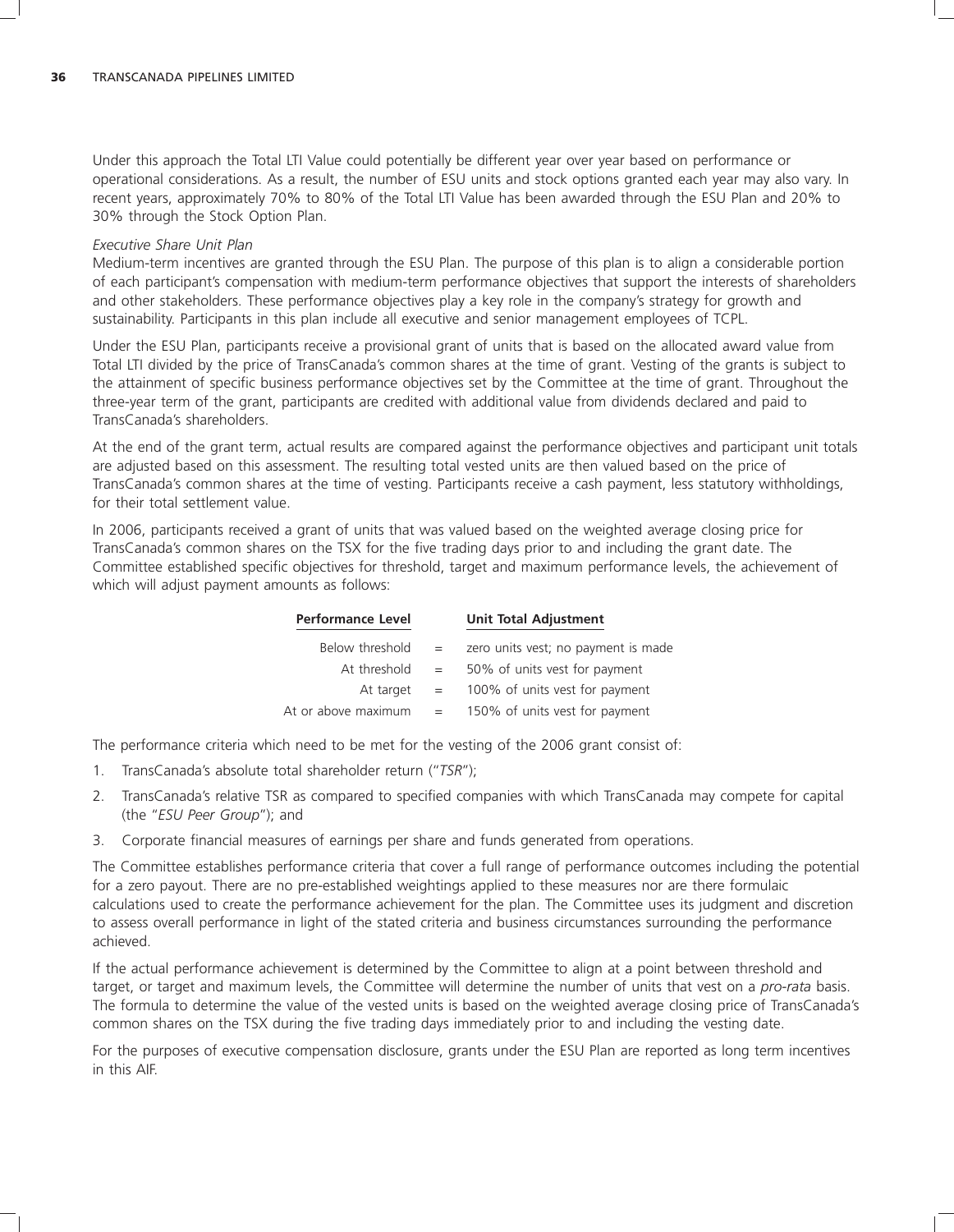#### *Stock Option Plan*

Long-term incentives are granted to the Executives through the Stock Option Plan. This plan aligns the Executives' interests with the longer term growth and profitability of TransCanada, ultimately enhancing shareholder value. Participants benefit only if the market value of TransCanada's common shares at the time of stock option exercise is greater than the market value of such shares at the time of grant. Only executive-level employees received grants from the Stock Option Plan in 2006.

The exercise price of a stock option is set as the volume weighted average trading price on the TSX during the five trading days immediately prior to the grant date. Stock options granted in 2006 vest 331⁄3% on each anniversary of the grant date for a period of three years. Vested stock options from this grant may be exercised until their expiry, which is seven years from the grant date.

### *Share Ownership Guidelines*

The Committee believes that executives can more effectively represent the interests of shareholders if they have a significant investment in the common shares of TransCanada, or their economic equivalent. The Committee is of the opinion that executives should hold an interest in TransCanada in order to align their financial interests with those of shareholders. In January 2003, all of the Executives and certain additional executive and senior-level employees of the Company were given guidelines to achieve an interest level that the Committee viewed as significant in relation to each employee's base salary.

The level of ownership could be achieved by direct purchase of common shares, by participation in the TransCanada Dividend Reinvestment Plan or through unvested units granted under the ESU Plan. In June 2006, the Committee approved an amendment to the current Share Ownership Guidelines (the ''*Guidelines*'') to require that at least 50% of the ownership level be TransCanada common shares or units of any TransCanada sponsored limited partnership. Unvested Executive Share Units (''*ESUs*'') would only count to a maximum of 50% of the ownership level. Executives and other employees included under the guidelines have until the end of 2010 to meet this new standard.

The Committee receives regular updates on Executive ownership levels and compliance with the guidelines. The following table sets out the Guideline ownership levels for the Named Executive Officers based on their base salary rate as of December 31, 2006 and the 20-day weighted average closing price of TransCanada's common shares at year end which was \$39.92.

| <b>Named Executive</b><br><b>Officer</b> | <b>Minimum Ownership</b><br>Requirement <sup>(1)</sup> | <b>Minimum Guideline</b><br><b>Ownership Value (\$)</b> | <b>Actual Guideline</b><br><b>Ownership Value as</b><br>at December 31,<br>$2006$ (\$) <sup>(2)</sup> | <b>Multiple of Base</b><br><b>Salary Rate</b> |
|------------------------------------------|--------------------------------------------------------|---------------------------------------------------------|-------------------------------------------------------------------------------------------------------|-----------------------------------------------|
| H.N. Kvisle                              | 3 times base salary                                    | 3,300,000                                               | 3,695,421                                                                                             | 3.36                                          |
| G.A. Lohnes <sup>(3)</sup>               | 2 times base salary                                    | 680,000                                                 | 357,645                                                                                               | 1.05                                          |
| R.K. Girling                             | 2 times base salary                                    | 1.040.000                                               | 1,014,529                                                                                             | 1.95                                          |
| A.J. Pourbaix                            | 2 times base salary                                    | 1,040,000                                               | 677,245                                                                                               | 1.30                                          |
| D.M. Wishart                             | 2 times base salary                                    | 800,000                                                 | 613,688                                                                                               | 4.03                                          |

(1) Other senior employees of TransCanada have a minimum ownership requirement of one times base salary.

(2) Under the Guidelines, the value from unvested Executive Share Units (ESUs) is counted only to a maximum of 50% of the ownership requirement.

(3) Mr. Lohnes became an Executive Vice-President in June 2006 at which time his ownership requirement under the Guidelines was increased from one times base salary to two times base salary.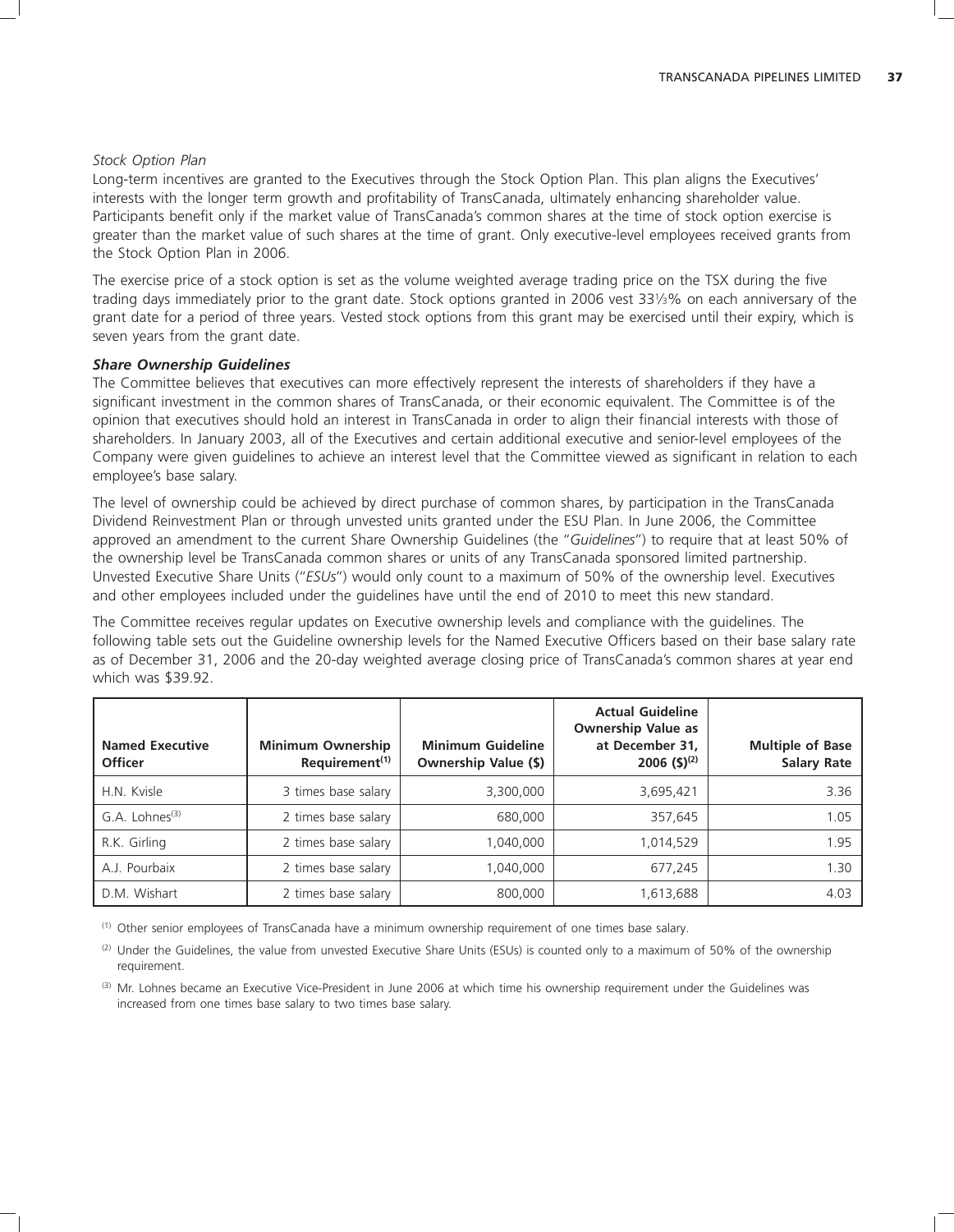# *Changes Made to the Executive Compensation Program*

The following section provides information regarding recent design or practice changes that have been made to plans in TCPL's Executive Compensation program. These changes impact compensation values disclosed as compensation for the Named Executive Officers in the noted tables contained under the heading ''Executive Compensation'' below.

### ESU PLAN

A review of the ESU Plan design was undertaken in 2004 to further enhance its alignment to TCPL's compensation philosophy. As a result of this review, changes were approved by the Committee and implemented commencing with the 2005 grant. ESU grants awarded in 2004 were made under the previous design and payments from those vested grants are reported in the ''Summary Compensation Table'' below.

The key differences between the previous and current designs include the expansion of the performance levels and the recalibration of performance objectives as set out below.

|                                                                         | <b>Below Threshold</b> | <b>Threshold</b>                                                                  | <b>Target</b>                                                                          | <b>Maximum</b>                                                                         |
|-------------------------------------------------------------------------|------------------------|-----------------------------------------------------------------------------------|----------------------------------------------------------------------------------------|----------------------------------------------------------------------------------------|
| <b>Previous Plan</b><br><b>Design</b><br>(for 2004<br>grants)           | Zero payout            | Requires stretch but<br>achievable performance;<br>50% of granted units<br>payout | Very difficult stretch<br>performance<br>requirements;<br>100% granted units<br>payout | N/A                                                                                    |
| <b>Current Plan</b><br><b>Design</b><br>(for 2005)<br>grants<br>onward) | Zero payout            | Requires acceptable<br>performance;<br>50% of granted units<br>payout             | Requires stretch but<br>achievable performance;<br>100% granted units<br>payout        | Very difficult stretch<br>performance<br>requirements;<br>150% granted units<br>payout |

With the previous plan design, there was a significant risk of grant forfeiture due to the difficulty of the performance requirements at both the threshold and target levels. Grants were made with lower nominal values (i.e., more units) in recognition of this significant risk. The current plan design provides for recognition of both satisfactory and excellent performance without the requirement for higher nominal grant values to deliver the same intended level of competitive compensation over the longer term.

Previously, the share price used to value units was the closing price on the TSX on the grant date. Starting with the 2005 grant, the share price used to value the units at the time of grant reflects the weighted average closing price for TransCanada's common shares on the TSX for the five trading days prior to and including the grant date. The change was made to align the grant valuation process with the payout valuation process.

### *Inactive Executive Compensation Plan*

The following section provides information pertaining to the executive compensation plan under which grants or awards are no longer made. However, outstanding grants or awards from this noted plan continue to be disclosed as compensation for the Named Executive Officers in the various tables contained under the heading ''Executive Compensation'' below.

### PERFORMANCE UNIT PLAN

The Performance Unit Plan (the ''*PUP*'') was established in 1995 and included participants in the executive and senior management employee groups. In July 2002, the Committee amended the plan so that, starting in 2003, no further grants would be made under the PUP but accruals on existing grants will continue until the last grants expire in 2012, if not redeemed prior to this date.

Until 2003, one unit from the PUP (''*PUP Unit*'') was granted in tandem with each stock option granted under the Stock Option Plan. Each PUP Unit is eligible for an annual cash accrual up to the total value of dividends paid on one common share in the preceding financial year. The accrual is made if TransCanada's TSR is equal to or greater than the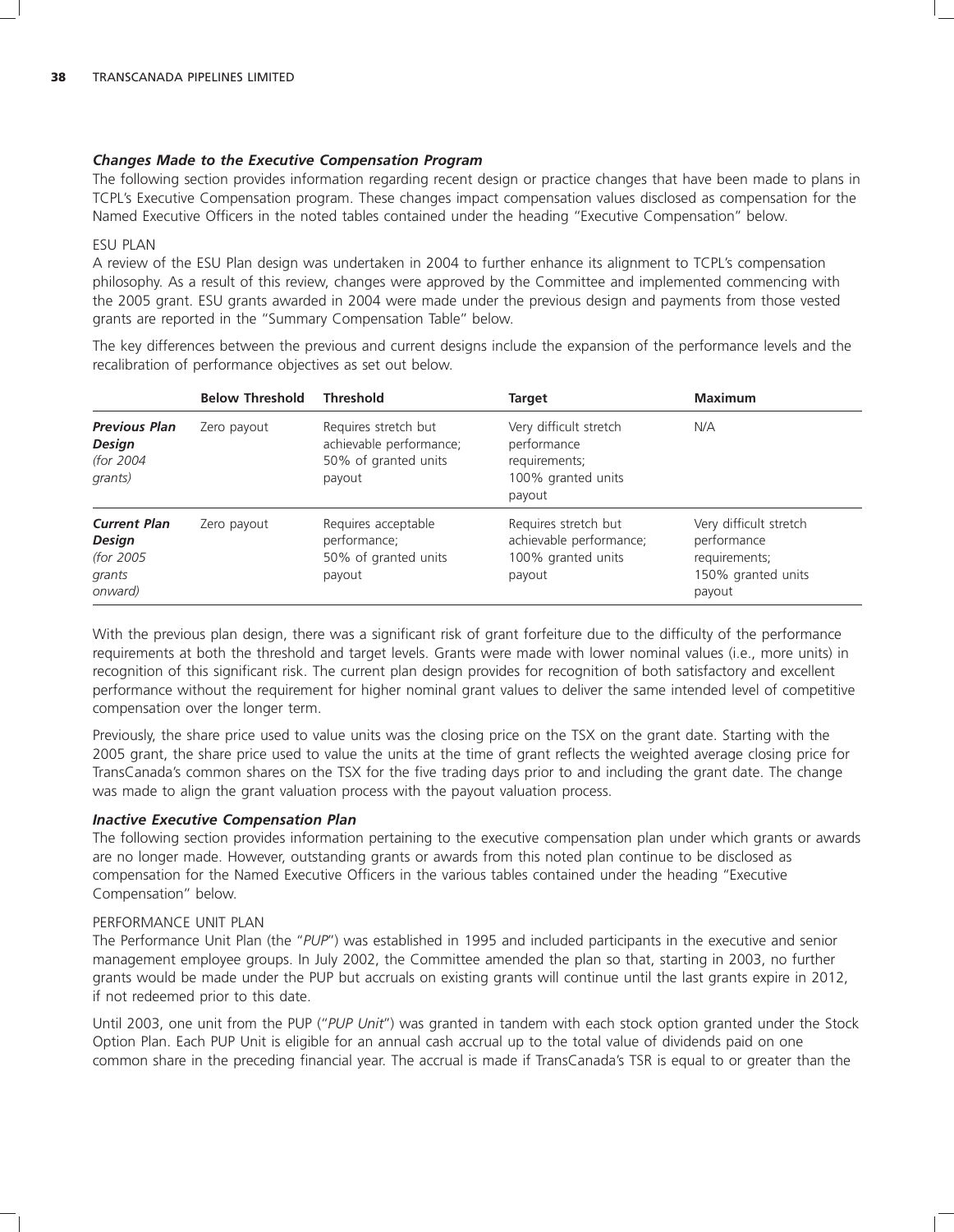average TSR of other specified Canadian companies with which TransCanada competes for capital (the ''*PUP Peer Group*''). The Committee has full discretion to award the full or a lesser accrual value if TransCanada's absolute TSR is below that of the PUP Peer Group average.

PUP Units vest three years after the grant date and are considered to be automatically redeemed on the tenth anniversary of the grant date. Once vested, a PUP Unit may be exercised for the dollar value accrued on the unit at any time and prior to the tenth anniversary of the grant. However, the vested PUP Unit may only be exercised if the stock option granted in tandem with the PUP Unit is concurrently exercised, or has been previously exercised. If the underlying stock option is exercised before the PUP unit is vested, the PUP Unit is forfeited.

#### *Compensation of the President and Chief Executive Officer*

The components of TDC for the CEO are the same as those for the other Executives. Annually, the Committee makes recommendations to the Board regarding the CEO's compensation based on the same market-based, performancerelated basis as for the other Executives.

#### OVERVIEW OF PERFORMANCE

The Committee assesses the performance of the CEO on the basis of achievement against personal and corporate performance objectives approved by the Committee at the beginning of the year, as well as his overall contribution to the success of the Company. In 2006, Mr. Kvisle's personal objective focused on the following areas:

#### Achievement of Corporate Objectives

The Board has reviewed TCPL's financial and non-financial results for 2006, and assessed that the Company has met or exceeded all of the stated performance objectives, and that Mr. Kvisle played a key role in achieving these outcomes. The following highlights some of Mr. Kvisle's key accomplishments.

#### *Value Creation*

Mr. Kvisle provided strong support to the organization as it worked to maximize the long-term value and grow its existing businesses. The acquisition of the ANR pipeline is expected to generate accretive earnings in the Pipelines business. The purchase of additional interests in Northern Border Pipeline, Tuscarora Gas Transmission and Great Lakes Gas Transmission in expected to enhance the profitability and cash generation for TC PipeLines, LP. The Company commissioned the Tamazunchale Pipeline in 2006, and moved both the Portlands Energy Centre and Halton Hills Generating Station through to the construction phase. Significant progress was made on gaining the necessary approvals for the Keystone oil pipeline project.

Mr. Kvisle also played a pivotal role in the continuing progress on longer-term initiatives including liquefied natural gas opportunities, northern gas pipeline development, and the Bruce Power restart.

### *Creating a Strong Management Team*

Under Mr. Kvisle's guidance, the Company undertook a major organizational restructuring in 2006. Formation of the Pipelines and Energy business units created clear accountability for the profitability of those businesses. In addition, key succession plans were implemented, positioning the Company for continued strong leadership in the future.

#### *Building Relationships*

Mr. Kvisle continued to personally contribute to building long term winning relationships with key stakeholders, including shareholders, customers, governments, regulators and First Nations, all of whom are critical to the success of TCPL's strategies.

#### *Operational Excellence*

Mr. Kvisle continued to lead the Company in its efforts to manage costs, provide outstanding customer service, and achieve superior health, safety and the environmental standards. The Company's actual operating and administrative costs were under budget, and both internal and external customer surveys produced very positive results.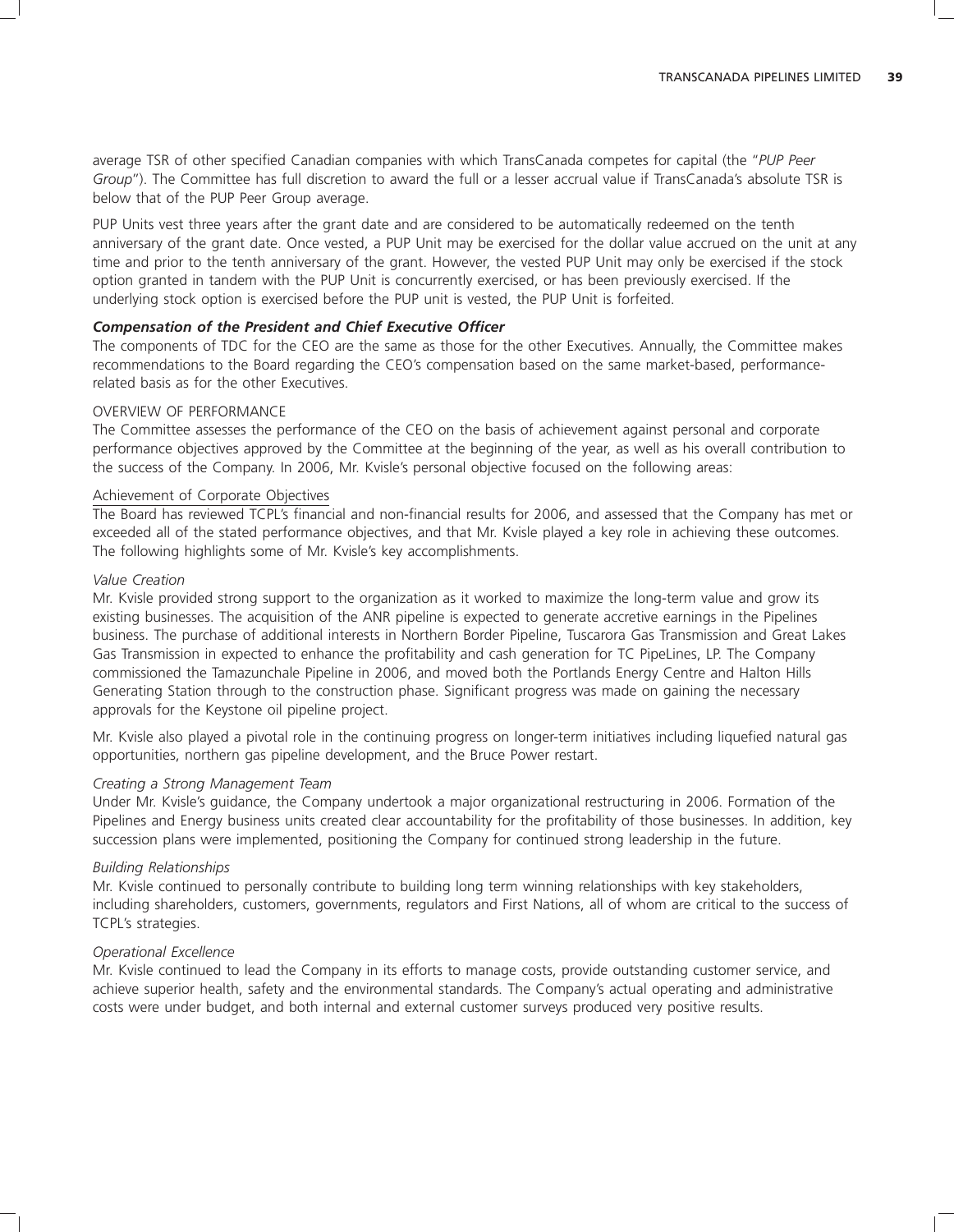#### *Investor Confidence*

The Company's disciplined, consistent strategy continued to deliver strong financial results under Mr. Kvisle's leadership. As a result the Board increased the dividend in 2006 from \$1.22 to \$1.28. This contributed to an increase in TransCanada's share price from \$36.65 at the end of 2005 to \$40.61 at December 31, 2006.

#### *Corporate Governance and Reputation*

Mr. Kvisle plays a key role in ensuring TCPL adheres to best practices in corporate governance and maintaining the Company's excellent reputation. The Company was again recognized externally in 2006 for its governance practices, social responsibility and community investment.

### SUMMARY OF PERFORMANCE

The Committee assessed Mr. Kvisle's results and concluded that his performance exceeded his individual objectives in 2006 and made this recommendation to the Board.

The Board is of the view that Mr. Kvisle's overall achievements and performance exceeded his individual objectives in 2006, resulting in his TDC being positioned at above median TDC for similar roles in the Comparator Group. In making this determination, the Board considered the achievement of the Company and Mr. Kvisle's individual objectives (both financial and non financial) as well as significant economic, industrial and market circumstances that influenced the performance of TCPL.

### *Committee Summary*

The Committee is satisfied that TCPL's current Executive Compensation Program reflects competitive market practice and the levels of compensation delivered under this program are aligned with the company's performance. The Committee fully understands and supports the implications of awarded compensation. The Committee will continue to monitor market conditions and modify TCPL's Executive Compensation Program, if required, to ensure it remains competitive and aligned with TCPL's compensation philosophy.

This Report on Executive Compensation is submitted on behalf of the voting members of the Human Resources Committee of the Board:

> **K.L. Hawkins (Chair) D.P O'Brien W.K. Dobson E.L. Draper**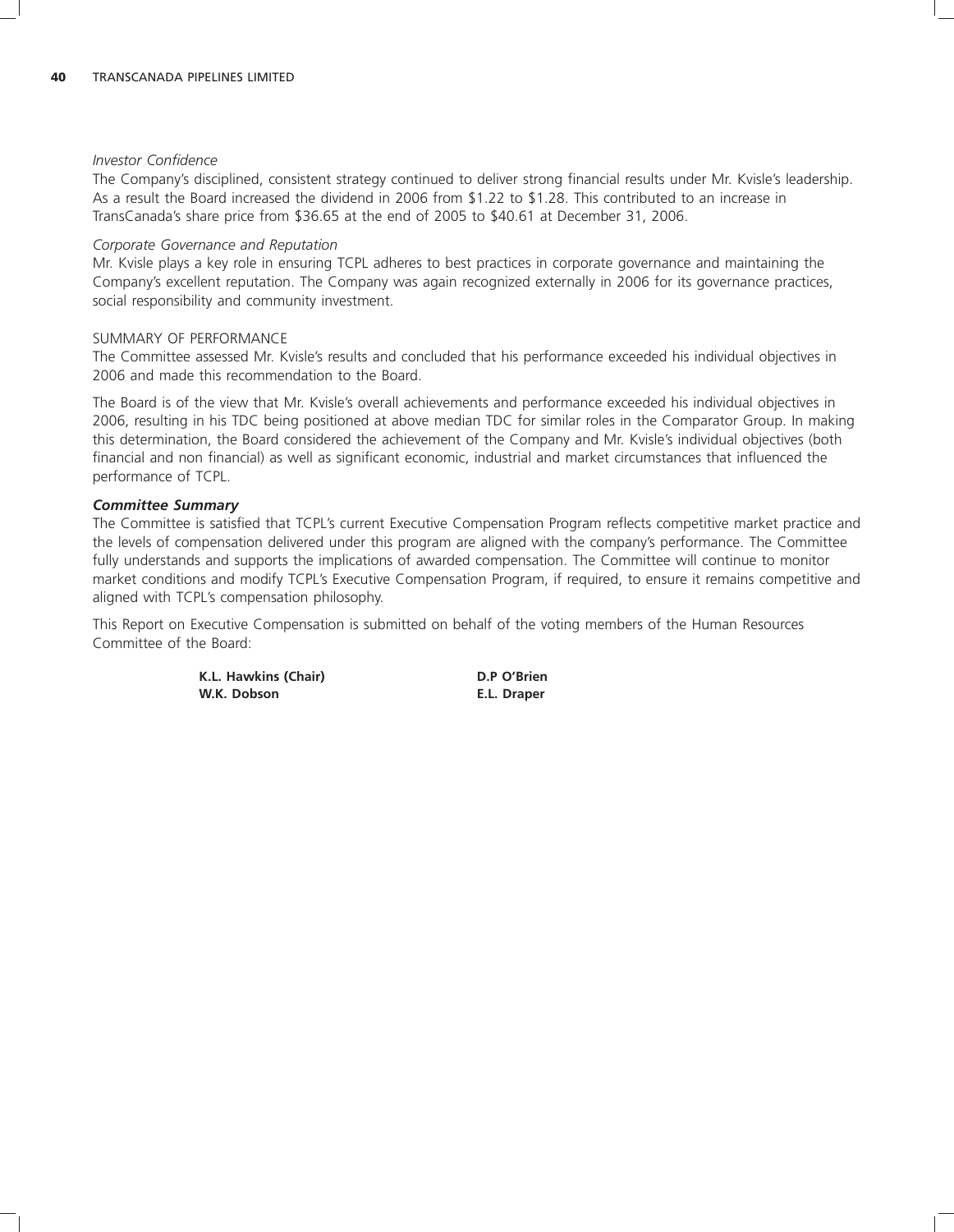### **Performance Graph**

The following chart compares the five-year cumulative total shareholder return on the TransCanada (formerly TCPL) common shares to the S&P/TSX composite index (assuming reinvestment of dividends and considering a \$100 investment in common shares on December 31, 2001).



#### **Remuneration of Executive Officers of TCPL**

The Executives also serve as executive officers of TCPL. An aggregate remuneration is paid for serving as an executive of TransCanada and for service as an executive officer of TCPL. Since TransCanada does not hold any assets directly other than the common shares of TCPL and receivables from certain of TCC's subsidiaries, all executive employee costs are assumed by TCPL according to a management services agreement between the two companies.

### **Executive Compensation**

All compensation values disclosed in this section, unless otherwise noted, are expressed in Canadian dollars and are derived from compensation plans and programs that are described in detail under the section ''Report on Executive Compensation'' or from retirement arrangements reported under the section ''Pension and Retirement Benefits''.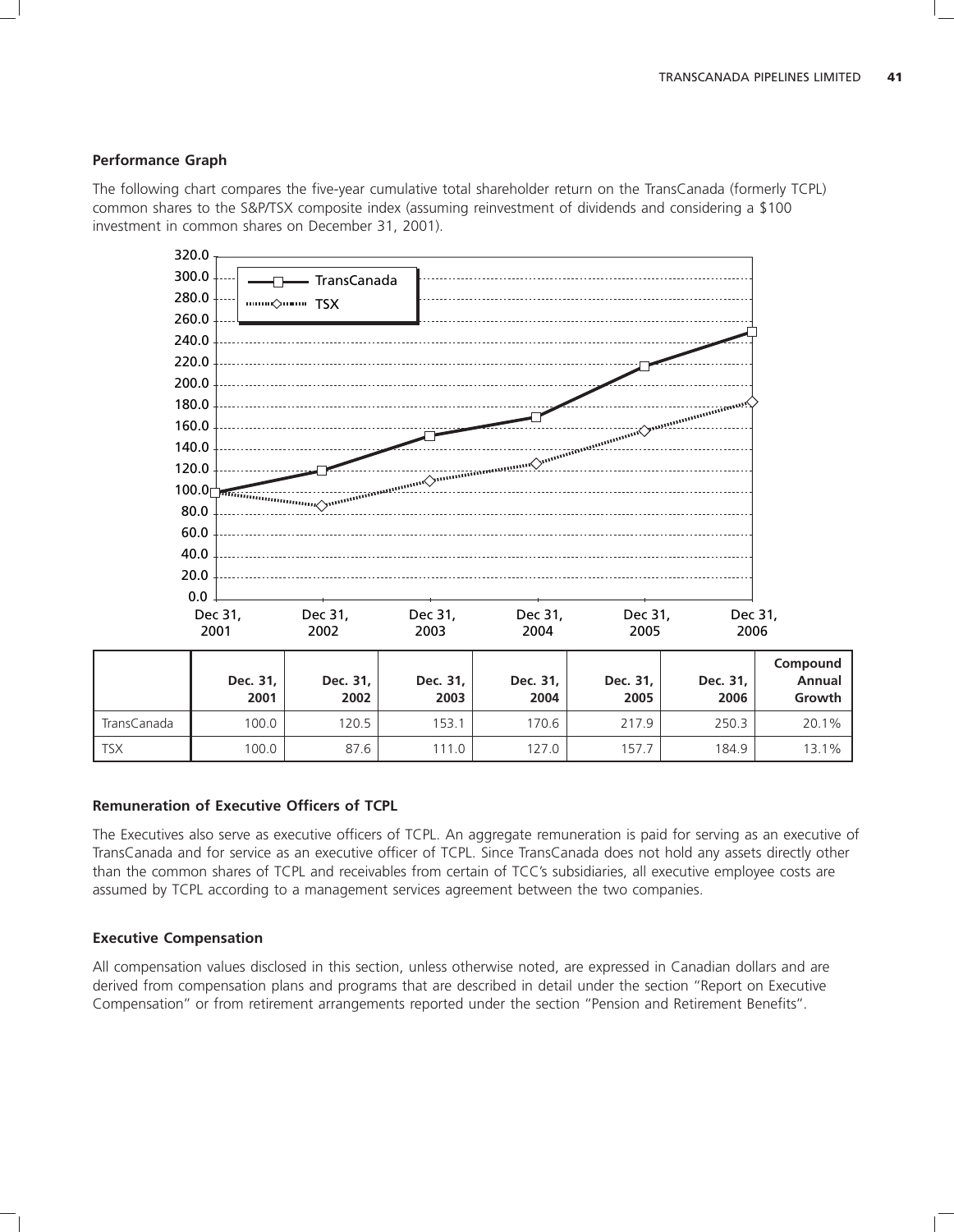#### *Summary Compensation Table*

The following table outlines the summary of compensation earned in the 2006, 2005 and 2004 financial years by the Named Executive Officers.

|                                                                                        |                                              | <b>LONG-TERM COMPENSATION</b><br><b>ANNUAL COMPENSATION</b> |                                     |                                                                  |                                                                                                   |                                                                                              |                                                     |                                                         |
|----------------------------------------------------------------------------------------|----------------------------------------------|-------------------------------------------------------------|-------------------------------------|------------------------------------------------------------------|---------------------------------------------------------------------------------------------------|----------------------------------------------------------------------------------------------|-----------------------------------------------------|---------------------------------------------------------|
|                                                                                        |                                              |                                                             |                                     |                                                                  |                                                                                                   | Awards                                                                                       | Payouts                                             |                                                         |
| <b>Name and Principal Position</b><br>of the Named Executive<br><b>Officers</b><br>(a) | Year<br>(b)                                  | Salary <sup>(5)</sup><br>(5)<br>(c)                         | Bonus <sup>(6)</sup><br>(5)<br>(d)  | <b>Other Annual</b><br>Compensation <sup>(7)</sup><br>(5)<br>(e) | <b>Securities</b><br><b>Under</b><br><b>Options</b><br>Granted <sup>(8)</sup><br>$($ # $)$<br>(f) | Shares or<br><b>Units</b><br>Subject to<br><b>Resale</b><br><b>Restriction</b><br>(5)<br>(g) | <b>LTIP</b><br>Payouts <sup>(9)</sup><br>(5)<br>(h) | All Other<br>Compensation <sup>(10)</sup><br>(5)<br>(i) |
| H.N. Kvisle<br>President and<br>Chief Executive Officer                                | 2006<br>2005<br>2004                         | 1,100,004<br>1,050,003<br>871,251                           | 1,500,000<br>1,300,000<br>1,100,000 |                                                                  | 250,000<br>160,000<br>165,000                                                                     |                                                                                              | 2,980,971<br>1,852,433                              | 11,000<br>10,417<br>8,665                               |
| G.A. Lohnes<br>Executive Vice-President<br>and Chief Financial Officer                 | $2006^{(1)}$<br>$2005^{(2)}$<br>$2004^{(2)}$ | 331.973<br>318,914<br>345,605                               | 320,000<br>208,240<br>161,173       | 266,013<br>62,077<br>84,844                                      | 64,000<br>20,000<br>12,000                                                                        | $\qquad \qquad -$<br>$\qquad \qquad -$                                                       | 345,000<br>254,562                                  | 11,786<br>9,167<br>9,296                                |
| R.K. Girling<br>President, Pipelines                                                   | $2006^{(3)}$<br>2005<br>2004                 | 498,346<br>460,032<br>457,524                               | 700,000<br>500,000<br>460,000       |                                                                  | 190,000<br>60,000<br>60,000                                                                       | $\qquad \qquad -$                                                                            | 1,192,429<br>740,973                                | 28,192<br>25,600<br>25,571                              |
| A.J. Pourbaix<br>President, Energy                                                     | $2006^{(4)}$<br>2005<br>2004                 | 494,172<br>440,001<br>407,505                               | 700,000<br>500,000<br>450,000       | $\qquad \qquad$                                                  | 190,000<br>60,000<br>60,000                                                                       | $\qquad \qquad -$                                                                            | 1,064,734<br>740,973                                | 71,065<br>49,691<br>46,148                              |
| D.M. Wishart<br>Executive Vice-President,<br>Operations and Engineering                | 2006<br>2005<br>2004                         | 395,007<br>372,504<br>335,004                               | 500,000<br>400,000<br>330,000       |                                                                  | 55,000<br>40,000<br>40,000                                                                        | $\qquad \qquad -$<br>$\qquad \qquad -$                                                       | 877,367<br>370,487                                  | 24,942<br>3,713<br>3,325                                |

(1) Mr. Lohnes was appointed Executive Vice-President and Chief Financial Officer for TCPL in June 2006 and continued in his role as President of Great Lakes Gas Transmission Company (''*Great Lakes*'') until September 1, 2006. As such, the values denoted for the 2006 financial year represent compensation earned in this position for a four month period, combined with compensation earned for eight months in his previous position as President and Chief Executive Officer of Great Lakes.

- (2) These values reflect the compensation Mr. Lohnes received during his tenure as President and Chief Executive Officer of Great Lakes. Mr. Lohnes became President and CEO in August 2000 and during his term, Great Lakes was a pipeline joint venture owned 50/50 by TransCanada and El Paso Corporation. The values denoted were provided to Mr. Lohnes in U.S. dollars (or equivalent value) but have been expressed here in Canadian dollars based on the Bank of Canada's average annual exchange rate for the financial year noted, namely 1.2116 for 2006, 1.3015 for 2005, and 1.4015 for 2004.
- (3) Mr. Girling was appointed President, Pipelines in June 2006. As such, values denoted for the 2006 financial year represent compensation earned in this position for a seven month period, combined with compensation earned for five months in his previous position as Executive Vice-President, Corporate Development and Chief Financial Officer.
- <sup>(4)</sup> Mr. Pourbaix was appointed President, Energy in June 2006. As such, values denoted for the 2006 financial year represent compensation earned in this position for a seven month period, combined with compensation earned for five months in his previous position as Executive Vice-President, Power.
- $<sup>(5)</sup>$  This column reflects actual base salary earnings during the noted financial year. Salary adjustments are typically effective April 1.</sup>
- <sup>(6)</sup> Amounts referred to in this table as "Bonus" are paid pursuant to the IC Program and attributable to the noted financial year. Payments from the IC Program are made in the first quarter following the completion of the financial year.
- $^{(7)}$  This column includes payments made to Mr. Lohnes for tax equalization on exercised stock options of US\$124,842 for 2006, US\$47,697 for 2005 and US\$60,538 for 2004. The aforementioned payments are disclosed here in Canadian dollars based on the Bank of Canada's average annual exchange rate for the financial year noted, namely 1.2116 for 2006, 1.3015 for 2005, and 1.4015 for 2004. As part of his repatriation to Canada, Mr. Lohnes also received a one-time special tax-protected bonus payment of \$200,000. This value will be paid to Mr. Lohnes in annual installments of \$70,000 in 2006, \$65,000 in 2007 and \$65,000 in 2008. The first installment disclosed for 2006 includes \$44,754 of tax reimbursement.

The value of perquisites for each Named Executive Officer is less than \$50,000 and 10% of total annual salary and bonus for the financial year and, as such, is not included. For information, the average annual value for perquisites provided to the Named Executive Officers in 2006 was \$32,378 and included such things as car allowance or lease and the associated maintenance fees, Company paid parking, luncheon and/or recreation club memberships and financial counseling/tax preparation.

(8) This column shows the total number of stock options granted under the Stock Option Plan to each of the Named Executive Officers during each of the financial years noted. Due to the corporate restructuring in June 2006 there was a special grant made to certain Named Executive Officers that was in addition to those granted during the annual determination of TDC in February. Specifically, Mr. Lohnes received an additional 50,000 options, Mr. Girling and Mr. Pourbaix each received an additional 100,000 options. Further disclosure on these grants is found under the heading ''Equity Compensation Plan Tables'' below.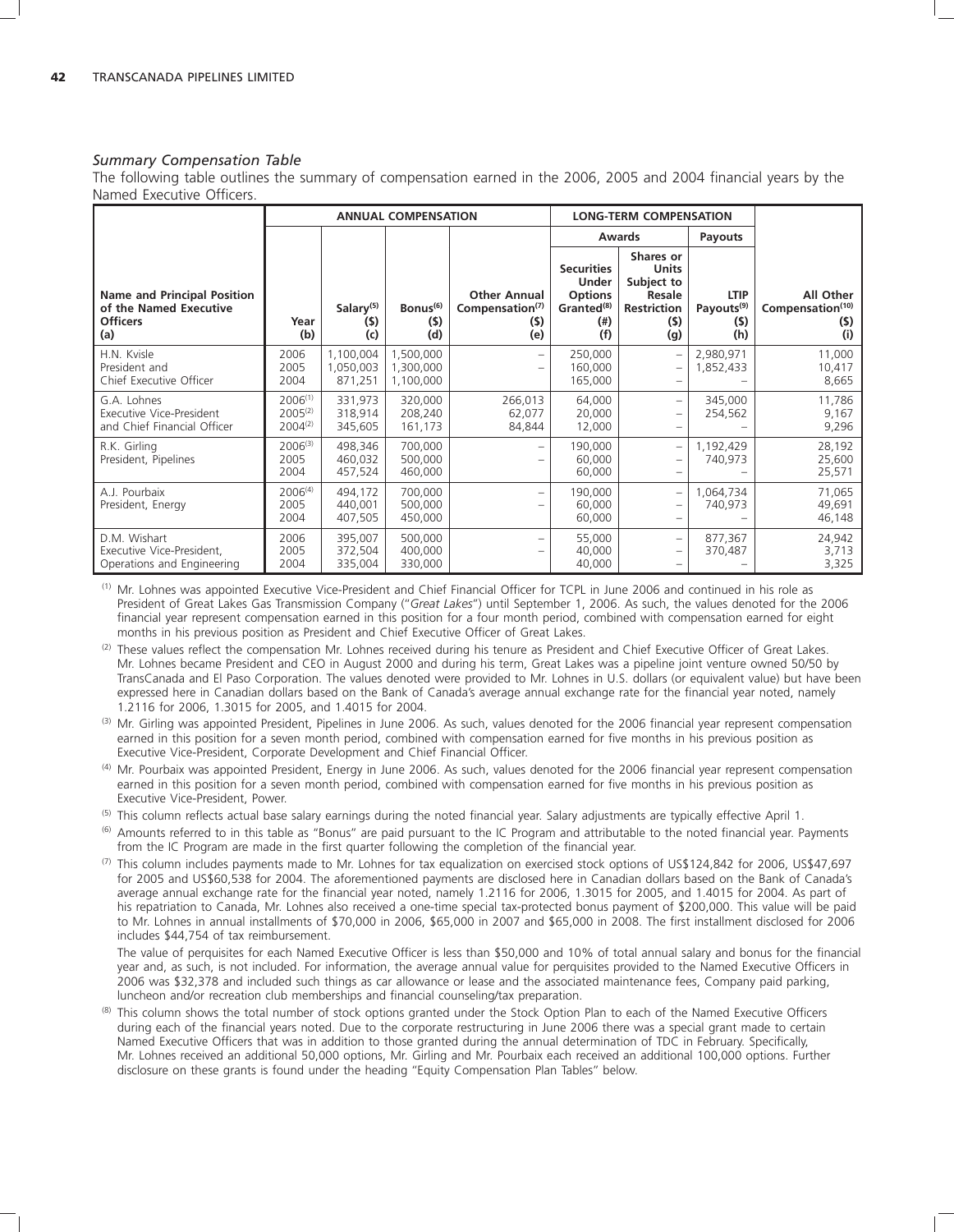- (9) LTIP Payouts represent the value of the payments made or to be made for the proportion of ESU units granted in 2004 that vested and became eligible for payout in 2006. There were no payouts made under the PUP to the Named Executive Officers in 2006.
- (10) The amounts in this column include payments made to the Named Executive Officers by subsidiaries and affiliates of TransCanada (including directors' fees paid by affiliates and amounts paid for serving on management committees of entities in which TransCanada holds an interest), specifically: Mr. Girling – \$23,250 for 2006 and \$21,000 for both 2005 and 2004; Mr. Pourbaix – \$59,250 for 2006 and \$39,000 for both 2005 and 2004; Mr. Wishart – \$21,000 for 2006.

This column also includes the value of salary paid in lieu of vacation based on the election of the Named Executive Officer and the value of TCPL's contributions under the Employee Stock Savings Plan made on behalf of the Named Executive Officer for the noted financial year.

### *Long-Term Incentive Plan Tables*

### 2006 ESU PLAN GRANTS

The following table outlines the grants made under the ESU Plan that were approved in February 2006. These grants are still unvested and outstanding as at December 31, 2006 and have therefore not yet been recorded as LTIP Payouts in the Summary Compensation Table, column (h), above.

|               | Securities,                                           | Performance or                                              | <b>Estimated Future Payouts Under</b><br>Non-Securities-Price-Based Plans (units) <sup>(2)</sup> |                         |                           |                            |  |
|---------------|-------------------------------------------------------|-------------------------------------------------------------|--------------------------------------------------------------------------------------------------|-------------------------|---------------------------|----------------------------|--|
| <b>Name</b>   | <b>Units or Other</b><br>Rights <sup>(1)</sup><br>(#) | <b>Other Period</b><br><b>Until Maturation</b><br>or Payout | <b>Below</b><br><b>Threshold</b><br>(#)                                                          | <b>Threshold</b><br>(#) | <b>Target</b><br>$^{(+)}$ | <b>Maximum</b><br>$^{(+)}$ |  |
| H.N. Kvisle   | 52,391                                                | Dec. 31, 2008                                               | 0                                                                                                | 26,195                  | 52,391                    | 78,586                     |  |
| G.A. Lohnes   | 3,401                                                 | Dec. 31, 2008                                               | $\Omega$                                                                                         | 1.701                   | 3,401                     | 5,102                      |  |
| R.K. Girling  | 16,893                                                | Dec. 31, 2008                                               | $\Omega$                                                                                         | 8.447                   | 16,893                    | 25,340                     |  |
| A.J. Pourbaix | 16,893                                                | Dec. 31, 2008                                               | $\Omega$                                                                                         | 8,447                   | 16,893                    | 25,340                     |  |
| D.M. Wishart  | 8,958                                                 | Dec. 31, 2008                                               | $\Omega$                                                                                         | 4,479                   | 8,958                     | 13,436                     |  |

(1) This is the grant of units under the ESU Plan.

 $(2)$  Does not include the units related to reinvested dividend value.

# 2005 ESU PLAN GRANTS

The following table outlines the grants made under the ESU Plan that were approved in February 2005. These grants are still unvested and outstanding as at December 31, 2006 and therefore have not yet been recorded as LTIP Payouts in the Summary Compensation Table, column (h), above.

|               | Securities,                                           | Performance or                                              | <b>Estimated Future Payouts Under</b><br>Non-Securities-Price-Based Plans (units) <sup>(2)</sup> |                               |                           |                             |  |
|---------------|-------------------------------------------------------|-------------------------------------------------------------|--------------------------------------------------------------------------------------------------|-------------------------------|---------------------------|-----------------------------|--|
| <b>Name</b>   | <b>Units or Other</b><br>Rights <sup>(1)</sup><br>(#) | <b>Other Period</b><br><b>Until Maturation</b><br>or Payout | <b>Below</b><br><b>Threshold</b><br>(#)                                                          | <b>Threshold</b><br>$^{(\#)}$ | <b>Target</b><br>$^{(+)}$ | <b>Maximum</b><br>$($ # $)$ |  |
| H.N. Kvisle   | 65,320                                                | Dec. 31, 2007                                               | 0                                                                                                | 32.660                        | 65,320                    | 97,980                      |  |
| G.A. Lohnes   | 4,441                                                 | Dec. 31, 2007                                               | $\Omega$                                                                                         | 2,221                         | 4,441                     | 6,662                       |  |
| R.K. Girling  | 18,349                                                | Dec. 31, 2007                                               | $\Omega$                                                                                         | 9.175                         | 18,349                    | 27,524                      |  |
| A.J. Pourbaix | 15,657                                                | Dec. 31, 2007                                               | $\Omega$                                                                                         | 7,828                         | 15,657                    | 23,485                      |  |
| D.M. Wishart  | 12,458                                                | Dec. 31, 2007                                               | 0                                                                                                | 6,229                         | 12,458                    | 18,687                      |  |

(1) This is the grant of units under the ESU Plan.

(2) Does not include the units related to reinvested dividend value.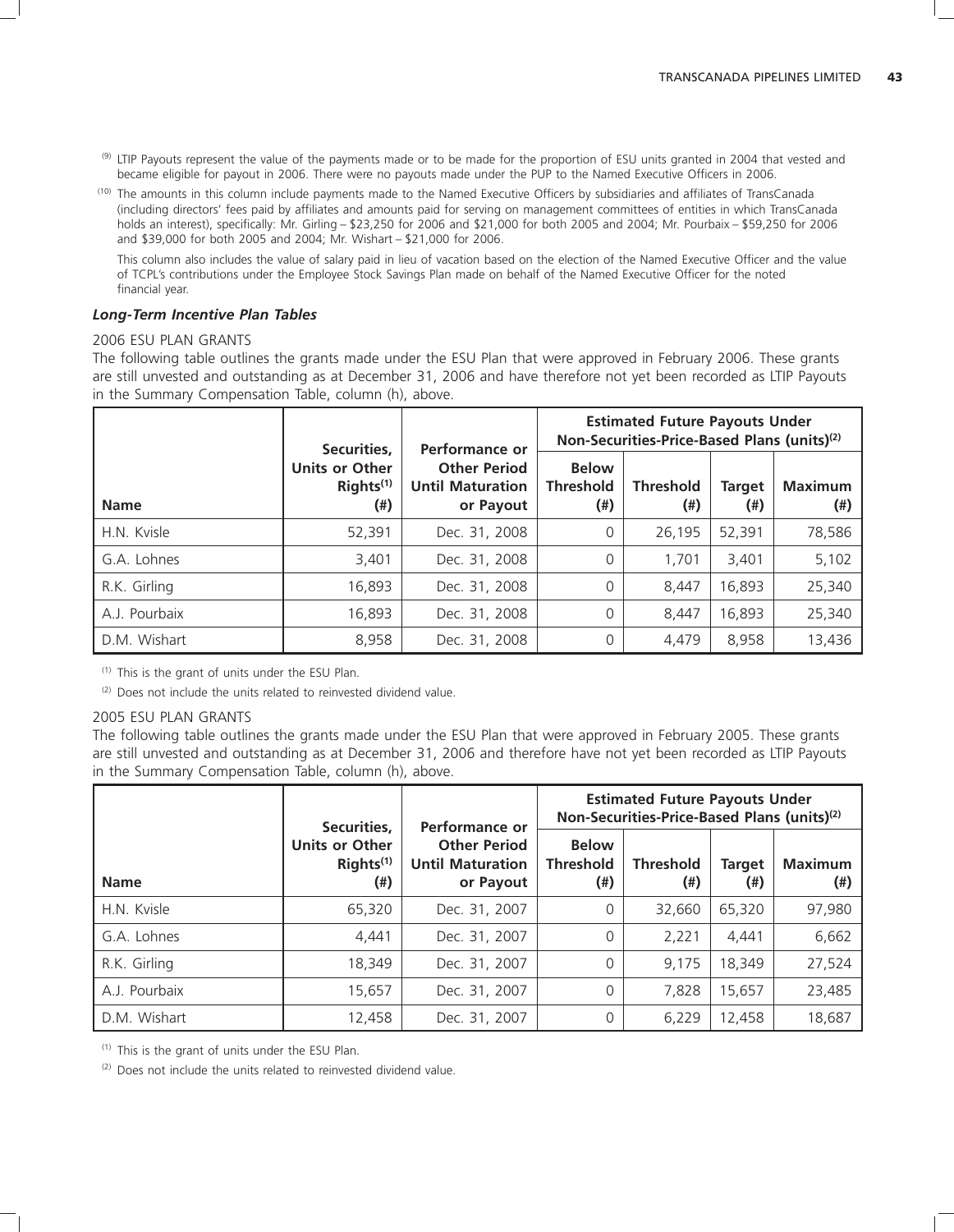### 2004 ESU PLAN GRANTS

The following table outlines the ESU Plan grants that were made in 2004 and vested in 2006. The table reconciles the value that was paid to the Named Executive Officers which is disclosed under LTIP Payouts in the Summary Compensation Table, column (h) above.

| <b>Name</b>   | Securities,<br>Units or Other<br>RightS <sup>(1)</sup><br>$^{(+)}$ | Performance or<br><b>Other Period</b><br><b>Until Maturation</b><br>or Payout | <b>Vested</b><br><b>Units From</b><br>Grants <sup>(2)</sup><br>$^{(*)}$ | <b>Vested</b><br><b>Value From</b><br>Grants <sup>(3)</sup><br>(5) | <b>Vested</b><br><b>Value From</b><br>Dividends $(4)$<br>(5) | <b>Total</b><br>Settlement <sup>(5)</sup><br>(5) |
|---------------|--------------------------------------------------------------------|-------------------------------------------------------------------------------|-------------------------------------------------------------------------|--------------------------------------------------------------------|--------------------------------------------------------------|--------------------------------------------------|
| H.N. Kvisle   | 73,185                                                             | Dec. 31, 2006                                                                 | 65,867                                                                  | 2,664,300                                                          | 316.671                                                      | 2,980,971                                        |
| G.A. Lohnes   | 8,470                                                              | Dec. 31, 2006                                                                 | 7.623                                                                   | 308,350                                                            | 36,650                                                       | 345,000                                          |
| R.K. Girling  | 29,275                                                             | Dec. 31, 2006                                                                 | 26,348                                                                  | 1,065,756                                                          | 126,673                                                      | 1,192,429                                        |
| A.J. Pourbaix | 26,140                                                             | Dec. 31, 2006                                                                 | 23,526                                                                  | 951,627                                                            | 113,107                                                      | 1,064,734                                        |
| D.M. Wishart  | 21,540                                                             | Dec. 31, 2006                                                                 | 19.386                                                                  | 784.164                                                            | 93,203                                                       | 877,367                                          |

(1) This is the grant of units under the ESU Plan that is used to determine vesting. The range of units that are eligible to vest under this grant are between 50% and 100%, based on performance between Threshold and Target, or 0% if Threshold performance is not met.

(2) Based on the Committee's assessment of the performance achieved against objectives, 90% of the granted units vested for settlement. This number does not include units related to reinvested dividends.

- (3) Vested units were valued at \$40.45 per unit based on the five day weighted closing price of common share on the TSX at December 31, 2006.
- (4) The additional value related to the accrued value from declared dividends and paid relative to the vested unit total.
- (5) Includes both the Vested Value from Grant and Vested Value from Dividends. This settlement value is reported as an LTIP Payout in the Summary Compensation Table, column (h) above.

#### SUPPLEMENTAL DISCLOSURE – 2007 ESU PLAN GRANTS

Decisions regarding ESU Plan grants are made annually by the Committee in February prior to the publication of the Proxy Circular. Although not a requirement, TCPL discloses these compensation grants for the Named Executive Officers. The following table outlines the grants under the ESU Plan made in 2007.

|               | Securities.                                           | Performance or                                              | <b>Estimated Future Payouts Under</b><br>Non-Securities-Price-Based Plans (units) <sup>(2)</sup> |                               |                      |                            |
|---------------|-------------------------------------------------------|-------------------------------------------------------------|--------------------------------------------------------------------------------------------------|-------------------------------|----------------------|----------------------------|
| <b>Name</b>   | <b>Units or Other</b><br>RightS <sup>(1)</sup><br>(#) | <b>Other Period</b><br><b>Until Maturation</b><br>or Payout | <b>Below</b><br><b>Threshold</b><br>$^{(*)}$                                                     | <b>Threshold</b><br>$^{(ii)}$ | <b>Target</b><br>(#) | <b>Maximum</b><br>$^{(+)}$ |
| H.N. Kvisle   | 58,405                                                | Dec. 31, 2009                                               | 0                                                                                                | 29.203                        | 58,405               | 87,608                     |
| G.A. Lohnes   | 10,383                                                | Dec. 31, 2009                                               | 0                                                                                                | 5.192                         | 10.383               | 15,575                     |
| R.K. Girling  | 30.964                                                | Dec. 31, 2009                                               | 0                                                                                                | 15.482                        | 30.964               | 46,446                     |
| A.J. Pourbaix | 30.964                                                | Dec. 31, 2009                                               | 0                                                                                                | 15.482                        | 30.964               | 46,446                     |
| D.M. Wishart  | 18,541                                                | Dec. 31, 2009                                               | 0                                                                                                | 9,271                         | 18,541               | 27,812                     |

(1) This is the grant of units under the ESU Plan.

(2) Does not include units related to reinvested dividend value.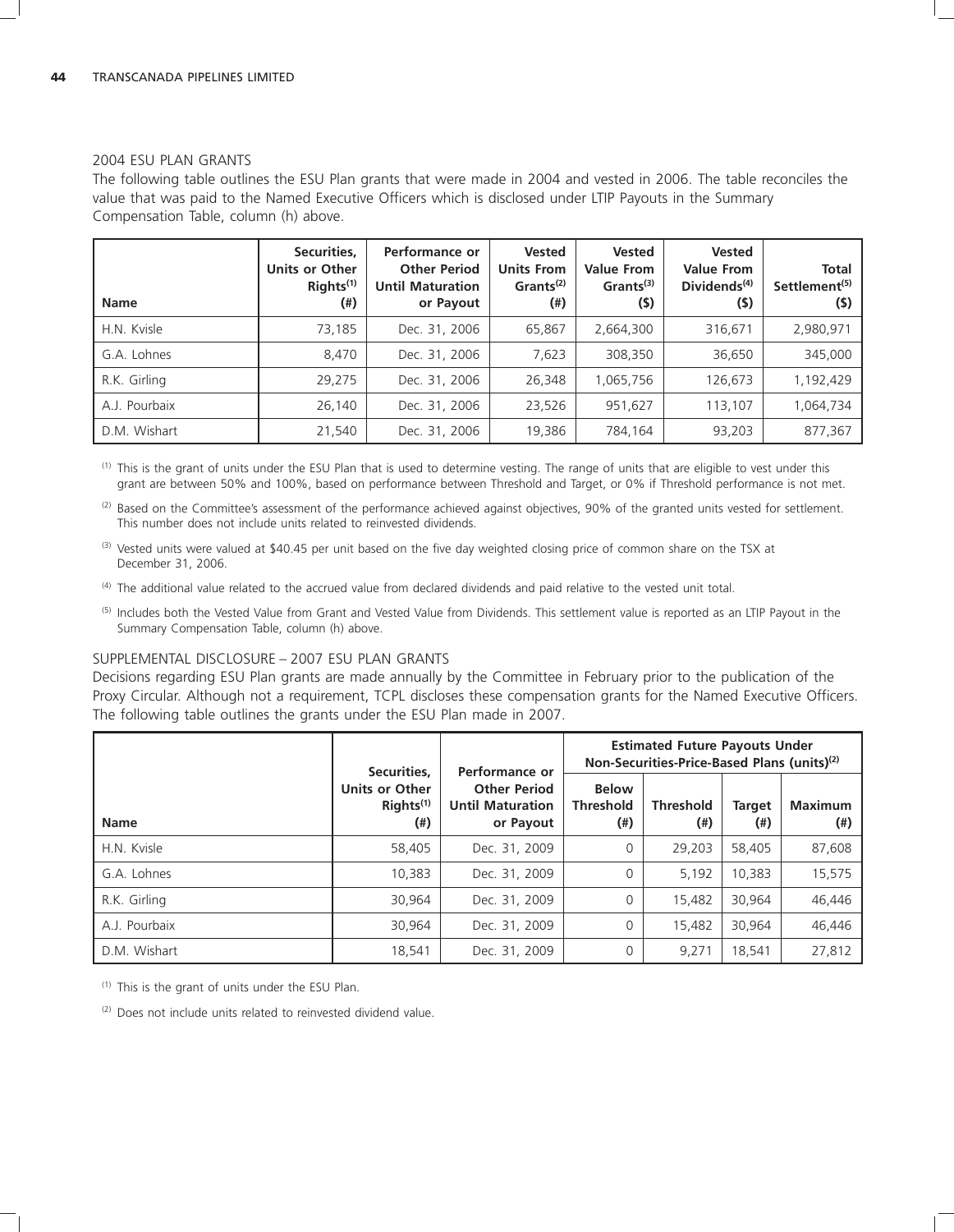#### PUP GRANTS OUTSTANDING

The following table outlines PUP grants made to the Named Executive Officers. The estimated future payouts set out in the table include all accruals up to and including the accrual approved for the most recently completely financial year.

|               | Securities,<br><b>Units or</b>                                               | Performance<br>Based Plans <sup>(3)</sup><br>or Other                                                |                                                                                            | <b>Estimated Future Payouts</b><br><b>Under Non-Securities-Price-</b>                |                                                       |
|---------------|------------------------------------------------------------------------------|------------------------------------------------------------------------------------------------------|--------------------------------------------------------------------------------------------|--------------------------------------------------------------------------------------|-------------------------------------------------------|
| <b>Name</b>   | Other<br>Rights <sup>(1)</sup><br>$($ # $)$                                  | <b>Period Until</b><br><b>Maturation or</b><br>Payout <sup>(2)</sup>                                 | <b>Below</b><br>Threshold <sup>(4)</sup><br>(5)                                            | Maximum <sup>(4)</sup><br>(5)                                                        | <b>Settlement</b><br>Value for<br>$2006^{(5)}$<br>(5) |
| H.N. Kvisle   | 150,000<br>100,000<br>42,500<br>55,000<br>50,000<br>90,000                   | 25-Feb-12<br>20-Mar-11<br>27-Feb-11<br>28-Feb-10<br>01-Feb-10<br>01-Sep-09                           | $\mathsf{O}$<br>0<br>0<br>$\mathbf 0$<br>$\overline{0}$<br>0                               | 811,350<br>630,900<br>268,133<br>395,395<br>359,450<br>647,010                       |                                                       |
| G.A. Lohnes   | 20,000<br>17,500<br>17,500<br>22,016                                         | 25-Feb-12<br>27-Feb-11<br>28-Feb-10<br>9-Dec-07                                                      | $\mathsf{O}$<br>$\mathsf{O}\xspace$<br>0<br>0                                              | 108,180<br>110,408<br>125,808<br>184,912                                             |                                                       |
| R.K. Girling  | 65,000<br>45,000<br>45,000<br>50,000<br>20,000<br>25,000<br>25,000<br>25,162 | 25-Feb-12<br>27-Feb-11<br>28-Feb-10<br>01-Feb-10<br>29-Jul-09<br>01-Mar-09<br>03-Dec-08<br>09-Dec-07 | $\mathsf{O}$<br>0<br>$\mathbf 0$<br>$\overline{0}$<br>$\Omega$<br>0<br>0<br>$\overline{0}$ | 351,585<br>283,905<br>323,505<br>359,450<br>143,780<br>179,725<br>179,725<br>211,336 |                                                       |
| A.J. Pourbaix | 65,000<br>35,000<br>20,000<br>20,000<br>20,000<br>17,500                     | 25-Feb-12<br>27-Feb-11<br>28-Feb-10<br>01-Feb-10<br>01-Mar-09<br>03-Dec-08                           | $\mathsf{O}$<br>0<br>0<br>$\mathbf 0$<br>$\overline{0}$<br>$\Omega$                        | 351,585<br>220,815<br>143,780<br>143,780<br>143,780<br>125,808                       |                                                       |
| D.M. Wishart  | 30,000<br>35,000<br>20,000<br>20,000<br>20,000<br>25,162                     | 25-Feb-12<br>27-Feb-11<br>28-Feb-10<br>01-Feb-10<br>01-Mar-09<br>09-Dec-07                           | $\mathsf{O}$<br>$\mathsf{O}$<br>0<br>0<br>$\overline{0}$<br>$\Omega$                       | 162,270<br>220,815<br>143,780<br>143,780<br>143,780<br>211,336                       |                                                       |

(1) As no further awards will be made under the PUP, it will be phased out over the remaining life of the outstanding units.

(2) The exercise period for all PUP Units commences upon vesting, which is the third anniversary of the grant date, and expires on the tenth anniversary of the grant date, with the exception of the PUP Units maturing on February 1, 2010. These Units were granted under a one time special performance incentive program which vested on February 22, 2002.

(3) The Committee determined in January 2007 that \$1.27 per outstanding PUP Unit will accrue for 2006 in respect of the grants made from December 5, 1996 to February 25, 2002.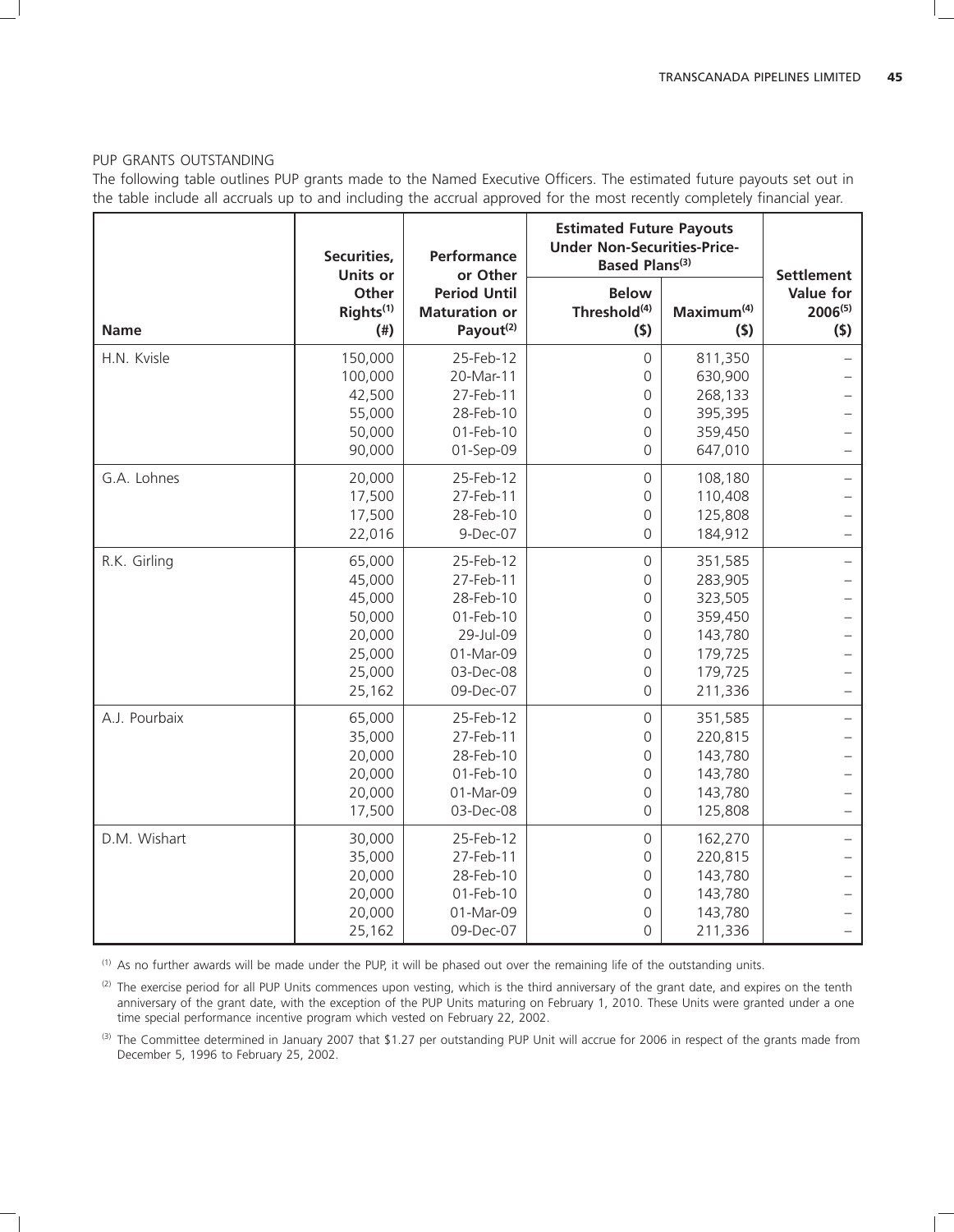- <sup>(4)</sup> The Company is no longer including the "Threshold" and "Target" columns since the values reported were equal to the ones noted here in the ''Maximum'' column. Once the accrued value is approved by the Committee and assigned to each outstanding PUP Unit, no further variance of future value may be applied. However, the plan does provide for a risk of zero value payments from the plan should the exercise provision in the plan not be met.
- <sup>(5)</sup> Values contained in this column are amounts received during the current financial year following the exercise of vested PUP Units. A blank (''–'') denotes that there were no Units exercised from the grant. A zero value denotes that all PUP Units from the grant were forfeited. When applicable, settlement values are also reported as LTIP Payouts in column (h) of the Summary Compensation Table, above.

### *Equity Compensation Plan Tables*

#### 2006 STOCK OPTION PLAN GRANT

The following table outlines the grants made under the Stock Option Plan to each of the Named Executive Officers during the 2006 financial year.

| <b>Name</b>   | Date of<br>Grant | Number of<br>Common<br><b>Shares</b><br><b>Under Options</b><br>Granted <sup>(1)</sup> | $%$ of<br><b>Total Options</b><br><b>Granted to</b><br><b>Employees</b><br>in 2006 | <b>Exercise Price</b><br>$(S/common share)^{(2)}$ | <b>Market Value of</b><br><b>Common Shares</b><br><b>Underlying Options</b><br>on the Date of Grant<br>(\$/common share) | <b>Expiration</b><br>Date |
|---------------|------------------|----------------------------------------------------------------------------------------|------------------------------------------------------------------------------------|---------------------------------------------------|--------------------------------------------------------------------------------------------------------------------------|---------------------------|
| H.N. Kvisle   | 27-Feb-06        | 250,000                                                                                | 13.58%                                                                             | 35.23                                             | 35.23                                                                                                                    | 27-Feb-13                 |
| G.A. Lohnes   | $12$ -Jun-06     | 50,000                                                                                 | 2.72%                                                                              | 33.08                                             | 32.70                                                                                                                    | $12 - Jun - 13$           |
|               | 27-Feb-06        | 14.000                                                                                 | 0.76%                                                                              | 35.23                                             | 35.23                                                                                                                    | 27-Feb-13                 |
| R.K. Girling  | 12-Jun-06        | 100,000                                                                                | 5.43%                                                                              | 33.08                                             | 32.70                                                                                                                    | 12-Jun-13                 |
|               | 27-Feb-06        | 90,000                                                                                 | 4.89%                                                                              | 35.23                                             | 35.23                                                                                                                    | 27-Feb-13                 |
| A.J. Pourbaix | 12-Jun-06        | 100,000                                                                                | 5.43%                                                                              | 33.08                                             | 32.70                                                                                                                    | 12-Jun-13                 |
|               | 27-Feb-06        | 90.000                                                                                 | 4.89%                                                                              | 35.23                                             | 35.23                                                                                                                    | 27-Feb-13                 |
| D.M. Wishart  | 27-Feb-06        | 55,000                                                                                 | 2.99%                                                                              | 35.23                                             | 35.23                                                                                                                    | 27-Feb-13                 |

(1) On each anniversary date of the grant for a period of three years, one-third of these options vest and are exercisable.

 $<sup>(2)</sup>$  The exercise price is equal to the greater of the closing price of common shares on the grant date and the weighted average closing price</sup> of common shares on the TSX during the five trading days immediately prior to the grant date of the stock options.

### AGGREGATE STOCK OPTION EXERCISES DURING 2006 AND 2006 YEAR-END STOCK OPTION VALUES The following table provides information relating to options exercised and the number or value of options outstanding as at December 31, 2006 for each of the Named Executive Officers.

|               | Common<br><b>Shares</b><br><b>Acquired</b><br>on Exercise | Aggregate<br>Value<br><b>Realized</b> | <b>Unexercised Options at</b><br><b>December 31, 2006</b><br>(#) |               |             | <b>Value of Unexercised</b><br>in-the-Money Options at<br>December 31, 2006 <sup>(1)</sup><br>(S) |
|---------------|-----------------------------------------------------------|---------------------------------------|------------------------------------------------------------------|---------------|-------------|---------------------------------------------------------------------------------------------------|
| <b>Name</b>   | (#)                                                       | $($ \$)                               | Exercisable                                                      | Unexercisable | Exercisable | Unexercisable                                                                                     |
| H.N. Kvisle   | 100,000                                                   | 1,551,454                             | 555,833                                                          | 411,667       | 9,568,163   | 3,223,937                                                                                         |
| G.A. Lohnes   | 30,500                                                    | 365,062                               | 4,167                                                            | 81,333        | 43.837      | 647,123                                                                                           |
| R.K. Girling  |                                                           | $\Omega$                              | 205,000                                                          | 250,000       | 3,469,900   | 1,933,200                                                                                         |
| A.J. Pourbaix | 80,000                                                    | 1,017,273                             | 97,500                                                           | 250,000       | 1,472,200   | 1,933,200                                                                                         |
| D.M. Wishart  |                                                           | 0                                     | 190,162                                                          | 95,000        | 3,408,018   | 759,899                                                                                           |

(1) The value of unexercised ''in-the-money'' stock options at December 31, 2006 is the difference between the exercise price and the closing price of \$40.61 per share of a common share on the TSX on December 31, 2006. The underlying stock options have not been and will not necessarily be exercised and the actual gains, if any, on exercise will depend on the value of common shares on the date of exercise.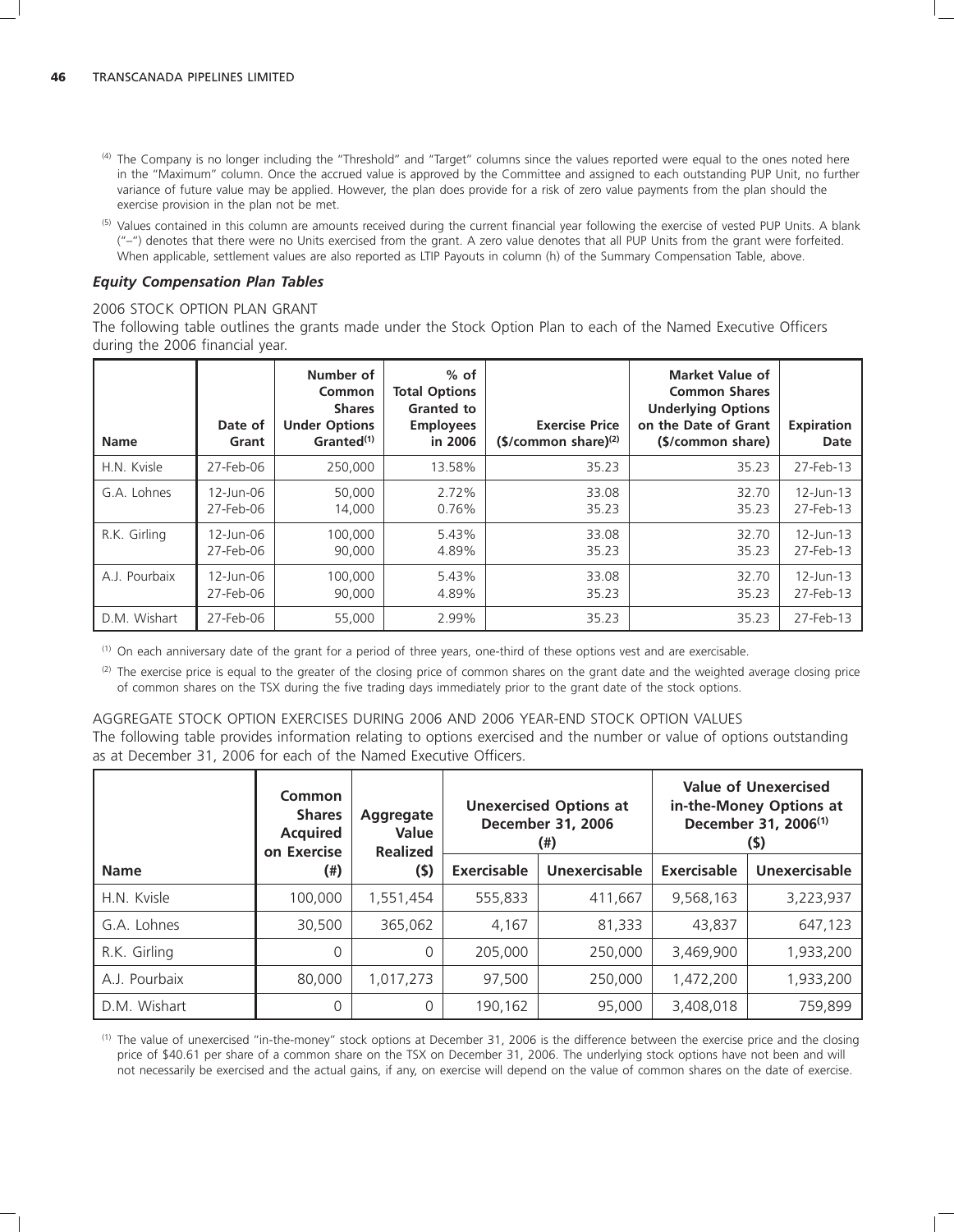### SUPPLEMENTAL DISCLOSURE – 2007 STOCK OPTION PLAN GRANTS

Decisions regarding stock option grants are made annually by the Committee in February prior to the publication of the Proxy Circular. Although not a requirement, TCPL discloses these compensation grants for the Named Executive Officers. The following table outlines the stock option grants under the Stock Option Plan made in 2007.

| <b>Name</b>   | Date of<br>Grant | Number of<br>Common<br><b>Shares</b><br><b>Under Options</b><br>Granted <sup>(1)</sup> | $%$ of<br><b>Total Options</b><br><b>Granted to</b><br><b>Employees</b><br>in $2007^{(2)}$ | <b>Exercise Price</b><br>$(S/cmmon share)^{(3)}$ | <b>Market Value of</b><br><b>Common Shares</b><br><b>Underlying Options on</b><br>the Date of $Gran(3)$<br>(\$/common share) | <b>Expiration</b><br>Date |
|---------------|------------------|----------------------------------------------------------------------------------------|--------------------------------------------------------------------------------------------|--------------------------------------------------|------------------------------------------------------------------------------------------------------------------------------|---------------------------|
| H.N. Kvisle   | 22-Feb-07        | 202.442                                                                                | 18.69%                                                                                     | 38.10                                            | 38.10                                                                                                                        | 22-Feb-14                 |
| G.A. Lohnes   | 22-Feb-07        | 35.990                                                                                 | 3.32%                                                                                      | 38.10                                            | 38.10                                                                                                                        | 22-Feb-14                 |
| R.K. Girling  | 22-Feb-07        | 107,326                                                                                | 9.91%                                                                                      | 38.10                                            | 38.10                                                                                                                        | 22-Feb-14                 |
| A.J. Pourbaix | 22-Feb-07        | 107,326                                                                                | 9.91%                                                                                      | 38.10                                            | 38.10                                                                                                                        | 22-Feb-14                 |
| D.M. Wishart  | 22-Feb-07        | 64.267                                                                                 | 5.93%                                                                                      | 38.10                                            | 38.10                                                                                                                        | 22-Feb-14                 |

(1) On each anniversary date of the grant for a period of three years, one-third of these stock options vest and are exercisable.

(2) Based on total stock options granted as at February 22, 2007.

(3) Equal to the volume weighted average trading price of common shares on the TSX during the five trading days immediately prior to the grant date of the stock options.

# **Equity Compensation Plan Information**

### *Stock Option Plan*

The Stock Option Plan is the only compensation plan under which equity securities of TransCanada have been authorized for issuance. Stock options may be granted to such employees of TCPL as the Human Resources Committee may from time to time determine. Starting in 2005, the Committee determined that only executive-level employees will participate in the plan.

On recommendation of the Human Resources Committee, the Board has approved various amendments to the Stock Option Plan, some of which are subject to shareholder approval at TransCanada's Annual and Special Meeting. The following provides key information regarding the Stock Option Plan provisions:

- The plan was first approved by shareholders in 1995;
- Shareholders are being asked at the Meeting to approve an increase in the number of shares issuable under the Stock Option Plan by 4,500,000;
- If the Option Plan Resolution is approved, a maximum of 30,500,000 of TransCanada's common shares may be issued under the plan; this represents 5.8% of common shares issued and outstanding as at February 22, 2007;
- As at February 22, 2007, there were approximately:
	- 9,610,839 common shares issuable upon the exercise of outstanding stock options; this represents 1.8% of issued and outstanding common shares;
	- 486,096 common shares remaining available for issuance; this represents 0.9% of issued and outstanding common shares;
	- 15,903,065 common shares have been issued upon the exercise of stock options, representing 3.0% of issued and outstanding common shares of the Company; and
- the exercise price for unexercised issued stock options ranges from \$10.03 to \$38.10, with expiry dates ranging from October 31, 2007 to February 22, 2014.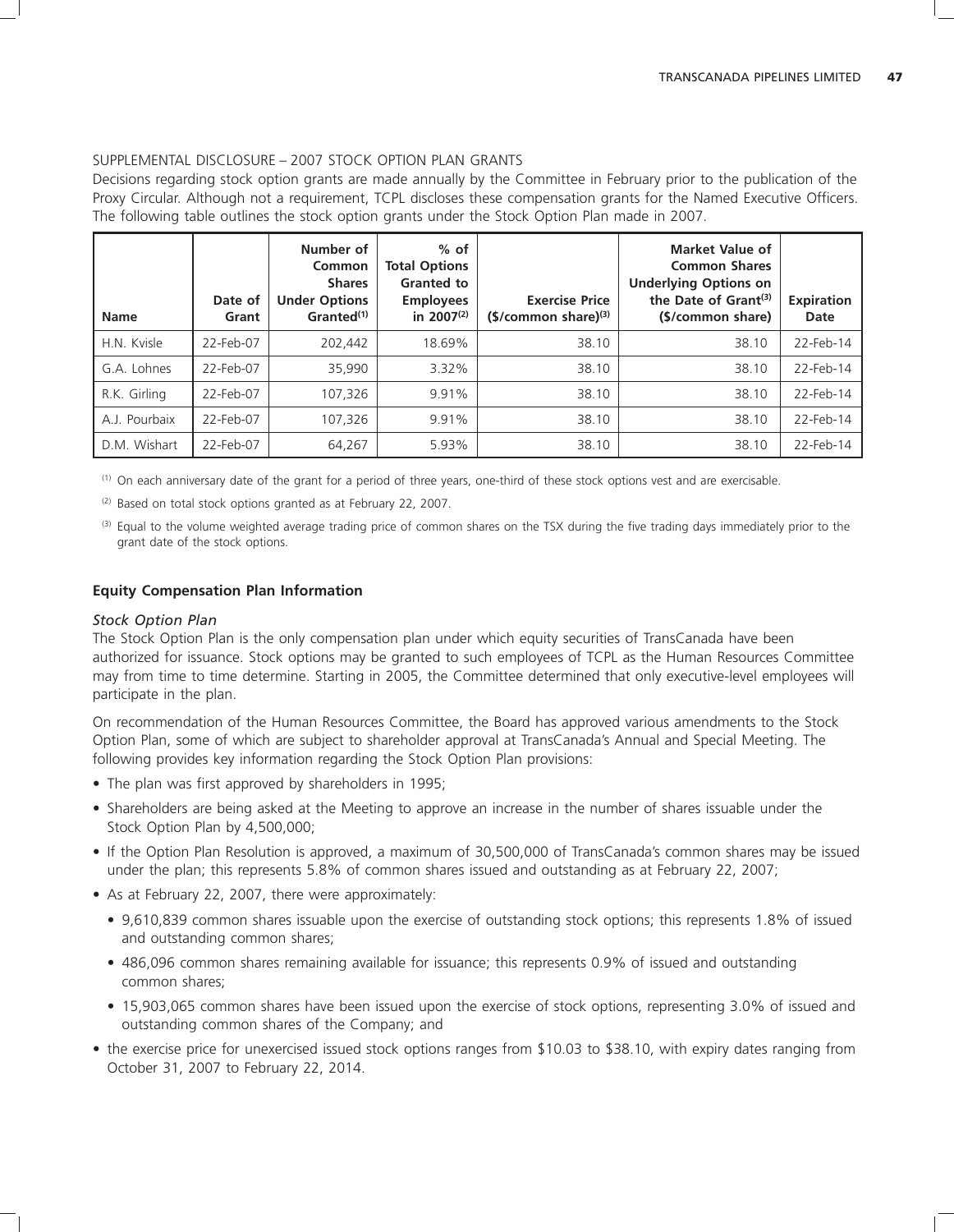Under the terms of the Stock Option Plan, the maximum number of common shares reserved for issuance as stock options to any one participant in any fiscal year cannot exceed 20% of the total number of options granted in that fiscal year and the number of common shares that may be reserved for issuance to insiders, or issued within any one year period, under all of TransCanada's security based compensation arrangements cannot exceed 10% of TransCanada's issued and outstanding common shares. There are no restrictions on the number of stock options that may be granted to insiders, subject to the foregoing limitations. Stock options cannot be transferred or assigned by participants other than a personal representative being permitted to exercise stock options in the case of death of a participant or if a participant is unable to mange his or her affairs.

Stock options granted as of 2003 onward vest as to one-third on each anniversary of the grant date for a period of three years and have a seven year term. The exercise price of a stock option is equal to the volume weighted average trading price of a common share on the TSX during the five trading days immediately prior to the grant date of the stock options.

The following table outlines the action prescribed for grants under the Stock Option Plan. Unless a stock option expires

earlier, as outlined below, stock options expire on the seventh anniversary of the date of the grant. **Event Action** *Death* All outstanding stock options vest and become exercisable as at the date of death and may be exercised no later than the first anniversary of the date of death. *Resignation* The participant may exercise outstanding vested and exercisable stock options no later than six months after the last day of active employment, after which date all outstanding stock options are forfeited.

| Retirement                | All outstanding stock options vest and become exercisable as at the date of retirement and the<br>participant may exercise these, and all other vested and exercisable stock options no later than three<br>years past the date of retirement.                                                                   |
|---------------------------|------------------------------------------------------------------------------------------------------------------------------------------------------------------------------------------------------------------------------------------------------------------------------------------------------------------|
| Termination without cause | The participant may exercise outstanding vested and exercisable stock options no later than the later of<br>the last day of the notice period and six months after the last day of active employment, after which<br>date all outstanding stock options are forfeited. No options vest during the notice period. |
| Termination for cause     | The participant may exercise outstanding vested and exercisable stock options no later than six months                                                                                                                                                                                                           |

### *Securities Authorized for Issuance under Equity Compensation Plans*

The following table outlines the number of common shares to be issued upon the exercise of outstanding stock options under the Stock Option Plan, the weighted-average exercise price of the outstanding stock options, and the number of common shares available for future issuance under the Stock Option Plan, all as at December 31, 2006.

after the last day of active employment, after which date all outstanding stock options are forfeited.

| <b>Plan Category</b>                                          | Number of securities to be<br>issued upon exercise of<br>outstanding options<br>(a) | Weighted-average<br>exercise price of<br>outstanding options<br>(b) | <b>Number of securities</b><br>remaining available for<br>future issuance under equity<br>compensation plans<br>(excluding securities<br>reflected in column (a))<br>(C) |
|---------------------------------------------------------------|-------------------------------------------------------------------------------------|---------------------------------------------------------------------|--------------------------------------------------------------------------------------------------------------------------------------------------------------------------|
| Equity compensation plans approved<br>by security holders     | 8,798,920                                                                           | \$25.37                                                             | 1,567,560                                                                                                                                                                |
| Equity compensation plans not<br>approved by security holders | Nil                                                                                 | Nil                                                                 | Nil                                                                                                                                                                      |
| <b>TOTAL</b>                                                  | 8,798,920                                                                           | \$25.37                                                             | 1.567.560                                                                                                                                                                |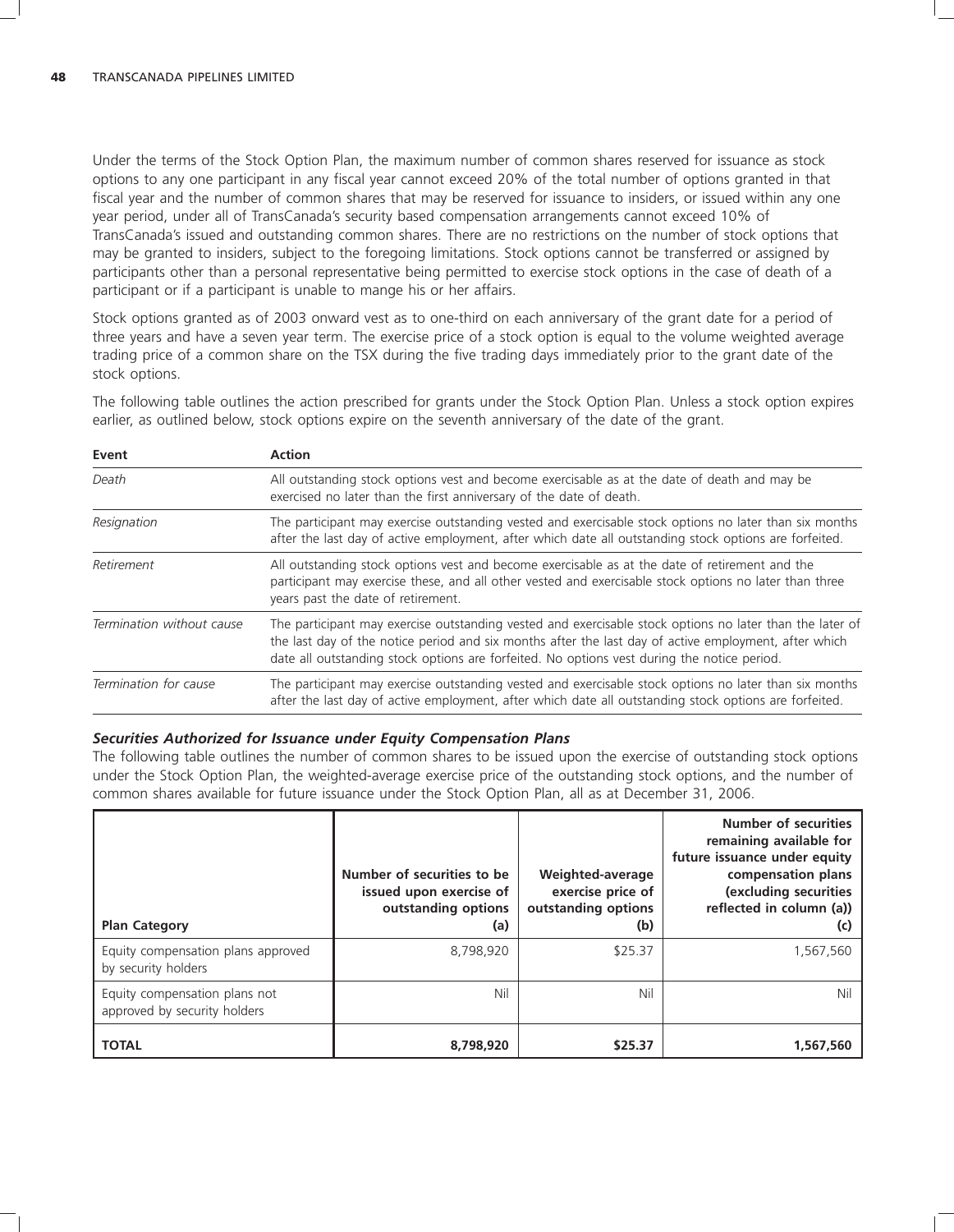### **Pension and Retirement Benefits for Executives**

### *Pension and Retirement Benefits*

TCPL's Canadian pension plans are designed to attract and retain employees for the long term and to provide employees with a lifetime annual retirement income.

#### *Base Pension Plan*

All TCPL Canadian employees participate in the TCPL Registered Pension Plan, which is now solely a non-contributory defined benefit pension plan.

The normal retirement age under the Registered Pension Plan is age 60 or any age between 55 and 60 where the sum of an employee's age and continuous service equals 85. Employees are eligible to retire prior to their normal retirement date, but the benefit payable is subject to early retirement reduction factors. The defined benefit plan is integrated with Canada Pension Plan benefits. The benefit calculation is:

1.25% of an employee's Highest Average Earnings<sup>(1)</sup> up to the Final Average<sup>(2)</sup> YMPE<sup>(3)</sup>

*plus*

1.75% of an employee's Highest Average Earnings above the Final Average YMPE

#### *multiplied by*

the employee's years of credited service in the Registered Pension Plan (''*Credited Pensionable Service*'')

- (1) ''Highest Average Earnings'' means the average of an employee's best consecutive 36 months of Pensionable Earnings in the last 15 years before retirement. ''Pensionable Earnings'' means an employee's base salary plus actual Incentive Compensation paid up to a targeted percentage or for executive employees (as defined in the plan) a fixed percentage of their base salary, as provided in the plan. Pensionable Earnings do not include overtime, shift and premium differentials or any other forms of compensation.
- $(2)$  "Final Average YMPE" means the average of the YMPE in effect for the latest calendar year from which earnings are included in an employee's highest earnings calculation plus the two previous years.
- <sup>(3)</sup> "YMPE" means Year's Maximum Pensionable Earnings under the Canada/Québec Pension Plan.

Registered defined benefit pension plans are subject to a maximum annual benefit accrual under the *Income Tax Act* (Canada), which is currently \$2,222 for each year of Credited Pensionable Service, with the result that benefits cannot be earned in the Registered Pension Plan on compensation above approximately \$139,000 per annum.

#### *Supplemental Pension Plan*

All TCPL employees with pensionable earnings over the *Income Tax Act* (Canada) ceiling of \$139,000, including the Named Executive Officers, participate in the Company's non-contributory defined benefit Supplemental Pension Plan. Approximately 477 TCPL employees currently participate in the Supplemental Pension Plan.

The Registered Pension Plan and Supplemental Pension Plan were amended at January 1, 2007 to change from an earnings maximum approach, where the earnings are capped each year based on the maximum annual benefit accrual under the *Income Tax Act* (Canada), to a hold harmless approach, where the maximum amount allowable under the *Income Tax Act* (Canada) will be paid from the Registered Pension Plan and the remainder is paid from the Supplemental Pension Plan. The overall benefit remains the same.

The Supplemental Pension Plan is funded through a retirement compensation arrangement under the *Income Tax Act* (Canada). Subject to the Board's approval, contributions to the fund are based on an annual actuarial valuation of the Supplemental Pension Plan obligations calculated on the basis of the plan terminating at the beginning of each calendar year.

The annual pension benefit under the Supplemental Pension Plan is equal to 1.75% multiplied by the employee's Credited Pensionable Service multiplied by the amount by which such employee's Highest Average Earnings exceed the ceiling imposed under the *Income Tax Act* (Canada) and is recognized under the Registered Pension Plan.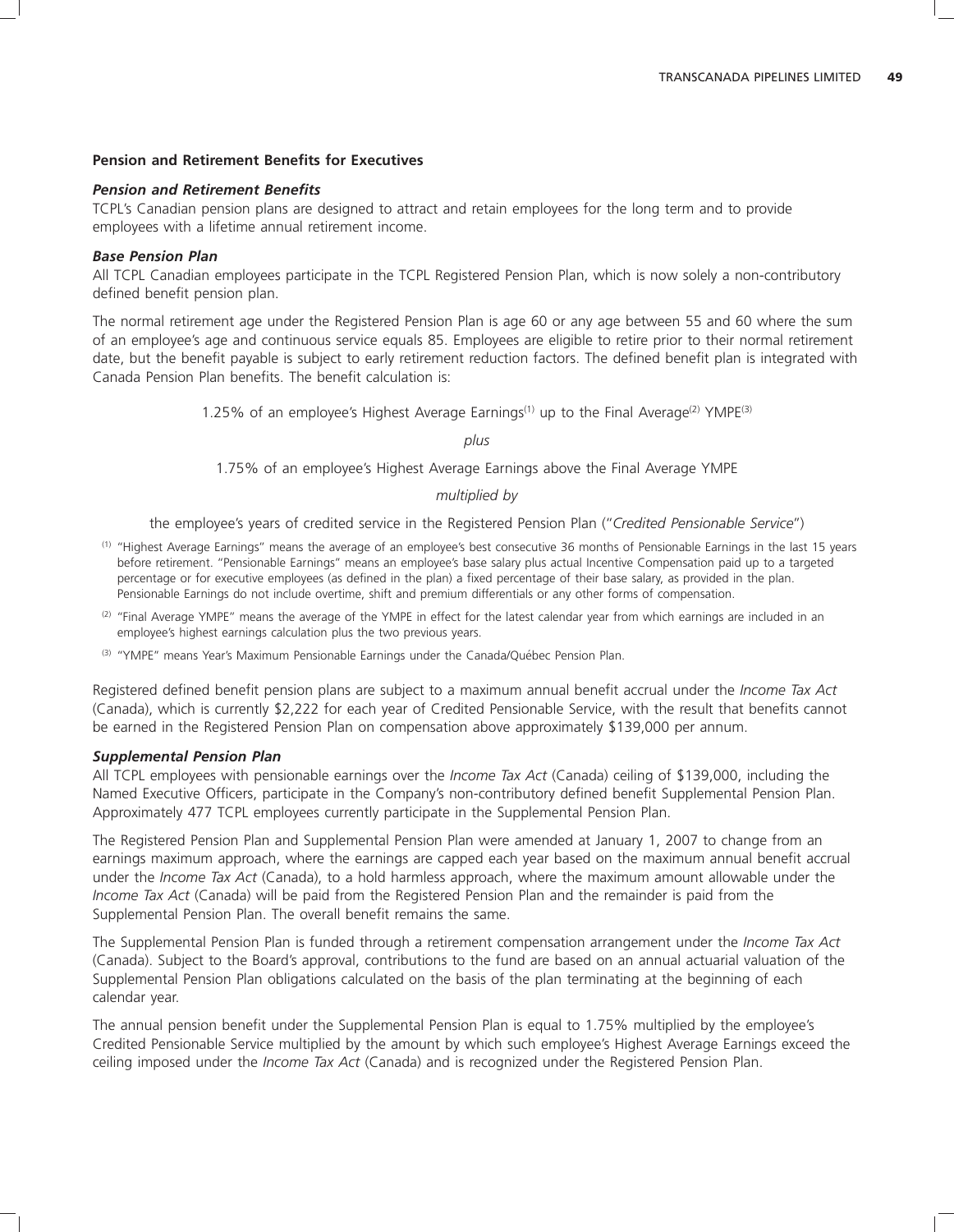Generally, neither the Registered Pension Plan nor the Supplemental Pension Plan provide for the recognition of past service. However, the Committee may, under the provisions of the Supplemental Pension Plan, at its sole discretion, grant additional years of credited service to executive employees.

Under the Registered Pension Plan and the Supplemental Pension Plan, TCPL employees, including the Named Executive Officers, will receive the following normal form of pension:

- (a) in respect of credited service prior to January 1, 1990, upon retirement, a monthly pension payable for life with 60% continuing thereafter to the participant's designated joint annuitant; and
- (b) in respect of credited service on and after January 1, 1990, upon retirement, a monthly pension as described in (a) above and, for unmarried participants, a monthly pension payable for life with payments to the participant's estate guaranteed for the balance of 10 years if the participant dies within 10 years of retirement.

In lieu of the normal form of pension, optional forms of pension payment may be chosen provided that any legally required waivers are completed.

The following table sets out the estimated annual defined benefit plan benefits (based on the "ioint and 60% survivor" method) payable for credited service under the Registered Pension Plan and the Supplemental Pension Plan (excluding amounts payable under the Canada Pension Plan) for employees with the following Highest Average Earnings and Credited Pensionable Service. The benefits listed in the table are not subject to any deduction for social security or other offset amounts such as Canada Pension Plan or the Quebec Pension Plan. ´

|                                 | <b>Years of Credited Pensionable Service</b> |           |           |           |           |           |
|---------------------------------|----------------------------------------------|-----------|-----------|-----------|-----------|-----------|
| <b>Highest Average Earnings</b> | 10 Years                                     | 15 Years  | 20 Years  | 25 Years  | 30 Years  | 35 Years  |
| \$<br>400,000                   | \$68,000                                     | \$102,000 | \$136,000 | \$170,000 | \$204,000 | \$238,000 |
| 600,000                         | 103,000                                      | 154,000   | 206,000   | 257,000   | 309,000   | 360,000   |
| 800,000                         | 138,000                                      | 207,000   | 276,000   | 345,000   | 414,000   | 483,000   |
| 1,000,000                       | 173,000                                      | 259,000   | 346,000   | 432,000   | 519,000   | 605,000   |
| 1,200,000                       | 208,000                                      | 312,000   | 416,000   | 520,000   | 624,000   | 728,000   |
| 1,400,000                       | 243,000                                      | 364,000   | 486,000   | 607,000   | 729,000   | 850,000   |
| 1,600,000                       | 278,000                                      | 417,000   | 556,000   | 695,000   | 834,000   | 973,000   |
| 1,800,000                       | 313,000                                      | 469,000   | 626,000   | 782,000   | 939,000   | 1,095,000 |
| 2,000,000                       | 348,000                                      | 522,000   | 696,000   | 870,000   | 1,044,000 | 1,218,000 |
| 2,200,000                       | 383,000                                      | 574,000   | 766,000   | 957,000   | 1,149,000 | 1,340,000 |
| 2,400,000                       | 418,000                                      | 627,000   | 836,000   | 1,045,000 | 1,254,000 | 1,463,000 |
| 2,600,000                       | 453,000                                      | 679,000   | 906,000   | 1,132,000 | 1,359,000 | 1,585,000 |
| 2,800,000                       | 488,000                                      | 732,000   | 976,000   | 1,220,000 | 1,464,000 | 1,708,000 |

Based on their current Highest Average Earnings and assuming the Named Executive Officers remain employed by TCPL until age 60 and that the Registered Pension Plan and Supplemental Pension Plan remain in force substantially in their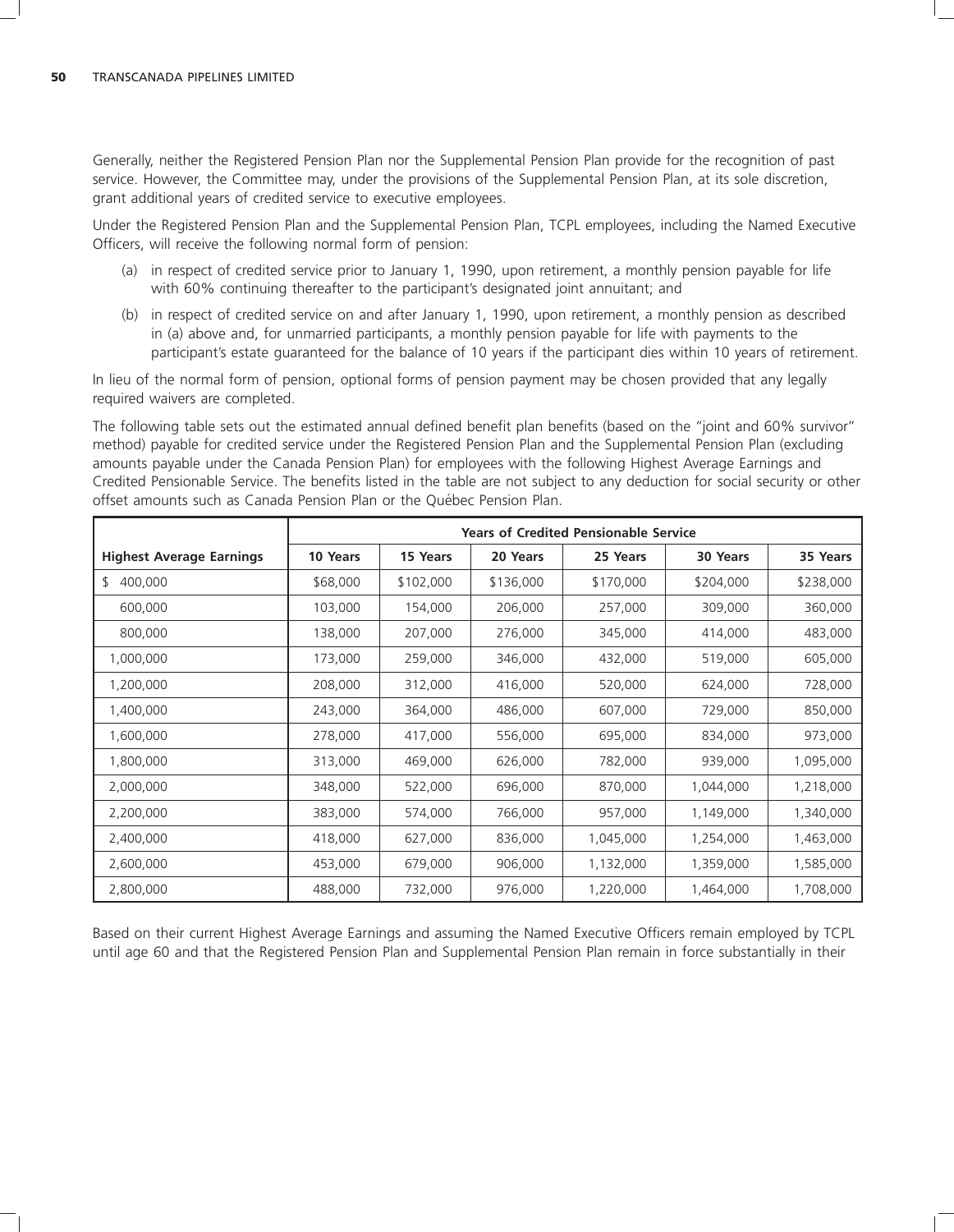|                                                                  | H.N. Kvisle $(1)$ | $G.A.$ Lohnes <sup>(2)</sup> | R.K. Girling $(3)$ | A.J. Pourbaix <sup>(3)</sup> | D.M. Wishart |
|------------------------------------------------------------------|-------------------|------------------------------|--------------------|------------------------------|--------------|
| Years of Credited Service to<br>December 31, 2006                | 14.33             | 13.33                        | 8.00               | 8.00                         | 9.59         |
| Accrued Pension at<br>December 31, 2006 and<br>Payable at age 60 | \$461,000         | \$76,000                     | \$103,000          | \$95,000                     | \$93,000     |
| Years of Credited Service to<br>age 60                           | 23.16             | 22.92                        | 26.50              | 29.58                        | 17.50        |
| Annual Benefit Payable at<br>age 60                              | \$748,000         | \$131,000                    | \$334,000          | \$347,000                    | \$169,000    |

present form, the Named Executive Officers will have the number of years of credited pensionable service and benefit payable set out below under their names.

(1) In 2002, the Human Resources Committee approved an arrangement with Mr. Kvisle to grant him additional credited pensionable service. The arrangement resulted in him receiving five years of additional credited pensionable service in 2004 on his fifth anniversary date with TransCanada. In addition, for each year after 2004, until and including 2009, Mr. Kvisle will be granted one additional year of credited pensionable service on the date of the anniversary of his employment. All such additional service will not exceed ten additional years of credited pensionable service and is to be recognized solely in the Supplemental Pension Plan with respect to earnings in excess of the maximum set under the *Income Tax Act* (Canada).

- (2) Mr. Lohnes continued to accrue credited service in the Canadian Registered Pension Plan and Supplemental Pension Plan while employed in the USA from August 16, 2000 to August 31, 2006. Pensionable earnings were established on the basis that one U.S. dollar is equal to one Canadian dollar, and included both the U.S. Base Salary and Incentive Compensation Payment at Target.
- (3) In 2004, the Human Resources Committee also approved arrangements for Mr. Girling and Mr. Pourbaix to obtain additional credited pensionable service. Subject to Mr. Girling and Mr. Pourbaix maintaining continuous employment with TransCanada until September 8, 2007, each will receive an additional three years of credited pensionable service on that date which are to be recognized solely in the Supplemental Pension Plan with respect to earnings in excess of the maximum set under the *Income Tax Act* (Canada).

### *Fiscal 2006 Pension Expense Related to Service and Compensation*

Amounts reported in the table below represent the pension expense related to services provided in the 2006 year for each of the Named Executive Officers under both the Registered Pension Plan and the Supplemental Pension Plan including the impact of differences between actual compensation paid in 2006 and the actuarial assumptions used for the year.

| <b>Name</b>   | Fiscal 2006 pension expense related<br>to service and compensation |
|---------------|--------------------------------------------------------------------|
| H.N. Kvisle   | \$713,000                                                          |
| G.A. Lohnes   | \$626,000                                                          |
| R.K. Girling  | \$384,000                                                          |
| A.J. Pourbaix | \$393,000                                                          |
| D.M. Wishart  | \$154,000                                                          |

### *Accrued Pension Obligations*

As at December 31, 2006, TCPL's accrued obligation for the Supplemental Pension Plan was approximately \$197.9 million. The 2006 current service costs and interest costs of the Supplemental Pension Plan were approximately \$5.1 and \$8.9 million, respectively, for a total of \$14.0 million. The accrued pension obligation is calculated following the method prescribed by the Canadian Institute of Chartered Accountants and is based on management's best estimate of future events that affect the cost of pensions, including assumptions about future salary adjustments and bonuses. More information on the accrued obligations and the assumptions utilized may be found in Note 19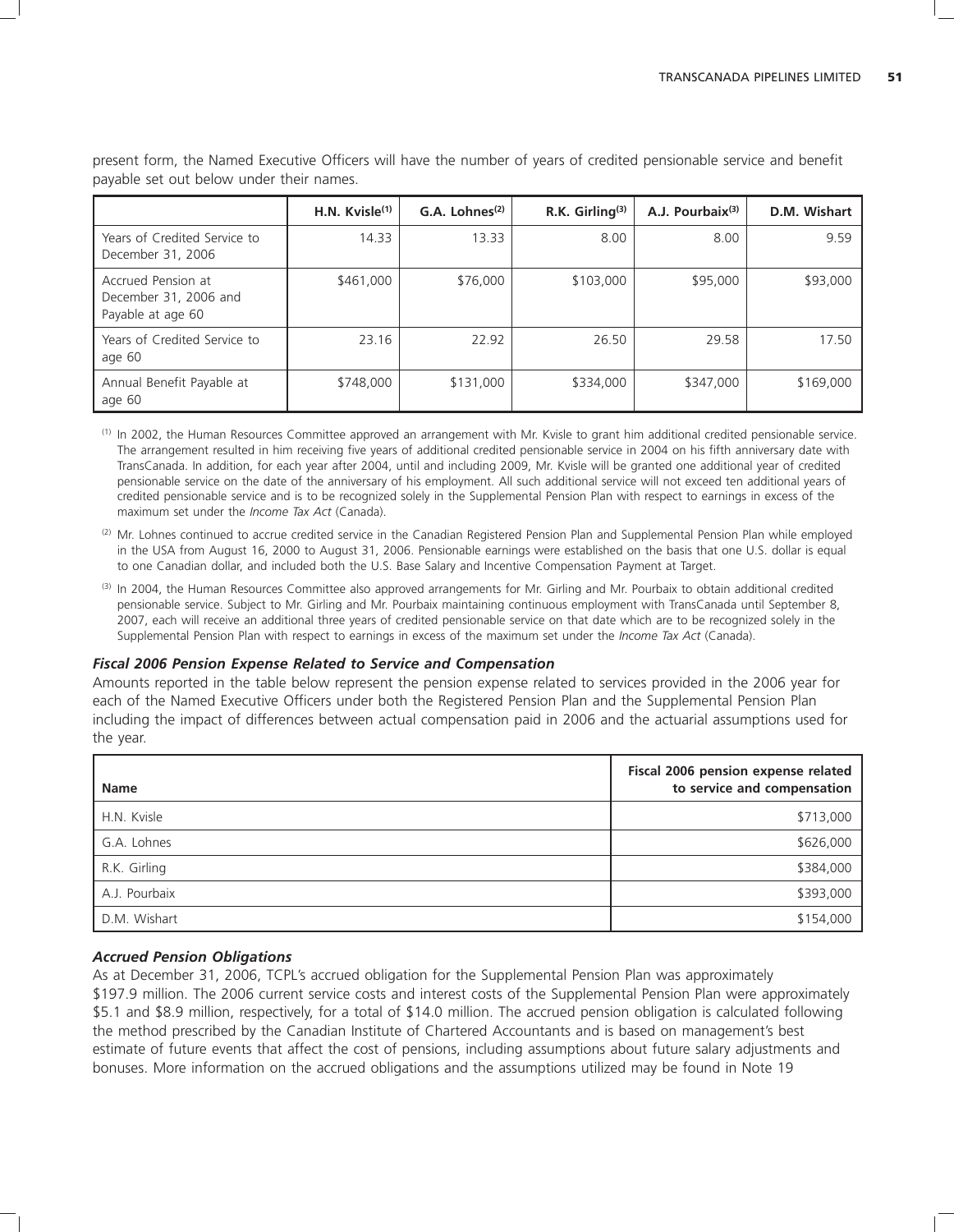(Employee Future Benefits) of the Notes to TCPL's 2006 Consolidated Financial Statements which are available on the Company's website at www.transcanada.com and filed on SEDAR at www.sedar.com.

The accrued pension obligations for the Named Executive Officers under both the Registered Pension Plan and the Supplemental Pension Plan are outlined in the following table. Changes include the fiscal 2006 expense attributed to service and compensation, as well as the normal increases to pension obligations arising from the annual valuation of the Company's pension plans. The normal increases include interest on the beginning of year obligations and changes in interest rate assumptions as a result of changes in long-term bond yields.

| <b>Name</b>   | <b>Accrued obligation at</b><br>December 31, 2005 <sup>(1)</sup><br>(A) | Change in accrued<br>obligation for 2006 <sup>(1)(2)</sup><br>(B) | <b>Accrued obligation at</b><br>December 31, 2006 <sup>(1)</sup><br>$(C) = (A) + (B)$ |
|---------------|-------------------------------------------------------------------------|-------------------------------------------------------------------|---------------------------------------------------------------------------------------|
| H.N. Kvisle   | \$6,129,000                                                             | \$1,408,000                                                       | \$7,537,000                                                                           |
| G.A. Lohnes   | \$845,000                                                               | \$795,000                                                         | \$1,640,000                                                                           |
| R.K. Girling  | \$1,111,000                                                             | \$640,000                                                         | \$1,751,000                                                                           |
| A.J. Pourbaix | \$1,039,000                                                             | \$640,000                                                         | \$1,679,000                                                                           |
| D.M. Wishart  | \$1,167,000                                                             | \$320,000                                                         | \$1,487,000                                                                           |

(1) The calculation of reported amounts use actuarial assumptions and methods that are consistent with those used for calculating pension obligations and annual expense as disclosed in the Company's 2005 and 2006 consolidated financial statements. As the assumptions reflect the Company's best estimate of future events, the values shown in the above table may not be directly comparable to similar estimates of pension obligations that may be disclosed by other corporations.

 $(2)$  Excluded from the change in accrued obligation for 2006 is the impact of investment returns on the Company's pension plan assets.

### **Executive Separation Agreements**

Executive separation agreements with the Executives (including each of the Named Executive Officers) outline the terms and conditions applicable in the event of the Executive's separation from TCPL due to retirement, termination (with or without cause), resignation (with or without good reason), disability or death. Good reason is an event which constitutes a constructive dismissal of the Executive. A change of control by itself without an event that constitutes constructive dismissal would not be good reason.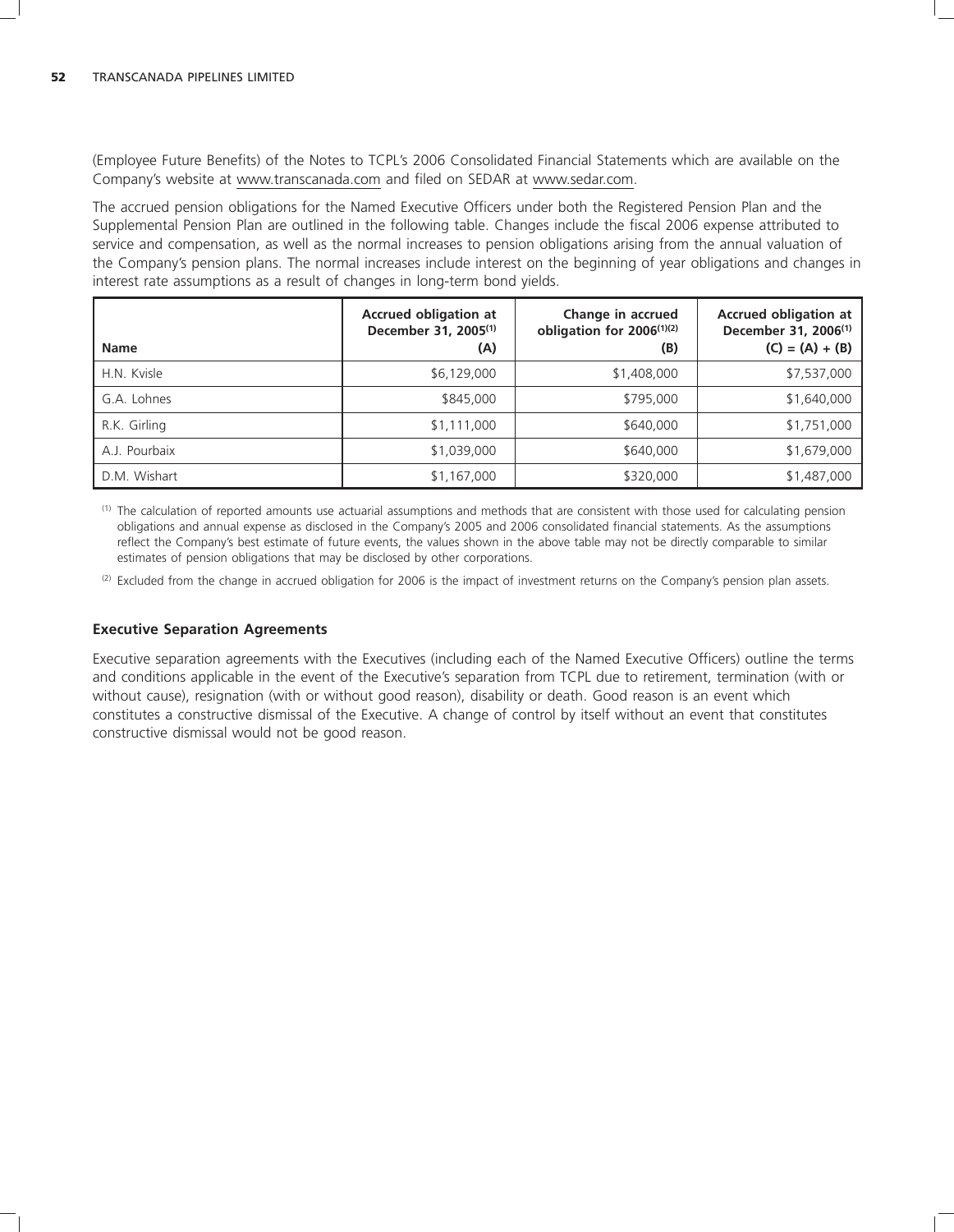The following table summarizes the material terms and provisions that apply in the event of termination without cause or resignation with good reason.

| <b>Severance Payment</b>       | Annualized salary rate as of the termination date, plus the average of the previous three years'<br>annual short-term compensation plan payments (the "Annual Compensation"), multiplied by a<br>notice period <sup>(1)</sup> .                                                                                                                                                                                                                                        |
|--------------------------------|------------------------------------------------------------------------------------------------------------------------------------------------------------------------------------------------------------------------------------------------------------------------------------------------------------------------------------------------------------------------------------------------------------------------------------------------------------------------|
| <b>Benefits</b>                | Continuation of benefits during the notice period or a cash payment in lieu of continued<br><b>benefits</b>                                                                                                                                                                                                                                                                                                                                                            |
| <b>Perquisites</b>             | A cash payment for perquisites the Executive would have received during the notice period.                                                                                                                                                                                                                                                                                                                                                                             |
| Pension                        | Continued accrual of pensionable service until the earlier of retirement, death and expiry of the<br>notice period <sup>(2)</sup> . However, if the termination date is within two years of a change of control,<br>then the Executive would immediately receive the credit of pensionable service as though the<br>full notice period has occurred and any vesting requirements under the pension plans would be<br>deemed to have been met upon a change of control. |
| <b>Short-term Compensation</b> | A cash amount equal to the average amount of the annual bonus paid to the Executive in<br>respect of the three years prior to the year in which the termination occurs, pro rated based on<br>the number of days of service in the year in which the termination occurs up to the<br>termination date.                                                                                                                                                                 |
| <b>Mid-term Compensation</b>   | If the termination date is within two years of a change of control, all unvested grants under<br>the ESU Plan shall be deemed vested and shall be paid out in cash to the Executive. Otherwise,<br>the Executive is provided with a prorated payment. This payment is based on the granted<br>dollar value and the number of months the Executive participated in the grant term prior to<br>termination (as per other plan participants).                             |
| <b>Long-term Compensation</b>  | The participant may exercise outstanding vested and exercisable stock options no later than the<br>later of the last day of the notice period and six months after the last day of active<br>employment, after which date all outstanding stock options are forfeited. No options vest<br>during the notice period.                                                                                                                                                    |

(1) In the case of Mr. Kvisle, the notice period is three years. In the case of the other Executives, the notice period is two years.

(2) For Mr. Kvisle, Mr. Girling and Mr. Pourbaix, their respective notice periods would also be considered in the calculation of additional credited pensionable service as agreed to in their specific arrangements as described below.

A change of control includes (but is not limited to) another entity becoming the beneficial owner of more than 20% of the voting shares of TransCanada or more than 50% of the voting shares of TCPL (not including the voting shares of TCPL held by TransCanada). A change of control in itself does not trigger any cash payments under the agreements. However, in the month following the one year anniversary after a change of control, Mr. Kvisle may provide notice of his intention to leave TCPL and receive all of the entitlements of a resignation for good reason.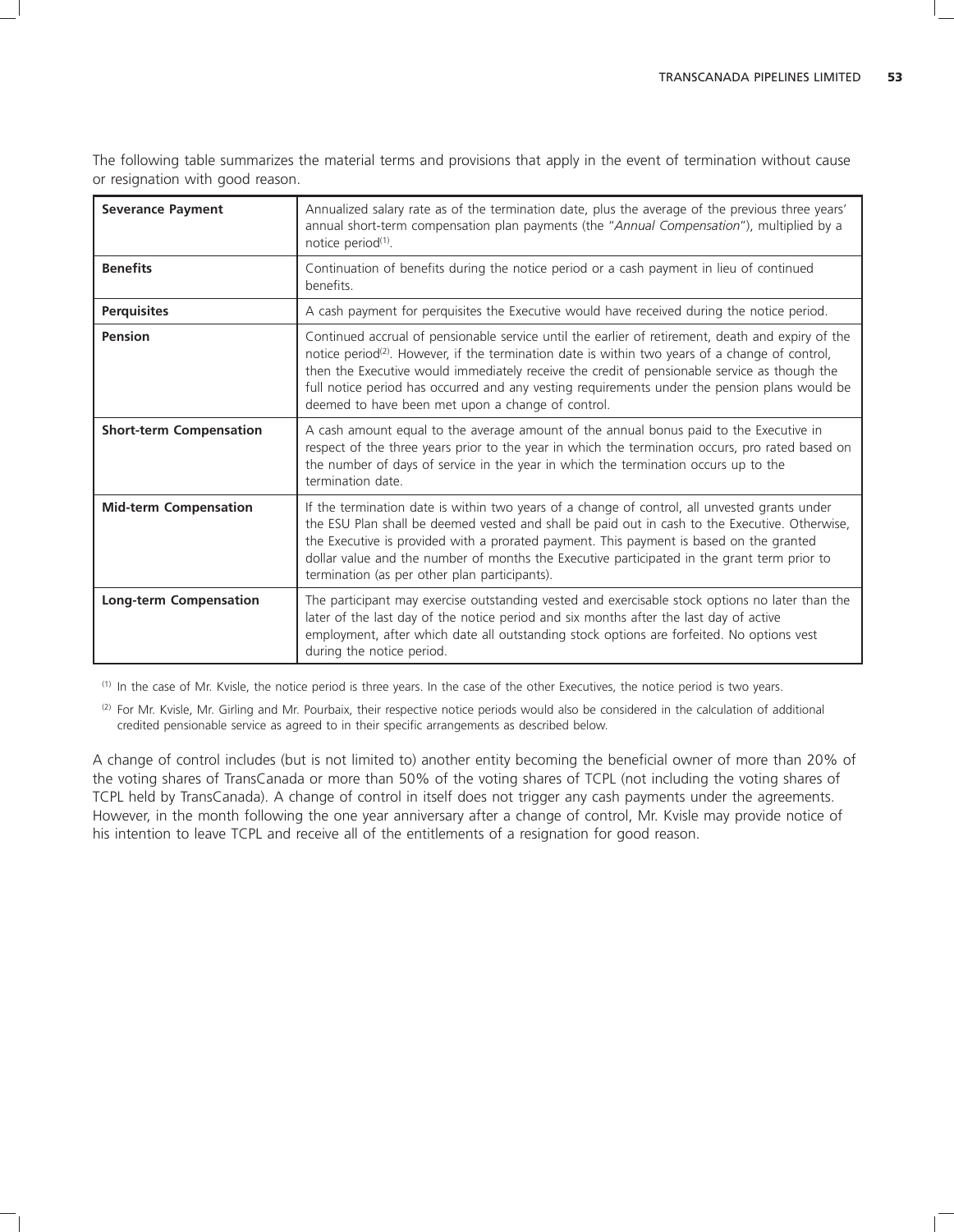The following table summarizes the material terms and provisions provided for all executives in the executive separation agreements in the event of a change of control.

| <b>Mid-term Compensation</b>  | If the Executive's termination date is within two years of a change of control, all unvested<br>grants under the ESU Plan shall be deemed vested and shall be paid out in cash to the<br>Executive.                                                                                                                                                                                                                                                                                                                           |
|-------------------------------|-------------------------------------------------------------------------------------------------------------------------------------------------------------------------------------------------------------------------------------------------------------------------------------------------------------------------------------------------------------------------------------------------------------------------------------------------------------------------------------------------------------------------------|
| <b>Long-term Compensation</b> | Following a change of control, there is an acceleration of stock option vesting under the Stock<br>Option Plan. If for any reason the Company is unable to affect the acceleration of such vesting,<br>the Company will pay the Executive a cash payment. This payment would be equal to the net<br>amount of compensation the Executive would have received if the Executive had, on the date<br>of a change of control, exercised all vested options and unvested options for which vesting<br>would have been accelerated. |
|                               | During 2007, TCPL intends to implement a "double trigger" in the Executive Separation<br>Agreements where the acceleration of stock options vesting is contingent on both a change of<br>control and the termination of the executive's employment.                                                                                                                                                                                                                                                                           |

The agreements provide that TCPL may elect to take advantage of a non-competition provision effective for a period of 12 months from the date of termination upon payment to the Executive of an amount valued at one additional year of Annual Compensation.

# **Supplemental Disclosure – Total Compensation Awards**

Annually, the Committee approves compensation awards that deliver market competitive and performance-relevant TDC, which is a combination of base salary and variable incentives, to the Executives. Although not awarded annually, TCPL also considers the annual value of the Base and Supplemental Pension Plans to be an integral part of the Company's Executive Compensation Program. For the purposes of this supplemental disclosure, Total Compensation is defined as TDC plus the pension expense related to service and compensation for the fiscal year noted.

For all tables in this section, the following definitions are applicable for the noted compensation elements:

| Annual Base Salary:     | Unless otherwise noted, the annual base salary rate as at April $1st$ of the noted financial year.                                                                                                                                                                                                                                                                                                                                                                                                                                                             |
|-------------------------|----------------------------------------------------------------------------------------------------------------------------------------------------------------------------------------------------------------------------------------------------------------------------------------------------------------------------------------------------------------------------------------------------------------------------------------------------------------------------------------------------------------------------------------------------------------|
| Cash Bonus:             | The total lump-sum cash award under the IC Program for performance attributable to the noted<br>financial year, and paid in the first quarter following the completion of that financial year.                                                                                                                                                                                                                                                                                                                                                                 |
| ESU <sub>S</sub> :      | The value granted under the ESU Plan on the date of grant. The number of units granted for each<br>financial year is based on this grant value and is reported in the various ESU Plan Grant tables in the<br>section "Long-Term Incentive Tables".                                                                                                                                                                                                                                                                                                            |
|                         | The number of units that vest from these grants is subject to specified performance conditions over a<br>three-year period. Payments received from vested units are variable based on the valuation price as of<br>the date of vesting.                                                                                                                                                                                                                                                                                                                        |
| Stock Options:          | The stock option values are based on the number of stock options granted for each financial year as<br>reported in the Summary Compensation Table multiplied by an economic value per stock option as<br>calculated by an external consulting firm. This valuation methodology considers, among other things,<br>the exercise price on the date of grant and the seven year term of the options. This method may not<br>be identical to the methods or assumptions used by other companies, and as such, may not be directly<br>comparable to other companies. |
| Annual Pension Expense: | Pension expense related to the year of service under both the Registered Pension Plan and the<br>Supplemental Pension Plan. The amount includes the impact of differences between actual<br>compensation paid in the financial year and the actuarial assumptions used for that year. The value<br>noted is rounded to the nearest one thousand dollars.                                                                                                                                                                                                       |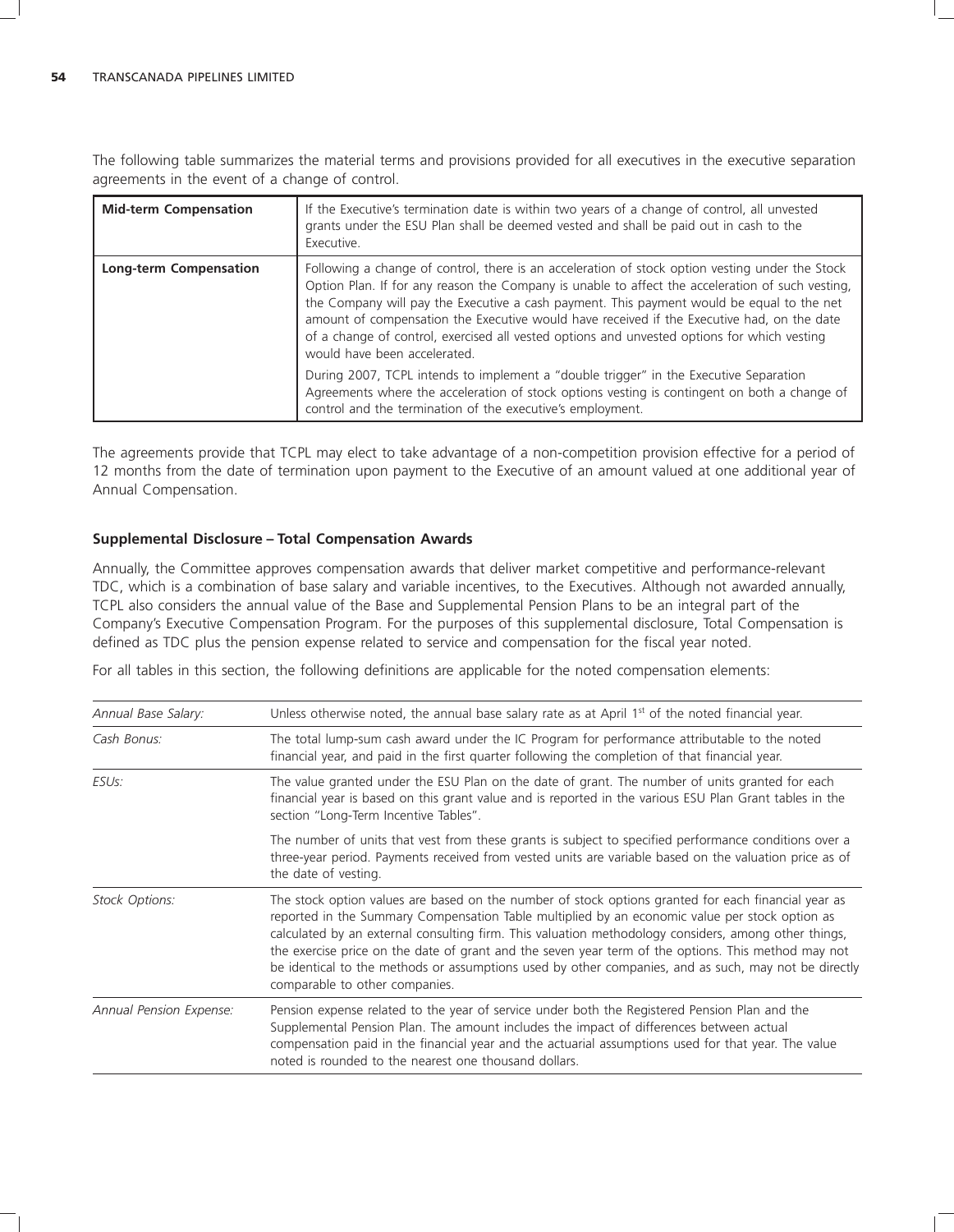The following tables outline the value of Total Compensation awarded to the Named Executive Officers as determined by the Committee for the last three financial years.

| H.N. Kvisle                                                   | 2006<br>(5)                       | 2005<br>(5)                       | 2004<br>$($ \$)                   |
|---------------------------------------------------------------|-----------------------------------|-----------------------------------|-----------------------------------|
| <b>FIXED</b><br>Annual Base Salary                            | 1,100,000                         | 1,100,000                         | 900,000                           |
| <b>VARIABLE</b><br>Cash Bonus<br><b>ESUs</b><br>Stock Options | 1,500,000<br>1,917,500<br>782,500 | 1,300,000<br>1,940,004<br>360,000 | 1,100,000<br>1,206,089<br>361,350 |
| <b>Total Direct Compensation</b>                              | 5,300,000                         | 4,700,004                         | 3,567,439                         |
| Annual Pension Expense                                        | 713,000                           | 1,604,000                         | 894,000                           |

| G.A. Lohnes                                                   | $2006^{(1)}$<br>(5)           | $2005^{(2)}$<br>$($ \$)      | $2004^{(2)}$<br>(5)          |
|---------------------------------------------------------------|-------------------------------|------------------------------|------------------------------|
| <b>FIXED</b><br>Annual Base Salary                            | 340,000                       | 272,664                      | 281,702                      |
| <b>VARIABLE</b><br>Cash Bonus<br><b>ESUs</b><br>Stock Options | 320,000<br>124,477<br>186,320 | 208,240<br>131,898<br>45,000 | 161,173<br>139,586<br>26,280 |
| <b>Total Direct Compensation</b>                              | 970,797                       | 657,802                      | 608,740                      |
| Annual Pension Expense                                        | 626,000                       | 71,583                       | 53,257                       |

(1) The value noted for Annual Base Salary reflects Mr. Lohnes' rate of pay as of June 1, 2006 following his appointment to the position of Executive Vice-President and Chief Financial Officer for TCPL. The value noted for Stock Options reflects the total from two grants, namely \$43,820 from the annual grant in February and \$142,500 from a special one-time grant in June.

(2) These values reflect the compensation Mr. Lohnes was awarded during his tenure as President and Chief Executive Officer of Great Lakes. Mr. Lohnes became President and CEO in August 2000 and during his term, Great Lakes was a pipeline joint venture owned 50/50 by TCPL and El Paso Corporation. The values denoted were provided to Mr. Lohnes in U.S. dollars (or equivalent value) but are expressed here in Canadian dollars based on the Bank of Canada's average annual exchange rate for the financial year noted, namely 1.2116 for 2006, 1.3015 for 2005, and 1.4015 for 2004.

| R.K. Girling                                                  | $2006^{(1)}$<br>(5)           | 2005<br>$($ \$)               | 2004<br>(5)                   |
|---------------------------------------------------------------|-------------------------------|-------------------------------|-------------------------------|
| <b>FIXED</b><br>Annual Base Salary                            | 520,000                       | 460,000                       | 460,000                       |
| <b>VARIABLE</b><br>Cash Bonus<br><b>ESUs</b><br>Stock Options | 700,000<br>618,300<br>566,700 | 500,000<br>544,965<br>135,000 | 460,000<br>482,452<br>131,400 |
| <b>Total Direct Compensation</b>                              | 2,405,000                     | 1,639,965                     | 1,533,852                     |
| Annual Pension Expense                                        | 384,000                       | 158,000                       | 86,000                        |

(1) The value noted for Annual Base Salary reflects Mr. Girling's rate of pay as of June 1, 2006 following his appointment to the position of President, Pipelines. The value noted for Stock Options reflects the total from two grants, namely \$281,700 from the annual grant in February and \$285,000 from a special one-time grant in June.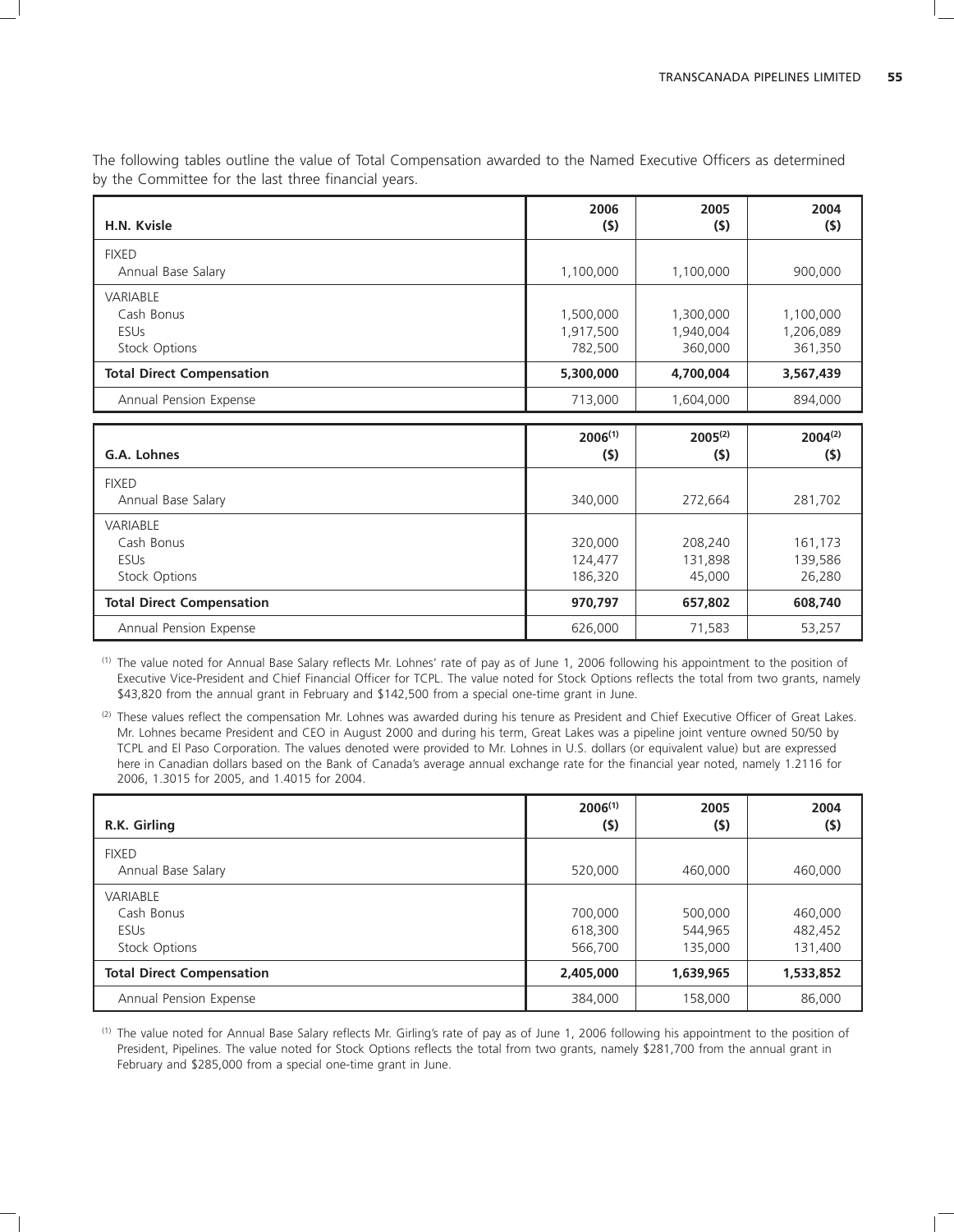| A.J. Pourbaix                                                 | $2006^{(1)}$<br>(5)           | 2005<br>$($ \$)               | 2004<br>$($ \$)               |
|---------------------------------------------------------------|-------------------------------|-------------------------------|-------------------------------|
| <b>FIXED</b><br>Annual Base Salary                            | 520,000                       | 450,000                       | 410,000                       |
| <b>VARIABLE</b><br>Cash Bonus<br><b>ESUs</b><br>Stock Options | 700,000<br>618,300<br>566,700 | 500,000<br>465,013<br>135,000 | 450,000<br>430,787<br>131,400 |
| <b>Total Direct Compensation</b>                              | 2,405,000                     | 1,550,013                     | 1,422,187                     |
| Annual Pension Expense                                        | 393,000                       | 218,000                       | 70,000                        |

(1) The value noted for Annual Base Salary reflects Mr. Pourbaix's rate of pay as of June 1, 2006 following his appointment to the position of President, Energy. The value noted for Stock Options reflects the total from two grants, namely \$281,700 from the annual grant in February and \$285,000 from a special one-time grant in June.

| D.M. Wishart                                                  | 2006<br>(5)                   | 2005<br>$($ \$)              | 2004<br>$($ \$)              |
|---------------------------------------------------------------|-------------------------------|------------------------------|------------------------------|
| <b>FIXED</b><br>Annual Base Salary                            | 400,000                       | 380,000                      | 350,000                      |
| <b>VARIABLE</b><br>Cash Bonus<br><b>ESUs</b><br>Stock Options | 500,000<br>327,850<br>172,150 | 400,000<br>370,003<br>90,000 | 330,000<br>354,979<br>87,600 |
| <b>Total Direct Compensation</b>                              | 1,400,000                     | 1,240,003                    | 1,122,579                    |
| Annual Pension Expense                                        | 154,000                       | 155,000                      | 190,000                      |

### **ADDITIONAL INFORMATION**

- 1. Additional information in relation to TCPL may be found under TCPL's profile on SEDAR at www.sedar.com.
- 2. Additional information including directors' and officers' remuneration and indebtedness, principal holders of TransCanada's securities and securities authorized for issuance under equity compensation plans (all where applicable), is contained in TransCanada's Proxy Circular for its most recent annual meeting of shareholders that involved the election of directors and can be obtained upon request from the Corporate Secretary of TCPL.
- 3. Additional financial information is provided in TCPL's audited consolidated financial statements and MD&A for its most recently completed financial year.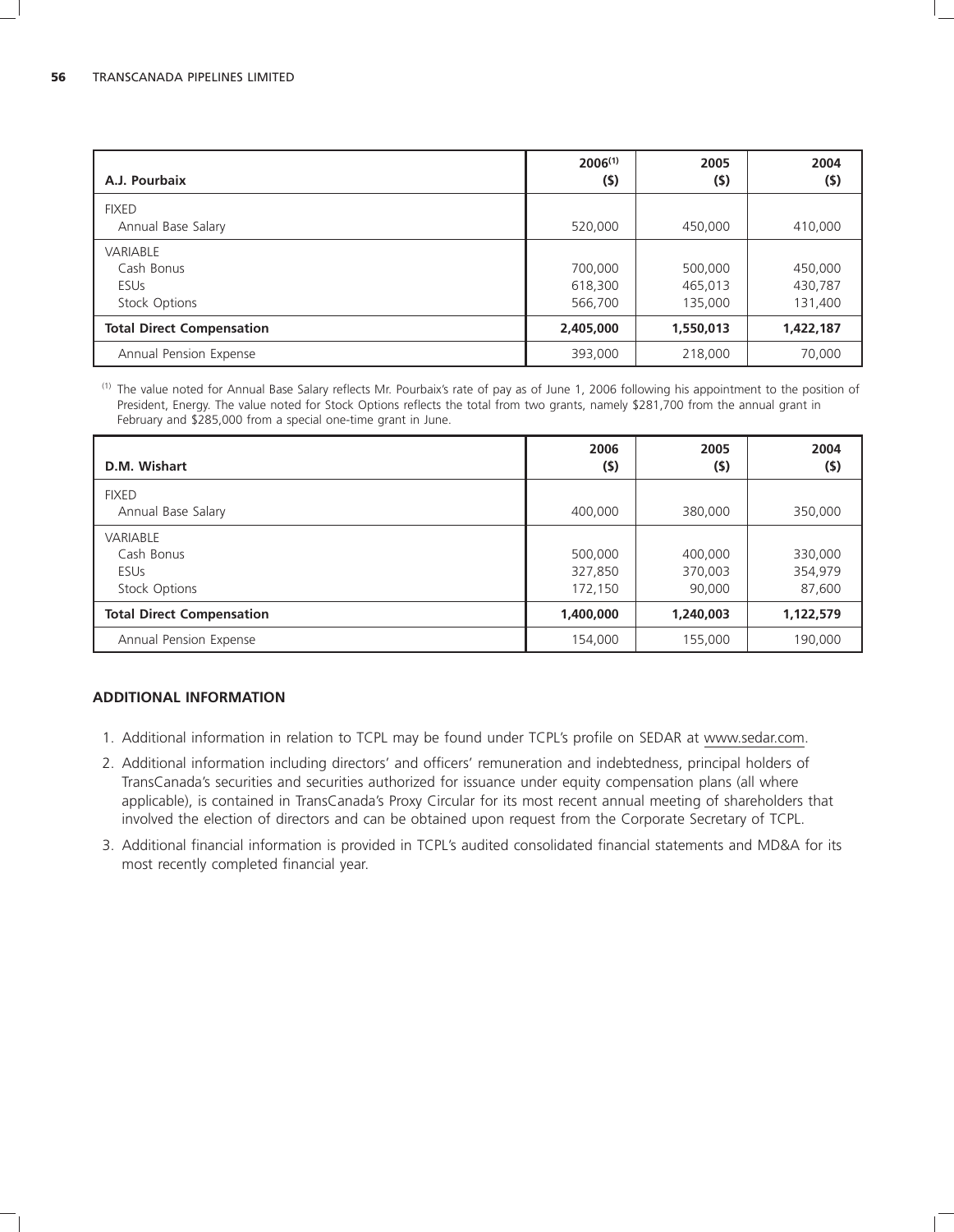### **GLOSSARY**

| ACES                                    | Accelerated Clean Energy Supply                                                                                                             | Great Lakes                 | Great Lakes Gas Transmission Limited                                                                 |  |
|-----------------------------------------|---------------------------------------------------------------------------------------------------------------------------------------------|-----------------------------|------------------------------------------------------------------------------------------------------|--|
| AIF                                     | Annual Information Form of<br>TransCanada PipeLines Limited dated                                                                           | Great Lakes                 | Partnership<br>A natural gas pipeline system in the<br>north central U.S., roughly parallel to       |  |
|                                         | February 22, 2007                                                                                                                           | System                      |                                                                                                      |  |
| Alberta System                          | A natural gas transmission system                                                                                                           | <b>GUA</b>                  | the Canada-U.S. Border<br>Gas Utilities Act                                                          |  |
|                                         | throughout the province of Alberta                                                                                                          | HS&E                        |                                                                                                      |  |
| Annual Report                           | TCPL's Annual Report to Shareholders<br>for the year ended, December 31, 2006                                                               | Iroquois System             | Health, Safety and Environment<br>A natural gas pipeline system in                                   |  |
| ANR                                     | American Natural Resources Company<br>and ANR Storage Company                                                                               | <b>LNG</b>                  | New York and Connecticut                                                                             |  |
| ANR Purchase                            | An agreement between TransCanada                                                                                                            | MD&A                        | Liquefied Natural Gas<br>TCPL's Management's Discussion and                                          |  |
| and Sale<br>Agreement                   | and El Paso Corporation, dated                                                                                                              |                             | Analysis dated February 22, 2007                                                                     |  |
|                                         | December 22, 2006, whereby<br>TransCanada agreed to acquire ANR                                                                             | <b>MW</b>                   | Megawatts                                                                                            |  |
|                                         | from El Paso Corporation.                                                                                                                   | <b>NBPL</b>                 | Northern Border Pipeline                                                                             |  |
| ANR System                              | A natural gas transmission system which<br>extends approximately 17,000 km from                                                             | NBPL System                 | A natural gas transmission system<br>located in the upper midwestern<br>portion of the United States |  |
|                                         | producing fields in Louisiana, Oklahoma,                                                                                                    | <b>NEB</b>                  | National Energy Board                                                                                |  |
|                                         | Texas and the Gulf of Mexico to<br>markets in Wisconsin, Michigan, Illinois,                                                                |                             |                                                                                                      |  |
|                                         | Ohio and Indiana.                                                                                                                           | North Baja<br>System        | A natural gas pipeline in southern<br>California                                                     |  |
| B.C. and<br>Foothills Systems           | A natural gas pipeline system in<br>southeastern B.C., southern Alberta and                                                                 | Northern Border<br>Pipeline | Northern Border Pipeline Company                                                                     |  |
|                                         | southwestern Saskatchewan                                                                                                                   | <b>NOVA</b>                 | NOVA Corporation                                                                                     |  |
| Bcf                                     | Billion cubic feet                                                                                                                          | <b>NYSE</b>                 | New York Stock Exchange                                                                              |  |
| Bécancour Plant                         | A power plant near Trois-Rivières,                                                                                                          | PEC                         | Portlands Energy Centre                                                                              |  |
| Board                                   | Québec<br>TransCanada's Board of Directors                                                                                                  | Portland System             | A natural gas pipeline that runs through<br>Maine and New Hampshire into                             |  |
| Bruce A                                 | Bruce Power A L.P.                                                                                                                          |                             | Massachusetts                                                                                        |  |
| Bruce B                                 | Bruce Power L.P.                                                                                                                            | Power LP                    | TransCanada Power, L.P.                                                                              |  |
| Cacouna Energy                          | The Cacouna Energy LNG facility in                                                                                                          | <b>PPA</b>                  | Power Purchase Agreement                                                                             |  |
| Project<br>Canadian                     | Cacouna, Québec<br>A natural gas pipeline system running                                                                                    | Proxy Circular              | TransCanada Corporation's Management<br>Proxy Circular dated February 22, 2007                       |  |
| Mainline                                | from the Alberta border east to delivery<br>points in eastern Canada and along the                                                          | <b>SEC</b>                  | U.S. Securities and Exchange<br>Commission                                                           |  |
|                                         | U.S. border                                                                                                                                 | Shell                       | Shell US Gas & Power LLC                                                                             |  |
| Cartier Wind                            | Six wind energy projects by Hydro-<br>Québec Distribution representing a total<br>of 740 MW in the Gaspé region of<br>Québec                | SOX                         | U.S. Sarbanes-Oxley Act of 2002                                                                      |  |
| Energy Project                          |                                                                                                                                             | <b>TCC</b>                  | TransCanada Corporation                                                                              |  |
|                                         |                                                                                                                                             | Tcf                         | Trillion cubic feet                                                                                  |  |
| CSA                                     | Canadian Securities Administrators                                                                                                          | <b>TCPL</b>                 | TransCanada PipeLines Limited                                                                        |  |
| <b>EUB</b>                              | Alberta Energy and Utilities Board                                                                                                          | <b>TQM</b>                  | Trans Québec & Maritimes Pipeline Inc.                                                               |  |
| <b>External Auditor</b>                 | <b>KPMG LLP</b>                                                                                                                             | <b>TQM System</b>           | A natural gas pipeline system in<br>southeastern Québec                                              |  |
| <b>FERC</b>                             | Federal Energy Regulatory Commission                                                                                                        | TransCanada                 | TransCanada Corporation                                                                              |  |
| Gas Transmission<br>Northwest<br>System | (USA)<br>A natural gas transmission system<br>running from northwestern Idaho,<br>through Washington and Oregon to the<br>California border | <b>TSX</b>                  | Toronto Stock Exchange                                                                               |  |
|                                         |                                                                                                                                             | Tuscarora                   | Tuscarora Gas Transmission Company                                                                   |  |
|                                         |                                                                                                                                             | Tuscarora System            | A natural gas pipeline that runs from<br>Oregon through northeast California to<br>Reno, Nevada      |  |
| Grandview Plant                         | A power plant in Saint John,<br>New Brunswick                                                                                               | Year End                    | December 31, 2006                                                                                    |  |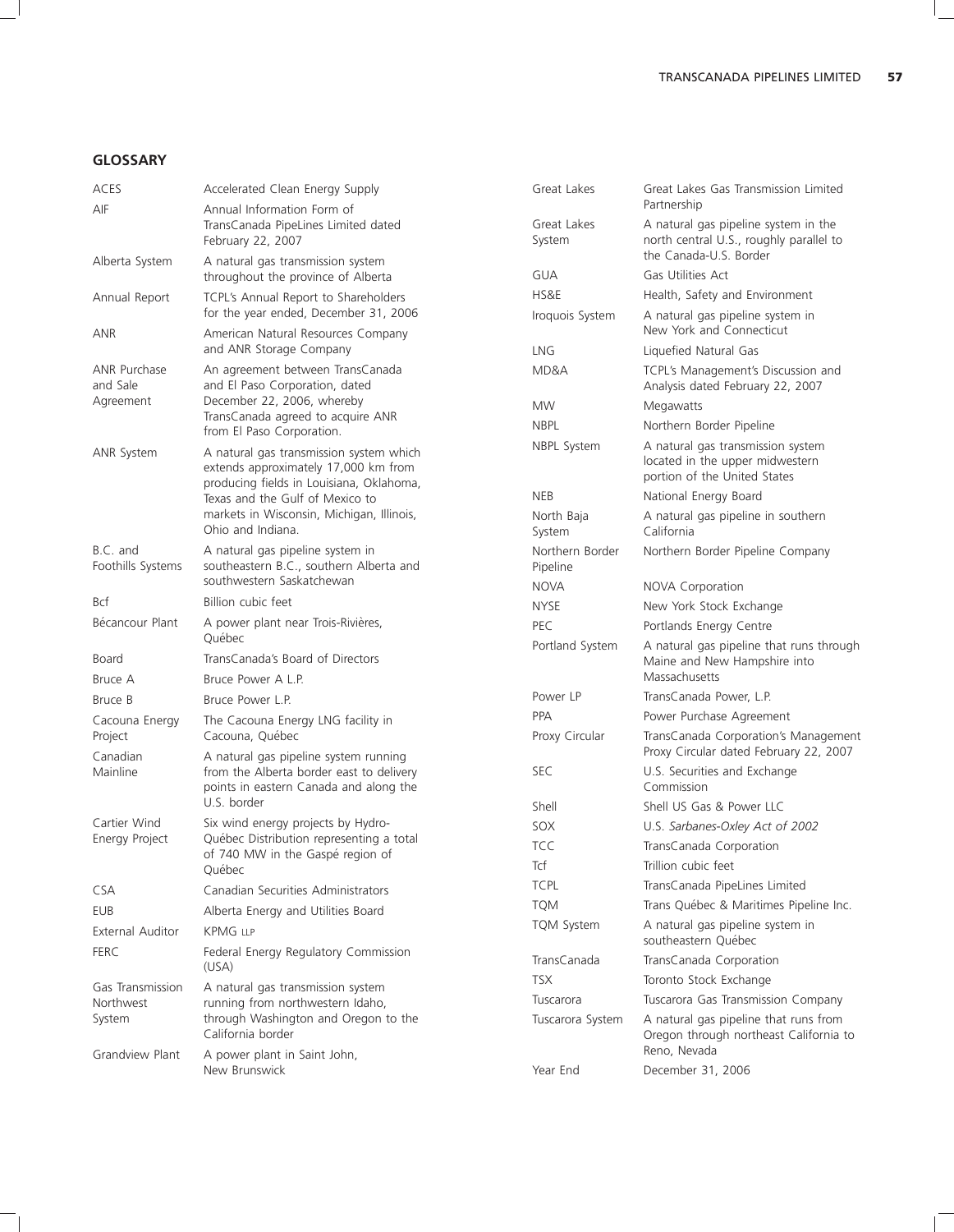# **SCHEDULE ''A''**

# **METRIC CONVERSION TABLE**

The conversion factors set out below are approximate factors. To convert from Metric to Imperial multiply by the factor indicated. To convert from Imperial to Metric divide by the factor indicated.

| <b>Metric</b>   | <b>Imperial</b>               | <b>Factor</b>                                                                                                                      |
|-----------------|-------------------------------|------------------------------------------------------------------------------------------------------------------------------------|
| Kilometres      | <b>Miles</b>                  | 0.62                                                                                                                               |
| Millimetres     | Inches                        | 0.04                                                                                                                               |
| Gigajoules      | Million British thermal units | 0.95                                                                                                                               |
| Cubic metres*   | Cubic feet                    | 35.3                                                                                                                               |
| Kilopascals     | Pounds per square inch        | 0.15                                                                                                                               |
| Degrees Celsius | Degrees Fahrenheit            | to convert to Fahrenheit multiply by 1.8,<br>then add 32 degrees; to convert to Celsius<br>subtract 32 degrees, then divide by 1.8 |

\* The conversion is based on natural gas at a base pressure of 101.325 kilopascals and at a base temperature of 15 degrees Celsius.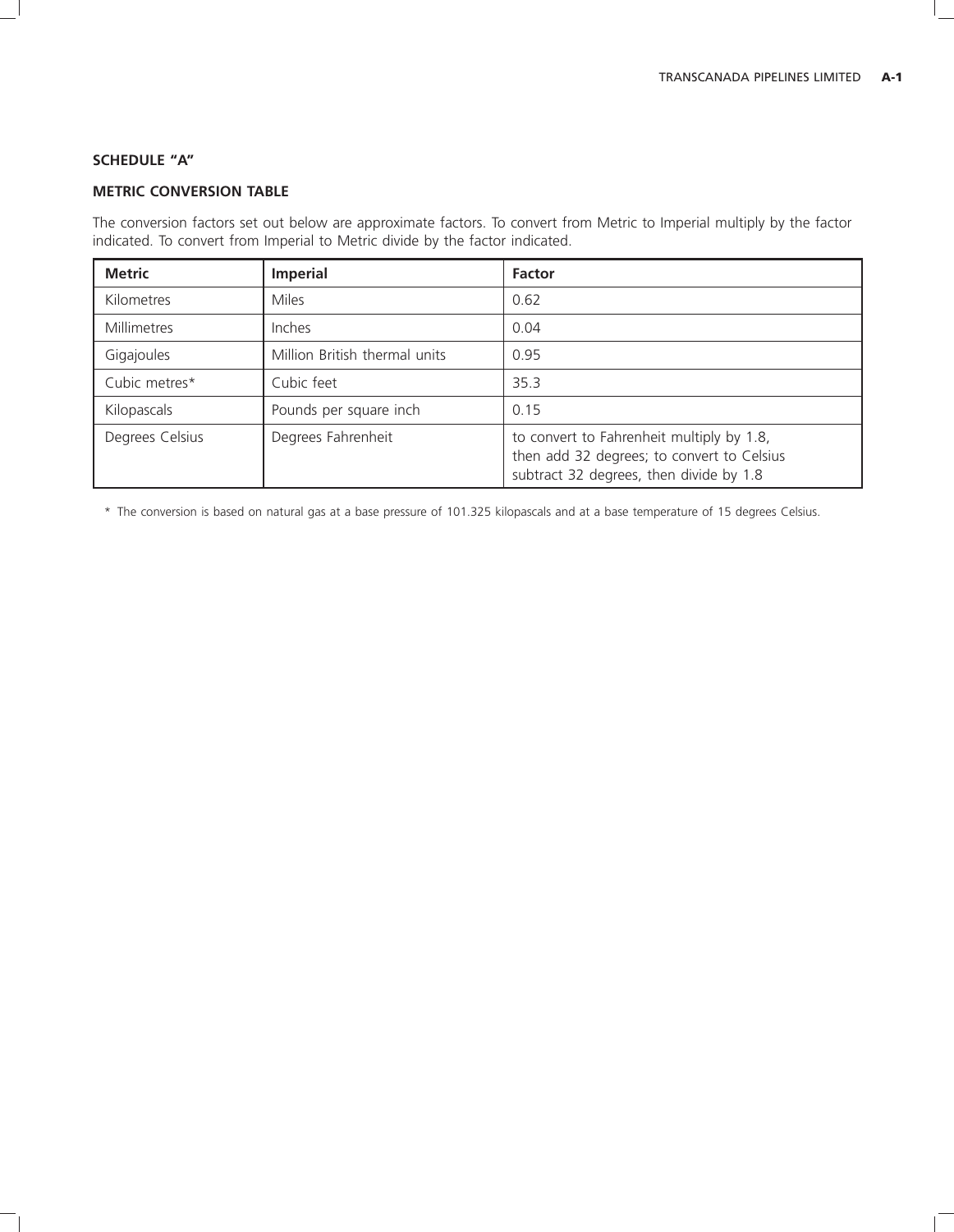### **SCHEDULE ''B''**

### **DISCLOSURE OF CORPORATE GOVERNANCE PRACTICES**

The Board and the members of TCPL's management are committed to the highest standards of corporate governance. TCPL's corporate governance practices comply with the governance rules of the Canadian Securities Administrators (''CSA''), those of the New York Stock Exchange (''NYSE'') applicable to foreign issuers and of the U.S. Securities and Exchange Commission (''SEC''), and those mandated by the United States *Sarbanes-Oxley Act of 2002* (''SOX''). As a non-U.S. company, TCPL is not required to comply with most of the NYSE corporate governance listing standards; however, except as summarized on its website at www.transcanada.com, the governance practices followed are in compliance with the NYSE standards for U.S. companies in all significant respects. TCPL is in compliance with the CSA's Multilateral Instrument 52-110 pertaining to audit committees (''Canadian Audit Committee Rules''); National Policy 58-201, Corporate Governance Guidelines; and National Instrument 58-101, Disclosure of Corporate Governance Practices (collectively, the ''Canadian Governance Guidelines''). TCPL's principal objective in directing and managing its business and affairs is to enhance shareholder value. TCPL believes that effective corporate governance improves corporate performance and benefits all shareholders. TCPL also believes that director, management and employee honesty and integrity are vital factors in ensuring good corporate governance. The discussion that follows relates primarily to the Canadian Governance Guidelines and highlights various elements of the Company's corporate governance program. It has been approved by the Governance Committee and by the Board.

### *Board of Directors*

The Board believes that, as a matter of policy, there should be a majority of independent directors on TCPL's Board. The Board is charged with making this determination. The Board is currently comprised of 13 directors, of whom 11 (85%) were determined by the Board in 2006 to be independent directors. Thirteen nominees are being put forward for election at the Meeting, 11 (85%) of whom have been determined by the Board to be independent. The Board annually determines the independent status of each of its members and each nominee for election, based on a written set of criteria developed in accordance with the definition of ''independent'' in the Canadian Audit Committee Rules and the Canadian Governance Guidelines. The independence criteria also conform with the applicable rules of the SEC, the NYSE and those set out under SOX. The Board has determined that none of the nominees for director, with the exception of Mr. Kvisle and Mr. Stewart, have a direct or indirect material relationship with TCPL that could interfere with their ability to act in the best interests of TCPL.

Mr. Kvisle, as the CEO of TCPL, is not independent. Mr. Stewart is not independent as he provided consulting services to TCPL and received more than \$75,000 in compensation during the 2005 financial year. Mr. Stewart's consulting contract terminated on December 31, 2005 and, assuming no other factors affect his status as an independent director, he will be considered independent on November 1, 2008.

The Governance Committee reviews, at least annually, the existence of any relationship between each director and TCPL to ensure that the majority of directors are independent of TCPL.

Further, the Board considered whether directors serving on boards of non-profit organizations which receive donations from TCPL pose any potential conflict. The Board determined that such relationships, where they exist, do not interfere with any such director's ability to act in the best interests of TCPL, as all decisions on making donations to non-profit organizations are made by a management committee on which no directors serve. The Board also considered family relationships and possible associations with companies which have relationships with TCPL, in its determination of independence.

Although some of the proposed nominees sit on boards or may be otherwise associated with companies that ship natural gas on TCPL's pipeline systems, TCPL as a common carrier in Canada cannot, under its tariff, deny transportation service to a credit-worthy shipper. Further, due to the specialized nature of the industry, TCPL believes that it is important for its Board to be composed of qualified and knowledgeable directors, so some of them must come from oil and gas producers and shippers; the Governance Committee closely monitors relationships among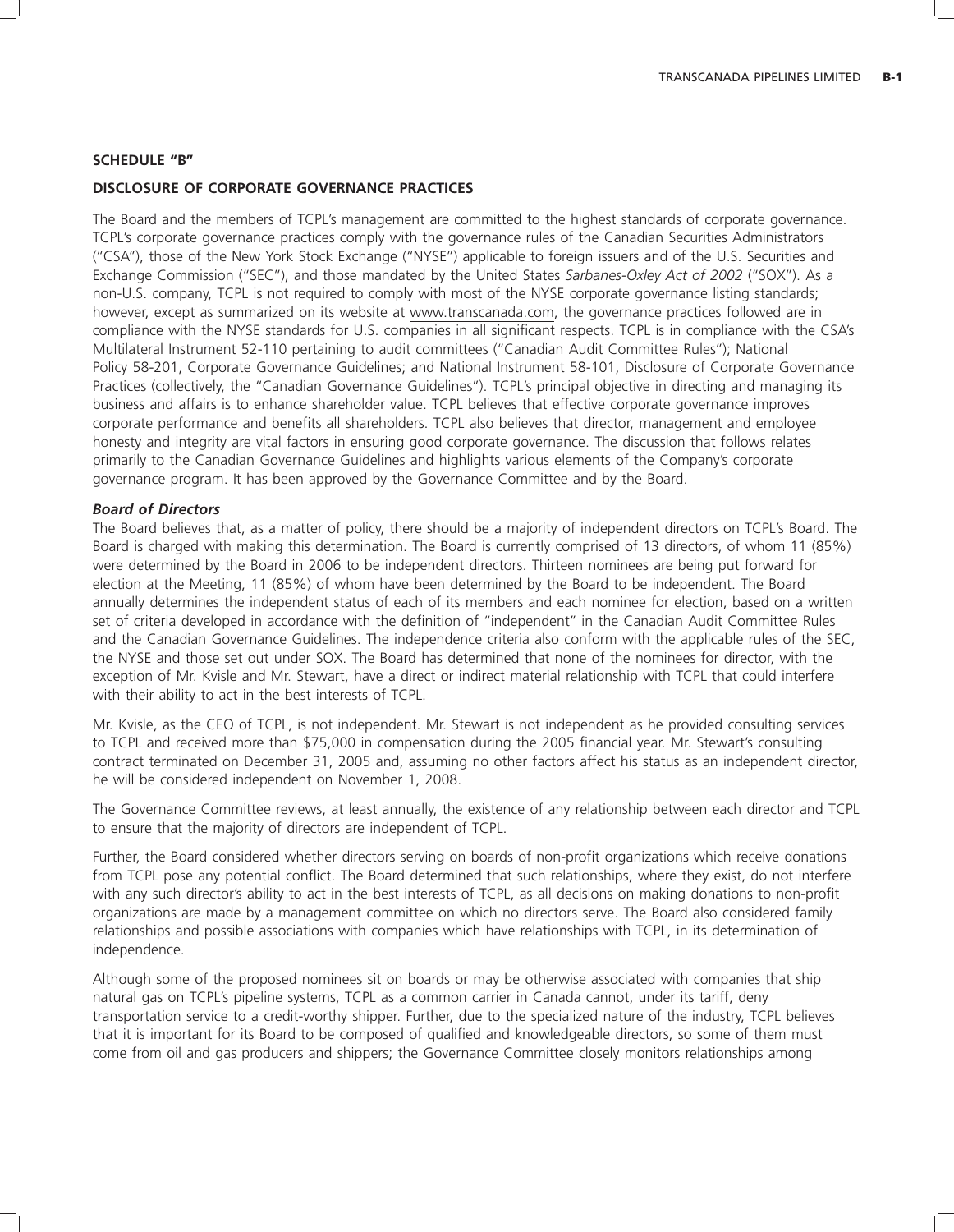directors to ensure that business associations do not affect the Board's performance. In a circumstance where a director declares an interest in any material contract or material transaction being considered at a meeting, the director generally absents himself or herself from the meeting during the consideration of the matter, and does not vote on the matter.

All reporting issuers of which the nominees are presently directors of are set out in the table in TransCanada's Management Proxy Circular under the heading ''Business to be Transacted at the Meeting – Election of Directors''.

In 2006, independent directors of the Board met separately after every regularly scheduled meeting. There were seven such meetings during 2006.

Mr. Jackson has served as the Chair of TCPL since April 30, 2005. He has also acted as chair-person for Deer Creek Energy Limited (from 2001 to 2005) and Resolute Energy Inc. (from 2002 to 2005).

The attendance record of each director for all Board and committee meetings held for the 12-month period ending December 31, 2006 is set out with each director's biography in TransCanada's Management Proxy Circular under the heading ''Business to be Transacted at the Meeting – Election of Directors ''.

#### *Board Mandate*

The Board discharges its responsibilities directly and through committees. At regularly scheduled meetings, members of the Board and management discuss a broad range of issues relevant to TCPL's strategy and business interests and the Board is responsible for the approval of TCPL's strategic plan. In addition, the Board receives reports from management on TCPL's operational and financial performance. The Board had seven scheduled meetings in 2006. Unscheduled meetings are held from time to time as required; there were four unscheduled meetings of the Board in 2006. There were also three strategic issue sessions and one full-day strategic planning session of the Board held in 2006.

The Board operates under a written charter while retaining plenary power. Any responsibility not delegated to management or a committee of the Board remains with the Board. The Charter of the Board of Directors addresses Board composition and organization, and the Board's duties and responsibilities for managing the affairs of TCPL and its oversight responsibilities with respect to: management and human resources; strategy and planning; financial and corporate issues; business and risk management; policies and procedures; compliance reporting and corporate communications; and general legal obligations of TCPL. The charter is available on TransCanada's website at www.transcanada.com and is attached to TCPL's AIF as Schedule ''C''.

The Board also closely oversees any potential conflicts of interest between the Company and its affiliates including TC PipeLines, LP, a public limited partnership.

Charters have been adopted for each of the committees outlining their principal responsibilities. The Board and each committee reviews its charter annually to ensure it is in line with the current developments in corporate governance. The Board and each committee is responsible to update its respective charter. All charters are available on TransCanada's website at www.transcanada.com.

#### *Position Descriptions*

The Board has developed written position descriptions for its chair, the chair of each of the Board committees and for the CEO. The responsibilities of each committee chair are set out in each respective committee's Charter. The written position descriptions and the committee charters are available on TransCanada's website at www.transcanada.com.

The Human Resources Committee and the Board annually review and approve the CEO's personal performance objectives and review with him or her their performance against the previous year's objectives. The Human Resources Committee's report on executive compensation can be found in TCPL's AIF under the heading ''Executive Compensation and Other Information – Report on Executive Compensation''.

#### *Orientation and Continuing Education*

New directors are provided with an orientation and education program that includes a directors' manual containing information about the duties and obligations of directors, the business and operations of TCPL, copies of governance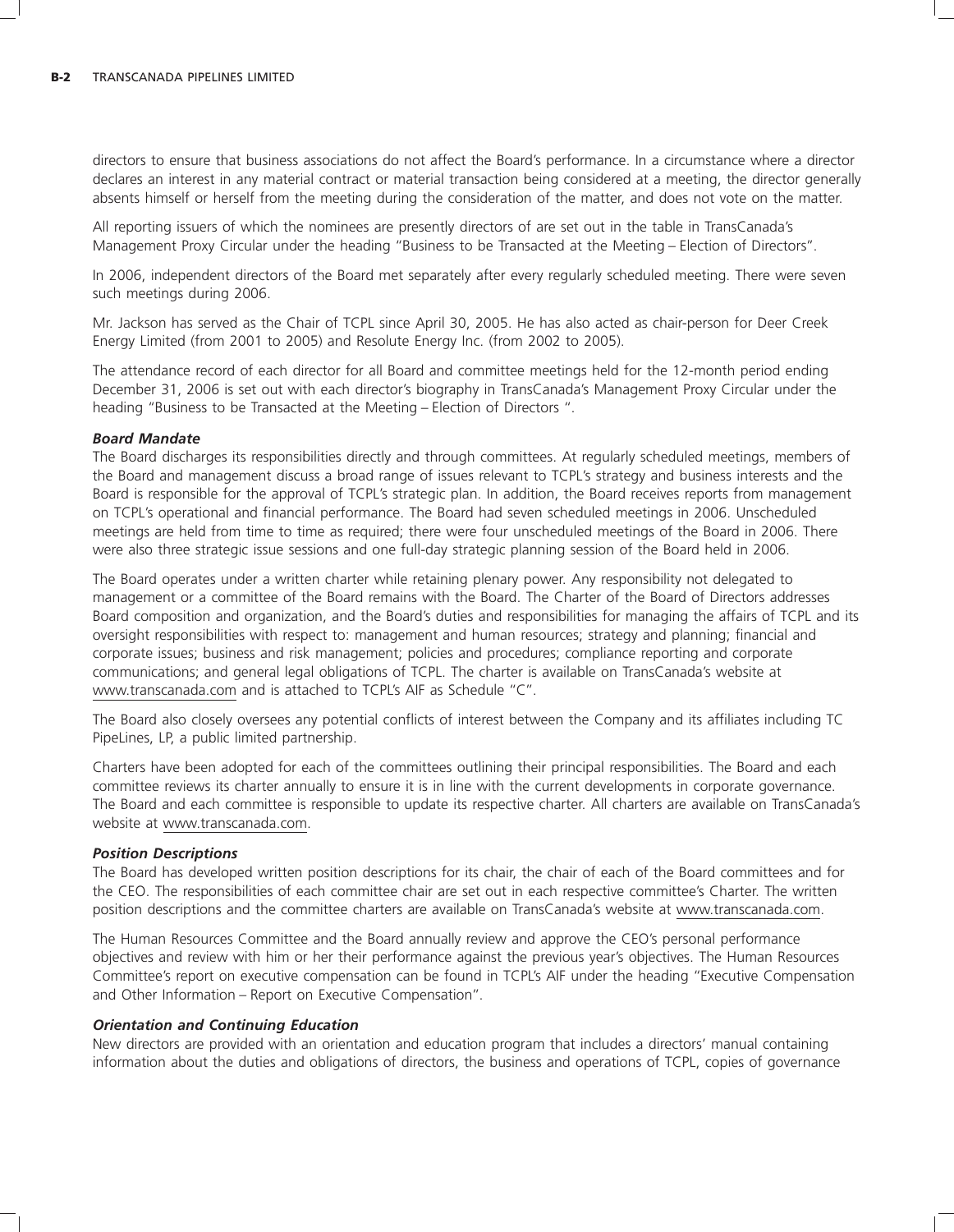charters, copies of past public filings and documents from recent Board meetings. New directors are given additional historical and financial information, a session on corporate strategy, are provided opportunities to visit TCPL's facilities and project sites, and are provided with opportunities for meetings and discussions with the executive leadership team and other directors. Briefing sessions are also held for new committee members, as appropriate. The directors' manual and the director induction and continuing education process are reviewed annually by the Governance Committee. The details of the orientation of each new director are tailored to each director's individual needs and expressed areas of interest.

Senior management as well as external experts make presentations to the Board and to its committees periodically on various business-related topics and on changes in legal, regulatory and industry requirements. Directors tour certain TCPL operating facilities and project sites on an annual basis. TCPL encourages continuing education for its directors, periodically suggests programs which may be relevant to the directors and provides funding for director education. All directors are members of the Canadian Institute of Corporate Directors which provides another source of director education.

### *Ethical Business Conduct*

The Board has formally adopted and published a set of Corporate Governance Guidelines, which affirms TCPL's commitment to maintaining a high standard of corporate governance. The guidelines address the structure and composition of the Board and its committees and also provide guidance to both the Board and management in clarifying their respective responsibilities. The Board's strengths include: an independent, non-executive Chair; well informed and experienced directors who ensure that standards exist to promote ethical behaviour throughout TCPL; an effective board size; alignment with shareholders through director share ownership requirements; and annual assessments of Board, committee and individual director effectiveness. TCPL's Corporate Governance Guidelines are available on TransCanada's website at www.transcanada.com.

The Board has also adopted a code of business ethics for directors which incorporates as its basis, principles of good conduct and highly ethical behaviour. TCPL has adopted codes of business ethics for its employees and one applicable to its CEO, Chief Financial Officer and Controller, all of which must be certified on an annual basis. Compliance with the Company's various codes is monitored by the Audit Committee and reported to the Board. There have been no departures from these codes in 2006. TCPL's codes of business ethics may be viewed on TransCanada's website at www.transcanada.com.

In a circumstance where a director declares an interest in any material contract or material transaction being considered at a meeting, the director generally absents himself or herself from the meeting during the consideration of the matter, and does not vote on the matter.

#### *Nomination of Directors*

The Governance Committee, which is composed entirely of independent directors, is responsible for proposing new nominees to the Board, which in turn is responsible for identifying suitable candidates for election by the shareholders. The Governance Committee annually reviews the qualifications of persons proposed for election to the Board and submits its recommendations to the Board for consideration. The objective of this review is to maintain the composition of the Board in a way that provides the best mix of skills and experience to guide the long-term strategy and ongoing business operations of TransCanada. New nominees must have experience in the industries in which TCPL participates or experience in general business management of corporations that are a similar size and scope to TransCanada, the ability to devote the time required, and a willingness to serve. The Governance Committee also advises the Board on the criteria for, and determination of, the independence of each director.

The Governance Committee maintains a matrix of skills and requirements and periodically assesses the skill set of the current Board members to identify necessary skills and backgrounds for Board candidates. The Governance Committee also maintains an ''evergreen'' list of potential candidates for its future consideration and periodically retains independent search firms to identify new candidates for election to the Board.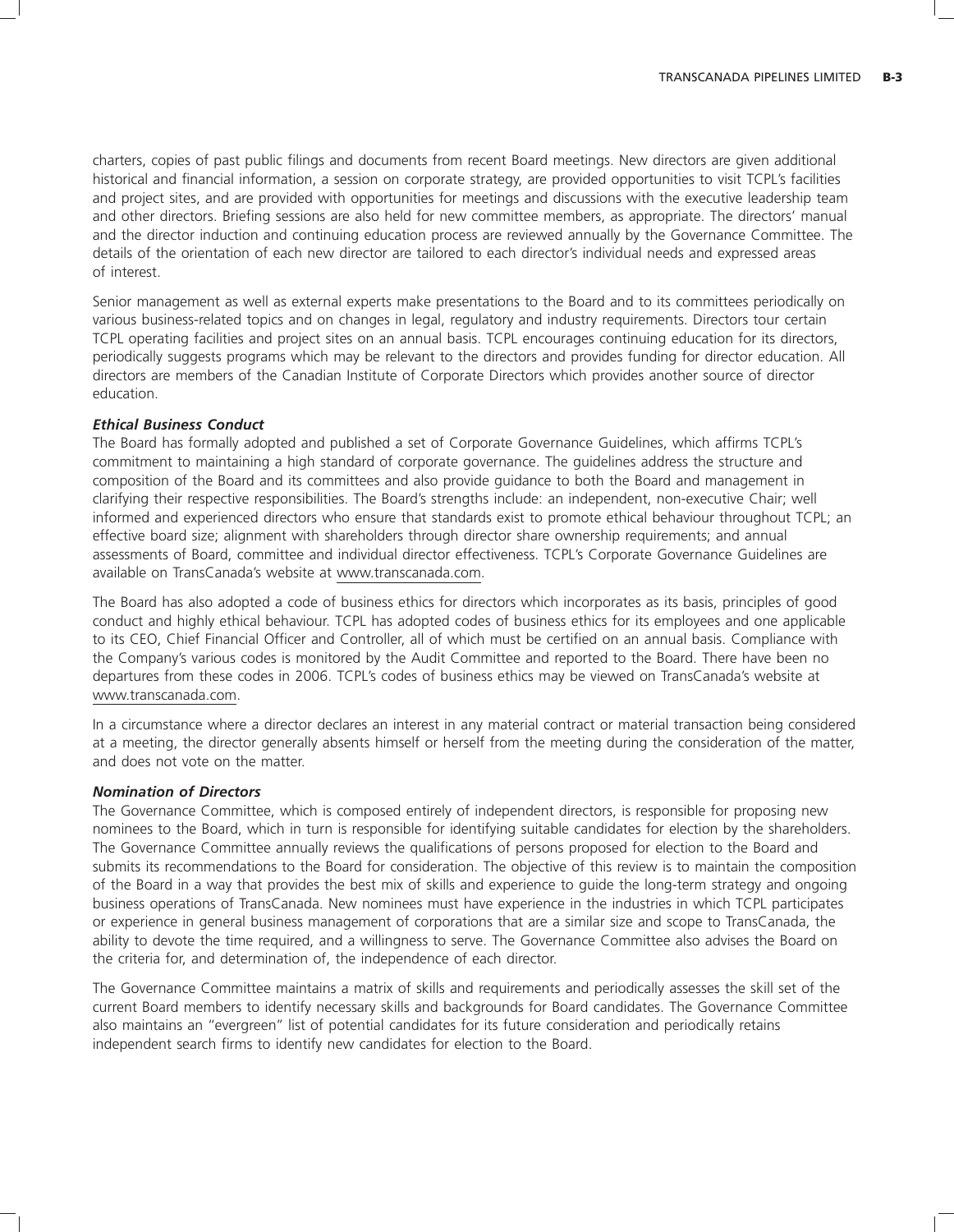The Board has determined that no person shall stand for election or re-election to the Board if he or she attains the age of 70 years on or before the date of the annual meeting held in relation to the election of directors; provided however, that if a director attains the age of 70 before serving a full seven consecutive years on the Board, that director may stand for re-election, upon the recommendation of the Board each year until that director has served a full seven years on the Board.

Further information relating to the Governance Committee can be found in TCPL's AIF under Schedule ''D'', ''Description of Board Committees and Their Charters – Governance Committee''.

### *Compensation*

The Governance Committee reviews the compensation of the directors on an annual basis, taking into account such matters as time commitment, responsibility, and compensation provided by comparable companies, and makes an annual recommendation to the Board for consideration. Towers Perrin provides an annual report on directors' compensation paid by comparable companies to facilitate the Governance Committee's review of director compensation. Directors may receive their compensation in the form of cash and deferred share units. With the exception of Mr. Kvisle, who follows the Share Ownership Guidelines for executives, Directors must hold a minimum of five times their annual cash retainer fee in common shares or related deferred share units of TransCanada. Directors have a maximum of five years to reach this level of share ownership.

The Human Resources Committee, which is composed entirely of independent directors, conducts an annual review of the performance of TCPL and the CEO as measured against objectives established in the prior year by the Board, the Human Resources Committee and the CEO. The results of this annual review are reported to the Board, which then makes an evaluation of the overall performance of TCPL and the CEO. The chair of the Board and the chair of the Human Resources Committee communicate this performance evaluation to the CEO. The evaluation is used by the Human Resources Committee in its deliberations concerning the CEO's annual compensation. The evaluation of TCPL's performance against corporate objectives also forms part of the determination of the compensation of all employees. The Human Resources Committee's report on executive compensation can be found in TCPL's AIF under the heading ''Executive Compensation and Other Information – Report on Executive Compensation''.

Further information relating to the Human Resources Committee can be found in TCPL's AIF under Schedule ''D'', ''Description of Board Committees and Their Charters – Human Resources Committee''.

Information relating to compensation consulting services provided by Towers Perrin during the 2006 financial year can be found in TCPL's AIF under the heading ''Executive Compensation and Other Information – Report on Executive Compensation – Executive Compensation Advisory Services''.

### *Other Board Committees*

The Board has the following Committees: Audit; Health, Safety and Environment; Governance; and Human Resources. Details relating to these committees can be found in TCPL's AIF under Schedule ''D'', ''Description of Board Committees and Their Charters''.

### *Assessments*

The Governance Committee is responsible for making an annual assessment of the overall performance of the Board, its committees and its individual members, and reporting its findings to the Board. An annual questionnaire is utilized as part of this process. This questionnaire is circulated to each of the directors and is administered by the Corporate Secretary.

The questionnaire examines the effectiveness of the Board as a whole, and of each committee, and specifically reviews areas that the Board and/or management believe could be improved or enhanced to ensure the continued effectiveness of the Board and its committees in the execution of their responsibilities. Each committee also conducts an annual self-assessment, based on specific questions in the annual questionnaire. Responses are provided to the Chair and collated results are distributed to directors and discussed at the Board.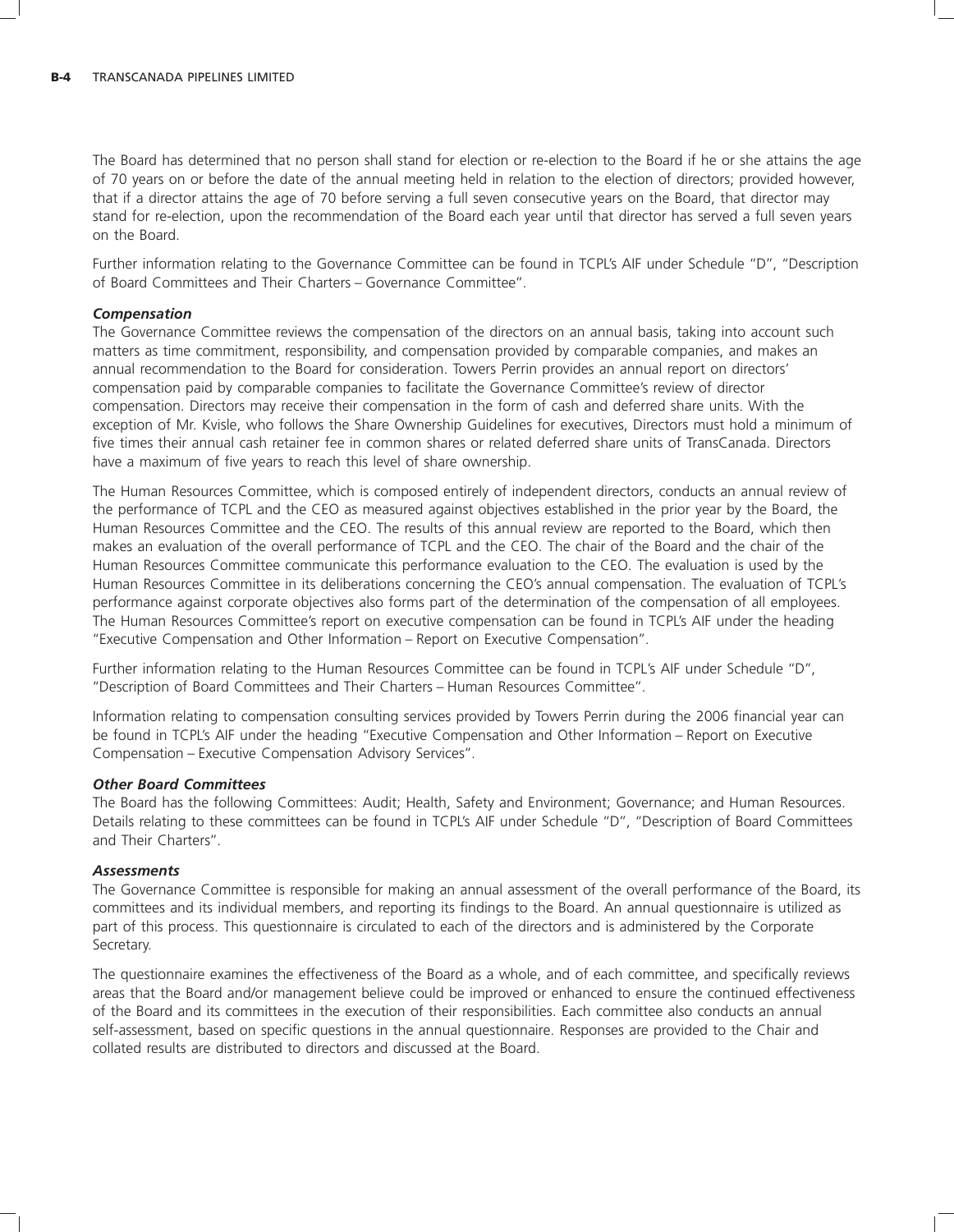The annual questionnaire and the individual director's terms of reference are then used in the evaluation of the contribution of individual directors. Formal interviews with each director and each member of TCPL's executive leadership team are carried out annually by the Chair with respect to this matter. The Chair of the Governance Committee also interviews each director annually on his or her assessment of the Chair's performance. All of these assessments are reported annually to the full Board.

TCPL believes that due to the specialized nature of the industry, it is important for its Board to be composed of qualified and knowledgeable directors. During the last year, all directors demonstrated a strong commitment to their roles and responsibilities through an average 94% overall attendance rate at Board meetings and an average 95% attendance rate at committee meetings. In addition, all of the directors are available to meet with management as required.

### *Financial Literacy of Directors*

The Board has determined that all of the members of its Audit Committee are financially literate. An individual is financially literate if he or she has the ability to read and understand a set of financial statements that present a breadth and level of complexity of accounting issues that are generally comparable to the breadth and complexity of the issues that can reasonably be expected to be raised by TCPL's financial statements.

### *Majority Voting for Directors*

TCPL has adopted a policy whereby, at any meeting where the number of nominees for election is the same as the number of director positions on the Board, if proxy votes withheld for the election of any particular director are greater than 5% of the votes cast by proxy, a ballot pertaining to the election of each of the directors will be held at that meeting. A director is required to tender his resignation if the director receives more votes ''withheld'' than ''for'' that director's election when such ballot is held. In the absence of extenuating circumstances, the Board is expected to accept that resignation within 90 days. The Board may fill a vacancy in accordance with TCPL's by-laws and the *Canada Business Corporations Act*. The policy does not apply in the event of a proxy contest with respect to the election of directors. This policy is part of TCPL's Corporate Governance Guidelines which are published on its website at www.transcanada.com.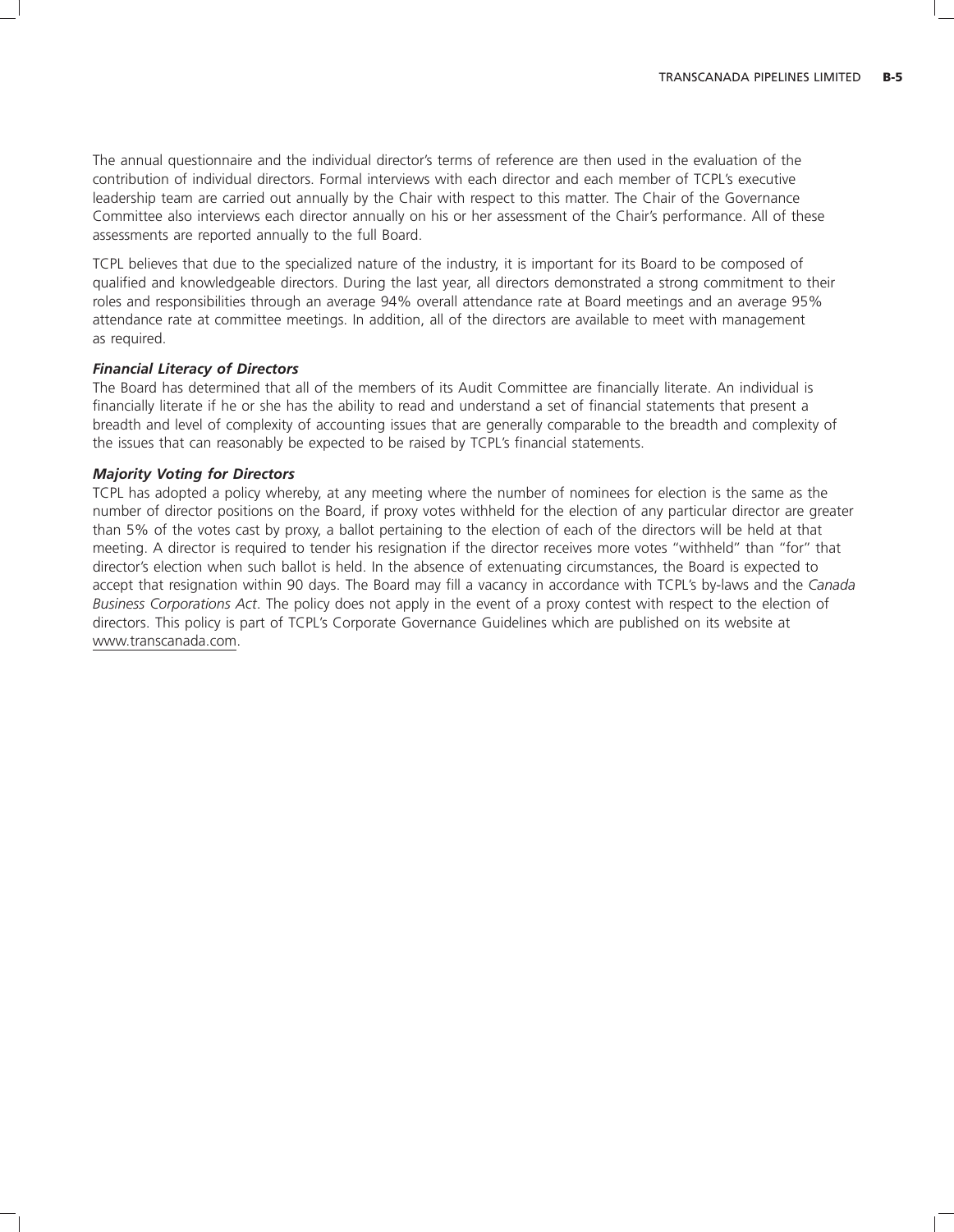### **SCHEDULE ''C''**

# **CHARTER OF THE BOARD OF DIRECTORS**

### **I. INTRODUCTION**

- A. The Board's primary responsibility is to foster the long-term success of the Company consistent with the Board's fiduciary responsibility to the shareholders to maximize shareholder value.
- B. The Board of Directors has plenary power. Any responsibility not delegated to management or a committee of the Board remains with the Board. This Charter is prepared to assist the Board and management in clarifying responsibilities and ensuring effective communication between the Board and management.

### **II. COMPOSITION AND BOARD ORGANIZATION**

- A. Nominees for directors are initially considered and recommended by the Governance Committee of the Board, approved by the entire Board and elected annually by the shareholders of the Company.
- B. The Board must be comprised of a majority of members who have been determined by the Board to be independent. A member is independent if the member has no direct or indirect relationship which could, in the view of the Board, reasonably interfere with the exercise of a member's independent judgment.
- C. Directors who are not members of management will meet on a periodic basis to discuss matters of interest independent of any influence from management.
- D. Certain of the responsibilities of the Board referred to herein may be delegated to committees of the Board. The responsibilities of those committees will be as set forth in their Charter, as amended from time to time.

### **III. DUTIES AND RESPONSIBILITIES**

#### **A. Managing the Affairs of the Board**

The Board operates by delegating certain of its authorities, including spending authorizations, to management and by reserving certain powers to itself. Certain of the legal obligations of the Board are described in detail in Section IV. Subject to these legal obligations and to the Articles and By-laws of the Company, the Board retains the responsibility for managing its own affairs, including:

- i) planning its composition and size;
- ii) selecting its Chair;
- iii) nominating candidates for election to the Board;
- iv) determining independence of Board members;
- v) approving committees of the Board and membership of directors thereon;
- vi) determining director compensation; and
- vii) assessing the effectiveness of the Board, committees and directors in fulfilling their responsibilities.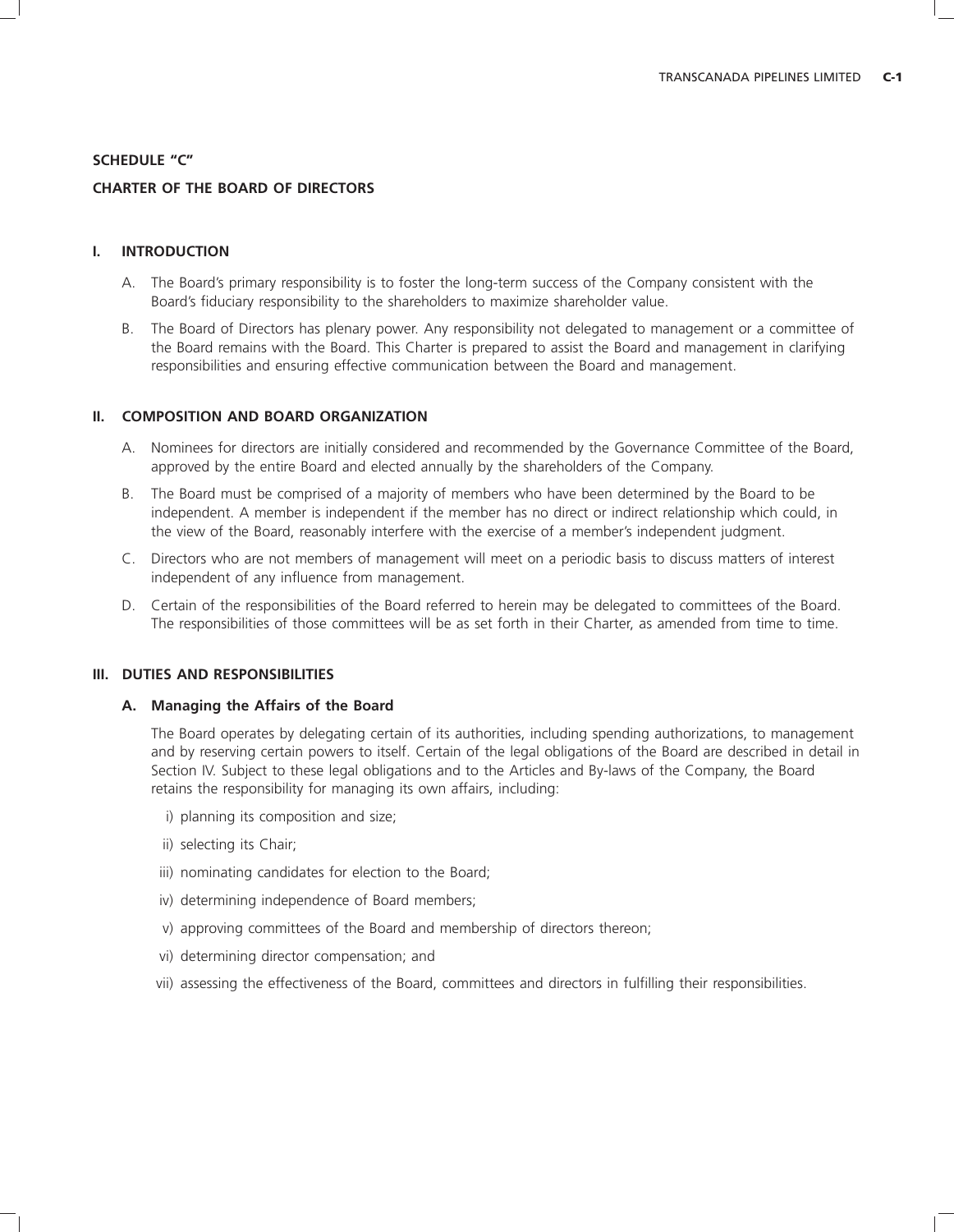#### **B. Management and Human Resources**

The Board has the responsibility for:

- i) the appointment and succession of the Chief Executive Officer (CEO) and monitoring CEO performance, approving CEO compensation and providing advice and counsel to the CEO in the execution of the CEO's duties;
- ii) approving a position description for the CEO;
- iii) reviewing CEO performance at least annually, against agreed-upon written objectives;
- iv) approving decisions relating to senior management, including the:
	- a) appointment and discharge of officers of the Company and members of the senior leadership team;
	- b) compensation and benefits for members of the senior leadership team;
	- c) acceptance of outside directorships on public companies by executive officers (other than not-for-profit organizations);
	- d) annual corporate and business unit performance objectives utilized in determining incentive compensation or other awards to officers; and
	- e) employment contracts, termination and other special arrangements with executive officers, or other employee groups if such action is likely to have a subsequent material<sup>(1)</sup> impact on the Company or its basic human resource and compensation policies.
- v) taking all reasonable steps to ensure succession planning programs are in place, including programs to train and develop management;
- vi) approving certain matters relating to all employees, including:
	- a) the annual salary policy/program for employees;
	- b) new benefit programs or changes to existing programs that would create a change in cost to the Company in excess of \$10,000,000 annually;
	- c) pension fund investment guidelines and the appointment of pension fund managers; and
	- d) material benefits granted to retiring employees outside of benefits received under approved pension and other benefit programs.

### **C. Strategy and Plans**

The Board has the responsibility to:

- i) participate in strategic planning sessions to ensure that management develops, and ultimately approve, major corporate strategies and objectives;
- ii) approve capital commitment and expenditure budgets and related operating plans;
- iii) approve financial and operating objectives used in determining compensation;
- iv) approve the entering into, or withdrawing from, lines of business that are, or are likely to be, material to the Company;
- v) approve material divestitures and acquisitions; and
- (1) For purposes of this Charter, the term ''material'' includes a transaction or a series of related transactions that would, using reasonable business judgment and assumptions, have a meaningful impact on the Corporation. The impact could be relative to the Corporation's financial performance and liabilities as well as its reputation.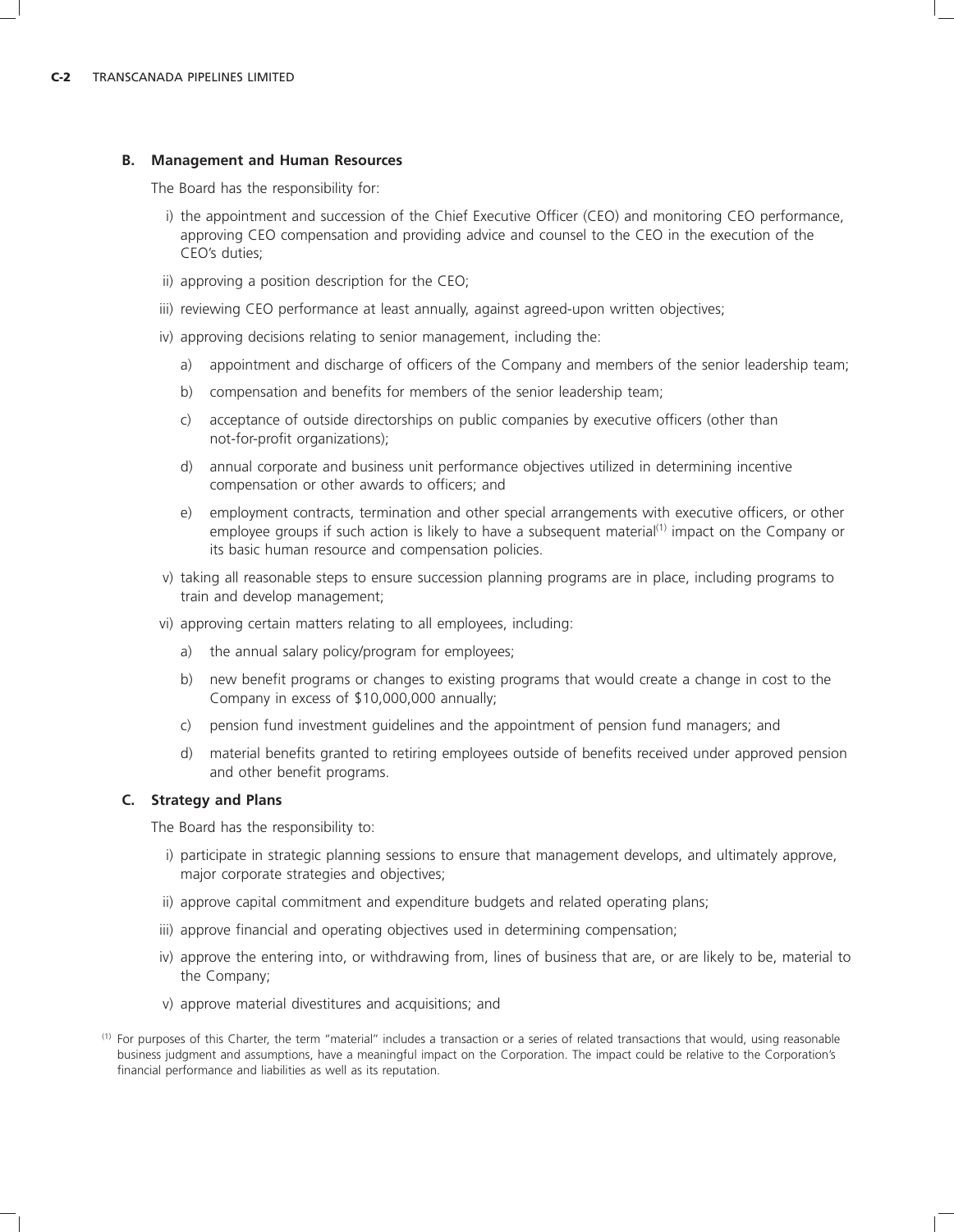vi) monitor management's achievements in implementing major corporate strategies and objectives, in light of changing circumstances.

#### **D. Financial and Corporate Issues**

The Board has the responsibility to:

- i) take reasonable steps to ensure the implementation and integrity of the Company's internal control and management information systems;
- ii) monitor operational and financial results;
- iii) approve annual financial statements and related Management's Discussion and Analysis, review quarterly financial results and approve the release thereof by management;
- iv) approve the Management Proxy Circular, Annual Information Form and documents incorporated by reference therein;
- v) declare dividends;
- vi) approve financings, changes in authorized capital, issue and repurchase of shares, issue and redemption of debt securities, listing of shares and other securities, issue of commercial paper, and related prospectuses and trust indentures;
- vii) recommend appointment of external auditors and approve auditors' fees;
- viii) approve banking resolutions and significant changes in banking relationships;
- ix) approve appointments, or material changes in relationships with corporate trustees;
- x) approve contracts, leases and other arrangements or commitments that may have a material impact on the Company;
- xi) approve spending authority guidelines; and
- xii) approve the commencement or settlement of litigation that may have a material impact on the Company.

#### **E. Business and Risk Management**

The Board has the responsibility to:

- i) take all reasonable steps to ensure that management has identified the principal risks of the Company's business and implemented appropriate strategies to manage these risks, understands the principal risks and achieves a proper balance between risks and benefits;
- ii) review reports on capital commitments and expenditures relative to approved budgets;
- iii) review operating and financial performance relative to budgets or objectives;
- iv) receive, on a regular basis, reports from management on matters relating to, among others, ethical conduct, environmental management, employee health and safety, human rights, and related party transactions; and
- v) assess and monitor management control systems by evaluating and assessing information provided by management and others (e.g. internal and external auditors) about the effectiveness of management control systems.

### **F. Policies and Procedures**

The Board has responsibility to:

i) monitor compliance with all significant policies and procedures by which the Company is operated;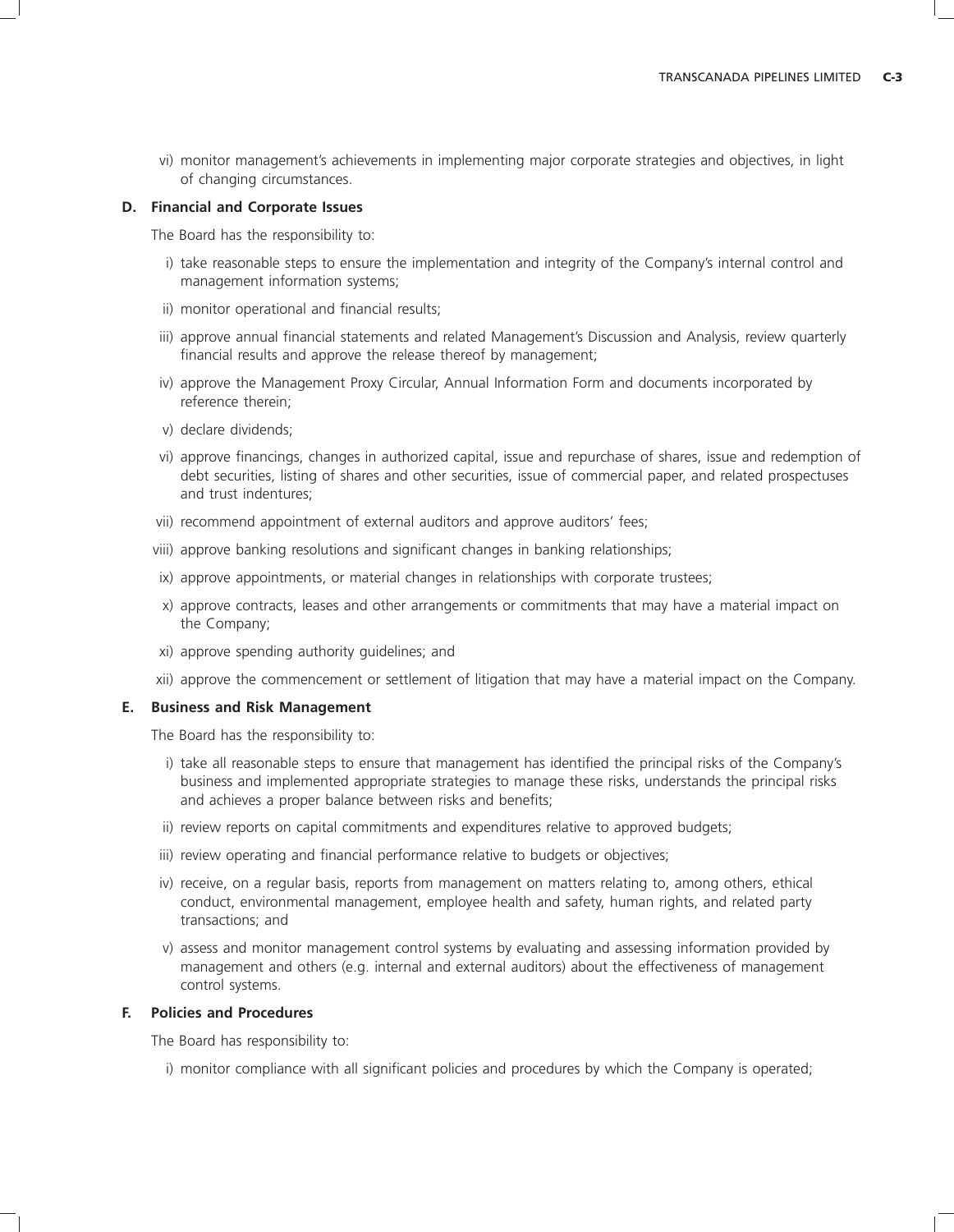- ii) direct management to ensure the Company operates at all times within applicable laws and regulations and to the highest ethical and moral standards;
- iii) provide policy direction to management while respecting its responsibility for day-to-day management of the Company's businesses; and
- iv) review significant new corporate policies or material amendments to existing policies (including, for example, policies regarding business conduct, conflict of interest and the environment).

#### **G. Compliance Reporting and Corporate Communications**

The Board has the responsibility to:

- i) take all reasonable steps to ensure the Company has in place effective disclosure and communication processes with shareholders and other stakeholders and financial, regulatory and other recipients;
- ii) approve interaction with shareholders on all items requiring shareholder response or approval;
- iii) take all reasonable steps to ensure that the financial performance of the Company is adequately reported to shareholders, other security holders and regulators on a timely and regular basis;
- iv) take all reasonable steps to ensure that financial results are reported fairly and in accordance with generally accepted accounting principles;
- v) take all reasonable steps to ensure the timely reporting of any other developments that have significant and material impact on the Company; and
- vi) report annually to shareholders on the Board's stewardship for the preceding year (the Annual Report).

# **IV. GENERAL LEGAL OBLIGATIONS OF THE BOARD OF DIRECTORS**

The Board is responsible for:

- i) directing management to ensure legal requirements have been met and documents and records have been properly prepared, approved and maintained;
- ii) approving changes in the By-laws and Articles of Incorporation, matters requiring shareholder approval, and agendas for shareholder meetings;
- iii) approving the Company's legal structure, name, logo, mission statement and vision statement; and
- iv) performing such functions as it reserves to itself or which cannot, by law, be delegated to Committees of the Board or to management.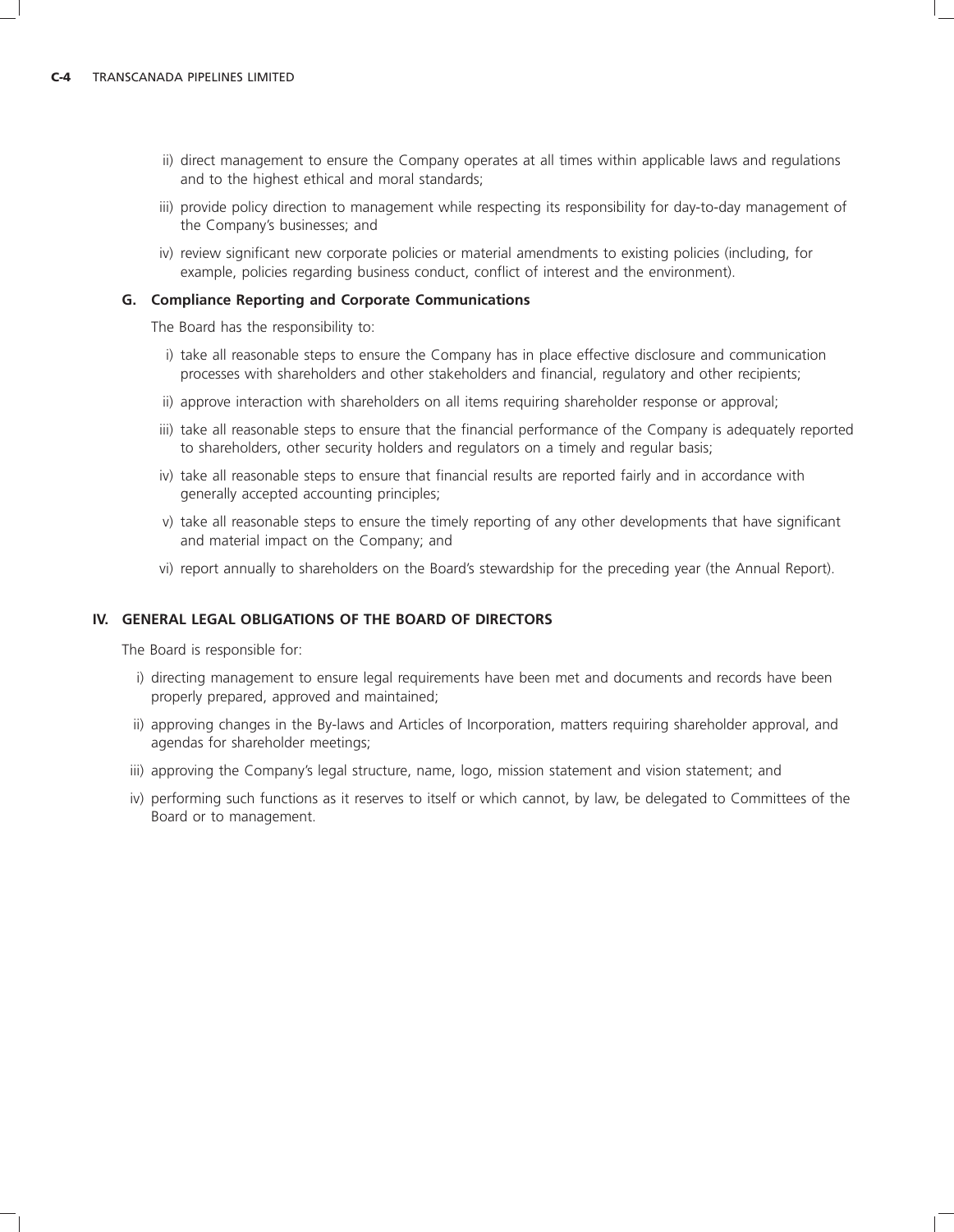#### **SCHEDULE ''D''**

# **DESCRIPTION OF BOARD COMMITTEES AND THEIR CHARTERS**

The Board has four standing committees: the Audit Committee; the Governance Committee; the Health, Safety and Environment Committee; and the Human Resources Committee. The Board does not have an Executive Committee. The Audit, Human Resources and Governance committees are required to be composed entirely of independent directors. The Health, Safety and Environment Committee is required to have a majority of independent directors.

Each of the committees has the authority to retain advisors to assist it in the discharge of their respective responsibilities. Each of the committees review their respective charters at least annually and, as required, recommend changes to the Governance Committee and to the Board. Each of the committees also review their respective performance annually.

Each of the committees has a charter; the committee charters are published on TransCanada's website at www.transcanada.com.

### **Audit Committee**

**Chair:** H.G. Schaefer, F.C.A.

**Members:** D.H. Burney, K.E. Benson, P. Gauthier, P.L. Joskow, J.A. MacNaughton

This committee is comprised of six independent directors and is mandated to assist the Board in monitoring, among other things, the integrity of the financial statements of TCPL, the compliance by TCPL with legal and regulatory requirements, and the independence and performance of TCPL's internal and external auditors. The committee is also mandated to review and recommend to the Board approval of TCPL's audited annual and unaudited interim consolidated financial statements and related management discussion and analysis, and other corporate disclosure documents including information circulars, the annual information form, all prospectuses, other offering memoranda, and any financial statements required by regulatory authorities, before they are released to the public or filed with the appropriate regulatory authorities. In addition, the committee reviews and recommends to the Board the appointment and compensation of the external auditor, oversees the accounting, financial reporting, control and audit functions, and recommends funding of TCPL's pension plans.

Audit Committee information as required under the Canadian Audit Committee Rules is contained in TCPL's Annual Information Form for the year ending December 31, 2006 in the section ''Corporate Governance – Audit Committee''. Audit committee information includes the charter, committee composition, relevant education and experience of each member, reliance on exemptions, financial literacy of each member, committee oversight, pre-approval policies and procedures, and external auditor service fees by category. The Annual Information Form is available on SEDAR at www.sedar.com under TCPL's profile and is published on TransCanada's website at www.transcanada.com.

The committee oversees the operation of an anonymous and confidential toll free telephone number for employees, contractors and the public to call with respect to perceived accounting irregularities and ethical violations, and has set up a procedure for the receipt, retention, treatment and regular review of any such reported activities. This telephone number is published on TransCanada's website at www.transcanada.com, on its intranet for employees and in the Company's Annual Report to shareholders.

The committee reviews the audit plans of the internal and external auditors and meets with them at the time of each committee meeting, in each case both with and without the presence of management. The committee annually receives and reviews the external auditor's formal written statement of independence delineating all relationships between itself and TCPL and its report on recommendations to management regarding internal controls and procedures, and ensures the rotation of the lead audit partner having primary responsibility for the audit as required by law. The committee pre-approves all audit services and all permitted non-audit services. In addition, the committee discusses with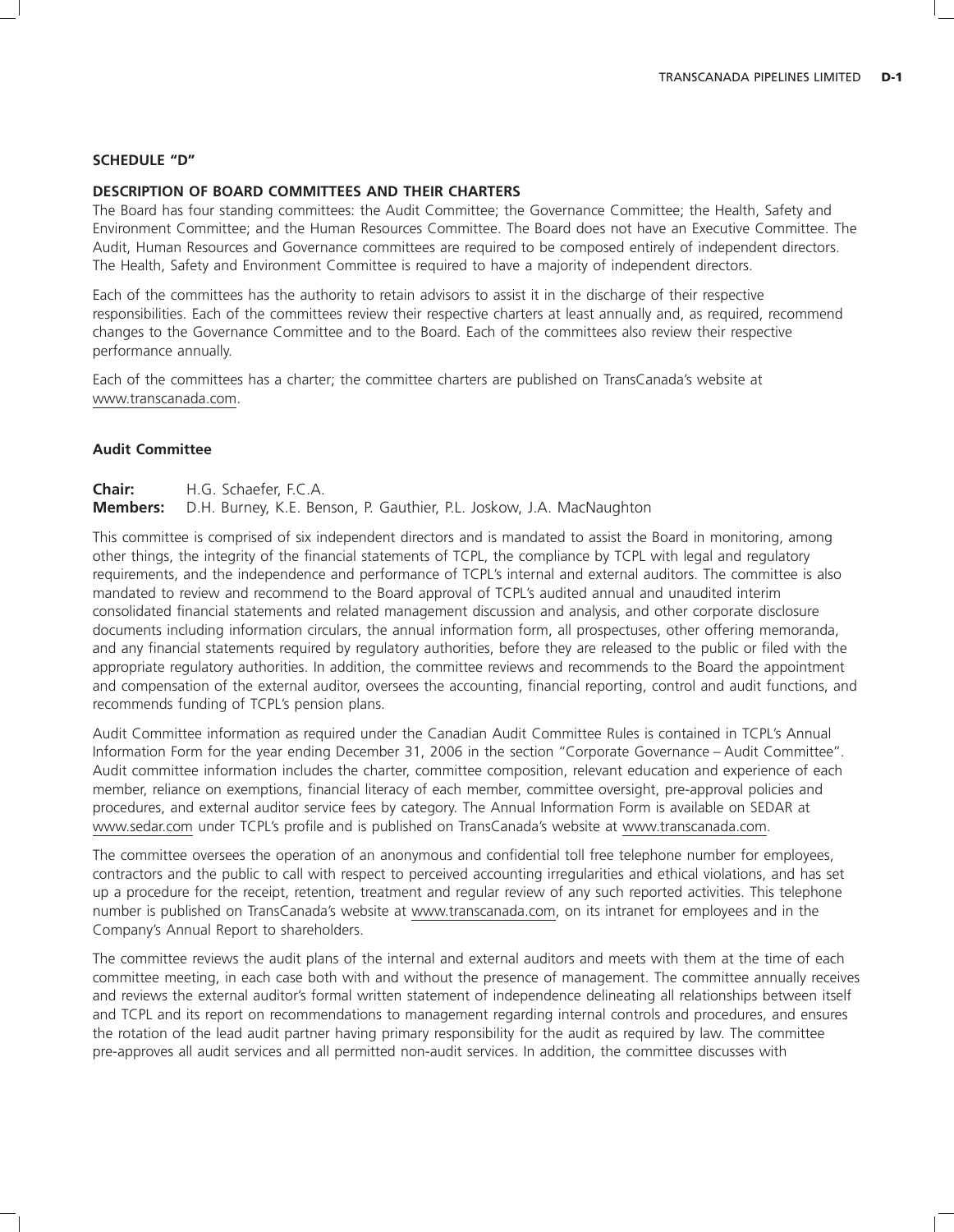management TCPL's material financial risk exposures and the actions management has taken to monitor and control such exposures, reviews the internal control procedures to oversee their effectiveness, monitors compliance with TCPL's policies and codes of business ethics, and reports on these matters to the Board. The committee reviews and approves the investment objectives and choice of investment managers for the Canadian pension plans and considers and approves any significant changes to those plans relating to financial matters.

There were six meetings of the Audit Committee in 2006.

### **Governance Committee**

**Chair:** W.K. Dobson **Members:** D.H. Burney, P.L. Joskow, D.P. O'Brien, H.G. Schaefer

This committee is comprised of five independent directors and is mandated to enhance TCPL's governance through a continuing assessment of TCPL's approach to corporate governance. The committee is also mandated to identify qualified individuals to become Board members, to recommend to the Board nominees for election as directors at each annual meeting of shareholders and to annually recommend to the Board placement of directors on committees. The committee annually reviews the independence status of each director in accordance with written criteria in order to provide the Board with guidance for its annual determination of director independence and for the placement of members on committees.

The committee reviews and reports to the Board on the performance of individual directors, the Board as a whole and each of the committees, in conjunction with the Chair of the Board. The committee also monitors the relationship between management and the Board, and reviews TCPL's structures to ensure that the Board is able to function independently of management. The committee chair annually reviews the performance of the Chair of the Board. The committee is also responsible for an annual review of director compensation and for the administration of the Share Unit Plan for Non-Employee Directors (1998), including the granting of units under the plan.

The committee monitors best governance practice and ensures any corporate governance concerns are raised with management. The committee also ensures the Company has a best practice orientation package and monitors continuing education for all directors.

There were two meetings of the Governance Committee in 2006.

#### **Human Resources Committee**

**Chair:** K.L. Hawkins **Members:** W.K. Dobson, E.L. Draper, D.P. O'Brien

This committee is comprised of four independent directors and is mandated to review the Company's human resources policies and plans, monitor succession planning and to assess the performance of the CEO and other senior officers of TCPL against pre-established objectives. The committee approves the salary and other remuneration to be awarded to senior executive officers of TCPL. A report on senior management development and succession is prepared annually for presentation to the Board. The committee reports to the Board with recommendations on the remuneration package for the CEO. The committee approves executive compensation plans, including actual compensation awards for the most senior officers and approves any major changes to TCPL's compensation and benefit plans. The committee considers and approves any changes to TCPL's pension plans relating to benefits provided under these plans. The committee approves grants under the Stock Option Plan and accruals pursuant to the Performance Unit Plan and has oversight responsibilities for the Executive Share Unit Plan, the Performance Share Unit Plan, the Stock Option Plan and the Performance Unit Plan.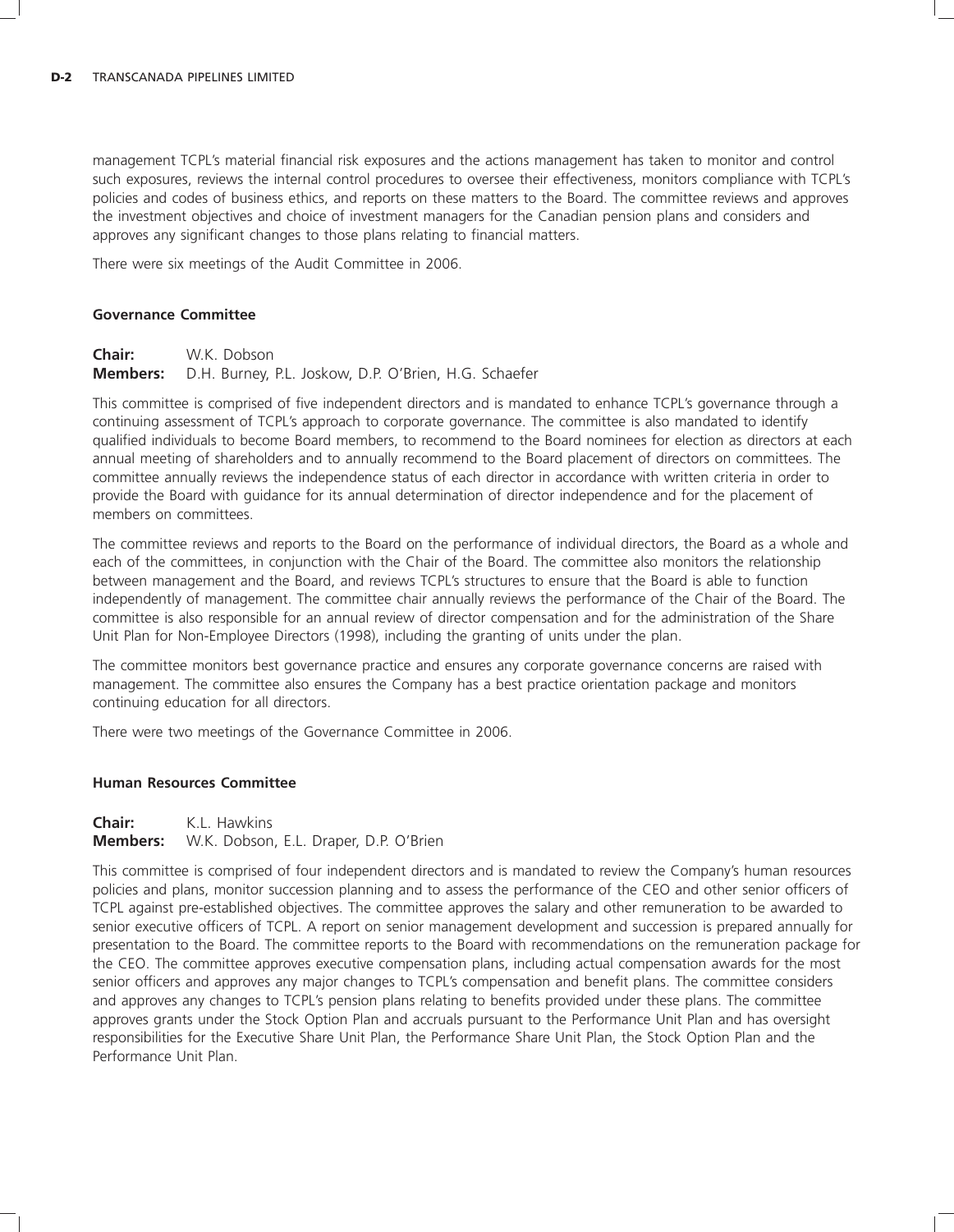There were four meetings of the Human Resources Committee in 2006.

## **Health, Safety and Environment Committee**

**Chair:** E.L. Draper **Members:** P. Gauthier, K.L. Hawkins, J.A. MacNaughton, D.M.G. Stewart

This committee is comprised of five directors, four of whom are considered independent (all members other than Mr. Stewart), and is mandated to monitor the health, safety and environmental practices and procedures of TCPL and its subsidiaries for compliance with applicable legislation, conformity with industry standards and prevention or mitigation of losses. The committee also considers whether the implementation of TCPL's policies related to health, safety and environmental matters are effective. The committee reviews reports and, when appropriate, makes recommendations to the Board on TCPL's policies and procedures related to health, safety and the environment. This committee meets separately with officers of TCPL and its business units who have responsibility for these matters and reports to the Board on such meetings.

There were three meetings of the Health, Safety and Environment Committee in 2006.

#### **Chair's Participation in Committees**

Mr. S.B. Jackson, the Chair of the Board, is an independent director. The Chair is appointed by the Board and serves in a non-executive capacity. The Chair is a non-voting member of all committees of the Board.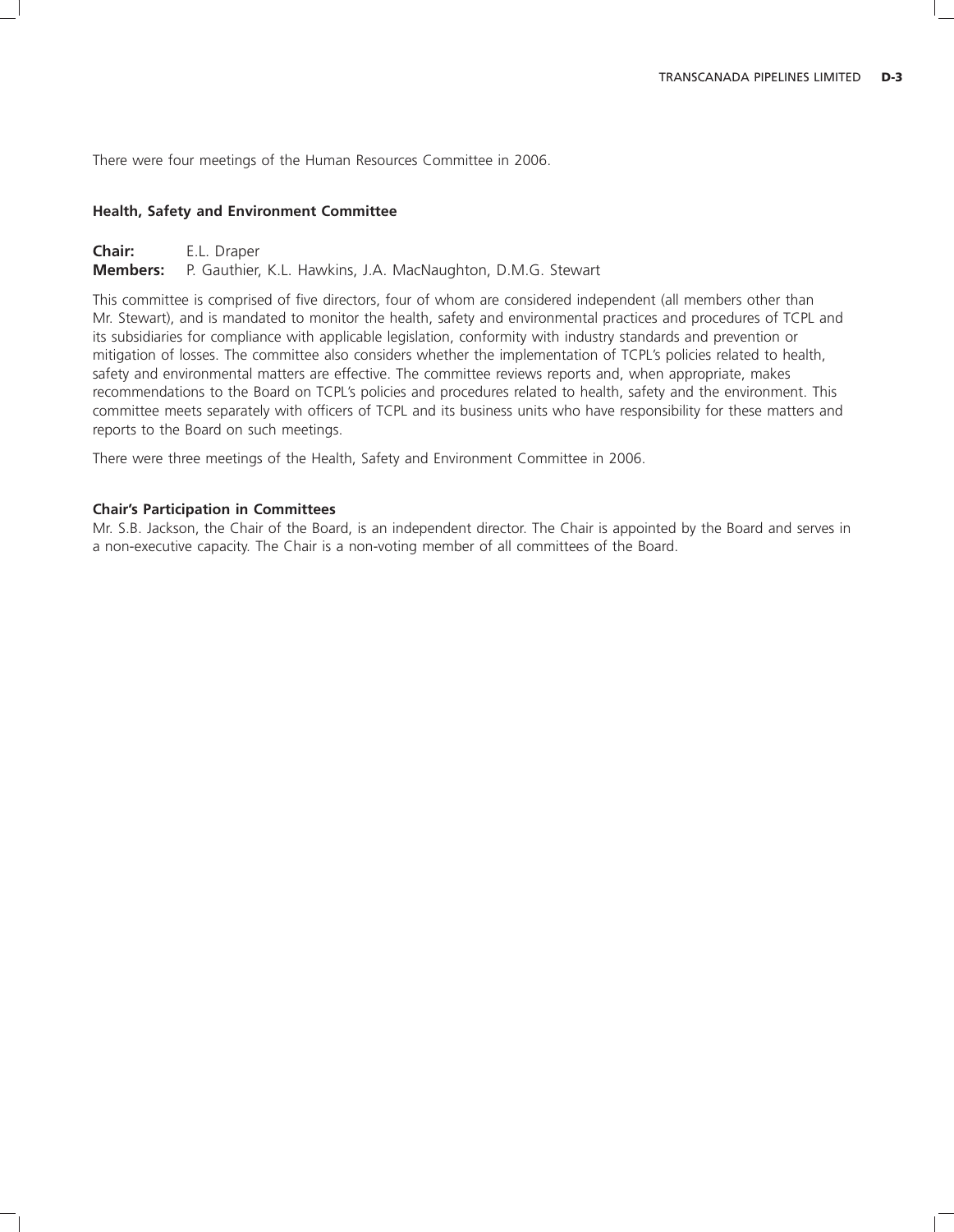## **SCHEDULE ''E''**

# **CHARTER OF THE AUDIT COMMITTEE**

# **1. Purpose**

The Audit Committee shall assist the Board of Directors (the ''Board'') in overseeing and monitoring, among other things, the:

- Company's financial accounting and reporting process;
- integrity of the financial statements;
- Company's internal control over financial reporting;
- external financial audit process;
- compliance by the Company with legal and regulatory requirements; and
- independence and performance of the Company's internal and external auditors.

To fulfill its purpose, the Audit Committee has been delegated certain authorities by the Board of Directors that it may exercise on behalf of the Board.

## **2. Roles and Responsibilities**

## *I. Appointment of the Company's External Auditors*

Subject to confirmation by the external auditors of their compliance with Canadian and U.S. regulatory registration requirements, the Audit Committee shall recommend to the Board the appointment of the external auditors, such appointment to be confirmed by the Company's shareholders at each annual meeting. The Audit Committee shall also recommend to the Board the compensation to be paid to the external auditors for audit services and shall pre-approve the retention of the external auditors for any permitted non-audit service and the fees for such service. The Audit Committee shall also be directly responsible for the oversight of the work of the external auditor (including resolution of disagreements between management and the external auditor regarding financial reporting) for the purpose of preparing or issuing an audit report or related work. The external auditor shall report directly to the Audit Committee.

The Audit Committee shall also receive periodic reports from the external auditors regarding the auditors' independence, discuss such reports with the auditors, consider whether the provision of non-audit services is compatible with maintaining the auditors' independence and the Audit Committee shall take appropriate action to satisfy itself of the independence of the external auditors.

### *II. Oversight in Respect of Financial Disclosure*

The Audit Committee, to the extent it deems it necessary or appropriate, shall:

(a) review, discuss with management and the external auditors and recommend to the Board for approval, the Company's audited annual financial statements, annual information form including management discussion and analysis, all financial statements in prospectuses and other offering memoranda, financial statements required by regulatory authorities, all prospectuses and all documents which may be incorporated by reference into a prospectus, including without limitation, the annual proxy circular, but excluding any pricing supplements issued under a medium term note prospectus supplement of the Company;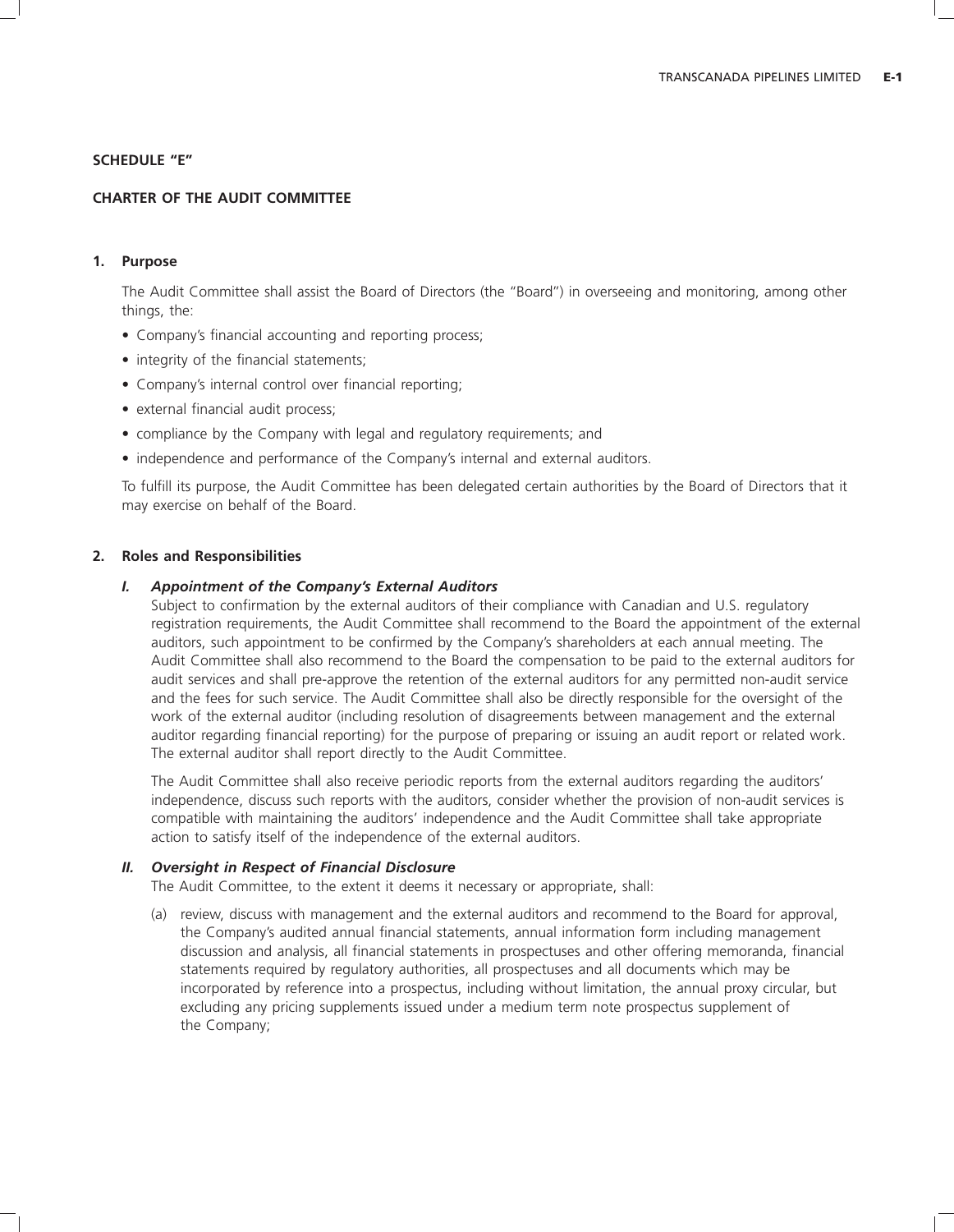- (b) review, discuss with management and the external auditors and recommend to the Board for approval the release to the public of the Company's interim reports, including the financial statements, management discussion and analysis and press releases on quarterly financial results;
- (c) review and discuss with management and external auditors the use of ''pro forma'' or ''adjusted'' non-GAAP information and the applicable reconciliation;
- (d) review and discuss with management and external auditors financial information and earnings guidance provided to analysts and rating agencies; provided, however, that such discussion may be done generally (consisting of discussing the types of information to be disclosed and the types of presentations to be made). The Audit Committee need not discuss in advance each instance in which the Company may provide earnings guidance or presentations to rating agencies;
- (e) review with management and the external auditors major issues regarding accounting and auditing principles and practices, including any significant changes in the Company's selection or application of accounting principles, as well as major issues as to the adequacy of the Company's internal controls and any special audit steps adopted in light of material control deficiencies that could significantly affect the Company's financial statements;
- (f) review and discuss quarterly reports from the external auditors on:
	- (i) all critical accounting policies and practices to be used;
	- (ii) all alternative treatments of financial information within generally accepted accounting principles that have been discussed with management, ramifications of the use of such alternative disclosures and treatments, and the treatment preferred by the external auditor;
	- (iii) other material written communications between the external auditor and management, such as any management letter or schedule of unadjusted differences;
- (g) review with management and the external auditors the effect of regulatory and accounting initiatives as well as off-balance sheet structures on the Company's financial statements;
- (h) review with management, the external auditors and, if necessary, legal counsel, any litigation, claim or contingency, including tax assessments, that could have a material effect upon the financial position of the Company, and the manner in which these matters have been disclosed in the financial statements;
- (i) review disclosures made to the Audit Committee by the Company's CEO and CFO during their certification process for the periodic reports filed with securities regulators about any significant deficiencies in the design or operation of internal controls or material weaknesses therein and any fraud involving management or other employees who have a significant role in the Company's internal controls;
- (j) discuss with management the Company's material financial risk exposures and the steps management has taken to monitor and control such exposures, including the Company's risk assessment and risk management policies;

# *III. Oversight in Respect of Legal and Regulatory Matters*

(a) review with the Company's General Counsel legal matters that may have a material impact on the financial statements, the Company's compliance policies and any material reports or inquiries received from regulators or governmental agencies.

# *IV. Oversight in Respect of Internal Audit*

(a) review the audit plans of the internal auditors of the Company including the degree of coordination between such plan and that of the external auditors and the extent to which the planned audit scope can be relied upon to detect weaknesses in internal control, fraud or other illegal acts;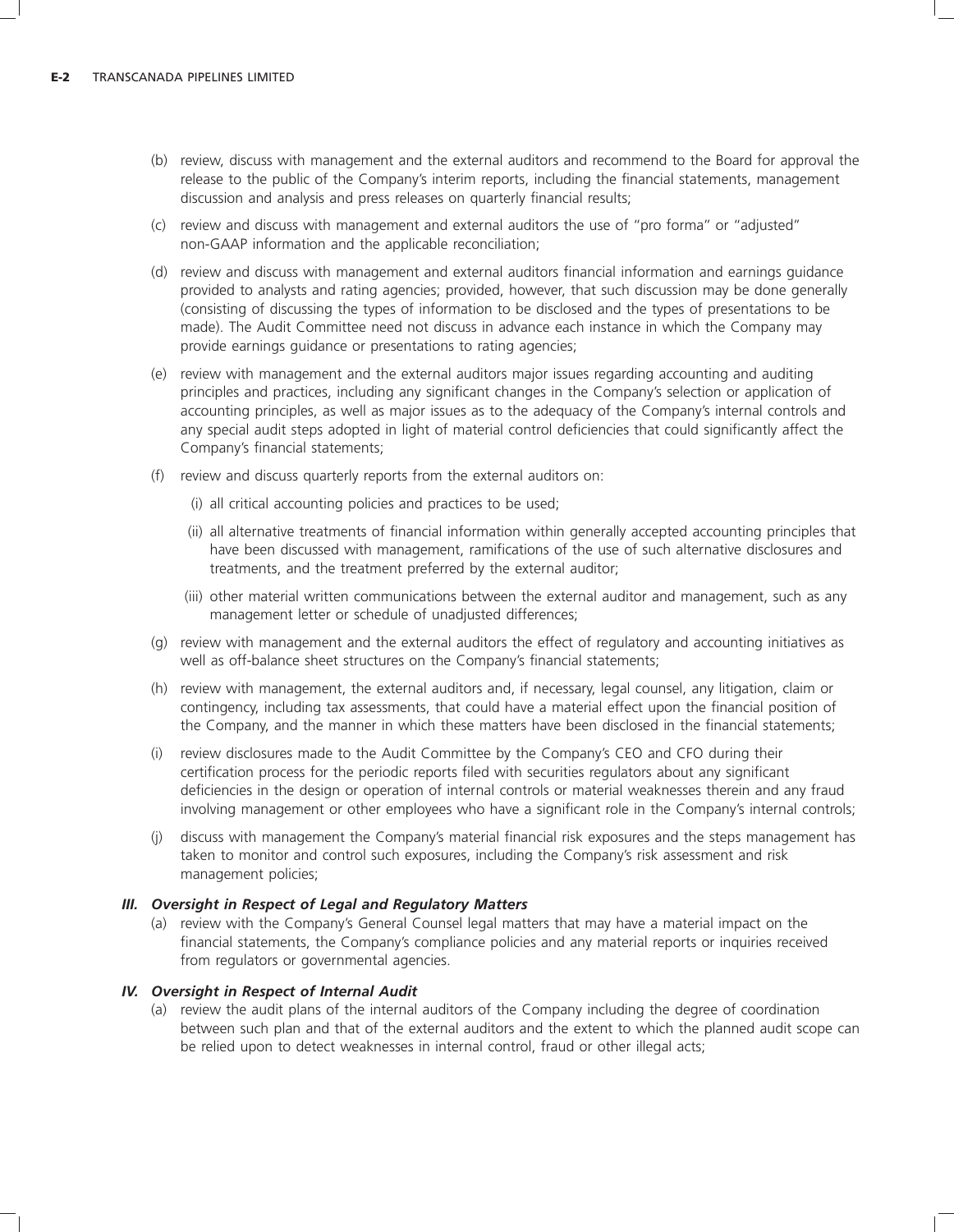- (b) review the significant findings prepared by the internal auditing department and recommendations issued by the Company or by any external party relating to internal audit issues, together with management's response thereto;
- (c) review compliance with the Company's policies and avoidance of conflicts of interest;
- (d) review the adequacy of the resources of the internal auditor to ensure the objectivity and independence of the internal audit function, including reports from the internal audit department on its audit process with associates and affiliates:
- (e) ensure the internal auditor has access to the Chair of the Audit Committee and of the Board and to the Chief Executive Officer and meet separately with the internal auditor to review with him any problems or difficulties he may have encountered and specifically:
	- (i) any difficulties which were encountered in the course of the audit work, including restrictions on the scope of activities or access to required information, and any disagreements with management;
	- (ii) any changes required in the planned scope of the internal audit; and
	- (iii) the internal audit department responsibilities, budget and staffing;
	- and to report to the Board on such meetings;
- (f) bi-annually review officers' expenses and aircraft usage reports;

### *V. Insight in Respect of the External Auditors*

- (a) review the annual post-audit or management letter from the external auditors and management's response and follow-up in respect of any identified weakness, inquire regularly of management and the external auditors of any significant issues between them and how they have been resolved, and intervene in the resolution if required;
- (b) review the quarterly unaudited financial statements with the external auditors and receive and review the review engagement reports of external auditors on unaudited financial statements of the Company;
- (c) receive and review annually the external auditors' formal written statement of independence delineating all relationships between itself and the Company;
- (d) meet separately with the external auditors to review with them any problems or difficulties the external auditors may have encountered and specifically:
	- (i) any difficulties which were encountered in the course of the audit work, including any restrictions on the scope of activities or access to required information, and any disagreements with management; and
	- (ii) any changes required in the planned scope of the audit;

and to report to the Board on such meetings;

- (e) review with the external auditors the adequacy and appropriateness of the accounting policies used in preparation of the financial statements;
- (f) meet with the external auditors prior to the audit to review the planning and staffing of the audit;
- (g) receive and review annually the external auditors' written report on their own internal quality control procedures; any material issues raised by the most recent internal quality control review, or peer review, of the external auditors, or by any inquiry or investigation by governmental or professional authorities, within the preceding five years, and any steps taken to deal with such issues;
- (h) review and evaluate the external auditors, including the lead partner of the external auditor team;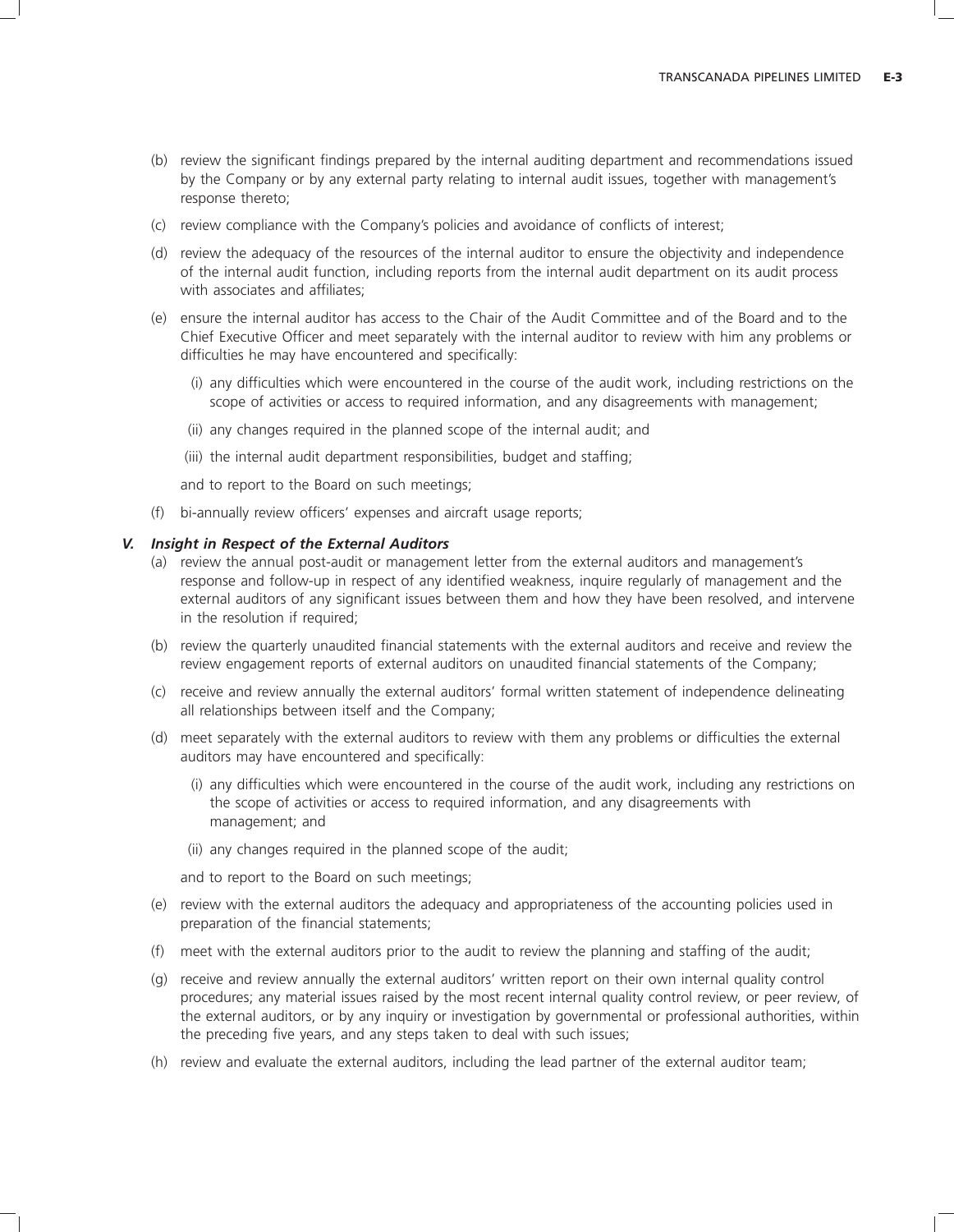(i) ensure the rotation of the lead (or coordinating) audit partner having primary responsibility for the audit and the audit partner responsible for reviewing the audit as required by law;

# *VI. Oversight in Respect of Audit and Non-Audit Services*

- (a) pre-approve all audit services (which may entail providing comfort letters in connection with securities underwritings) and all permitted non-audit services, other than non-audit services where:
	- (i) the aggregate amount of all such non-audit services provided to the Company constitutes not more than 5% of the total fees paid by the Company and its subsidiaries to the external auditor during the fiscal year in which the non-audit services are provided;
	- (ii) such services were not recognized by the Company at the time of the engagement to be non-audit services; and
	- (iii) such services are promptly brought to the attention of the Audit Committee and approved prior to the completion of the audit by the Audit Committee or by one or more members of the Audit Committee to whom authority to grant such approvals has been delegated by the Audit Committee;
- (b) approval by the Audit Committee of a non-audit service to be performed by the external auditor shall be disclosed as required under securities laws and regulations;
- (c) the Audit Committee may delegate to one or more designated members of the Audit Committee the authority to grant pre-approvals required by this subsection. The decisions of any member to whom authority is delegated to pre-approve an activity shall be presented to the Audit Committee at its first scheduled meeting following such pre-approval;
- (d) if the Audit Committee approves an audit service within the scope of the engagement of the external auditor, such audit service shall be deemed to have been pre-approved for purposes of this subsection;

# *VII. Oversight in Respect of Certain Policies*

- (a) review and recommend to the Board for approval policy changes and program initiatives deemed advisable by management or the Audit Committee with respect to the Company's codes of business conduct and ethics;
- (b) obtain reports from management, the Company's senior internal auditing executive and the external auditors and report to the Board on the status and adequacy of the Company's efforts to ensure its businesses are conducted and its facilities are operated in an ethical, legally compliant and socially responsible manner, in accordance with the Company's codes of business conduct and ethics;
- (c) establish a non-traceable, confidential and anonymous system by which callers may ask for advice or report any ethical or financial concern, ensure that procedures for the receipt, retention and treatment of complaints in respect of accounting, internal controls and auditing matters are in place, and receive reports on such matters as necessary;
- (d) annually review and assess the adequacy of the Company's public disclosure policy;
- (e) review and approve the Company's hiring policies for employees or former employees of the external auditors (recognizing the Sarbanes-Oxley Act of 2002 does not permit the CEO, controller, CFO or chief accounting officer to have participated in the Company's audit as an employee of the external auditors' during the preceding one-year period) and monitor the Company's adherence to the policy;

# *VIII. Oversight in Respect of Financial Aspects of the Company's Pension Plans, specifically:*

(a) provide advice to the Human Resources Committee on any proposed changes in the Company's pension plans in respect of any significant effect such changes may have on pension financial matters;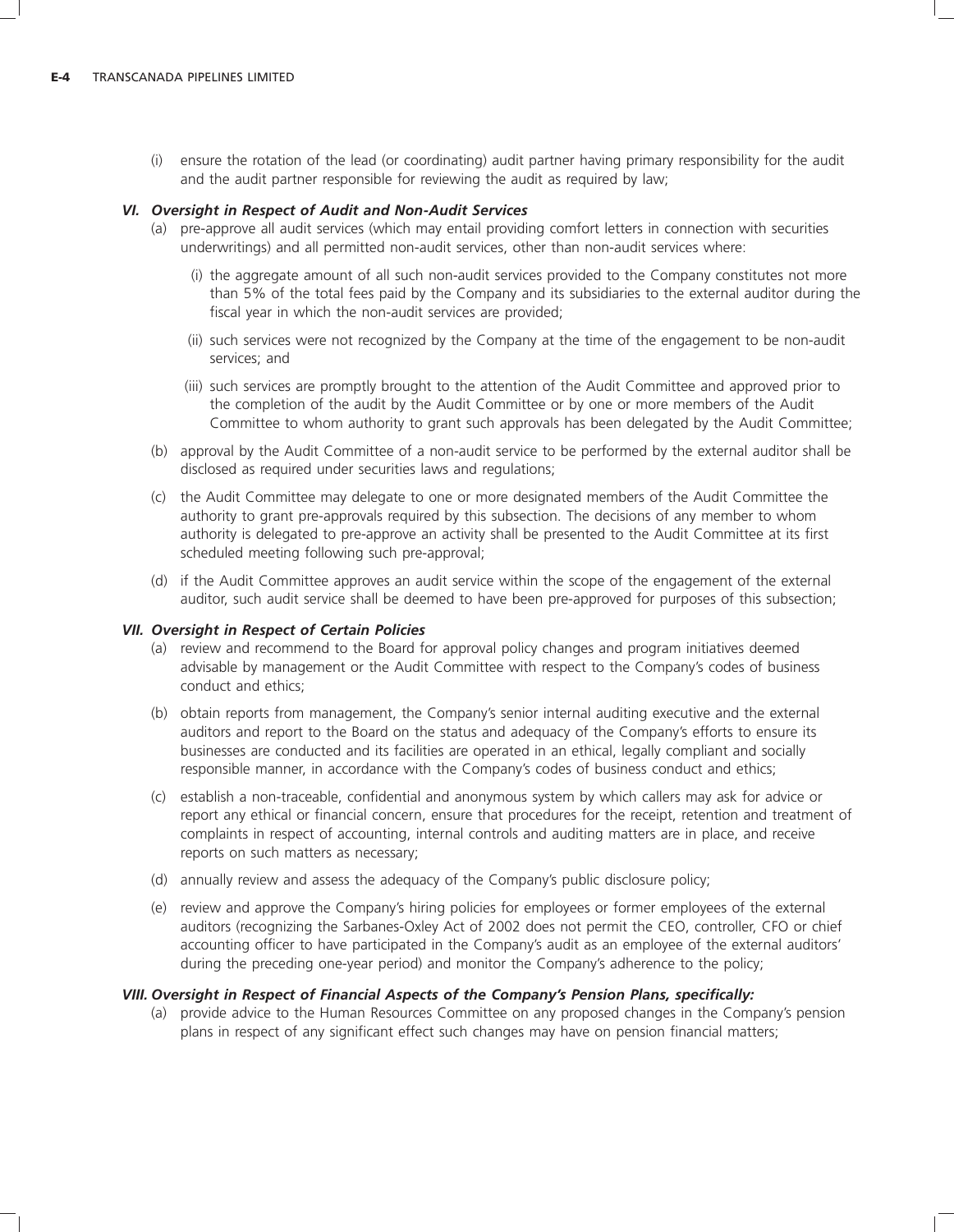- (b) review and consider financial and investment reports and the funded status relating to the Company's pension plans and recommend to the Board on pension contributions;
- (c) receive, review and report to the Board on the actuarial valuation and funding requirements for the Company's pension plans;
- (d) review and approve annually the Statement of Investment Policies and Procedures (''SIP&P'');
- (e) approve the appointment or termination of auditors and investment managers;

## *IX. Oversight in Respect of Internal Administration*

- (a) review annually the reports of the Company's representatives on certain audit committees of subsidiaries and affiliates of the Company and any significant issues and auditor recommendations concerning such subsidiaries and affiliates;
- (b) review the succession plans in respect of the Chief Financial Officer, the Vice President, Risk Management and the Director, Internal Audit;
- (c) review and approve guidelines for the Company's hiring of employees or former employees of the external auditors who were engaged on the Company's account;

#### *X. Oversight Function*

While the Audit Committee has the responsibilities and powers set forth in this Charter, it is not the duty of the Audit Committee to plan or conduct audits or to determine that the Company's financial statements and disclosures are complete and accurate or are in accordance with generally accepted accounting principles and applicable rules and regulations. These are the responsibilities of management and the external auditors. The Audit Committee, its Chair and any of its members who have accounting or related financial management experience or expertise, are members of the Board, appointed to the Audit Committee to provide broad oversight of the financial disclosure, financial risk and control related activities of the Company, and are specifically not accountable nor responsible for the day to day operation of such activities. Although designation of a member or members as an ''audit committee financial expert'' is based on that individual's education and experience, which that individual will bring to bear in carrying out his or her duties on the Audit Committee, designation as an ''audit committee financial expert'' does not impose on such person any duties, obligations or liability that are greater than the duties, obligations and liability imposed on such person as a member of the Audit Committee and Board in the absence of such designation. Rather, the role of any audit committee financial expert, like the role of all Audit Committee members, is to oversee the process and not to certify or guarantee the internal or external audit of the Company's financial information or public disclosure.

#### **3. Composition of Audit Committee**

The Audit Committee shall consist of three or more Directors, a majority of whom are resident Canadians (as defined in the *Canada Business Corporations Act*), and all of whom are unrelated and/or independent for the purposes of applicable Canadian and United States securities law and applicable rules of any stock exchange on which the Company's shares are listed. Each member of the Audit Committee shall be financially literate and at least one member shall have accounting or related financial management expertise (as those terms are defined from time to time under the requirements or guidelines for audit committee service under securities laws and the applicable rules of any stock exchange on which the Company's securities are listed for trading or, if it is not so defined as that term is interpreted by the Board in its business judgment).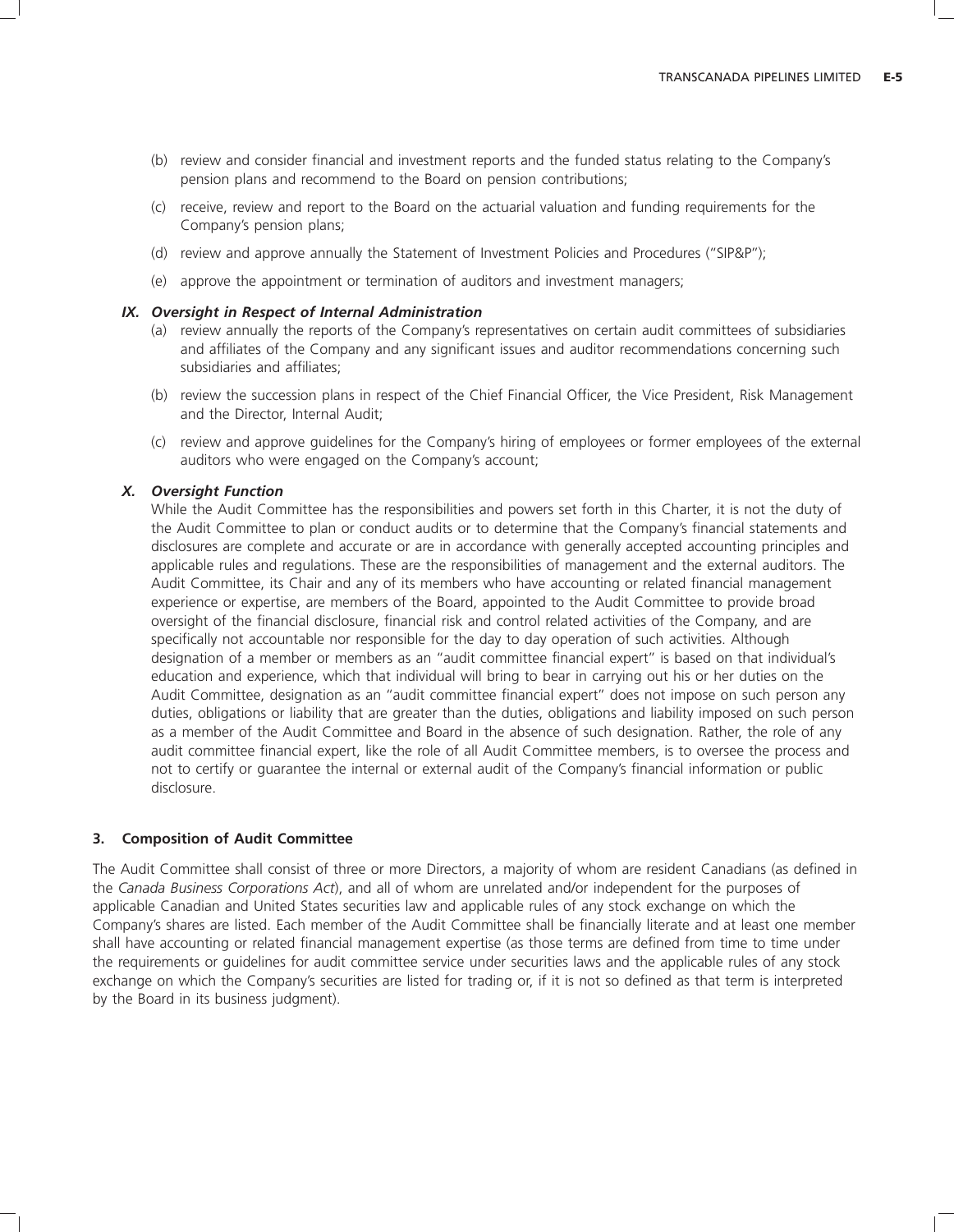## **4. Appointment of Audit Committee Members**

The members of the Audit Committee shall be appointed by the Board from time to time, on the recommendation of the Governance Committee and shall hold office until the next annual meeting of shareholders or until their successors are earlier appointed or until they cease to be Directors of the Company.

## **5. Vacancies**

Where a vacancy occurs at any time in the membership of the Audit Committee, it may be filled by the Board on the recommendation of the Governance Committee.

## **6. Audit Committee Chair**

The Board shall appoint a Chair of the Audit Committee who shall:

- (a) review and approve the agenda for each meeting of the Audit Committee and as appropriate, consult with members of management;
- (b) preside over meetings of the Audit Committee;
- (c) report to the Board on the activities of the Audit Committee relative to its recommendations, resolutions, actions and concerns; and
- (d) meet as necessary with the internal and external auditors.

## **7. Absence of Audit Committee Chair**

If the Chair of the Audit Committee is not present at any meeting of the Audit Committee, one of the other members of the Audit Committee present at the meeting shall be chosen by the Audit Committee to preside at the meeting.

### **8. Secretary of Audit Committee**

The Corporate Secretary shall act as Secretary to the Audit Committee.

### **9. Meetings**

The Chair, or any two members of the Audit Committee, or the internal auditor, or the external auditors, may call a meeting of the Audit Committee. The Audit Committee shall meet at least quarterly. The Audit Committee shall meet periodically with management, the internal auditors and the external auditors in separate executive sessions.

### **10. Quorum**

A majority of the members of the Audit Committee, present in person or by telephone or other telecommunication device that permit all persons participating in the meeting to speak to each other, shall constitute a quorum.